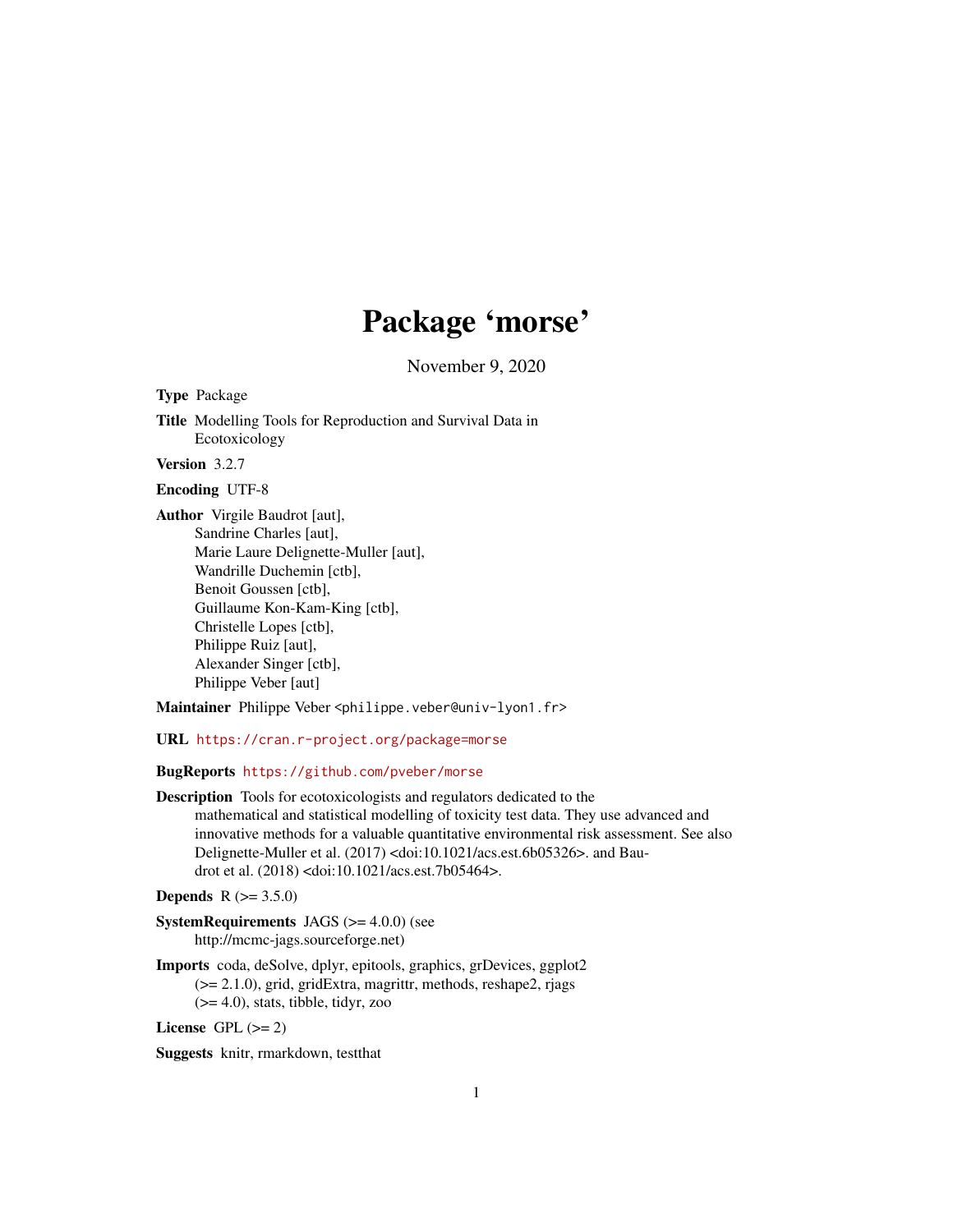VignetteBuilder knitr RoxygenNote 7.1.1 LazyData true NeedsCompilation no Repository CRAN Date/Publication 2020-11-09 11:40:02 UTC

# R topics documented:

| $\overline{4}$ |
|----------------|
| 6              |
| 6              |
| $\overline{7}$ |
| 8              |
| 9              |
| 10             |
| 10             |
| 11             |
| 12             |
| 13             |
| 15             |
| 16             |
| 18             |
| -18            |
| $-19$          |
| 19             |
| 20             |
| 22             |
| 23             |
| 25             |
| 26             |
| 27             |
| 28             |
|                |
|                |
|                |
|                |
| 37             |
| 37             |
| 39             |
| 40             |
| 41             |
| 41             |
| 42             |
| 43             |
| 44             |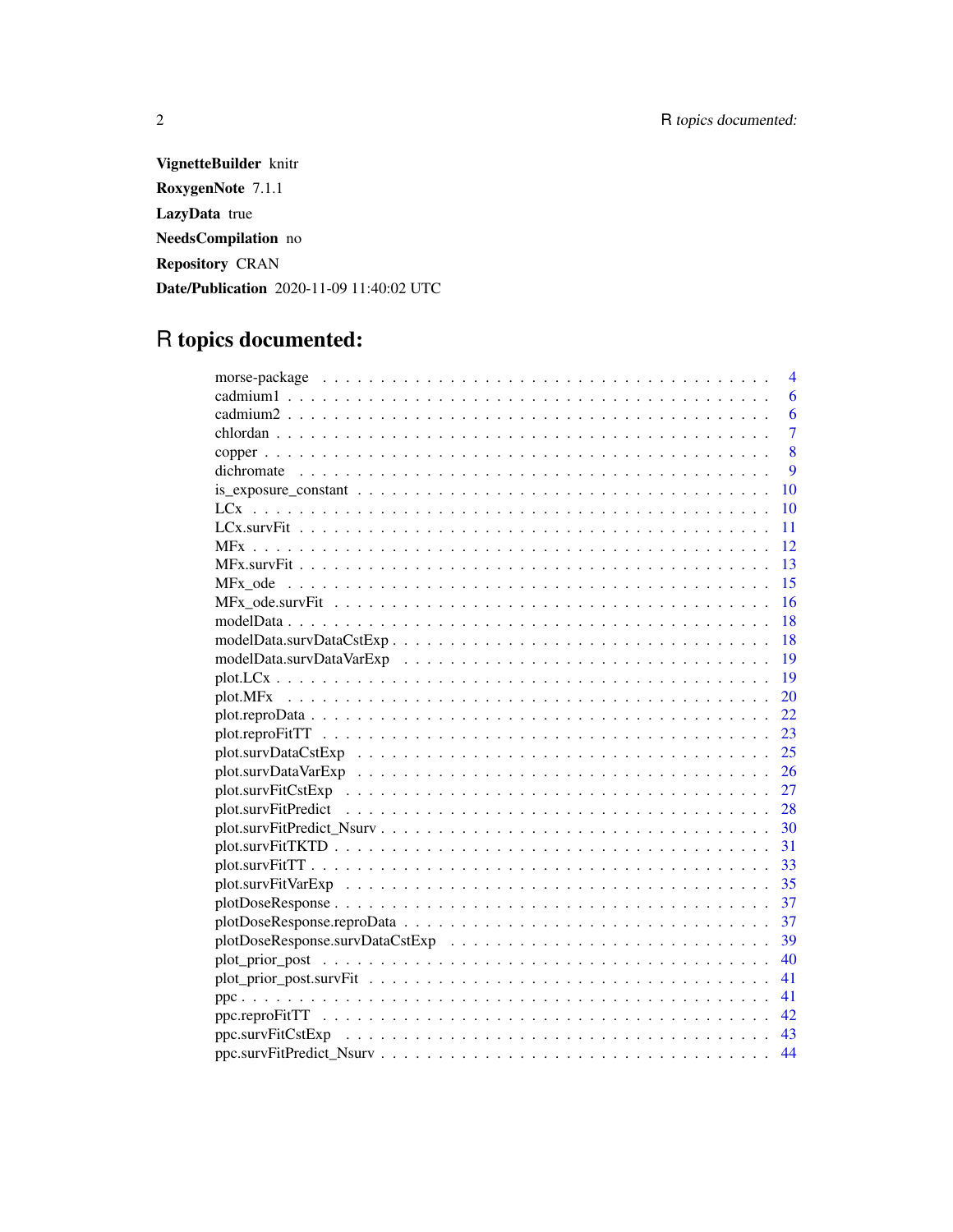| 45  |
|-----|
| 46  |
| 47  |
| 48  |
| 49  |
| 50  |
| 51  |
| 52  |
| 53  |
| 54  |
| 54  |
| 56  |
| 57  |
| 57  |
| 58  |
| 59  |
| 60  |
| 60  |
| 61  |
| 61  |
| 62  |
| 63  |
| 64  |
| 65  |
| 66  |
| 68  |
| 69  |
| 70  |
| 71  |
| -72 |
| 73  |
| 74  |
| 75  |
| 76  |
| 77  |
| 78  |
| 80  |
| 83  |
| 86  |
| 87  |
| 88  |
| 89  |
|     |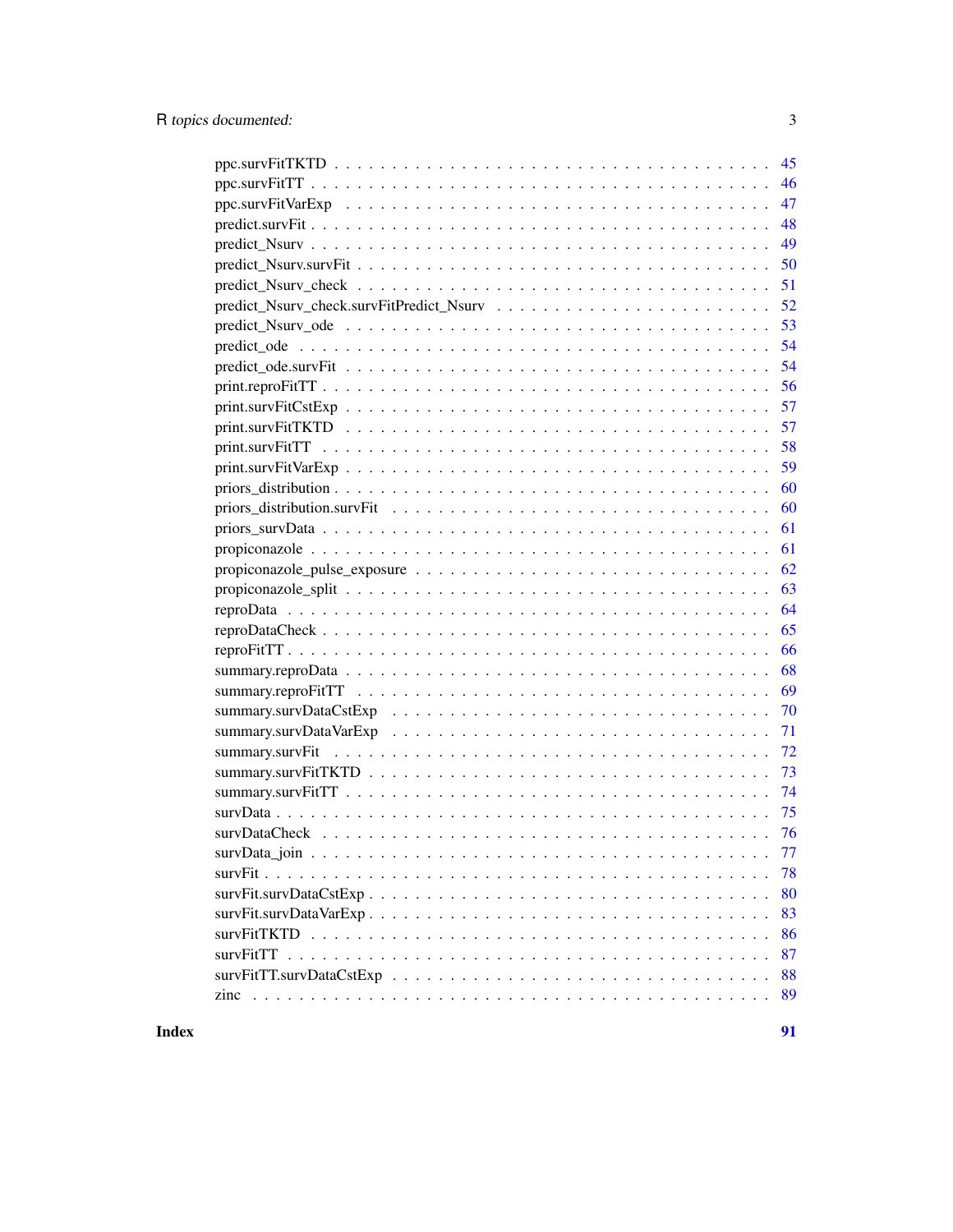<span id="page-3-0"></span>

#### Description

Provides tools for the analysis of survival/reproduction toxicity test data in quantitative environmental risk assessment. It can be used to explore/visualize experimental data, and to get estimates of  $LC_x$  (X% Lethal Concentration) or,  $EC_x$  (X% Effective Concentration) by fitting exposureresponse curves. The  $LC_x$ ,  $EC_x$  and parameters of the curve are provided along with an indication of the uncertainty of the estimation. morse can also be used to get an estimation of the  $NEC$  (No Effect Concentration) by fitting a Toxico-Kinetic Toxico-Dynamic (TKTD) model (GUTS: General Unified Threshold model of Survival). Within the TKTD-GUTS approach,  $LC(x, t)$ ,  $EC(x, t)$  and  $MF(x, t)$  (x% Multiplication Factors aka Lethal Profiles) can be explored in proportion x and time t.

#### Details

Estimation procedures in morse can be used without a deep knowledge of their underlying probabilistic model or inference methods. Rather, they were designed to behave as well as possible without requiring a user to provide values for some obscure parameters. That said, morse models can also be used as a first step to tailor new models for more specific situations.

The package currently handles survival and reproduction data. Functions dedicated to survival (resp. reproduction) analysis start with a surv (resp. repro) prefix. morse provides a similar workflow in both cases:

- 1. create and validate a data set
- 2. explore a data set
- 3. plot a data set
- 4. fit a model on a data set and output the expected estimates
- 5. check goodness of fit with posterior preditive check plot (ppc)

More specifically, for survival data handles with TKTD 'GUTS' model, morse provides:

- 1. plot  $LC(x, t)$  and  $MF(x, t)$ .
- 2. compute goodness-of-fit measures (PPC percent, NRMSE and SPPE)

Those steps are presented in more details in the "Tutorial" vignette, while a more formal description of the estimation procedures are provided in the vignette called "Models in morse package". Please refer to these documents for further introduction to the use of morse.

This reference manual is a detailed description of the functions exposed in the package.

Getting started The package uses the rjags package (Plummer, 2013), an R interface to the JAGS library for Bayesian model estimation. Note that the rjags package does not include a copy of the JAGS library: you need to install it separately. For instructions on downloading JAGS, see the home page at <http://mcmc-jags.sourceforge.net>. Once done, simply follow the steps described in the tutorial vignette.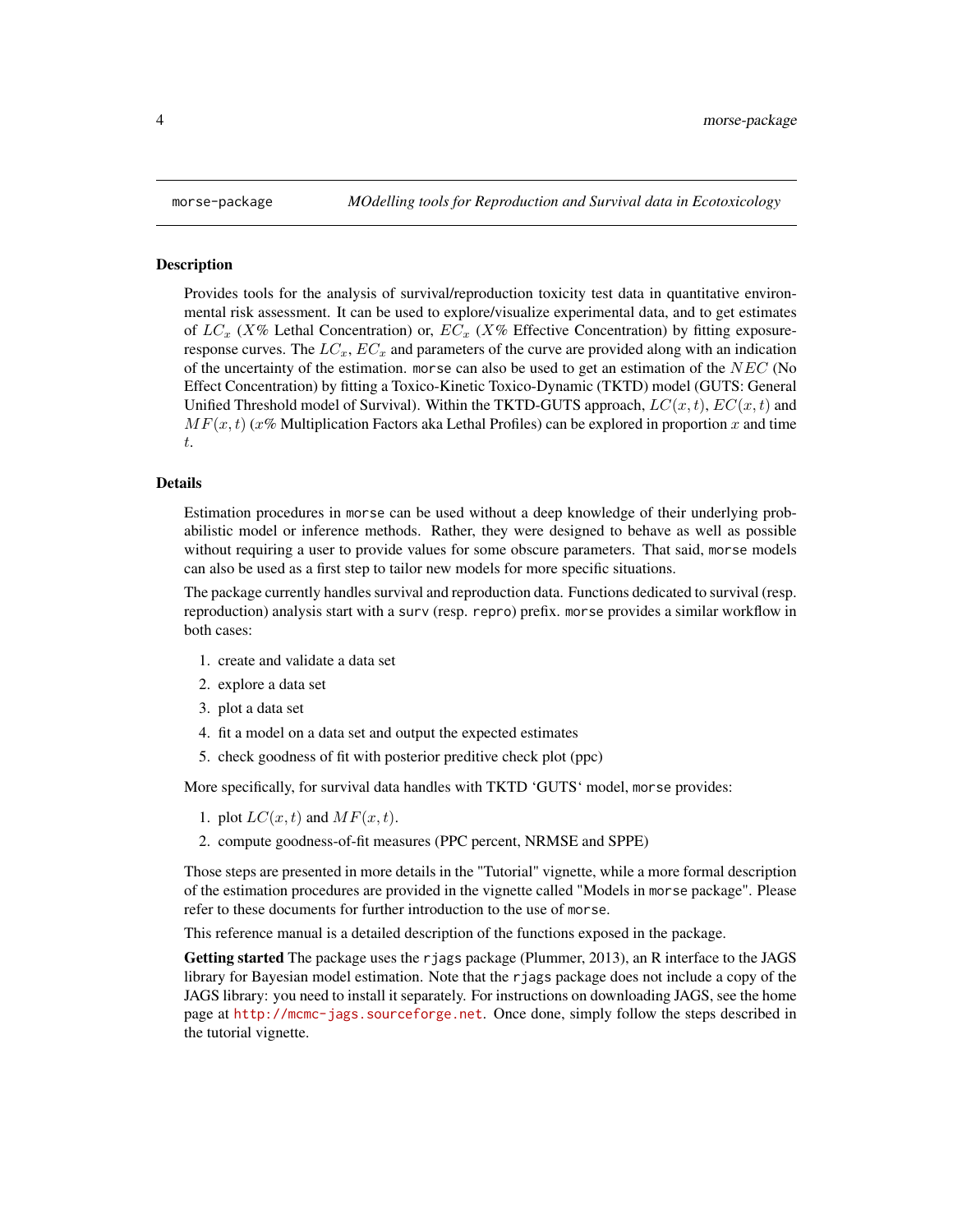| Package: | morse      |
|----------|------------|
| Type:    | Package    |
| Version: | 3.2.0      |
| Date:    | 2018-11-15 |
| License: | $GPL (=2)$ |
|          |            |

#### Author(s)

Virgile Baudrot <virgile.baudrot@posteo.net>, Sandrine Charles <sandrine.charles@univ-lyon1.fr>, Marie Laure Delignette-Muller <marielaure.delignettemuller@vetagro-sup.fr>, Wandrille Duchemin <wandrille.duchemin@insa-lyon.fr>, Benoit Goussen <Benoit.Goussen@ibacon.com>, Guillaume Kon-Kam-king <guillaume.kon-kam-king@univ-lyon1.fr>, Christelle Lopes <christelle.lopes@univlyon1.fr>, Philippe Ruiz <philippe.ruiz@univ-lyon1.fr>, Alexander Singer, <Alexander.Singer@rifcon.de> Philippe Veber <philippe.veber@univ-lyon1.fr>

Maintainer: Philippe Veber <philippe.veber@univ-lyon1.fr>

#### References

Delignette-Muller, M.L., Lopes, C., Veber, P. and Charles, S. (2014) *Statistical handling of reproduction data for exposure-response modelling*. [https://pubs.acs.org/doi/abs/10.1021/](https://pubs.acs.org/doi/abs/10.1021/es502009r?journalCode=esthag) [es502009r?journalCode=esthag](https://pubs.acs.org/doi/abs/10.1021/es502009r?journalCode=esthag).

Forfait-Dubuc, C., Charles, S., Billoir, E. and Delignette-Muller, M.L. (2012) *Survival data analyses in ecotoxicology: critical effect concentrations, methods and models. What should we use?* <https://doi.org/10.1007/s10646-012-0860-0>.

Plummer, M. (2013) *JAGS Version 4.0.0 user manual*. [https://sourceforge.net/projects/](https://sourceforge.net/projects/mcmc-jags/files/Manuals/4.x/jags_user_manual.pdf/download) [mcmc-jags/files/Manuals/4.x/jags\\_user\\_manual.pdf/download](https://sourceforge.net/projects/mcmc-jags/files/Manuals/4.x/jags_user_manual.pdf/download)

Delignette-Muller, M. L., Ruiz, P. and Veber, P. (2017) *Robust Fit of Toxicokinetic–Toxicodynamic Models Using Prior Knowledge Contained in the Design of Survival Toxicity Tests* [https://pubs.](https://pubs.acs.org/doi/abs/10.1021/acs.est.6b05326) [acs.org/doi/abs/10.1021/acs.est.6b05326](https://pubs.acs.org/doi/abs/10.1021/acs.est.6b05326)

Baudrot, V., Preux, S., Ducrot, V., Pavé, A. and Charles, S. (2018) *New insights to compare and choose TKTD models for survival based on an inter-laboratory study for* Lymnaea stagnalis *exposed to Cd*. <https://pubs.acs.org/doi/abs/10.1021/acs.est.7b05464>.

EFSA PPR Scientific Opinion (2018) *Scientific Opinion on the state of the art of Toxicokinetic/Toxicodynamic (TKTD) effect models for regulatory risk assessment of pesticides for aquatic organisms* [https:](https://www.efsa.europa.eu/en/efsajournal/pub/5377) [//www.efsa.europa.eu/en/efsajournal/pub/5377](https://www.efsa.europa.eu/en/efsajournal/pub/5377).

#### See Also

[rjags](#page-0-0), [ggplot2](#page-0-0)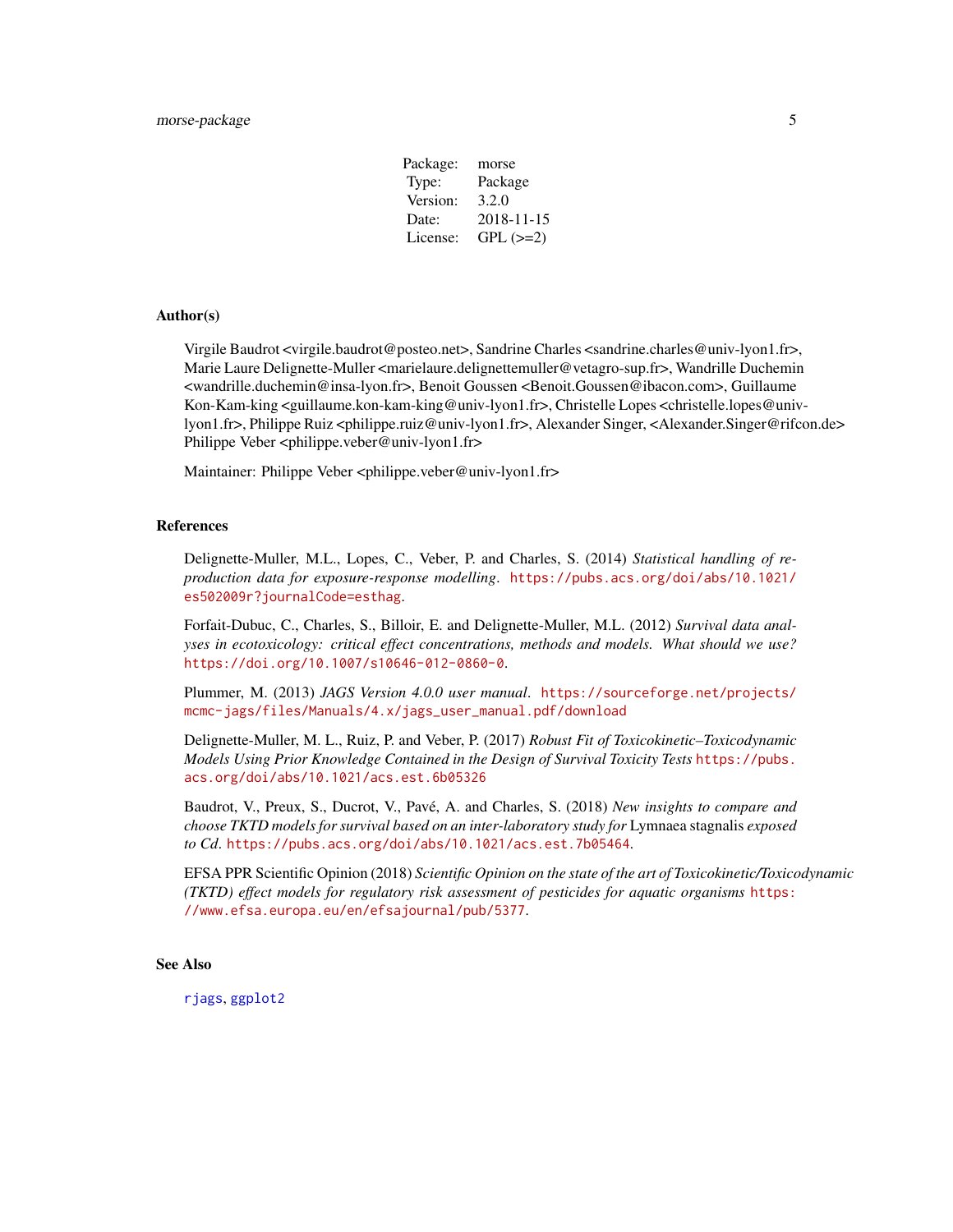<span id="page-5-0"></span>cadmium1 *Reproduction and survival data sets for* Daphnia magna *exposed to cadmium during 21 days*

# Description

Reproduction and survival data sets of chronic laboratory toxicity tests with *Daphnia magna* freshwater invertebrate exposed to five concentrations of cadmium during 21 days. Five concentrations were tested, with four replicates per concentration. Each replicate contained 10 organisms. Reproduction and survival were monitored at 10 time points.

# Usage

data(cadmium1)

#### Format

A data frame with 200 observations of the following five variables:

replicate A vector of class numeric with the replicate code (1 to 20).

- conc A vector of class numeric with the cadmium concentrations in  $\mu g . L^{-1}$ .
- time A vector of class integer with the time points (in days from the beginning of the experiment  $t=0$ ).
- Nsurv A vector of class integer with the number of alive individuals at each time point for each concentration and each replicate.
- Nrepro A vector of class integer with the number of offspring at each time point for each concentration and each replicate.

#### References

Billoir, E., Delhaye, H., Forfait, C., Clement, B., Triffault-Bouchet, G., Charles, S. and Delignette-Muller, M.L. (2012) Comparison of toxicity tests with different exposure time patterns: The added value of dynamic modelling in predictive ecotoxicology, *Ecotoxicology and Environmental Safety*, 75, 80-86.

| cadmium2 | Reproduction and survival data sets for Lymnaea stagnalis exposed to<br>cadmium during 28 days |
|----------|------------------------------------------------------------------------------------------------|
|          |                                                                                                |

# Description

Reproduction and survival data sets of chronic laboratory toxicity tests with snails (*Lymnaea stagnalis*) exposed to six concentrations of cadmium during 28 days. Six concentrations were tested, with six replicates per concentration. Each replicate contained five organisms. Reproduction and survival were monitored at 17 time points.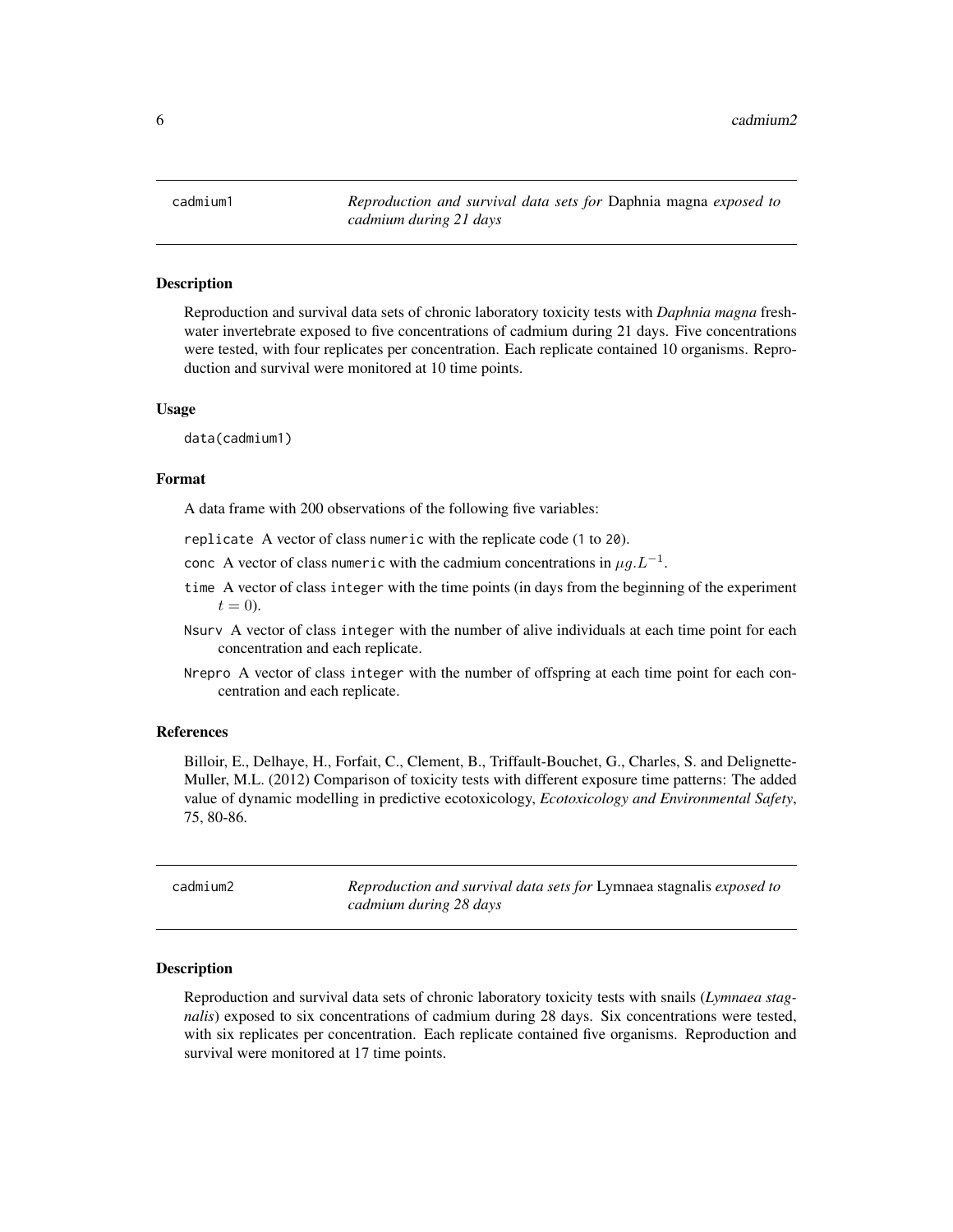#### <span id="page-6-0"></span>chlordan 7 and 7 and 7 and 7 and 7 and 7 and 7 and 7 and 7 and 7 and 7 and 7 and 7 and 7 and 7 and 7 and 7 and 7 and 7 and 7 and 7 and 7 and 7 and 7 and 7 and 7 and 7 and 7 and 7 and 7 and 7 and 7 and 7 and 7 and 7 and 7 a

# Usage

data(cadmium2)

# Format

A data frame with 612 observations of the following five variables:

replicate A vector of class numeric with the replicate code (1 to 36).

- conc A vector of class integer with the cadmium concentrations in  $\mu g . L^{-1}$ .
- time A vector of class integer with the time points (in days from the beginning of the experiment  $t = 0$ ).
- Nsurv A vector of class integer with the number of alive individuals at each time point for each concentration and each replicate.
- Nrepro A vector of class integer with the number of clutches at each time point for each concentration and each replicate.

# References

Ducrot, V., Askem, C., Azam, D., Brettschneider, D., Brown, R., Charles, S., Coke, M., Collinet, M., Delignette-Muller, M.L., Forfait-Dubuc, C., Holbech, H., Hutchinson, T., Jach, A., Kinnberg, K.L., Lacoste, C., Le Page, G., Matthiessen, P., Oehlmann, J., Rice, L., Roberts, E., Ruppert, K., Davis, J.E., Veauvy, C., Weltje, L., Wortham, R. and Lagadic, L. (2014) Development and validation of an OECD reproductive toxicity test guideline with the pond snail Lymnaea stagnalis (Mollusca, Gastropoda), *Regulatory Toxicology and Pharmacology*, 70(3), 605-14.

Charles, S., Ducrot, V., Azam, D., Benstead, R., Brettschneider, D., De Schamphelaere, K., Filipe Goncalves, S., Green, J.W., Holbech, H., Hutchinson, T.H., Faber, D., Laranjeiro, F., Matthiessen, P., Norrgren, L., Oehlmann, J., Reategui-Zirena, E., Seeland-Fremer, A., Teigeler, M., Thome, J.P., Tobor Kaplon, M., Weltje, L., Lagadic, L. (2016) Optimizing the design of a reproduction toxicity test with the pond snail Lymnaea stagnalis, *Regulatory Toxicology and Pharmacology*, vol. 81 pp.47-56.

chlordan *Reproduction and survival data sets for* Daphnia magna *exposed to chlordan during 21 days*

# Description

Reproduction and survival data sets of chronic laboratory toxicity tests with *Daphnia magna* freshwater invertebrate exposed to six concentrations of one organochlorine insecticide (chlordan) during 21 days. Six concentrations were tested, with 10 replicates per concentration. Each replicate contained one organism. Reproduction and survival were monitored at 22 time points.

# Usage

data(chlordan)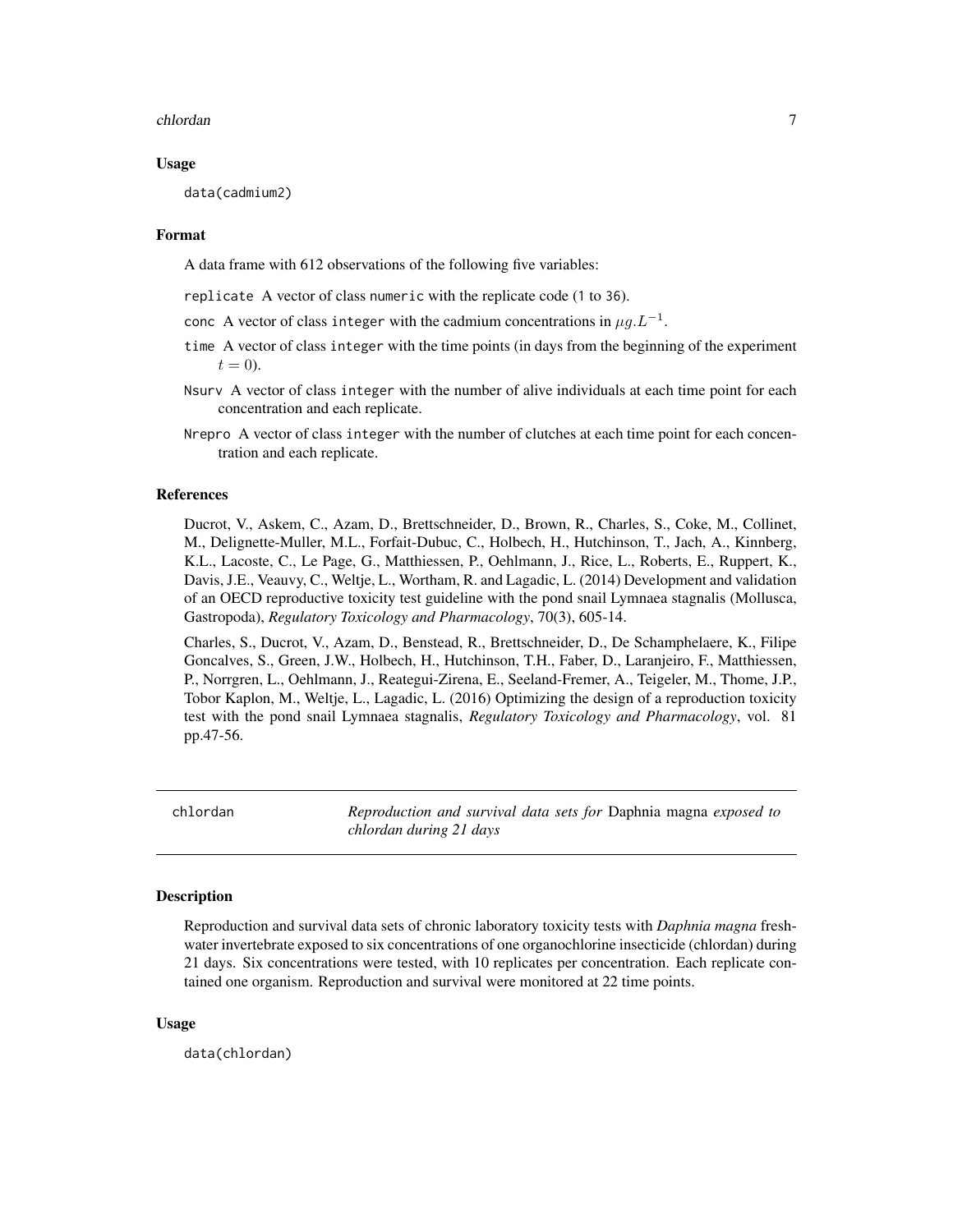#### <span id="page-7-0"></span>Format

A data frame with 1320 observations of the following five variables:

replicate A vector of class numeric with the replicate code (1 to 60).

conc A vector of class numeric with the chlordan concentrations in  $\mu g . L^{-1}$ .

- time A vector of class integer with the time points (in days from the beginning of the experiment  $t = 0$ ).
- Nsurv A vector of class integer with the number of alive individuals at each time point for each concentration and each replicate.
- Nrepro A vector of class integer with the number of offspring at each time point for each concentration and each replicate.

# References

Manar, R., Bessi, H. and Vasseur, P. (2009) Reproductive effects and bioaccumulation of chlordan in Daphnia magna, *Environmental Toxicology and Chemistry*, 28, 2150-2159.

copper *Reproduction and survival data sets for* Daphnia magna *exposed to copper during 21 days*

#### Description

Reproduction and survival data sets of chronic laboratory toxicity tests with *Daphnia magna* freshwater invertebrate exposed to five concentrations of copper during 21 days. Five concentrations were tested, with three replicates per concentration. Each replicate contained 20 organisms. Reproduction and survival were monitored at 16 time points.

# Usage

data(copper)

#### Format

A data frame with 240 observations of the following five variables:

- replicate A vector of class numeric with the replicate code (1 to 15).
- conc A vector of class numeric with the copper concentrations in  $\mu g . L^{-1}$ .
- time A vector of class integer with the time points (in days from the beginning of the experiment  $t = 0$ ).
- Nsurv A vector of class integer with the number of alive individuals at each time point for each concentration and each replicate.
- Nrepro A vector of class integer with the number of offspring at each time point for each concentration and each replicate.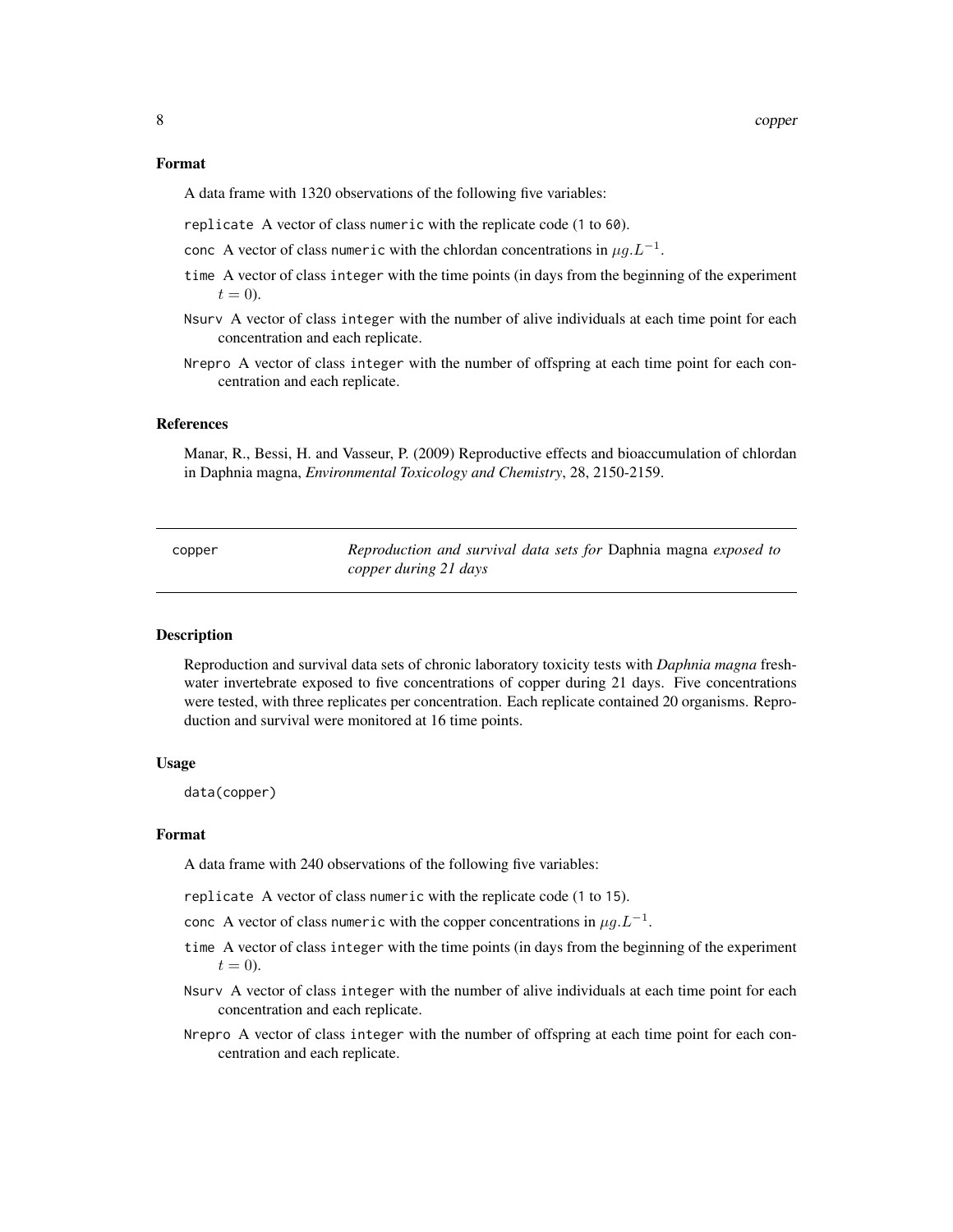#### <span id="page-8-0"></span>dichromate 9 and 9 and 9 and 9 and 9 and 9 and 9 and 9 and 9 and 9 and 9 and 9 and 9 and 9 and 9 and 9 and 9 and 9 and 9 and 9 and 9 and 9 and 9 and 9 and 9 and 9 and 9 and 9 and 9 and 9 and 9 and 9 and 9 and 9 and 9 and 9

#### References

Billoir, E., Delignette-Muller, M.L., Pery, A.R.R. and Charles, S. (2008) A Bayesian Approach to Analyzing Ecotoxicological Data, *Environmental Science & Technology*, 42 (23), 8978-8984.

| dichromate | Survival data set for Daphnia magna exposed to dichromate during 21 |
|------------|---------------------------------------------------------------------|
|            | davs                                                                |

#### Description

Survival data set of chronic laboratory toxicity tests with *Daphnia magna* freshwater invertebrate exposed to six concentrations of one oxidizing agent (potassium dichromate) during 21 days. Six concentrations were tested with one replicate of 50 organisms per concentration. Survival is monitored at 10 time points.

# Usage

data(dichromate)

# Format

A data frame with 60 observations on the following four variables:

- replicate A vector of class numeric with the replicate code (1).
- conc A vector of class numeric with dichromate concentrations in  $mg.L^{-1}$ .
- time A vector of class integer with the time points (in days from the beginning of the experiment  $t = 0$ ).
- Nsurv A vector of class integer with the number of alive individuals at each time point for each concentration and each replicate.

#### References

Bedaux, J., Kooijman, SALM (1994) Statistical analysis of toxicity tests, based on hazard modeling, *Environmental and Ecological Statistics*, 1, 303-314.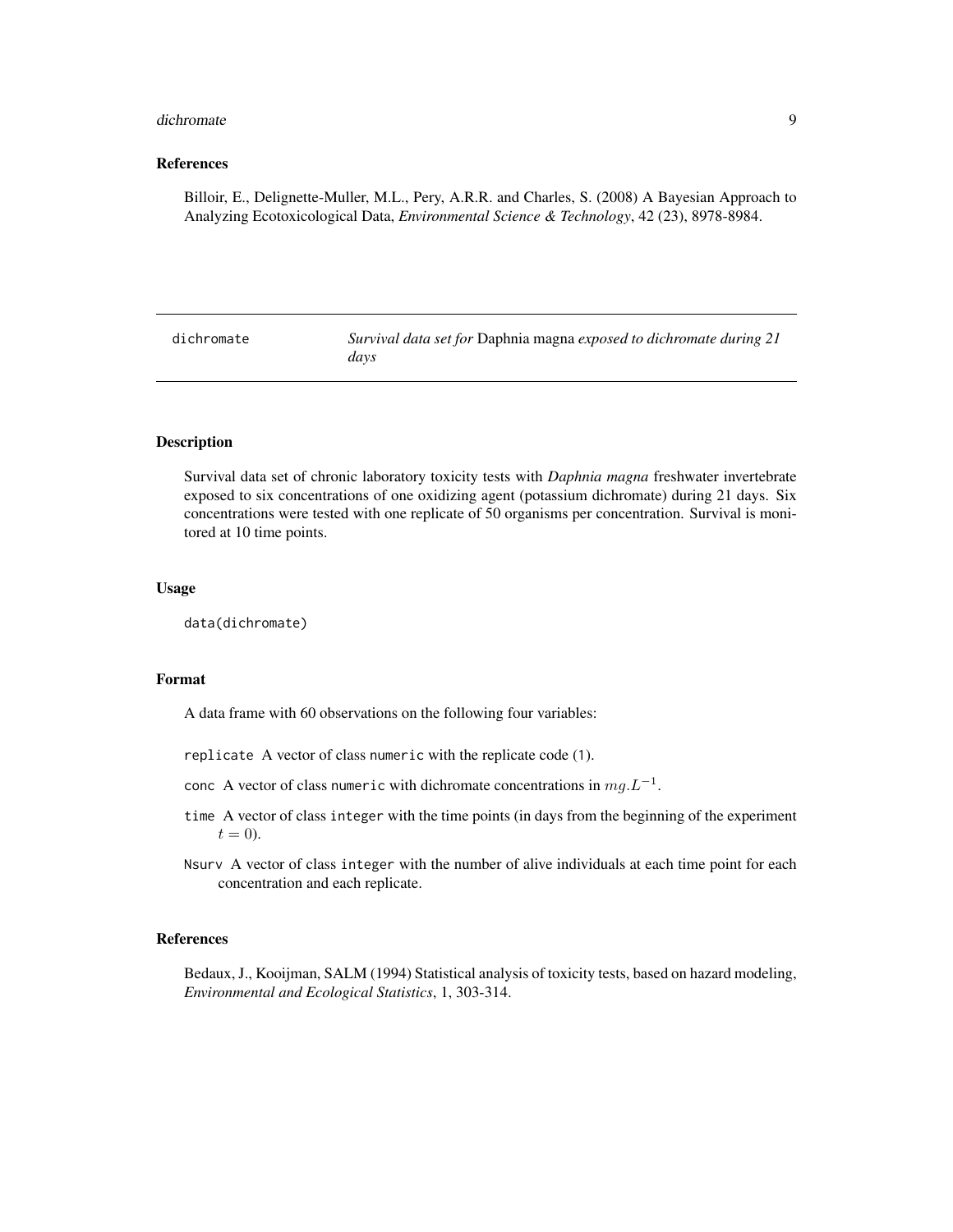<span id="page-9-0"></span>is\_exposure\_constant *Test in a well-formed argument to function 'survData' if the concentration is constant and different from* NA *for each replicate (each timeserie)*

#### Description

Test in a well-formed argument to function 'survData' if the concentration is constant and different from NA for each replicate (each time-serie)

# Usage

```
is_exposure_constant(x)
```
#### Arguments

x an object of class data.frame

# Value

a boolean TRUE if concentration in replicate is constant, or FALSE if the concentration in at least one of the replicates is time-variable, and/or if NA occures.

## Examples

```
# (1) Load the survival data set and test if concentration in replicates is constant
data("propiconazole")
is_exposure_constant(propiconazole)
is_exposure_constant(survData(propiconazole))
```

```
# (1) Load the survival data set and test if concentration in replicates is constant
data("propiconazole_pulse_exposure")
is_exposure_constant(propiconazole_pulse_exposure)
```

| LCx |         |  | Predict X% Lethal Concentration at the maximum time point (de- |  |  |  |
|-----|---------|--|----------------------------------------------------------------|--|--|--|
|     | fault). |  |                                                                |  |  |  |

# Description

Predict median and 95% credible interval of the x% Lethal Concentration.

#### Usage

LCx(object, ...)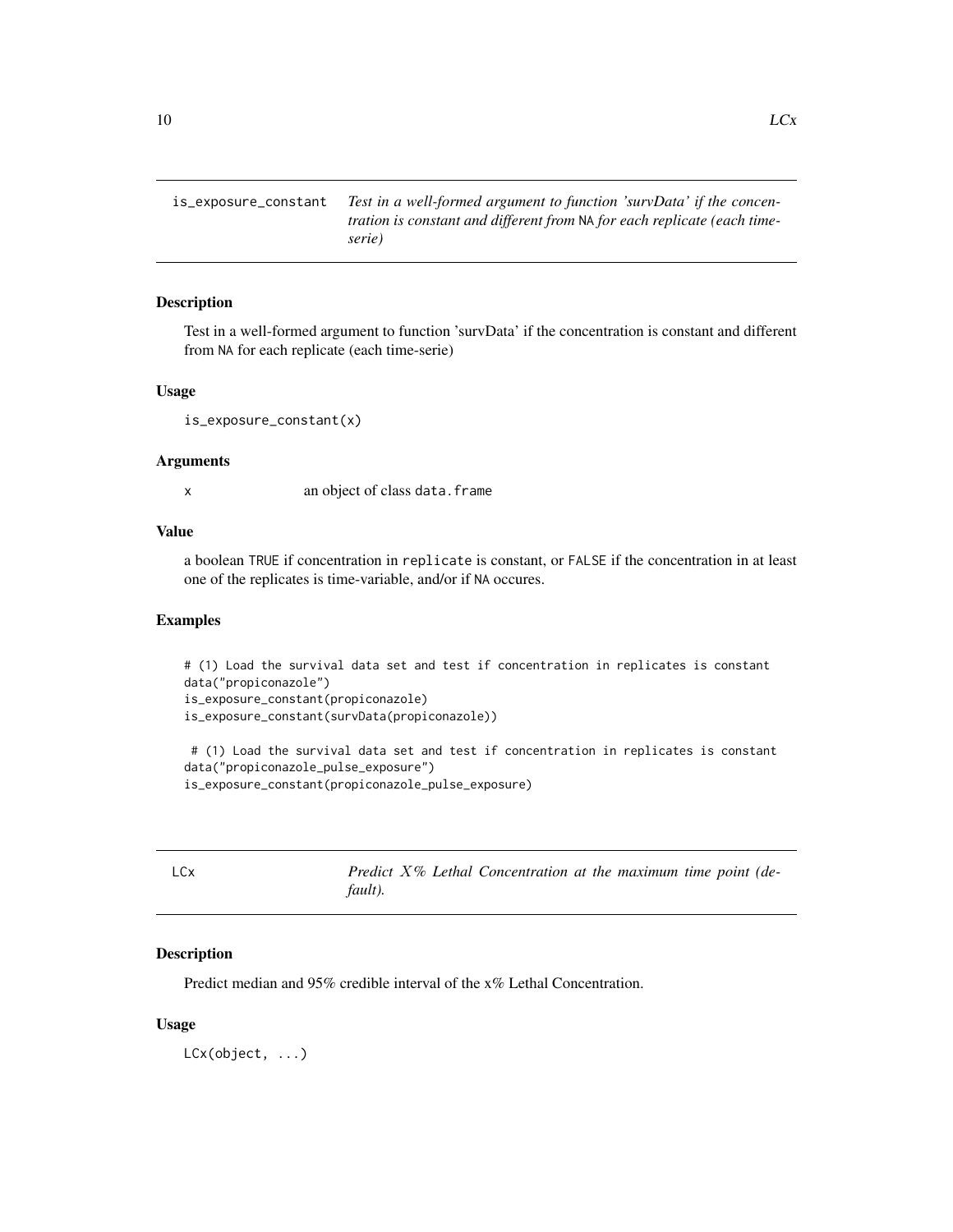# <span id="page-10-0"></span>LCx.survFit 11

#### Arguments

| object   | An object used to select a method                 |
|----------|---------------------------------------------------|
| $\cdots$ | Further arguments to be passed to generic methods |

# Details

When class of object is survFit, see [LCx.survFit.](#page-10-1)

<span id="page-10-1"></span>

| LCx.survFit | Predict $x\%$ Lethal Concentration at any specified time point for a |
|-------------|----------------------------------------------------------------------|
|             | survFit <i>object</i> .                                              |

# Description

The function LCx,  $x\%$  Lethal Concentration ( $LC_x$ ), is use to compute the dose required to kill  $x\%$  of the members of a tested population after a specified test duration (time\_LCx) (default is the maximum time point of the experiment).

Mathematical definition of x% Lethal Concentration at time t, denoted  $LC(x, t)$ , is:

 $S(LC(x, t), t) = S(0, t) * (1 - x/100),$ 

where  $S(LC(x, t), t)$  is the survival probability at concentration  $LC(x, t)$  at time t, and  $S(0, t)$ is the survival probability at no concentration (i.e. concentration is  $0$ ) at time t which reflect the background mortality  $h_b$ :

 $S(0, t) = exp(-hb * t).$ 

In the function LCx, we use the median of  $S(0, t)$  to rescale the x% Lethal Concentration at time t.

#### Usage

```
## S3 method for class 'survFit'
LCx(object, X, time_LCx = NULL, conc_range = NULL, npoints = 100, ...)
```

| object     | An object of class survFit                                                                                                                                                                |
|------------|-------------------------------------------------------------------------------------------------------------------------------------------------------------------------------------------|
| X          | Percentage of individuals dying (e.g., 50 for $LC_{50}$ , 10 for $LC_{10}$ , )                                                                                                            |
| time_LCx   | A number giving the time at which $LC_x$ has to be estimated. If NULL, the latest<br>time point of the experiment is used.                                                                |
| conc_range | A vector of length 2 with minimal and maximal value of the range of concentra-<br>tion. If NULL, the range is define between 0 and the highest tested concentration<br>of the experiment. |
| npoints    | Number of time point in conc_range between 0 and the maximal concentration.<br>100 by default.                                                                                            |
| $\ddotsc$  | Further arguments to be passed to generic methods                                                                                                                                         |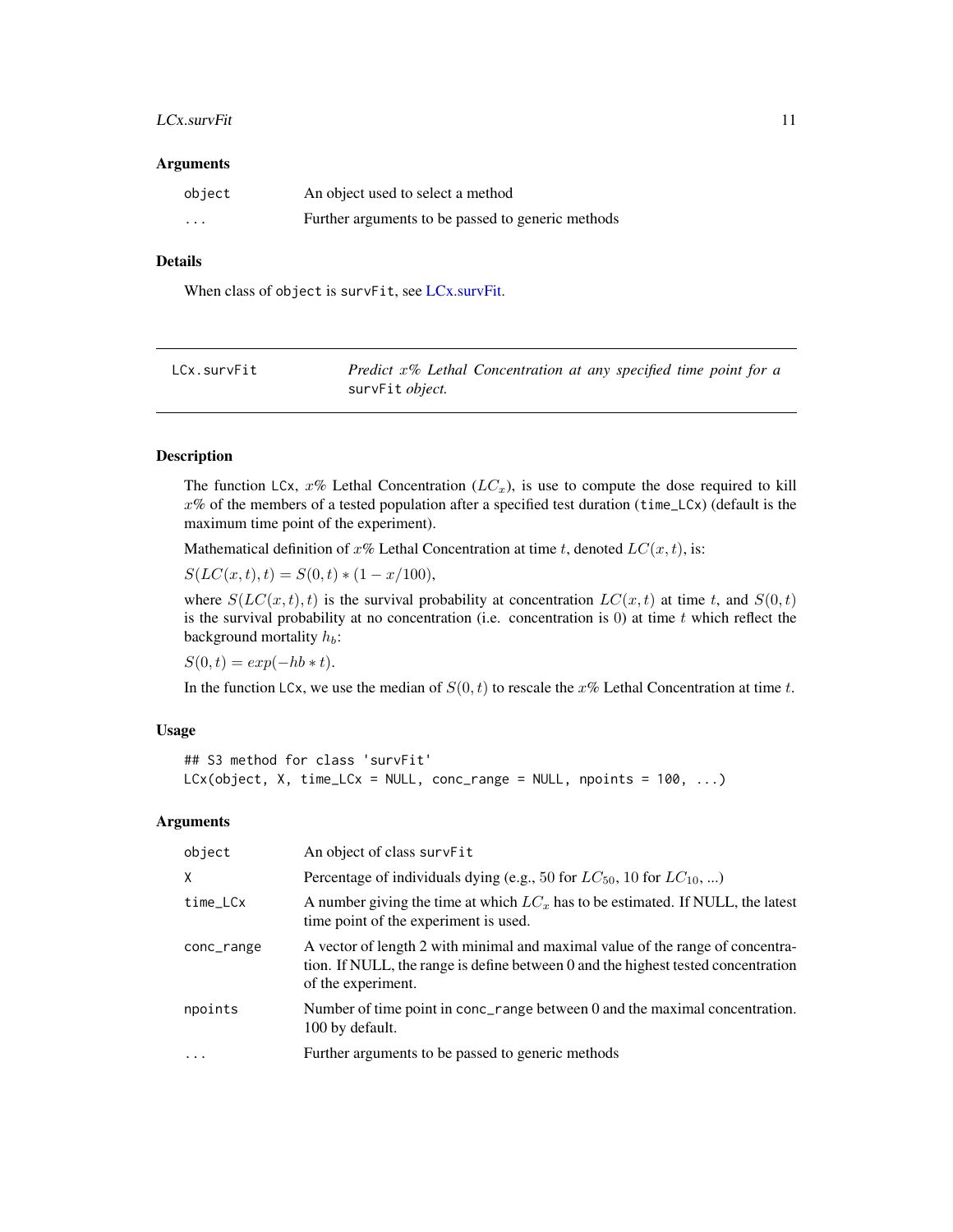# <span id="page-11-0"></span>Value

The function returns an object of class LCx, which is a list with the following information:

| X_prop          | Survival probability of individuals surviving considering the median of the back-<br>ground mortality (i.e. $S(0, t) * (1 - x/100)$ )                        |  |  |
|-----------------|--------------------------------------------------------------------------------------------------------------------------------------------------------------|--|--|
| X_prop_provided |                                                                                                                                                              |  |  |
|                 | Survival probability of individuals surviving as provided in arguments (i.e. $(100 -$<br>X)/100                                                              |  |  |
| time_LCx        | A number giving the time at which $LCx$ has to be estimated as provided in<br>arguments or if NULL, the latest time point of the experiment is used.         |  |  |
| df_LCx          | A data. frame with quantiles (median, 2.5% and 97.5%) of $LC_X$ at time time_LCx<br>for $X\%$ of individuals                                                 |  |  |
| df_dose         | A data. frame with four columns: concentration, and median q50 and 95%<br>credible interval (qinf95 and qsup95) of the survival probability at time time_LCx |  |  |

# Examples

```
# (1) Load the data
data("propiconazole")
# (2) Create an object of class 'survData'
dataset <- survData(propiconazole)
## Not run:
# (3) Run the survFit function with model_type SD (or IT)
out_SD <- survFit(dataset, model_type = "SD")
# (4) estimate LC50 at time 4
LCx(out_SD, X = 50, time_LCx = 4)## End(Not run)
```
MFx *Predict the Multiplication Factor leading to x% of reduction in survival at a specific time.*

# Description

Generic method for MFx, a function denoted  $MF(x, t)$  for  $x\%$  Multiplication Factor at time t.

#### Usage

MFx(object, ...)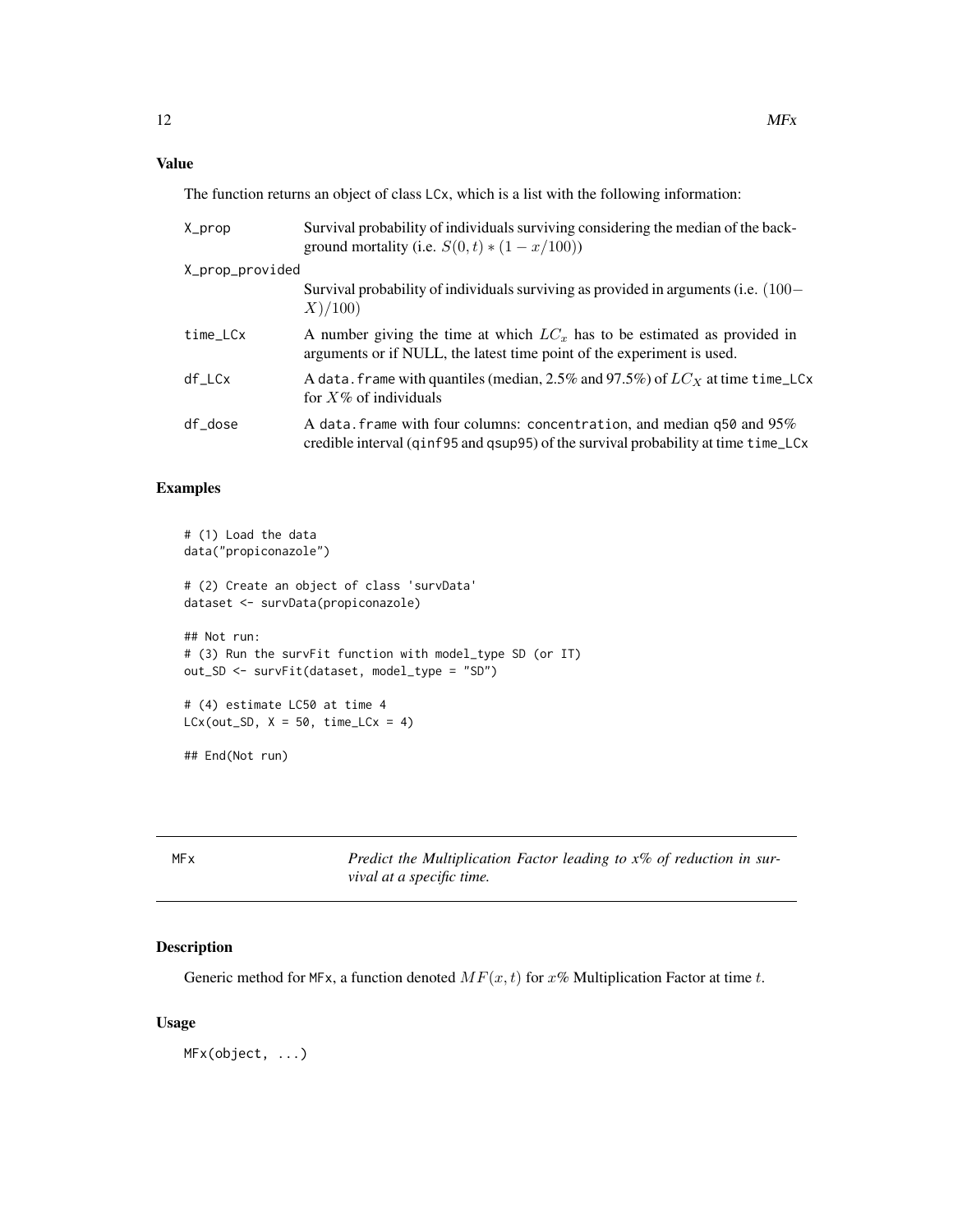#### <span id="page-12-0"></span>MFx.survFit 13

#### Arguments

| object   | An object used to select a method                 |
|----------|---------------------------------------------------|
| $\cdots$ | Further arguments to be passed to generic methods |

# Details

When class of object is survFit, see [MFx.survFit.](#page-12-1)

<span id="page-12-1"></span>

| MFx.survFit | Predict x% Multiplication Factor at any specified time point for a |
|-------------|--------------------------------------------------------------------|
|             | survFit <i>object</i> .                                            |

# Description

The function MFx, x% Multiplication Factor at time t,  $(MF(x, t))$ , is used to compute the multiplication factor applied to the concentration exposure profile in order to reduce by  $x\%$  (argument X) the survival probability at a specified test duration  $t$  (argument time\_MFx) (default is the maximum time point of the experiment).

Mathematical definition of x% Multiplication Factor at time t (at the end of a time series  $T =$  $\{0, \ldots, t\}$ , denoted  $MF(x, t)$ , is given by:

 $S(MF(x, t) * C_w(\tau \in T), t) = S(C_w(\tau \in T), t) * (1 - x/100),$ 

where  $C_w(\tau \in T)$  is the initial exposure profile without multiplication factor. And so the expression  $S(MF(x,t) * C_w(\tau \in T), t)$  is the survival probability after an exposure profile  $MF(x,t) * C_w(\tau \in T)$  $T$ ) at time t.

```
## S3 method for class 'survFit'
MFx(
  object,
  data_predict,
  X = 50,
  time_MFx = NULL,MFx_range = c(0, 1000),
  mcmc\_size = 1000,hb_value = TRUE,
  spaghetti = FALSE,accuracy = 0.01,quiet = FALSE,
  threshold_iter = 100,
  hb_valueFORCED = 0,
  ode = TRUE,
  ...
)
```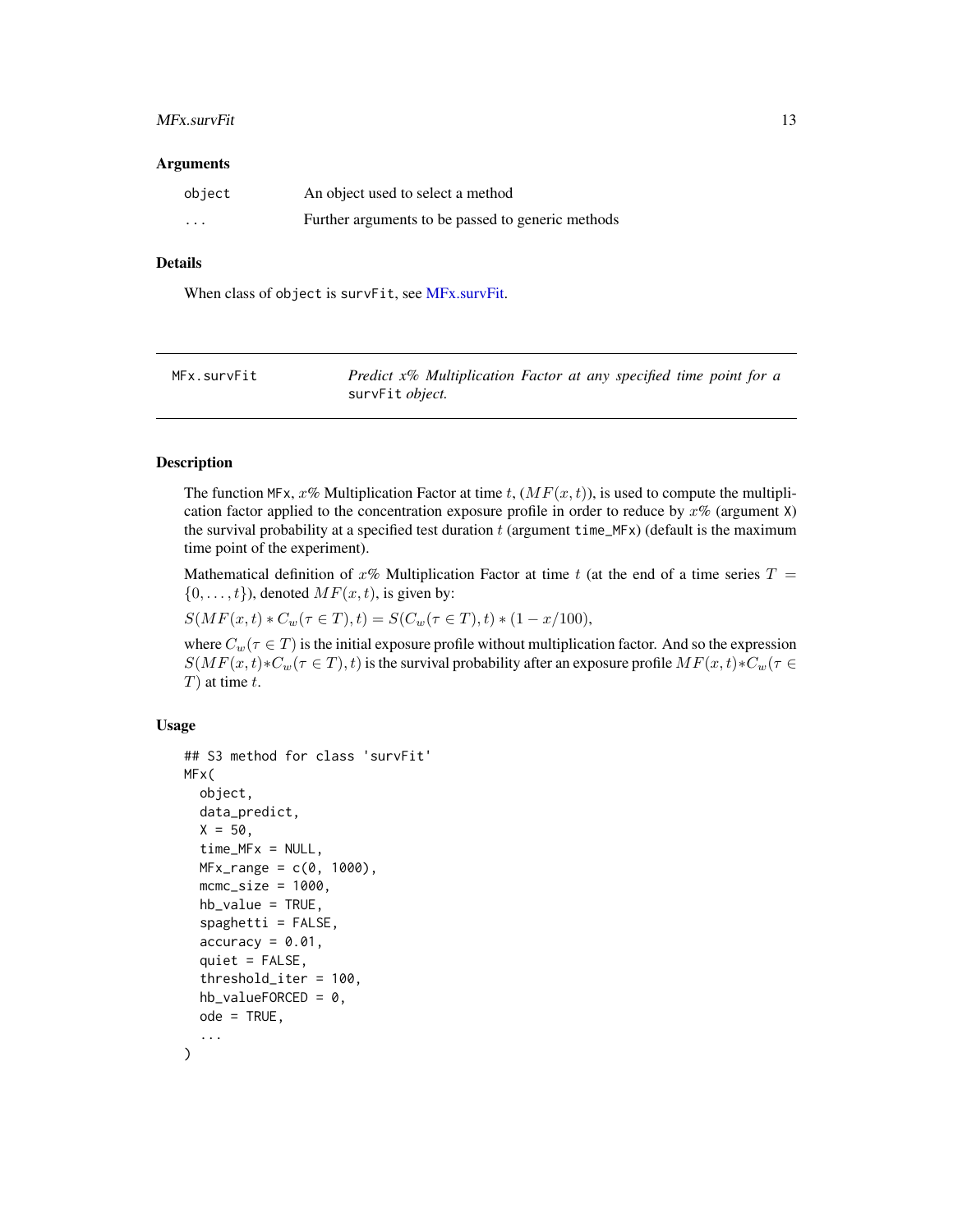| object              | An object of class survFit.                                                                                                                                                                                                                                                                                                         |
|---------------------|-------------------------------------------------------------------------------------------------------------------------------------------------------------------------------------------------------------------------------------------------------------------------------------------------------------------------------------|
| data_predict        | A dataframe with two columns time and conc.                                                                                                                                                                                                                                                                                         |
| X                   | Percentage of survival change (e.g., 50 for survival decrease of $50\%$ , or $-50$ for<br>survival increase of 50%). The default is 50. Only time series computed during<br>the adaptation using a binary search in $O(log(n))$ are returned. However, if<br>NULL, all time series computed from the vector MFx_range are returned. |
| time_MFx            | A number giving the time at which $MF(x, t)$ has to be estimated. If NULL, the<br>latest time point of the profile is used.                                                                                                                                                                                                         |
| MFx_range           | A vector from which lower and upper bound of the range of the multiplication<br>factor MFx are generated. The default is a vector $c(0, 1000)$ . If argument X is<br>NULL, then all the time series generated with MFx_range are returned.                                                                                          |
| $m$ c $m$ c $si$ ze | Can be used to reduce the number of MCMC samples in order to speed up the<br>computation. The default is 1000.                                                                                                                                                                                                                      |
| hb_value            | If TRUE, the background mortality hb is taken into account from the posterior. If<br>FALSE, parameter hb is set to 0. The default is TRUE.                                                                                                                                                                                          |
| spaghetti           | If TRUE, return a set of survival curves using parameters drawn from the posterior<br>distribution.                                                                                                                                                                                                                                 |
| accuracy            | Accuracy of the multiplication factor. The default is 0.01.                                                                                                                                                                                                                                                                         |
| quiet               | If FALSE, print the evolution of accuracy.                                                                                                                                                                                                                                                                                          |
|                     | threshold_iter Threshold number of iteration.                                                                                                                                                                                                                                                                                       |
|                     | hb_valueFORCED If hb_value is FALSE, it fix hb.                                                                                                                                                                                                                                                                                     |
| ode                 | IF ode is TRUE, algo use predict_ode rather than predict. Default is TRUE.                                                                                                                                                                                                                                                          |
| $\cdots$            | Further arguments to be passed to generic methods                                                                                                                                                                                                                                                                                   |

# Value

The function returns an object of class MFx, which is a list with the following information:

| X_prop          | Survival probability for X percent of reduction of the initial median survival<br>probability at time time_MFx.                                                                |
|-----------------|--------------------------------------------------------------------------------------------------------------------------------------------------------------------------------|
| X_prop_provided |                                                                                                                                                                                |
|                 | A number giving the proportion of reduction in survival.                                                                                                                       |
| time_MFx        | A number giving the time at which $MF(x, t)$ has to be estimated as provided in<br>arguments or if NULL, the latest time point of the profile is used.                         |
| $df_MFx$        | A data. frame with quantiles (median, 2.5% and 97.5%) of $MF(x, t)$ at time t,<br>time_MFx, for $x\%$ of survival reduction.                                                   |
| df_dose         | A data. frame with quantiles (median, 2.5% and 97.5%) of survival probability<br>along the computed multiplication factor and at time time_MFx.                                |
| MFx_tested      | A vector of all multiplication factors computed.                                                                                                                               |
| ls_predict      | A list of all object of class survFitPredict obtained from computing survival<br>probability for every profiles build from the vector of multiplication factors<br>MFx_tested. |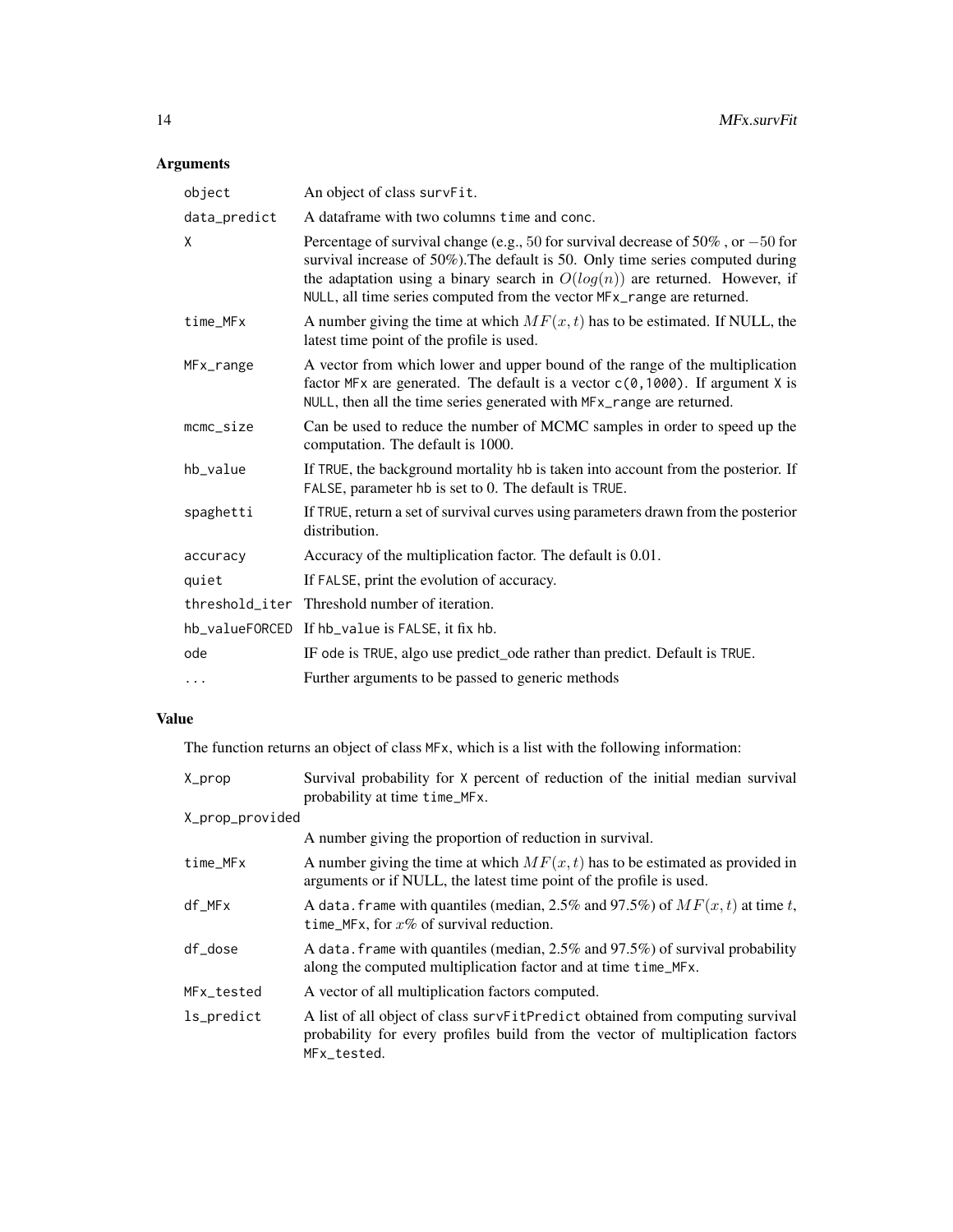#### <span id="page-14-0"></span>MFx\_ode 15

# Examples

```
# (1) Load the data
data("propiconazole")
# (2) Create an object of class 'survData'
dataset <- survData(propiconazole)
## Not run:
# (3) Run the survFit function with model_type SD (or IT)
out_SD <- survFit(dataset, model_type = "SD")
# (4) data to predict
data_4prediction <- data.frame(time = 1:10, conc = c(0, 0.5, 3, 3, 0, 0, 0.5, 3, 1.5, 0))
# (5) estimate MF(x=30, t=4), that is for 30% reduction of survival at time 4
MFx\_SD_30.4 \leq MFx(out\_SD, data_predict = data_4prediction , X = 30, time_MFx = 4)# (5bis) estimate MF(x, t) along the MF_range from 5 to 10 (50) (X = NULL)
MFx_SD_range <- MFx(out_SD, data_predict = data_4prediction ,
                    X = NULL, time_MFx = 4, MFx_range = seq(5, 10, length.out = 50))
## End(Not run)
```
MFx\_ode *Predict x% Multiplication Factor method for* survFit *objects*

# Description

This is a method to replace function MFx used on survFit object when computing issues happen. MFx\_ode uses the deSolve library to improve robustness. However, time to compute may be longer.

#### Usage

```
MFx_ode(object, ...)
```

| object   | an object used to select a method ppc             |
|----------|---------------------------------------------------|
| $\cdots$ | Further arguments to be passed to generic methods |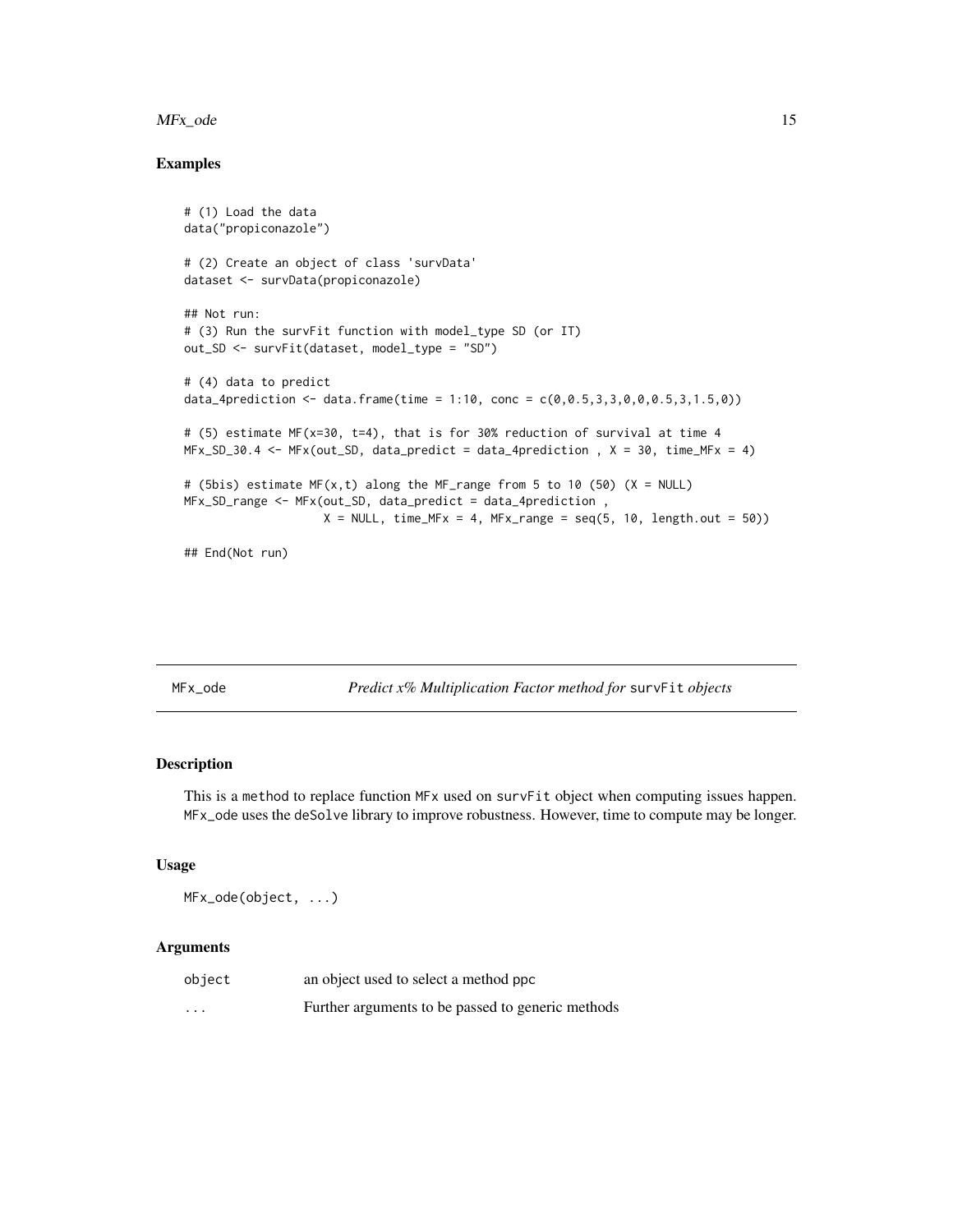<span id="page-15-0"></span>

# Description

The function MFx\_ode,  $x\%$  Multiplication Factor at time t,  $(MF(x,t))$ , is used to compute the multiplication factor applied to the concentration exposure profile in order to reduce by  $x\%$  (argument X) the survival probability at a specified test duration  $t$  (argument time\_MFx) (default is the maximum time point of the experiment).

Mathematical definition of x% Multiplication Factor at time t (at the end of a time series  $T =$  $\{0, \ldots, t\}$ , denoted  $MF(x, t)$ , is given by:

 $S(MF(x, t) * C_w(\tau \in T), t) = S(C_w(\tau \in T), t) * (1 - x/100),$ 

where  $C_w(\tau \in T)$  is the initial exposure profile without multiplication factor. And so the expression  $S(MF(x,t) * C_w(\tau \in T), t)$  is the survival probability after an exposure profile  $MF(x,t) * C_w(\tau \in T)$  $T$ ) at time  $t$ .

# Usage

```
## S3 method for class 'survFit'
MFx_ode(
  object,
  data_predict,
  X = 50,
  time_MFx = NULL,
  MFx_range = c(0, 1000),
  mcmc_size = 1000,
  hb_value = FALSE,
  spaghetti = FALSE,
  accuracy = 0.01,quiet = FALSE,
  threshold_iter = 100,
  ...
)
```

| object       | An object of class survFit.                                                                                                                                                                                                                                                                                                         |
|--------------|-------------------------------------------------------------------------------------------------------------------------------------------------------------------------------------------------------------------------------------------------------------------------------------------------------------------------------------|
| data_predict | A dataframe with two columns time and conc.                                                                                                                                                                                                                                                                                         |
| X            | Percentage of survival change (e.g., 50 for survival decrease of $50\%$ , or $-50$ for<br>survival increase of 50%). The default is 50. Only time series computed during<br>the adaptation using a binary search in $O(log(n))$ are returned. However, if<br>NULL, all time series computed from the vector MFx_range are returned. |
| time_MFx     | A number giving the time at which $MF(x, t)$ has to be estimated. If NULL, the<br>latest time point of the profile is used.                                                                                                                                                                                                         |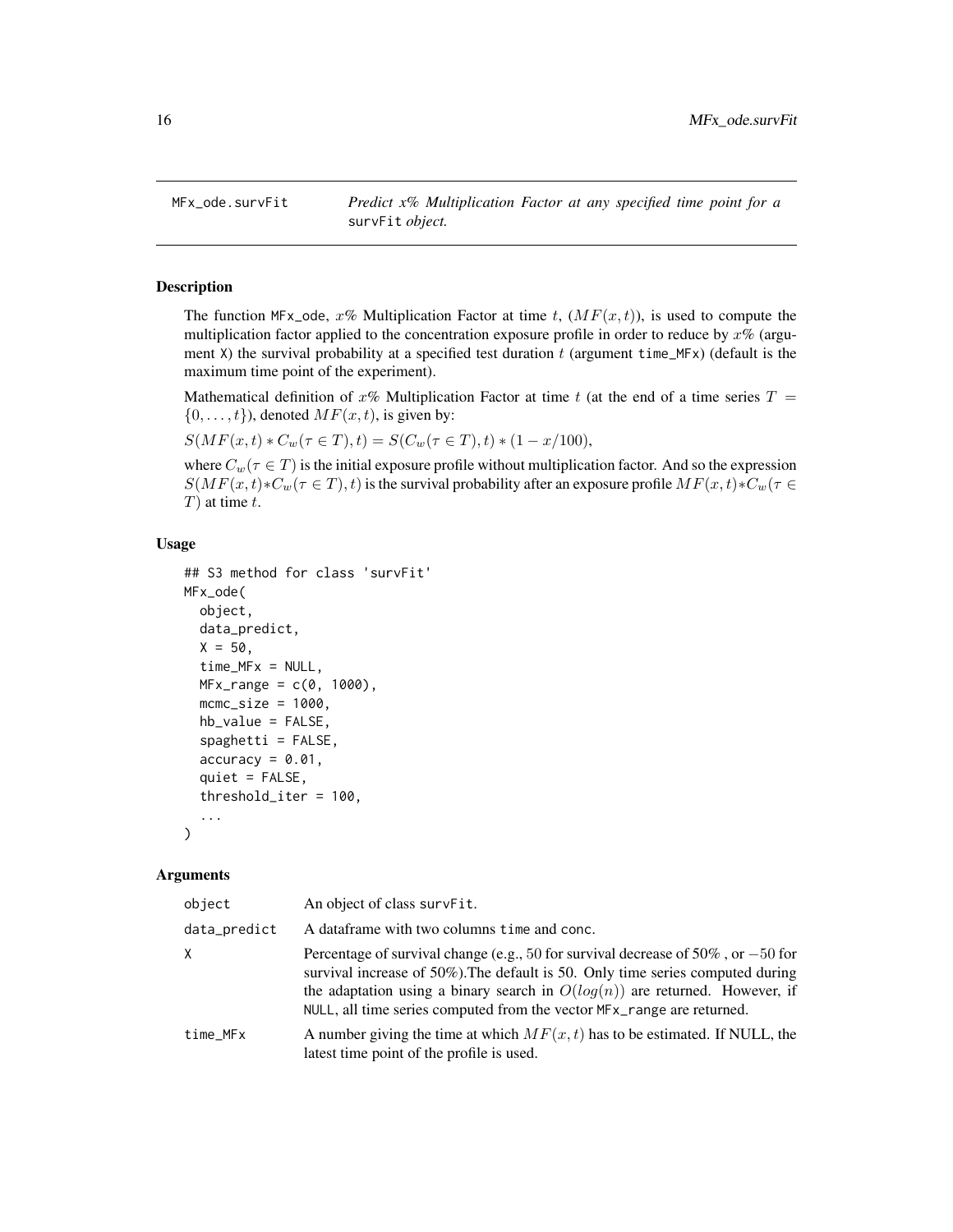| MFx_range           | A vector from which lower and upper bound of the range of the multiplication<br>factor MFx are generated. The default is a vector $c(0, 1000)$ . If argument X is<br>NULL, then all the time series generated with MF x_range are returned. |
|---------------------|---------------------------------------------------------------------------------------------------------------------------------------------------------------------------------------------------------------------------------------------|
| $m$ c $m$ c $si$ ze | Can be used to reduce the number of MCMC samples in order to speed up the<br>computation. The default is 1000.                                                                                                                              |
| hb_value            | If TRUE, the background mortality hb is taken into account from the posterior. If<br>FALSE, parameter hb is set to 0. The default is TRUE.                                                                                                  |
| spaghetti           | If TRUE, return a set of survival curves using parameters drawn from the posterior<br>distribution.                                                                                                                                         |
| accuracy            | Accuracy of the multiplication factor. The default is 0.01.                                                                                                                                                                                 |
| quiet               | If FALSE, print the evolution of accuracy.                                                                                                                                                                                                  |
|                     | threshold iter Threshold number of iteration.                                                                                                                                                                                               |
| $\ddotsc$           | Further arguments to be passed to generic methods                                                                                                                                                                                           |

# Value

The function returns an object of class MFx, which is a list with the following information:

| X_prop          | Survival probability for X percent of reduction of the initial median survival<br>probability at time time_MFx.                                                                |
|-----------------|--------------------------------------------------------------------------------------------------------------------------------------------------------------------------------|
| X_prop_provided |                                                                                                                                                                                |
|                 | A number giving the proportion of reduction in survival.                                                                                                                       |
| time_MFx        | A number giving the time at which $MF(x, t)$ has to be estimated as provided in<br>arguments or if NULL, the latest time point of the profile is used.                         |
| $df_MFx$        | A data. frame with quantiles (median, 2.5% and 97.5%) of $MF(x, t)$ at time t,<br>time_MFx, for $x\%$ of survival reduction.                                                   |
| df_dose         | A data. frame with quantiles (median, $2.5\%$ and $97.5\%$ ) of survival probability<br>along the computed multiplication factor and at time time_MFx.                         |
| MFx_tested      | A vector of all multiplication factors computed.                                                                                                                               |
| ls_predict      | A list of all object of class survFitPredict obtained from computing survival<br>probability for every profiles build from the vector of multiplication factors<br>MFx tested. |

```
# (1) Load the data
data("propiconazole")
# (2) Create an object of class 'survData'
dataset <- survData(propiconazole)
## Not run:
# (3) Run the survFit function with model_type SD (or IT)
out_SD <- survFit(dataset, model_type = "SD")
```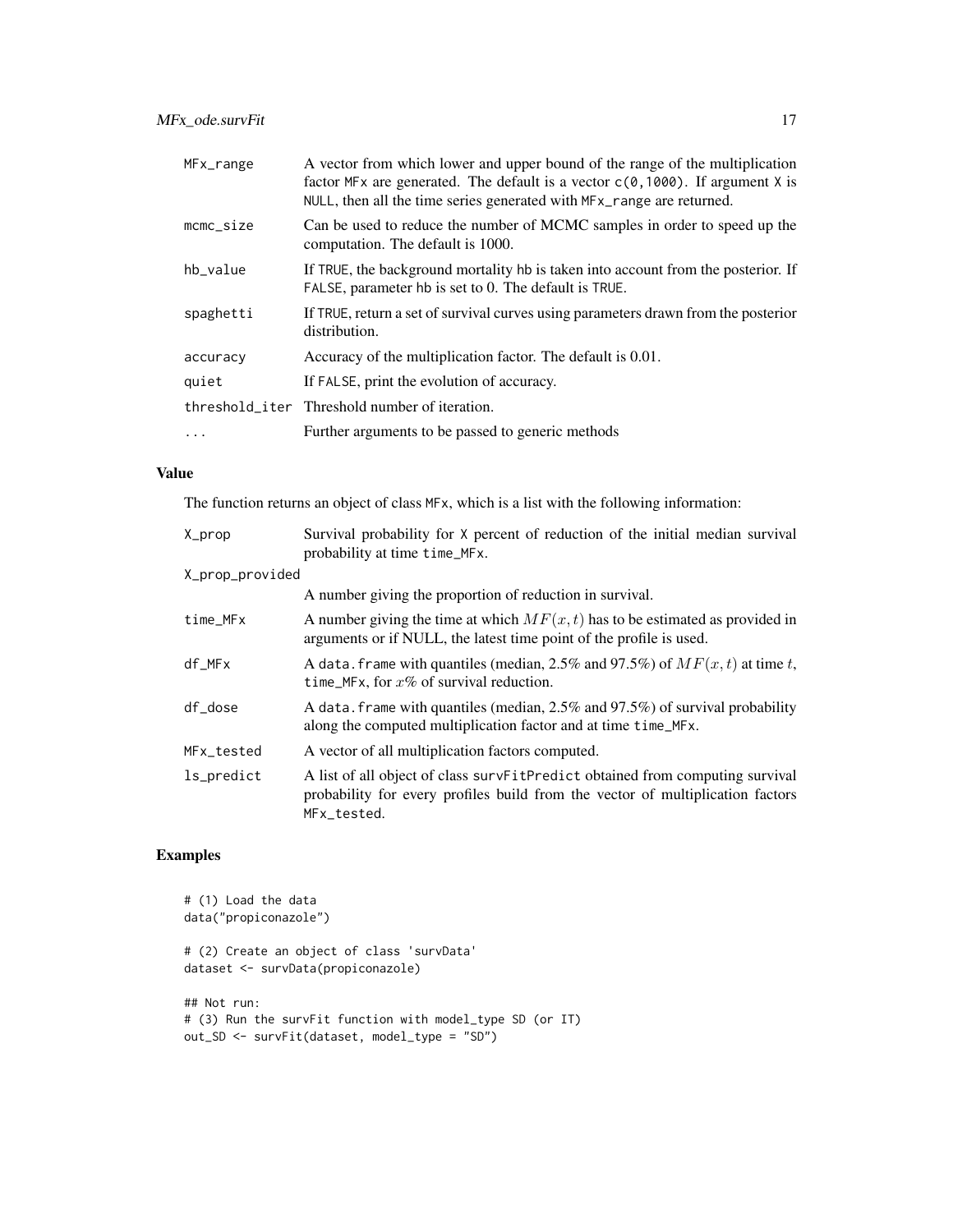```
# (4) data to predict
data_4prediction <- data.frame(time = 1:10, conc = c(\emptyset, \emptyset.5, 3, 3, \emptyset, \emptyset, \emptyset.5, 3, 1.5, \emptyset))
# (5) estimate MF(x=30, t=4), that is for 30% reduction of survival at time 4
MFx\_SD_30.4 \leq MFx\_ode(out\_SD, data_predict = data_4prediction , X = 30, time\_MFx = 4)# (5bis) estimate MF(x,t) along the MF_range from 5 to 10 (50) (X = NULL)
MFx_SD_range <- MFx_ode(out_SD, data_predict = data_4prediction ,
                      X = NULL, time_MFx = 4, MFx_range = seq(5, 10, length.out = 50))
## End(Not run)
```
modelData *Create a list giving data to use in Bayesian inference.*

#### Description

Create a list giving data to use in Bayesian inference.

#### Usage

modelData(x, ...)

# Arguments

|                         | An object of class survData                       |
|-------------------------|---------------------------------------------------|
| $\cdot$ $\cdot$ $\cdot$ | Further arguments to be passed to generic methods |

# Value

A list for parameterization of priors for Bayesian inference.

modelData.survDataCstExp

*Create a data set to analyse a* survDataCstExp *object.*

# Description

Create a data set to analyse a survDataCstExp object.

```
## S3 method for class 'survDataCstExp'
modelData(x, model_type = NULL)
```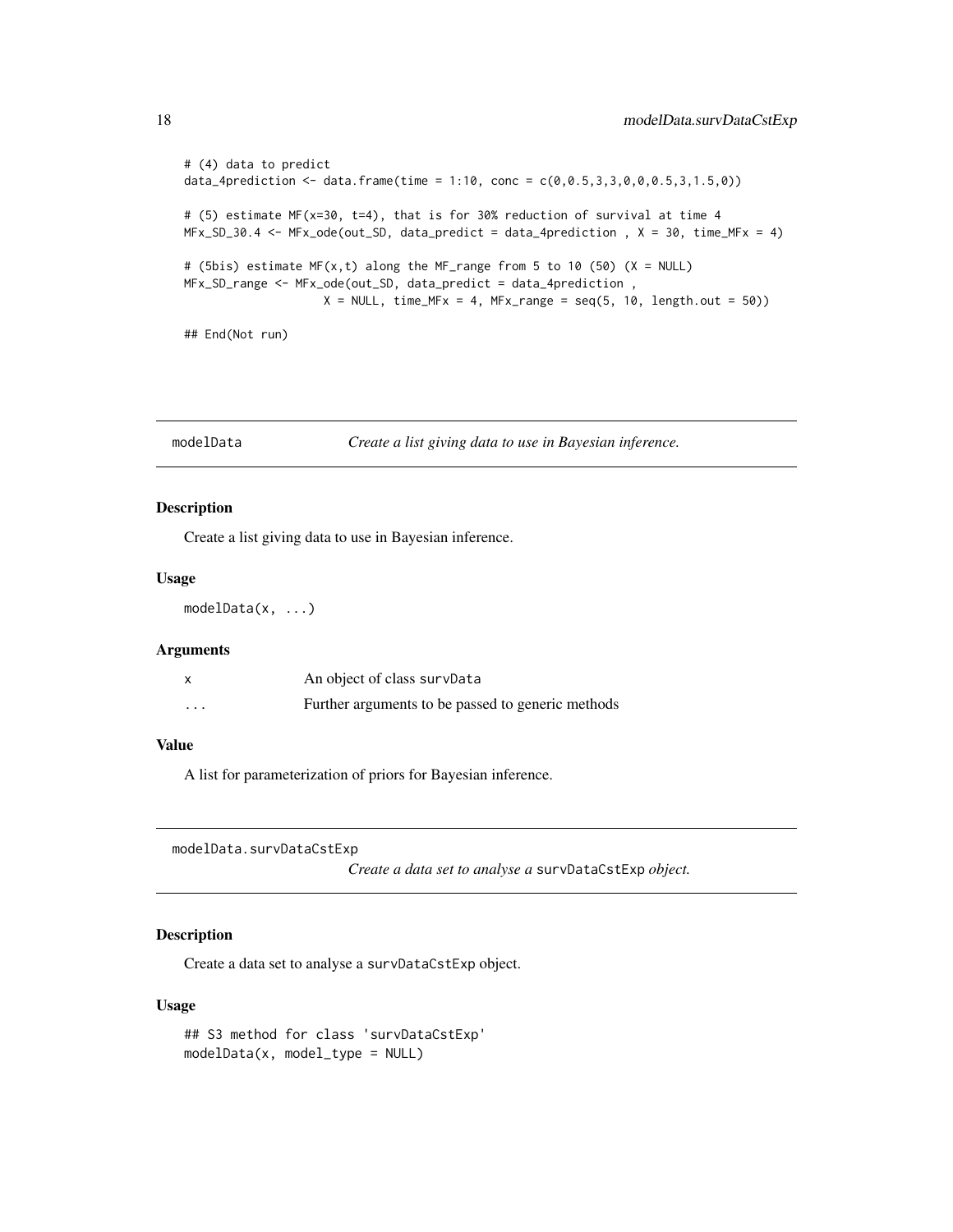<span id="page-18-0"></span>

|            | An object of class survData         |
|------------|-------------------------------------|
| model_type | TKTD GUTS model type ('SD' or 'IT') |

modelData.survDataVarExp

*Create a data set to analyse a* survDataVarExp *object.*

# Description

Create a data set to analyse a survDataVarExp object.

# Usage

## S3 method for class 'survDataVarExp'  $modelData(x, model_type = NULL, extend_time = 100, ...)$ 

# Arguments

| $\mathsf{x}$            | An object of class survData                                                                                           |
|-------------------------|-----------------------------------------------------------------------------------------------------------------------|
| model_type              | TKTD GUTS model type ('SD' or 'IT')                                                                                   |
| extend_time             | Number of for each replicate used for linear interpolation (comprise between<br>time to compute and fitting accuracy) |
| $\cdot$ $\cdot$ $\cdot$ | Further arguments to be passed to generic methods                                                                     |
|                         |                                                                                                                       |

plot.LCx *Plotting method for* LCx *objects*

# Description

This is the generic plot S3 method for the \codeLCx class. It plots the survival probability as a function of concentration.

```
## S3 method for class 'LCx'
plot(
  x,
  xlab = "Concentration",
 ylab = "Survival probability \n median and 95 CI",
 main = NULL,
  subtitle = NULL,
  ...
)
```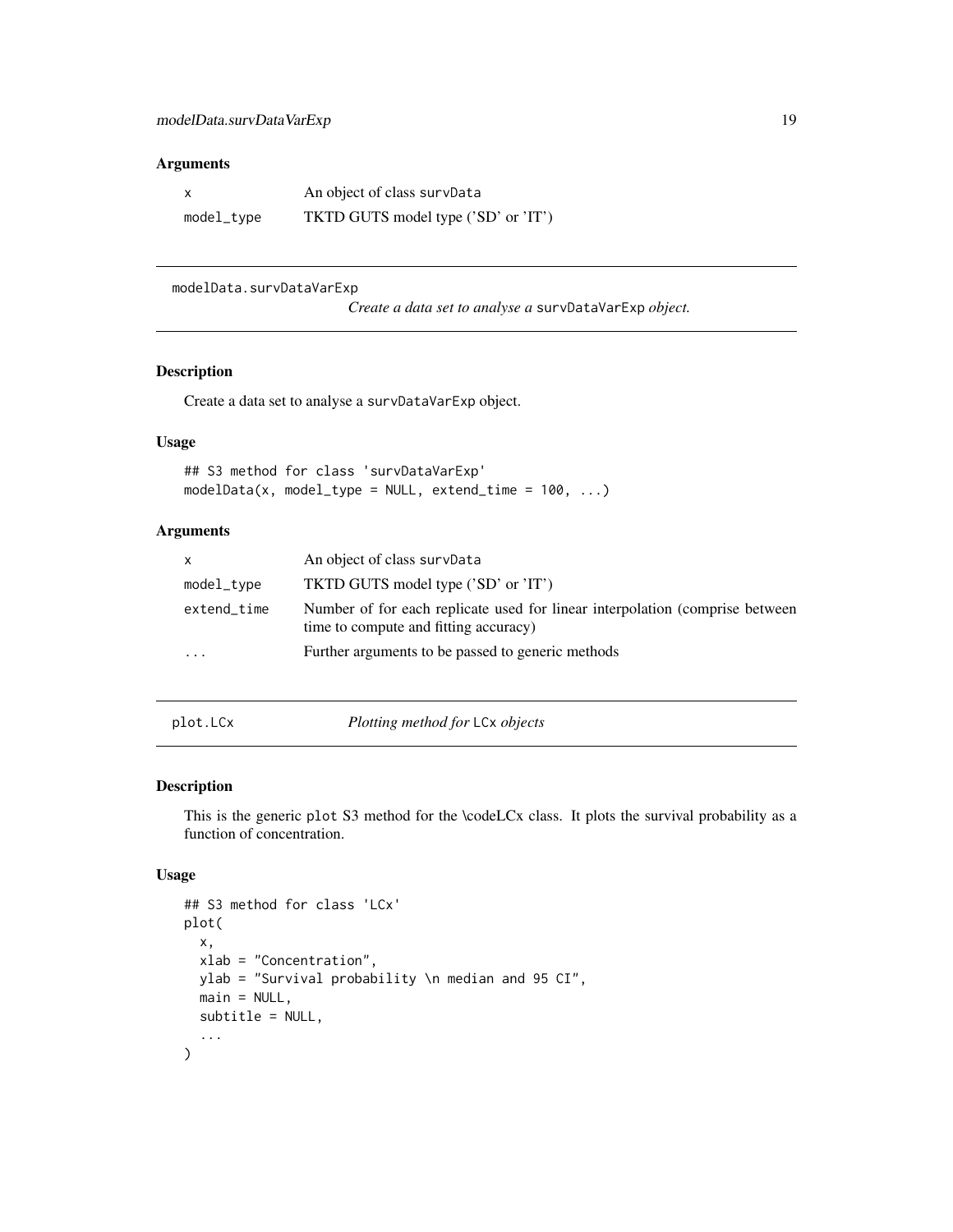| x        | An object of class LCx.                                                   |
|----------|---------------------------------------------------------------------------|
| xlab     | A label for the $X$ -axis, by default Concentration.                      |
| vlab     | A label for the Y-axis, by default Survival probability median and 95 CI. |
| main     | A main title for the plot.                                                |
| subtitle | A subtitle for the plot                                                   |
| $\cdots$ | Further arguments to be passed to generic methods.                        |

# Examples

```
# (1) Load the data
data("propiconazole")
# (2) Create an object of class 'survData'
dataset <- survData(propiconazole)
## Not run:
# (3) Run the survFit function with model_type SD (or IT)
out_SD <- survFit(dataset, model_type = "SD")
# (4) estimate LC50 at time 4
LCx_SD <- LCx(out_SD, X = 50, time_LCx = 4)# (5) plot the object of class 'LCx'
plot(LCx_SD)
## End(Not run)
```
plot.MFx *Plotting method for* MFx *objects*

#### Description

This is the generic plot S3 method for the MFx class. It plots the survival probability as a function of the multiplication factor applied or as a function of time.

```
## S3 method for class 'MFx'
plot(
 x,
 x_variable = "MFx",
 xlab = NULL,
 ylab = "Survival probability \n median and 95 CI",
 main = NULL,
```
<span id="page-19-0"></span>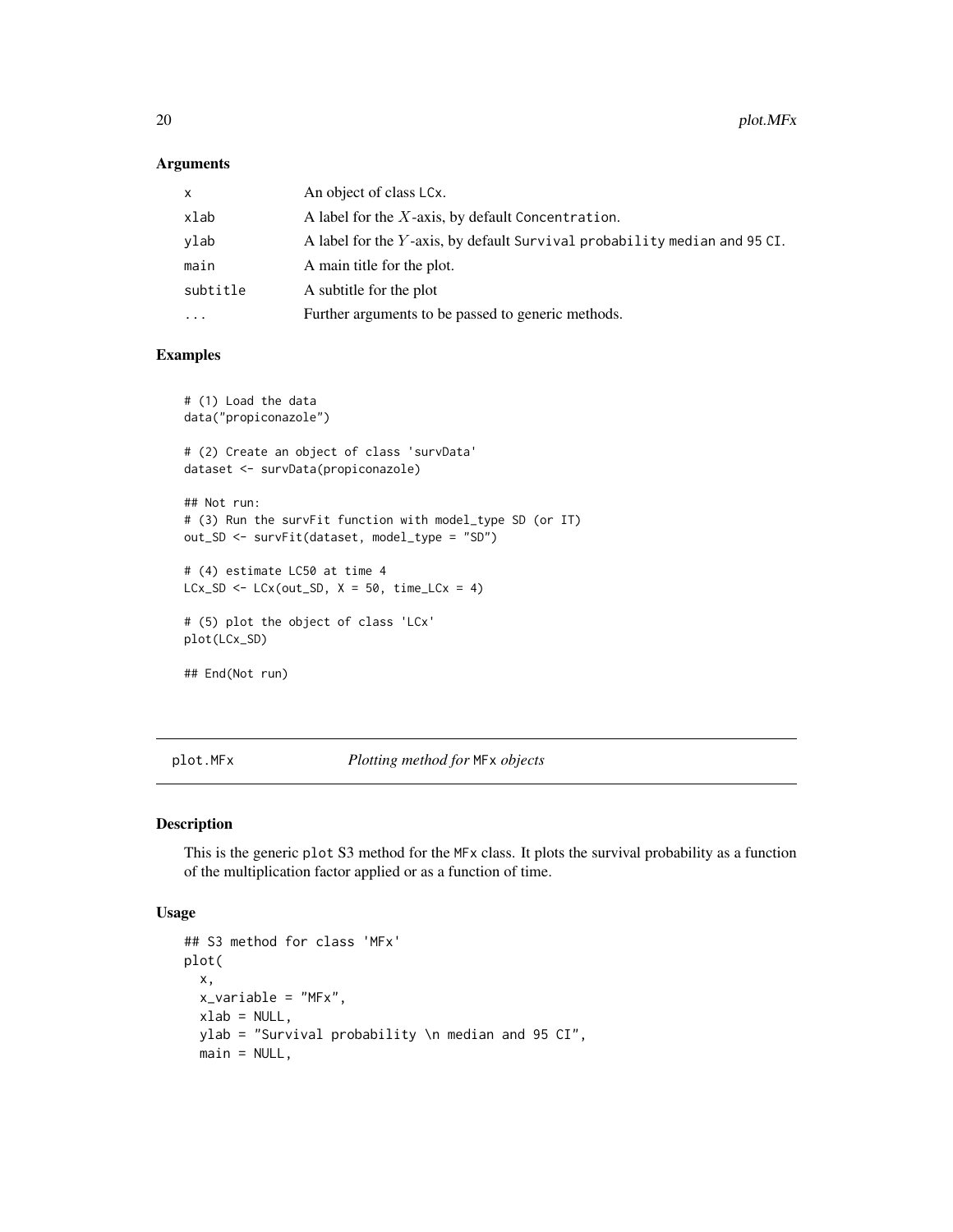```
log_scale = FALSE,
  ncol = 3,
  ...
\mathcal{L}
```

| X          | An object of class MF <sub>x</sub> .                                                                                    |
|------------|-------------------------------------------------------------------------------------------------------------------------|
| x_variable | A character to define the variable for the $X$ -axis, either "MF $x$ " or "Time". The<br>default is "MF <sub>x</sub> ". |
| xlab       | A label for the $X$ -axis, by default NULL and depend on the argument $x$ -variable.                                    |
| ylab       | A label for the Y-axis, by default Survival probability median and 95 CI.                                               |
| main       | A main title for the plot.                                                                                              |
| log_scale  | If TRUE, the x-axis is log-scaled. Default is FALSE.                                                                    |
| ncol       | An interger for the number of columns when several panels are plotted.                                                  |
| $\cdots$   | Further arguments to be passed to generic methods.                                                                      |

```
# (1) Load the data
data("propiconazole")
# (2) Create an object of class 'survData'
dataset <- survData(propiconazole)
## Not run:
# (3) Run the survFit function with model_type SD (or IT)
out_SD <- survFit(dataset, model_type = "SD")
# (4) data to predict
data_4prediction <- data.frame(time = 1:10, conc = c(0, 0.5, 3, 3, 0, 0, 0.5, 3, 1.5, 0))
# (5) estimate MF for 30% reduction of survival at time 4
MFx\_SD_30.4 \leq MFx(out\_SD, data_predict = data_4prediction , X = 30, time_MFx = 4)# (6) plot the object of class 'MFx'
plot(MFx_SD_30.4)
# (6bis) plot with log-scale of x-axis
plot(MFx_SD_30.4, log_scale = TRUE)
# (6ter) plot with "Time" as the x-axis
plot(MFx_SD_30.4, x_variable = "Time")
# (7) plot when X = NULL and along a MFx_range from 5 to 10:
MFx_SD_range <- MFx(out_SD, data_predict = data_4prediction ,
                    X = NULL, time_MFx = 4, MFx_range = seq(5, 10, length.out = 50))
plot(MFx_SD_range)
```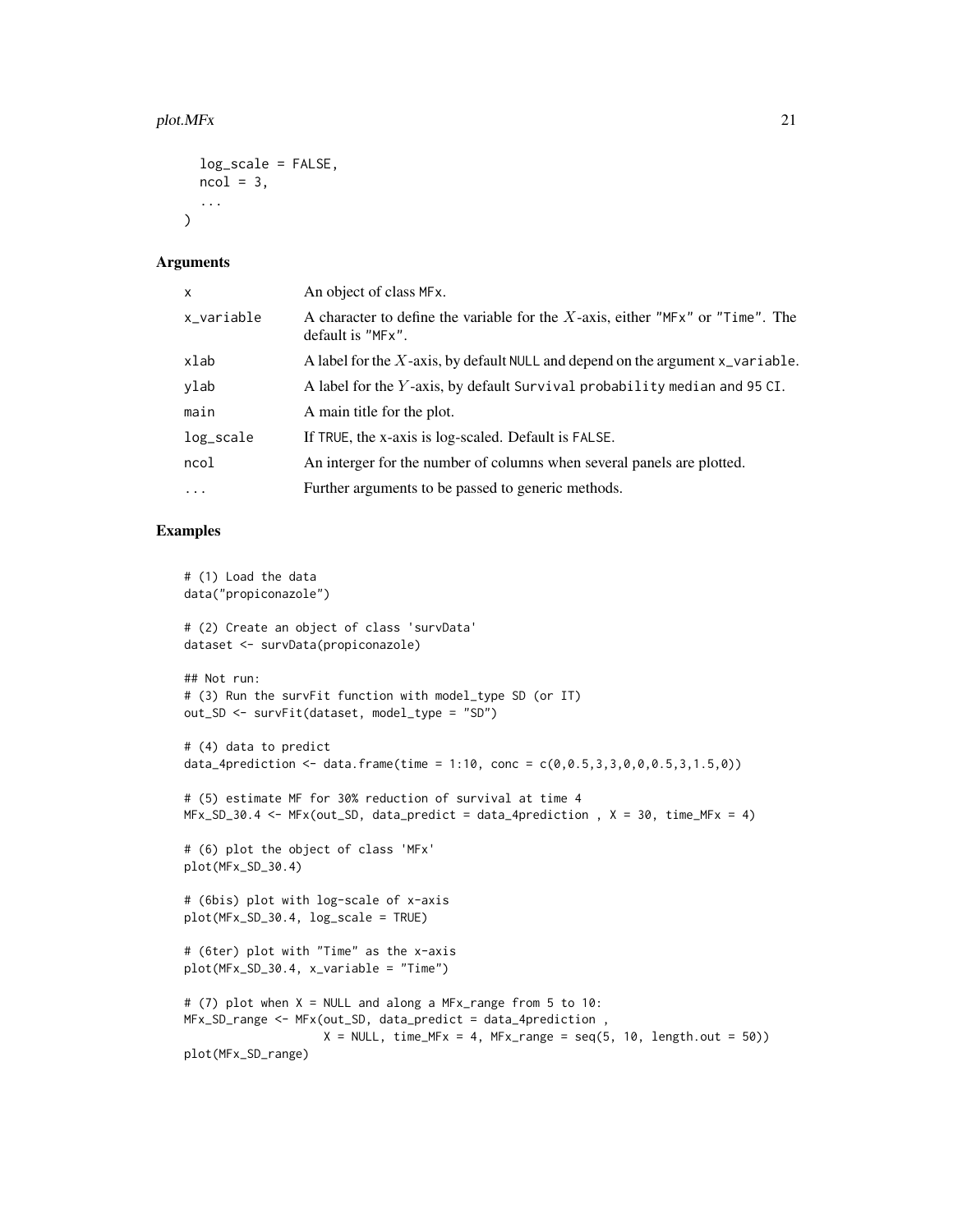```
plot(MFx_SD_range, x_variable = "Time", ncol = 10)
## End(Not run)
```
plot.reproData *Plotting method for* reproData *objects*

# Description

This is the generic plot S3 method for the reproData class. It plots the cumulated number of offspring as a function of time.

# Usage

```
## S3 method for class 'reproData'
plot(
  x,
 xlab,
 ylab = "Cumulated Number of offspring",
 main = NULL,concentration = NULL,
  style = "ggplot",
 pool.replicate = FALSE,
  addlegend = FALSE,
  remove.someLabels = FALSE,
  ...
\mathcal{L}
```

| $\mathsf{x}$      | an object of class reproData                                                                                                   |  |
|-------------------|--------------------------------------------------------------------------------------------------------------------------------|--|
| xlab              | label of the $X$ -axis                                                                                                         |  |
| ylab              | label of the Y-axis, by default Cumulated Number of offspring                                                                  |  |
| main              | main title for the plot                                                                                                        |  |
| concentration     | a numeric value corresponding to some concentration in data. If concentration<br>$=$ NULL, draws a plot for each concentration |  |
| style             | graphical backend, can be 'ggplot' or 'generic'                                                                                |  |
|                   | pool replicate if TRUE, the datapoints of each replicate are summed for a same concentration                                   |  |
| addlegend         | if TRUE, adds a default legend to the plot                                                                                     |  |
| remove.someLabels |                                                                                                                                |  |
|                   | if TRUE, removes 3/4 of X-axis labels in 'ggplot' style to avoid the label overlap                                             |  |
| $\ddots$          | Further arguments to be passed to generic methods                                                                              |  |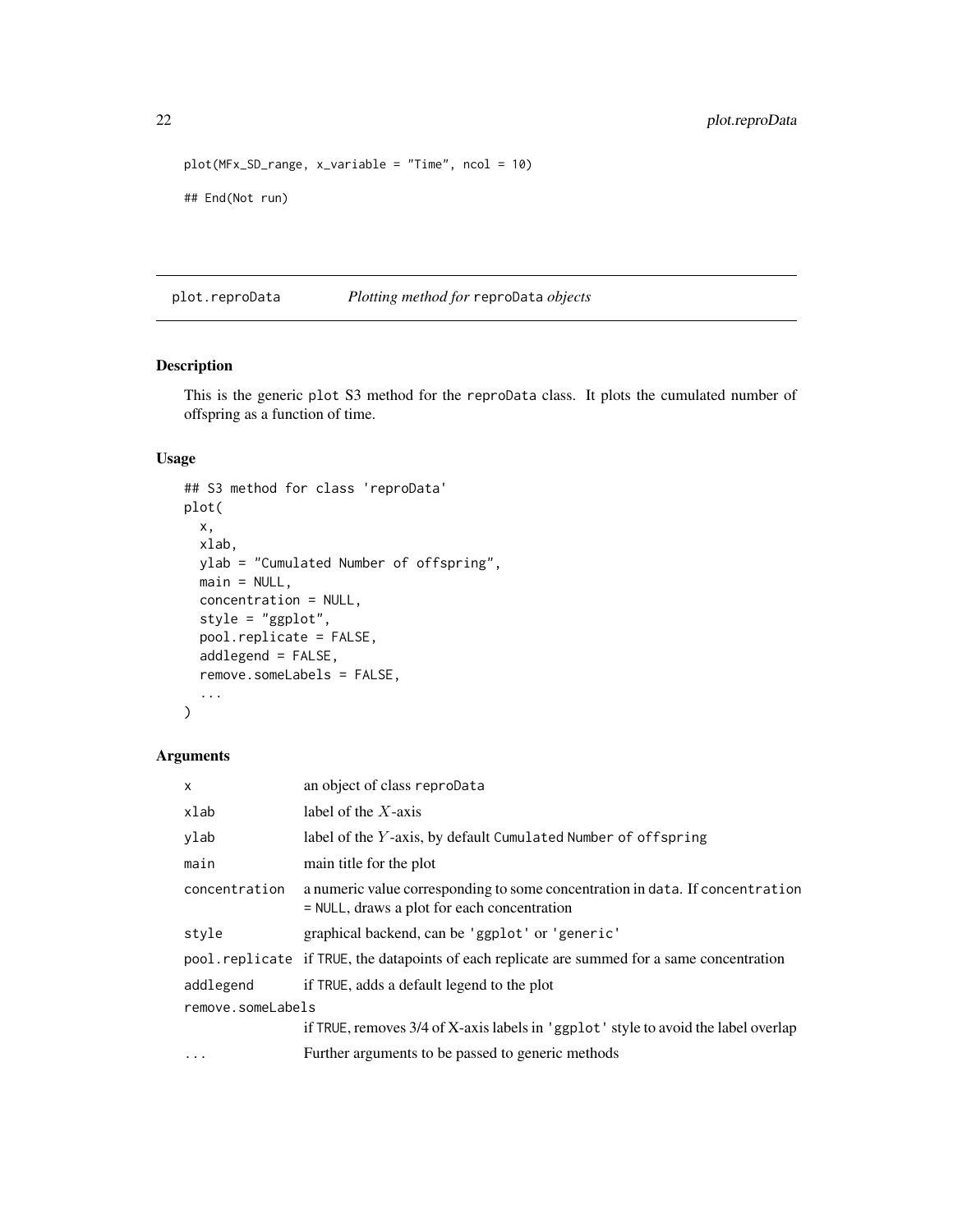# <span id="page-22-0"></span>plot.reproFitTT 23

# Note

When style = "generic", the function calls the generic function [plot](#page-0-0)

When style = "[ggplot](#page-0-0)", the function return an object of class gg and ggplot, see function ggplot

#### Examples

```
# (1) Load the data
data(cadmium1)
# (2) Create an object of class 'reproData'
cadmium1 <- reproData(cadmium1)
# (3) Plot the reproduction data
plot(cadmium1)
# (4) Plot the reproduction data for a fixed concentration
plot(cadmium1, concentration = 4.36, style = "generic")
```
plot.reproFitTT *Plotting method for* reproFitTT *objects*

# Description

This is the generic plot S3 method for the reproFitTT class. It plots the concentration-effect fit under target time reproduction analysis.

```
## S3 method for class 'reproFitTT'
plot(
  x,
  xlab = "Concentration",
 ylab = "Nb of offspring per ind/day",
 main = NULL,fitcol = "orange",
  fitlty = 1,
  fitlwd = 1,
  spaghetti = FALSE,
  cicol = "orange",
  cility = 2,cilwd = 1,
  ribcol = "grey70",
  addlegend = FALSE,
  log.scale = FALSE,
  style = "ggplot",
  ...
)
```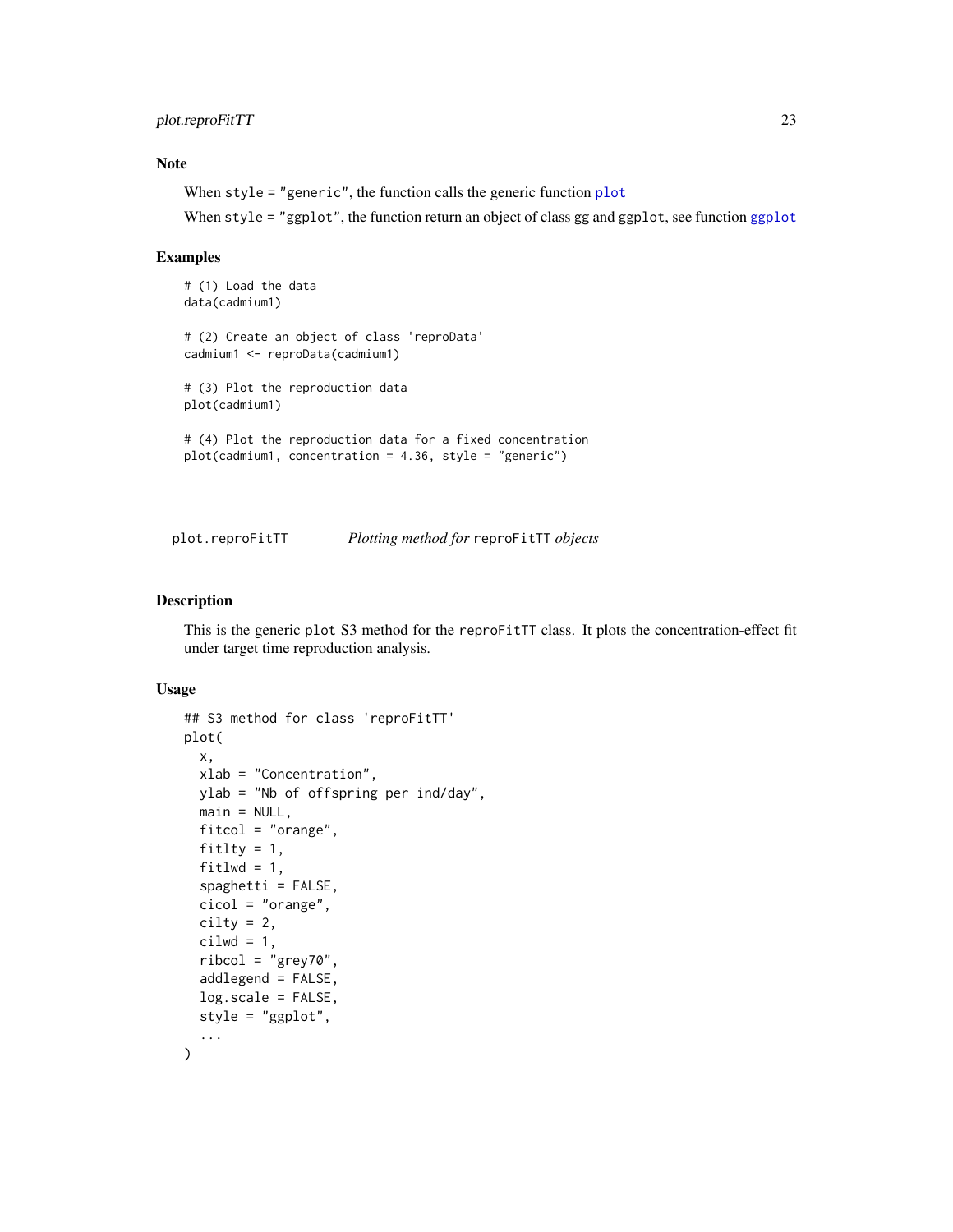| X         | an object of class reproFitTT                                                    |
|-----------|----------------------------------------------------------------------------------|
| xlab      | a label for the $X$ -axis, by default Concentration                              |
| ylab      | a label for the $Y$ -axis, by default Nb of offspring per ind/day                |
| main      | main title for the plot                                                          |
| fitcol    | color of the fitted curve                                                        |
| fitlty    | line type of the fitted curve.                                                   |
| fitlwd    | width of the fitted curve                                                        |
| spaghetti | if TRUE, the credible interval is represented by multiple curves                 |
| cicol     | color of the 95 $%$ credible limits                                              |
| cilty     | line type of the 95 % credible limits                                            |
| cilwd     | width of the 95 $%$ credible limits                                              |
| ribcol    | color of the ribbon between lower and upper credible limits. Transparent if NULL |
| addlegend | if TRUE, adds a default legend to the plot                                       |
| log.scale | if TRUE, displays $X$ -axis in log-scale                                         |
| style     | graphical backend, can be 'ggplot' or 'generic'                                  |
| $\cdots$  | Further arguments to be passed to generic methods                                |

# Details

The fitted curve represents the **estimated reproduction rate** at the target time as a function of the chemical compound concentration. The function plots 95% credible intervals for the estimated reproduction rate (by default the grey area around the fitted curve). Typically a good fit is expected to display a large overlap between the two types of intervals. If spaghetti = TRUE, the credible intervals are represented by two dotted lines limiting the credible band, and a spaghetti plot is added to this band. It consists of the representation of simulated curves using parameter values sampled in the posterior distribution (10% of the MCMC chains are randomly taken for this sample).

#### Note

When style = "generic", the function calls the generic function [plot](#page-0-0) When style = "[ggplot](#page-0-0)", the function return an object of class ggplot, see function ggplot

```
# (1) Load the data
data(cadmium1)
# (2) Create an object of class "reproData"
dataset <- reproData(cadmium1)
## Not run:
# (3) Run the reproFitTT function with the log-logistic gamma-Poisson model
```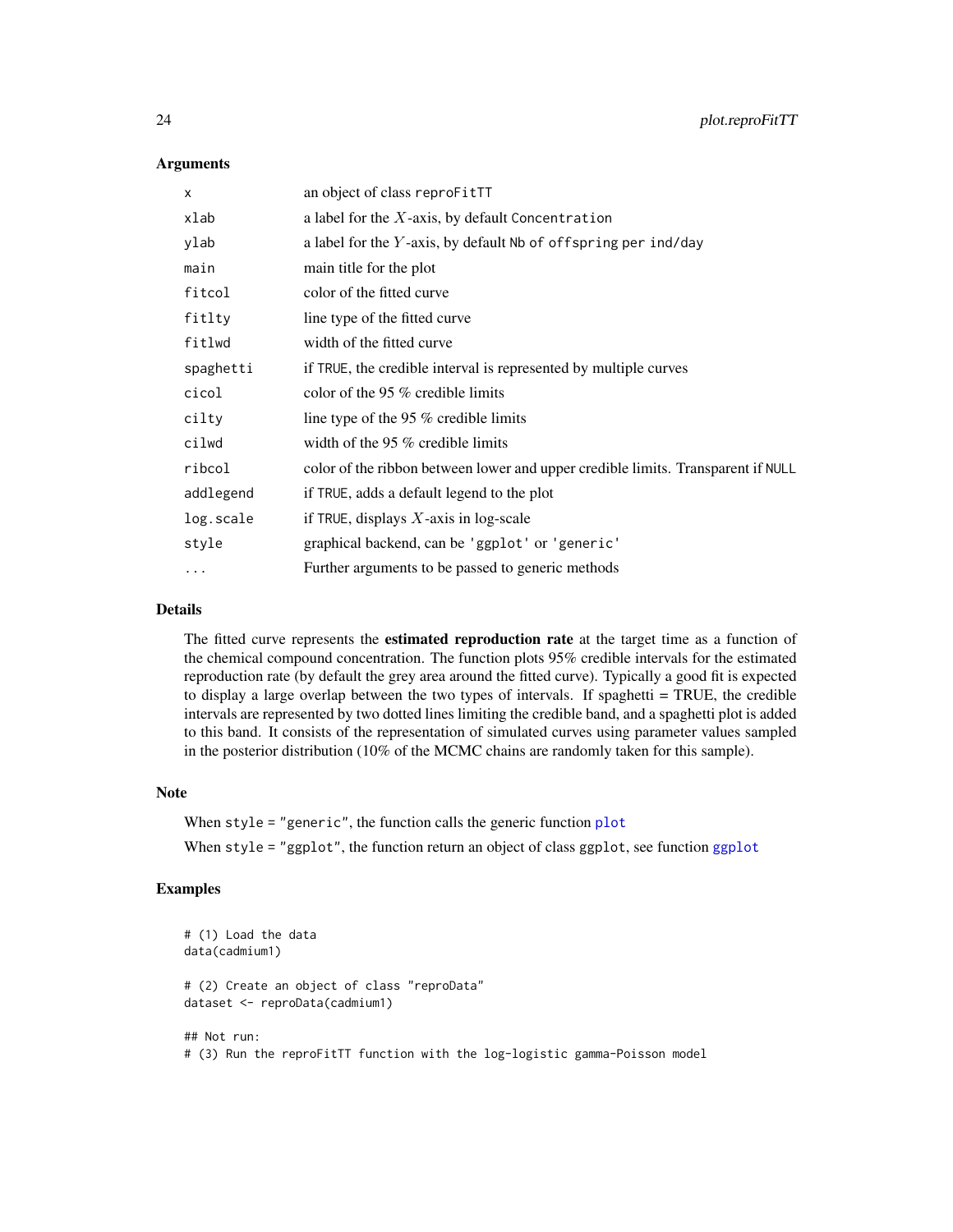```
out <- reproFitTT(dataset, stoc.part = "gammapoisson",
                  exc = c(5, 10, 15, 20, 30, 50, 80), quiet = TRUE)
# (4) Plot the fitted curve with generic style
plot(out, xlab = expression("Concentration in" ~ mu~g.L^{-1}),
     fitcol = "blue", cicol = "lightblue",
     main = "Log-logistic response to concentration")
## End(Not run)
```
plot.survDataCstExp *Plotting method for* survData *objects*

# Description

This is the generic plot S3 method for the survData class. It plots the number of survivors as a function of time.

#### Usage

```
## S3 method for class 'survDataCstExp'
plot(
  x,
  xlab = "Time",ylab = "Number of survivors",
 main = NULL,concentration = NULL,
  style = "ggplot",
  pool.replicate = FALSE,
  addlegend = FALSE,
  remove.someLabels = FALSE,
  ...
)
```

| $\mathsf{x}$  | an object of class survData                                                                                                       |
|---------------|-----------------------------------------------------------------------------------------------------------------------------------|
| xlab          | a label for the $X$ -axis, by default Time                                                                                        |
| ylab          | a label for the $Y$ -axis, by default Number of survivors                                                                         |
| main          | main title for the plot                                                                                                           |
| concentration | a numeric value corresponding to some concentration(s) in data. If concentration<br>$=$ NULL, draws a plot for each concentration |
| style         | graphical backend, can be 'generic' or 'ggplot'                                                                                   |
|               | pool. replicate if TRUE, the datapoints of each replicate are summed for a same concentration                                     |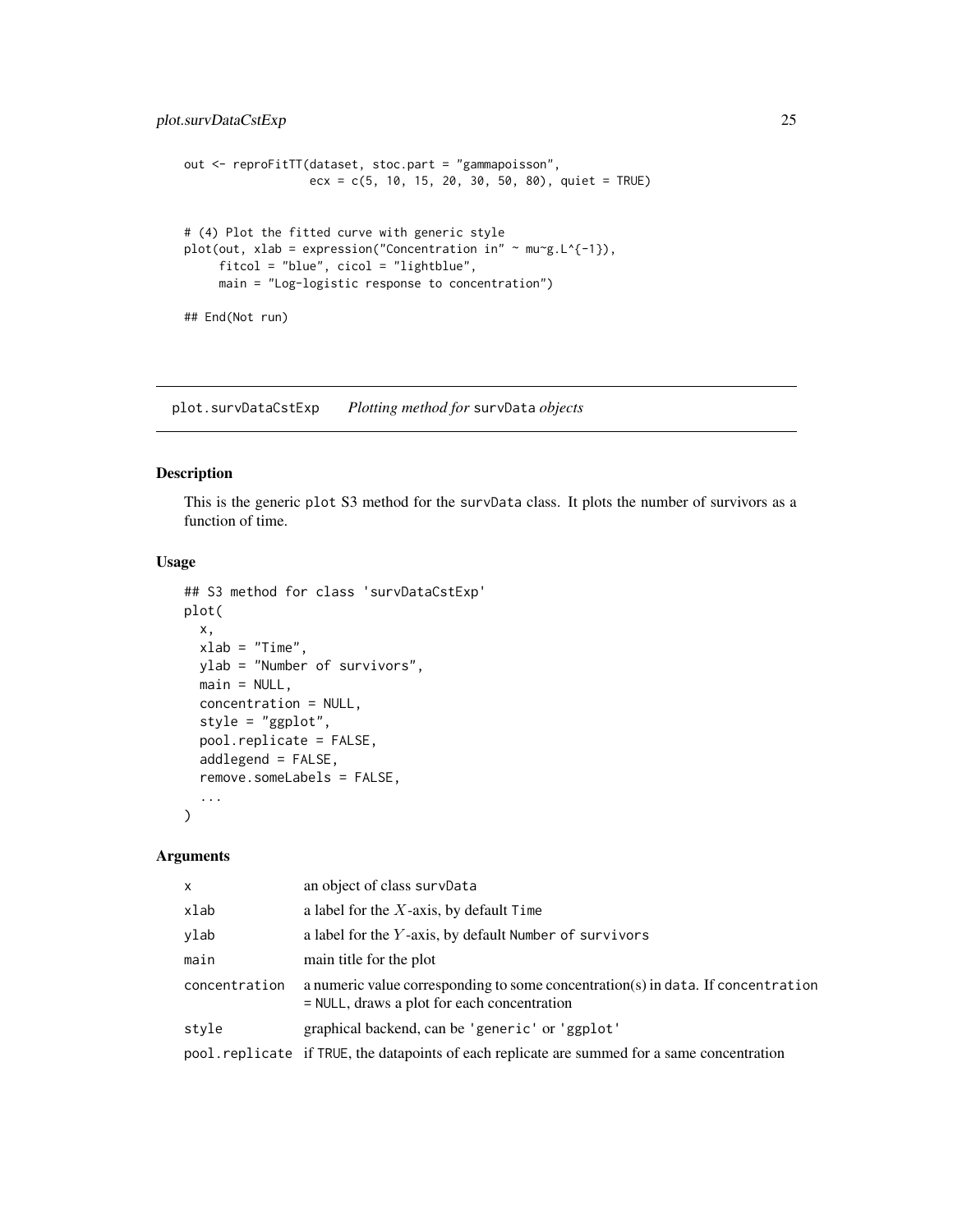<span id="page-25-0"></span>

| addlegend         | if TRUE, adds a default legend to the plot                                       |  |
|-------------------|----------------------------------------------------------------------------------|--|
| remove.someLabels |                                                                                  |  |
|                   | if TRUE, removes $3/4$ of X-axis labels in 'ggplot' style to avoid label overlap |  |
| $\ddotsc$         | Further arguments to be passed to generic methods                                |  |

# Note

When style = "ggplot" (default), the function calls function [ggplot](#page-0-0) and returns an object of class ggplot.

# Examples

```
# (1) Load the data
data(zinc)
zinc <- survData(zinc)
# (2) Plot survival data with a ggplot style
plot(zinc)
# (3) Plot the survival data for one specific concentration
plot(zinc, concentration = 0.66)
```
plot.survDataVarExp *Plotting method for* survDataVarExp *objects*

# Description

This is the generic plot S3 method for the survDataVarC class. It plots the number of survivors as a function of time.

```
## S3 method for class 'survDataVarExp'
plot(
 x,
 xlab = "Time",ylab = "Number of survivors",
 main = NULL,one.plot = FALSE,
 facetting_level = NULL,
  ...
)
```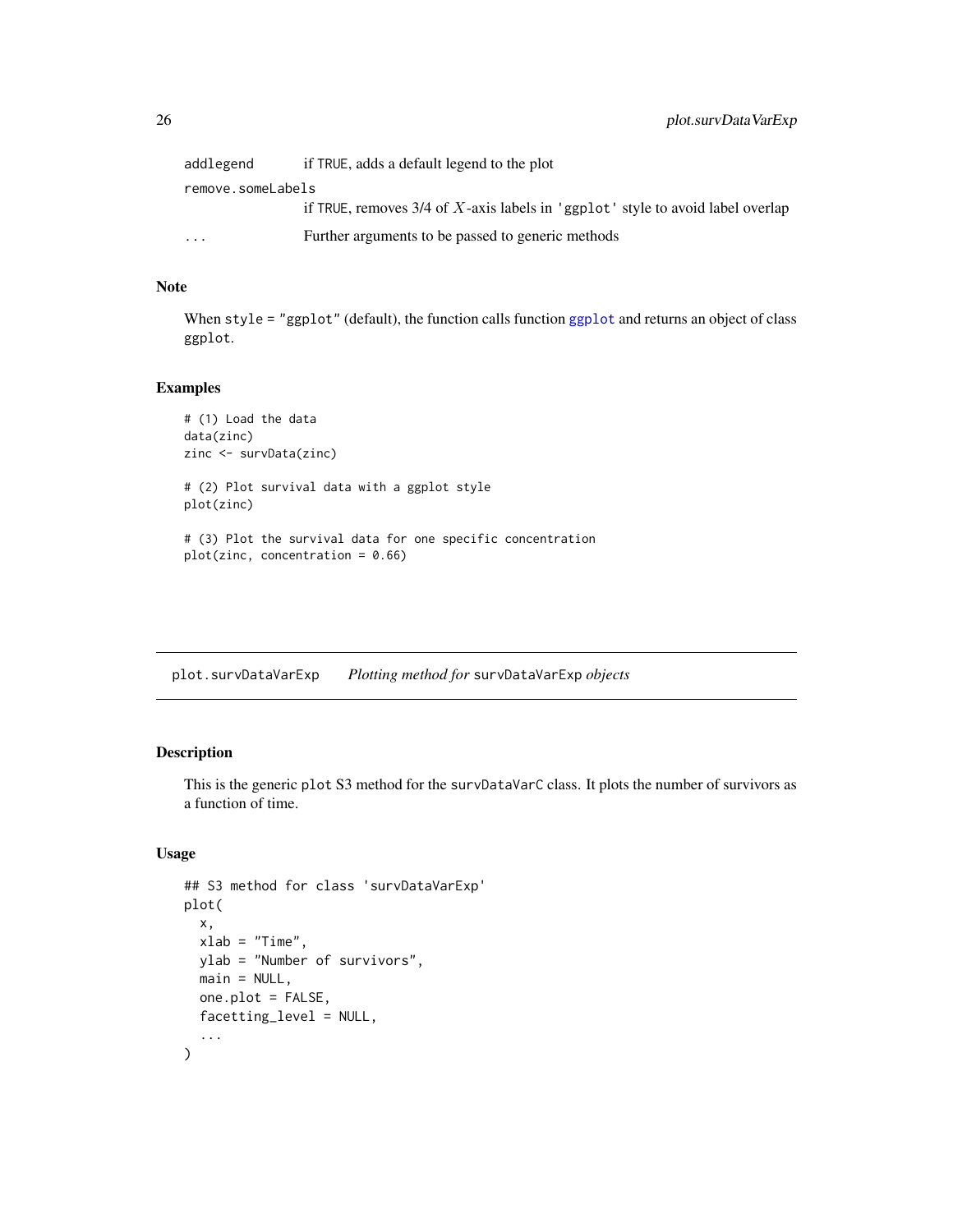# <span id="page-26-0"></span>plot.survFitCstExp 27

# Arguments

| $\mathsf{x}$    | an object of class survDataVarExp                                                        |  |
|-----------------|------------------------------------------------------------------------------------------|--|
| xlab            | a label for the $X$ -axis, by default $Time$                                             |  |
| ylab            | a label for the $Y$ -axis, by default Number of survivors                                |  |
| main            | main title for the plot                                                                  |  |
| one.plot        | if TRUE, draws all the points in one plot instead of one per replicate                   |  |
| facetting_level |                                                                                          |  |
|                 | a vector of characters to rank replicates in the multi plot (i.e. one .plot ==<br>FALSE) |  |
| $\cdot$         | Further arguments to be passed to generic methods                                        |  |
|                 |                                                                                          |  |

# Value

an object of class ggplot, see function [ggplot](#page-0-0)

plot.survFitCstExp *Plotting method for* survFit *objects*

# Description

This is the generic plot S3 method for the survFit. It plots the fit obtained for each concentration of chemical compound in the original dataset.

```
## S3 method for class 'survFitCstExp'
plot(
 x,
 xlab = "Time",
 ylab = "Survival probability",
 main = NULL,
  concentration = NULL,
  spaghetti = FALSE,
  one.plot = FALSE,
  adddata = TRUE,
  addlegend = FALSE,
  style = "ggplot",
  ...
)
```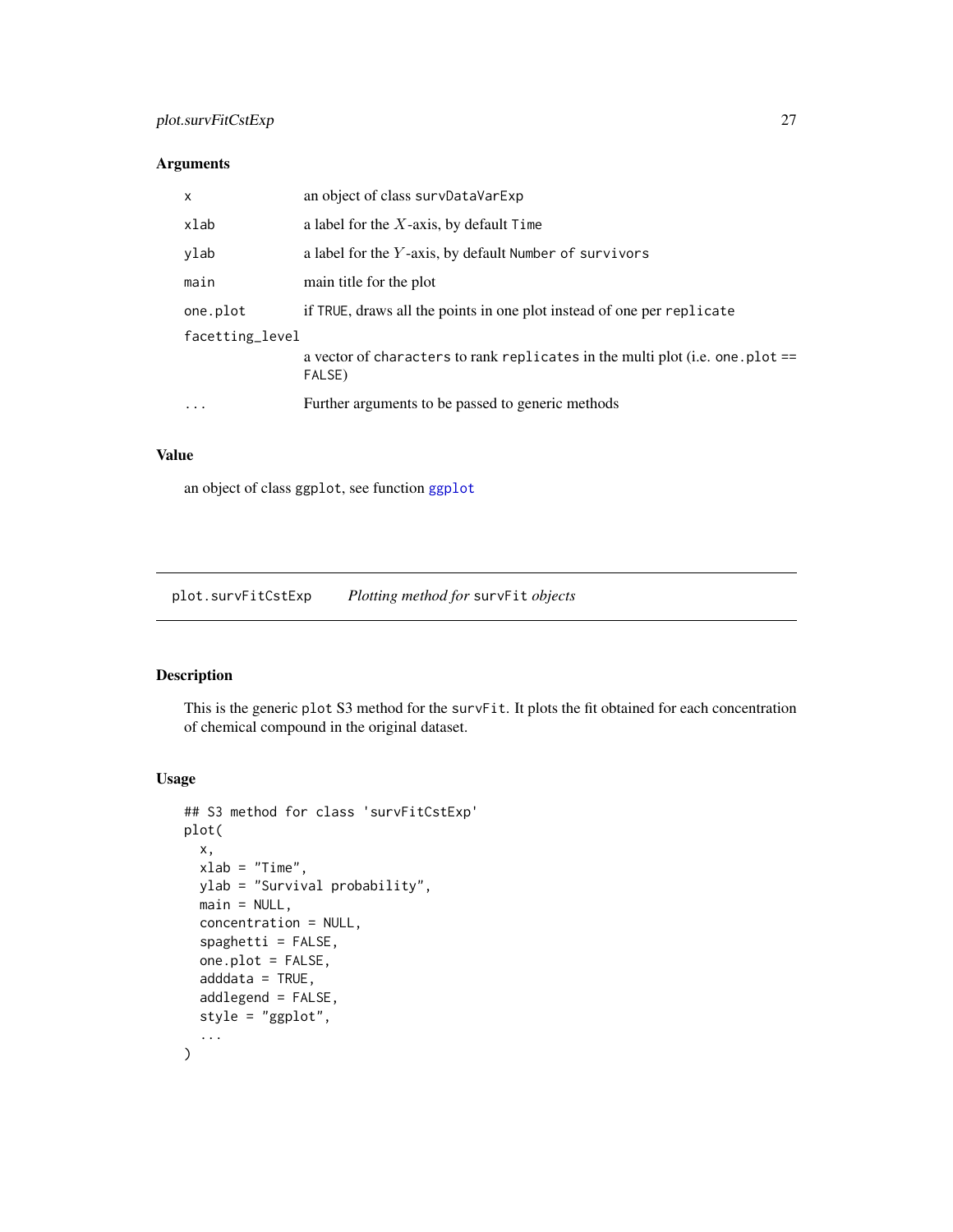<span id="page-27-0"></span>

| $\mathsf{x}$  | An object of class survFit.                                                                                                             |
|---------------|-----------------------------------------------------------------------------------------------------------------------------------------|
| xlab          | A label for the $X$ -axis, by default Time.                                                                                             |
| ylab          | A label for the Y-axis, by default Survival probability.                                                                                |
| main          | A main title for the plot.                                                                                                              |
| concentration | A numeric value corresponding to some specific concentrations in data. If<br>concentration = NULL, draws a plot for each concentration. |
| spaghetti     | if TRUE, draws a set of survival curves using parameters drawn from the posterior<br>distribution                                       |
| one.plot      | if TRUE, draws all the estimated curves in one plot instead of one plot per con-<br>centration.                                         |
| adddata       | if TRUE, adds the observed data to the plot with (frequentist binomial) confidence<br>intervals                                         |
| addlegend     | if TRUE, adds a default legend to the plot.                                                                                             |
| style         | graphical backend, can be 'generic' or 'ggplot'                                                                                         |
| $\cdots$      | Further arguments to be passed to generic methods.                                                                                      |

# Details

The fitted curves represent the estimated survival probability as a function of time for each concentration. The black dots depict the **observed survival probability** at each time point. Note that since our model does not take inter-replicate variability into consideration, replicates are systematically pooled in this plot. The function plots both 95% credible intervals for the estimated survival probability (by default the grey area around the fitted curve) and 95% binomial confidence intervals for the observed survival probability (as black error bars if adddata = TRUE). Both types of intervals are taken at the same level. Typically a good fit is expected to display a large overlap between the two types of intervals. If spaghetti = TRUE, the credible intervals are represented by two dotted lines limiting the credible band, and a spaghetti plot is added to this band. This spaghetti plot consists of the representation of simulated curves using parameter values sampled in the posterior distribution (2% of the MCMC chains are randomly taken for this sample).

plot.survFitPredict *Plotting method for* survFitPredict *objects*

# Description

This is the generic plot S3 method for the survFitPredict. It plots the predicted survival probability for each concentration of the chemical compound in the provided dataset.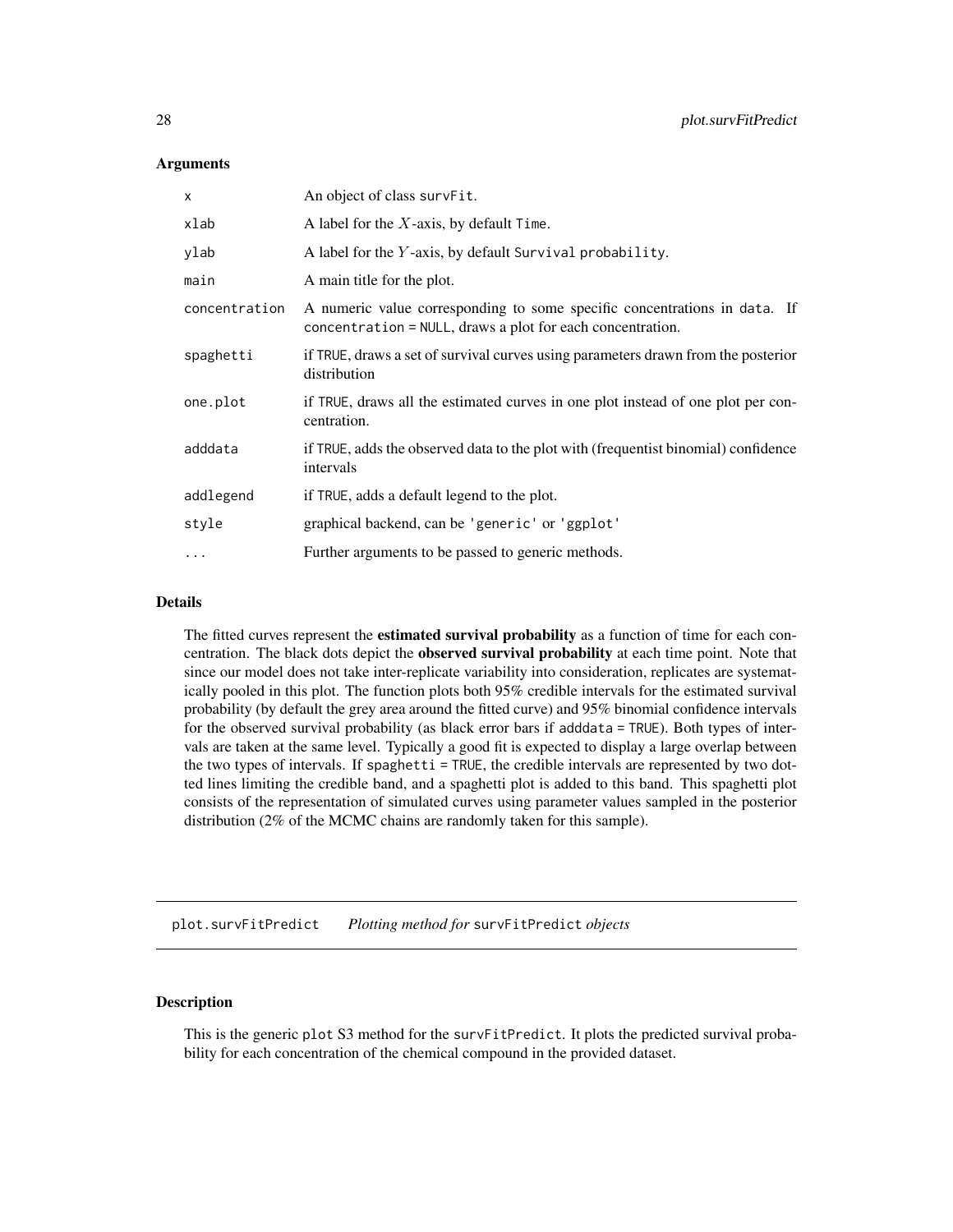# plot.survFitPredict 29

# Usage

```
## S3 method for class 'survFitPredict'
plot(
  x,
  xlab = "Time",
 ylab = "Survival probability",
 main = NULL,spaghetti = FALSE,one.plot = FALSE,
 mcmc_size = NULL,
  ...
)
```
#### Arguments

| $\times$  | An object of class survFitPredict.                                                                                                                                                                                                                                                        |
|-----------|-------------------------------------------------------------------------------------------------------------------------------------------------------------------------------------------------------------------------------------------------------------------------------------------|
| xlab      | A label for the $X$ -axis, by default Time.                                                                                                                                                                                                                                               |
| ylab      | A label for the <i>Y</i> -axis, by default Survival probability.                                                                                                                                                                                                                          |
| main      | A main title for the plot.                                                                                                                                                                                                                                                                |
| spaghetti | If TRUE, draws a set of survival curves using parameters drawn from the posterior<br>distribution                                                                                                                                                                                         |
| one.plot  | if TRUE, draws all the estimated curves in one plot instead of one plot per con-<br>centration.                                                                                                                                                                                           |
| mcmc_size | A numerical value refering by default to the size of the mcmc in object survFitPredict.<br>This option is specific to survFitPredict objects for which computing time<br>may be long, mome_size can be used to reduce the number of mome samples in<br>order to speed up the computation. |
| $\ddotsc$ | Further arguments to be passed to generic methods.                                                                                                                                                                                                                                        |

#### Details

The fitted curves represent the **predicted survival probability** as a function of time for each concentration. The function plots both the 95% credible band and the predicted survival probability over time. If spaghetti = TRUE, the credible intervals are represented by two dotted lines limiting the credible band, and a spaghetti plot is added to this band. This spaghetti plot consists of the representation of simulated curves using parameter values sampled in the posterior distribution (10% of the MCMC chains are randomly taken for this sample).

```
# (1) Load the survival data
data("propiconazole_pulse_exposure")
# (2) Create an object of class "survData"
dataset <- survData(propiconazole_pulse_exposure)
```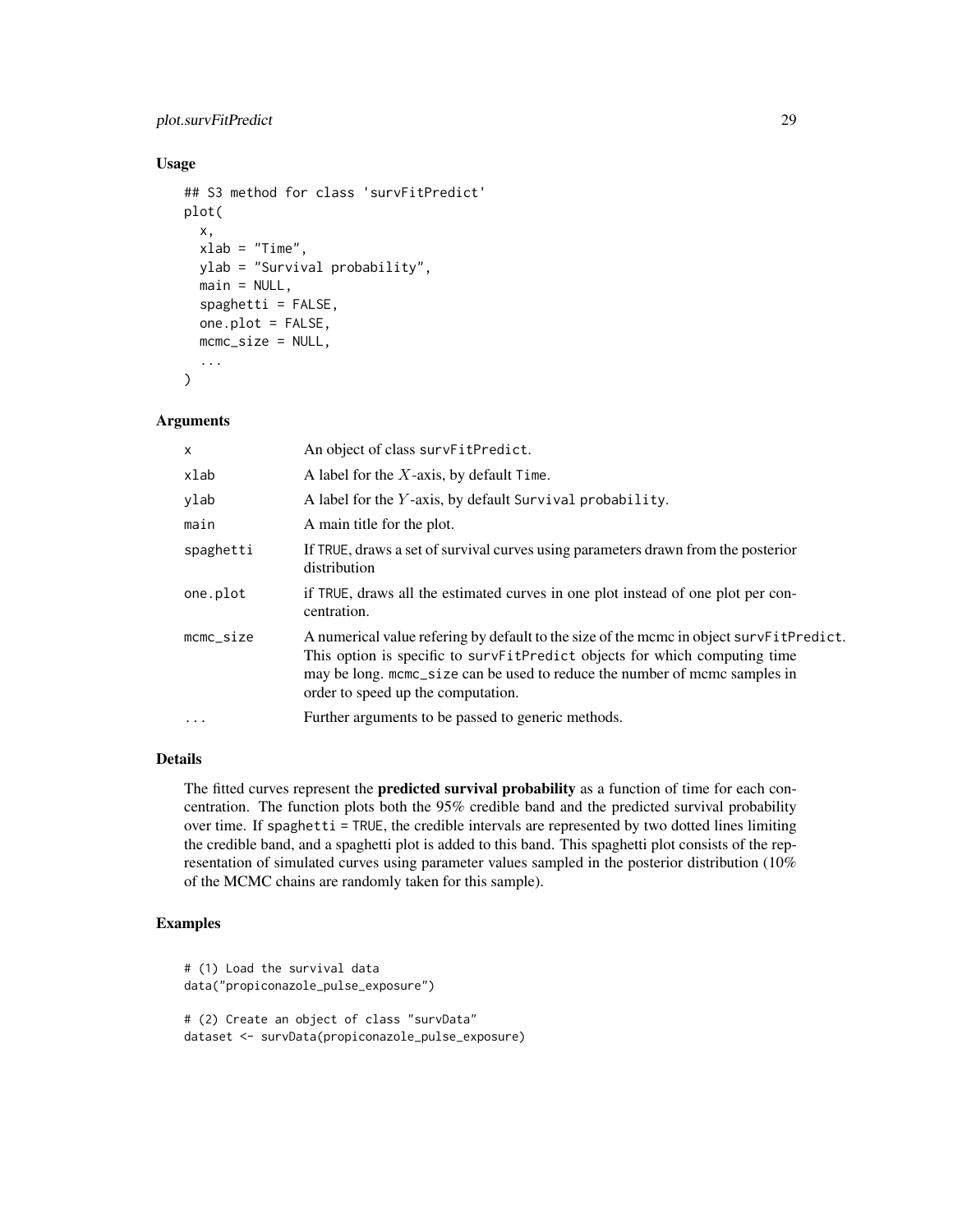```
## Not run:
# (3) Run the survFit function
out <- survFit(dataset , model_type = "SD")
# (4) Create a new data table for prediction
data_4prediction <- data.frame(time = 1:10, conc = c(0, 5, 5, 5, 0, 0, 5, 5, 5, 5),
replicate= rep("predict", 10))
# (5) Predict on a new dataset
predict_out <- predict(out, data_predict = data_4prediction, spaghetti = TRUE)
# (6) Plot the predicted curve
plot(predict_out)
plot(predict_out, spaghetti = TRUE)
## End(Not run)
```
plot.survFitPredict\_Nsurv

*Plotting method for* survFitPredict\_Nsurv *objects.*

# Description

This is the generic plot S3 method for the survFitPredict\_Nsurv. It plots the predicted survival probability for each concentration of the chemical compound in the provided dataset.

#### Usage

```
## S3 method for class 'survFitPredict_Nsurv'
plot(
  x,
  xlab = "Time",
 ylab = "Number of survivors",
  main = NULL,spaghetti = FALSE,one.plot = FALSE,
 mcmc_size = NULL,
  ...
\mathcal{L}
```

| x    | An object of class survFitPredict_Nsurv.                 |
|------|----------------------------------------------------------|
| xlab | A label for the $X$ -axis, by default Time.              |
| vlab | A label for the Y-axis, by default Survival probability. |
| main | A main title for the plot.                               |

<span id="page-29-0"></span>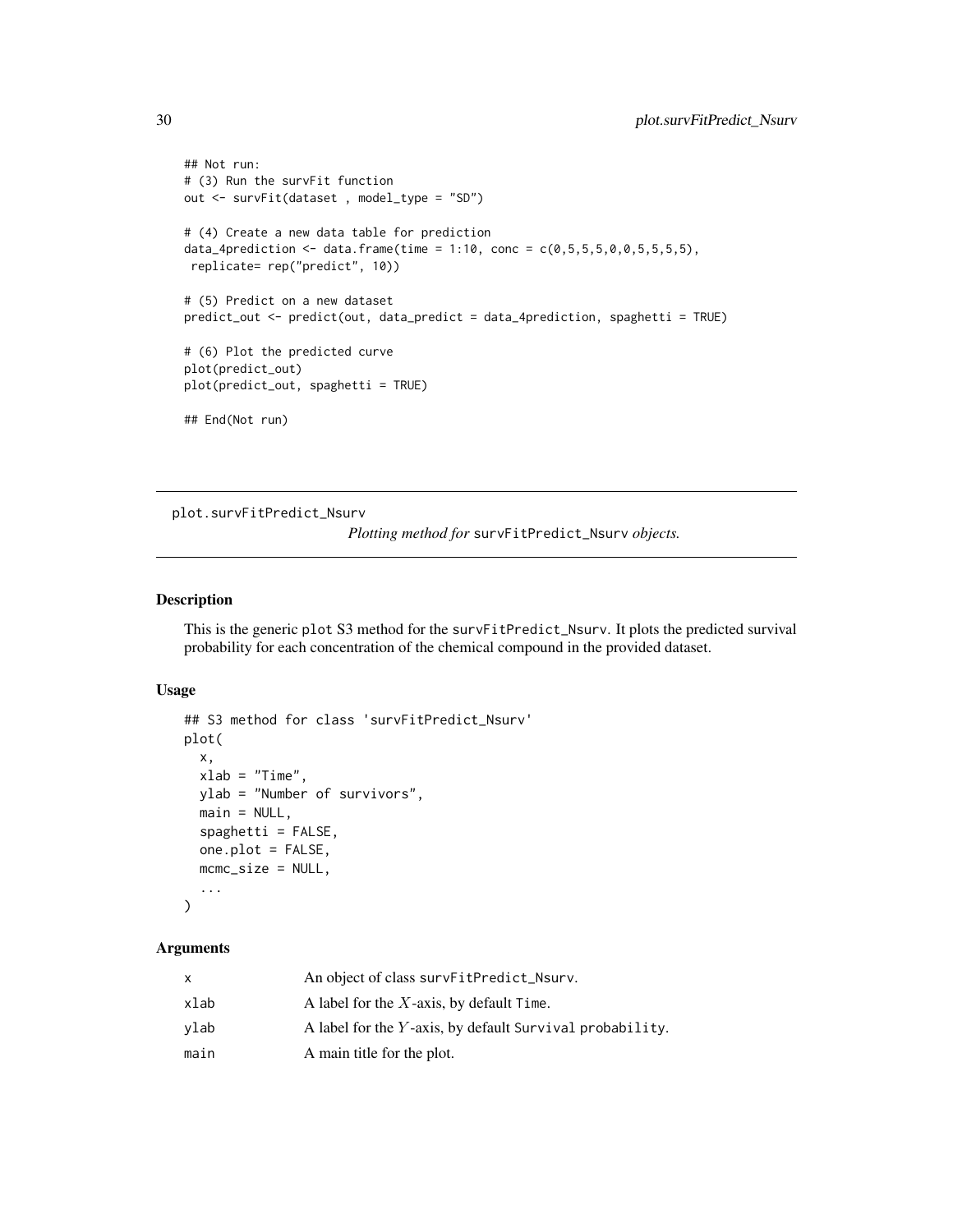<span id="page-30-0"></span>

| spaghetti           | If TRUE, draws a set of survival curves using parameters drawn from the posterior<br>distribution                                                                                                                                                                                         |
|---------------------|-------------------------------------------------------------------------------------------------------------------------------------------------------------------------------------------------------------------------------------------------------------------------------------------|
| one.plot            | if TRUE, draws all the estimated curves in one plot instead of one plot per con-<br>centration.                                                                                                                                                                                           |
| $m$ c $m$ c $si$ ze | A numerical value refering by default to the size of the mcmc in object survFitPredict.<br>This option is specific to survFitPredict objects for which computing time<br>may be long. mcmc_size can be used to reduce the number of mcmc samples in<br>order to speed up the computation. |
| $\ddotsc$           | Further arguments to be passed to generic methods.                                                                                                                                                                                                                                        |

# Details

The fitted curves represent the **predicted survival probability** as a function of time for each concentration. The function plots both the 95% credible band and the predicted survival probability over time. If spaghetti = TRUE, the credible intervals are represented by two dotted lines limiting the credible band, and a spaghetti plot is added to this band. This spaghetti plot consists of the representation of simulated curves using parameter values sampled in the posterior distribution (10% of the MCMC chains are randomly taken for this sample).

plot.survFitTKTD *Plotting method for* survFitTKTD *objects*

#### Description

This is the generic plot S3 method for the survFitTKTD. It plots the fit obtained for each concentration of chemical compound in the original dataset.

```
## S3 method for class 'survFitTKTD'
plot(
 x,
 xlab = "Time",
 ylab = "Survival probablity",
 main = NULL,concentration = NULL,
  spaghetti = FALSE,
  one.plot = FALSE,
  adddata = FALSE,
  addlegend = FALSE,
  style = "ggplot",
  ...
)
```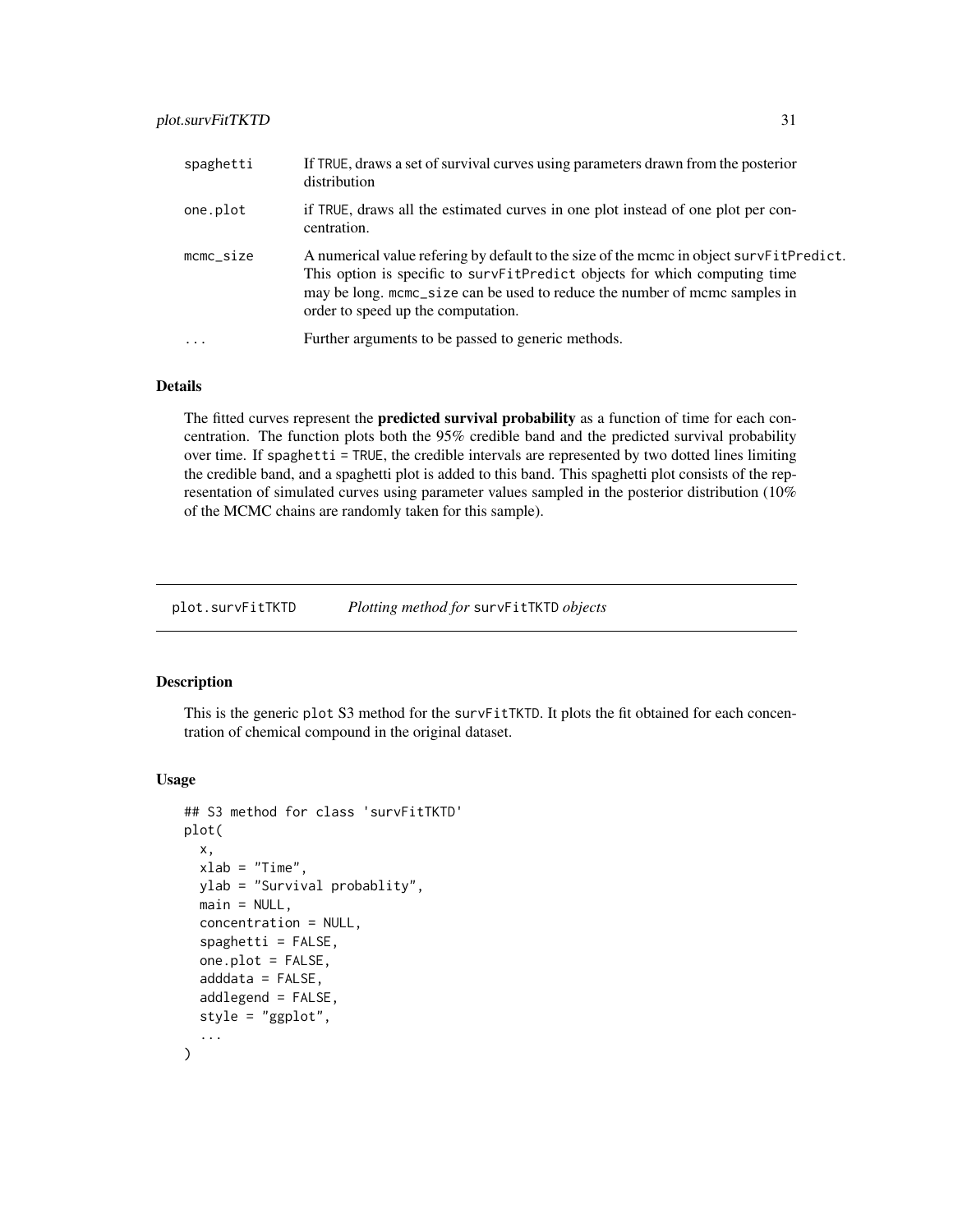| X             | An object of class survFitTKTD.                                                                                                        |
|---------------|----------------------------------------------------------------------------------------------------------------------------------------|
| xlab          | A label for the $X$ -axis, by default Time.                                                                                            |
| ylab          | A label for the Y-axis, by default Survival probablity.                                                                                |
| main          | A main title for the plot.                                                                                                             |
| concentration | A numeric value corresponding to some specific concentration in data. If concentration<br>= NULL, draws a plot for each concentration. |
| spaghetti     | if TRUE, draws a set of survival curves using parameters drawn from the posterior<br>distribution                                      |
| one.plot      | if TRUE, draws all the estimated curves in one plot instead of one plot per con-<br>centration.                                        |
| adddata       | if TRUE, adds the observed data to the plot with (frequentist binomial) confidence<br>intervals                                        |
| addlegend     | if TRUE, adds a default legend to the plot.                                                                                            |
| style         | graphical backend, can be 'generic' or 'ggplot'                                                                                        |
| $\cdots$      | Further arguments to be passed to generic methods.                                                                                     |

# Details

The fitted curves represent the **estimated survival probablity** as a function of time for each concentration When adddata = TRUE the black dots depict the **observed survival probablity** at each time point. Note that since our model does not take inter-replicate variability into consideration, replicates are systematically pooled in this plot. The function plots both 95% credible intervals for the estimated survival probablity (by default the grey area around the fitted curve) and 95% binomial confidence intervals for the observed survival probablity (as black error bars if adddata = TRUE). Both types of intervals are taken at the same level. Typically a good fit is expected to display a large overlap between the two types of intervals. If spaghetti = TRUE, the credible intervals are represented by two dotted lines limiting the credible band, and a spaghetti plot is added to this band. This spaghetti plot consists of the representation of simulated curves using parameter values sampled in the posterior distribution (2% of the MCMC chains are randomly taken for this sample).

```
# (1) Load the survival data
data(propiconazole)
# (2) Create an object of class "survData"
dataset <- survData(propiconazole)
## Not run:
# (3) Run the survFitTKTD function ('SD' model only)
out <- survFitTKTD(dataset)
# (4) Plot the fitted curves in one plot
plot(out)
```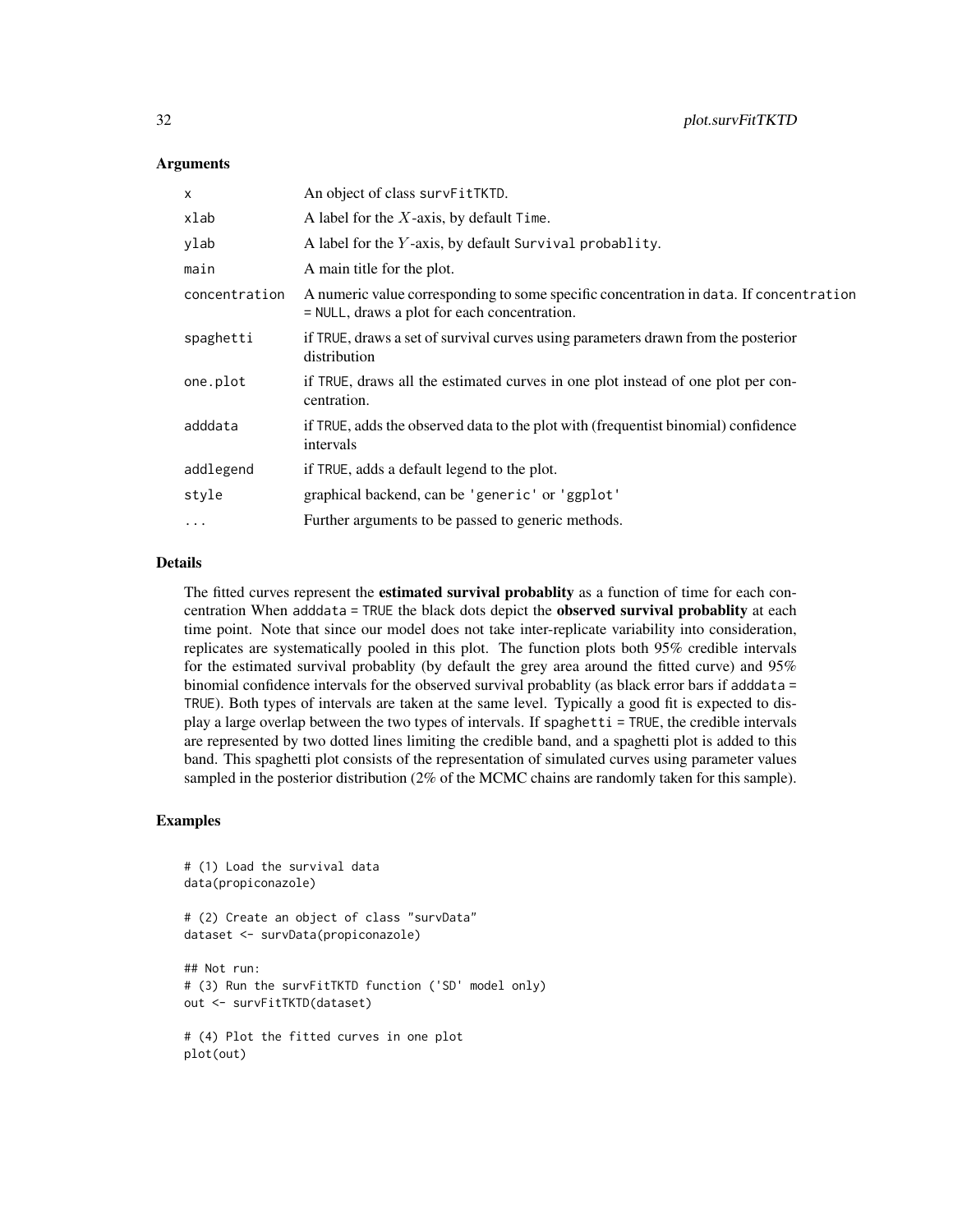```
# (5) Plot one fitted curve per concentration with credible limits as
# spaghetti, data and confidence intervals
# and with a ggplot style
plot(out, spaghetti = TRUE , adddata = TRUE, one.plot = FALSE,
     style = "ggplot")
# (6) Plot fitted curve for one specific concentration
plot(out, concentration = 36, style = "ggplot")## End(Not run)
```
plot.survFitTT *Plotting method for* survFitTT *objects*

# Description

This is the generic plot S3 method for the survFitTT class. It plots concentration-response fit under target time survival analysis.

# Usage

```
## S3 method for class 'survFitTT'
plot(
  x,
  xlab = "Concentration",
 ylab = "Survival probability",
 main = NULL,
  fitcol = "orange",
  fitlty = 1,
  fitlwd = 1,
  spaghetti = FALSE,
  cicol = "orange",
  cility = 2,cilwd = 1,
  ribcol = "grey70",
  adddata = FALSE,addlegend = FALSE,
  log.scale = FALSE,
  style = "ggplot",
  ...
```

```
\mathcal{L}
```

| X    | an object of class survFitTT                        |
|------|-----------------------------------------------------|
| xlab | a label for the $X$ -axis, default is Concentration |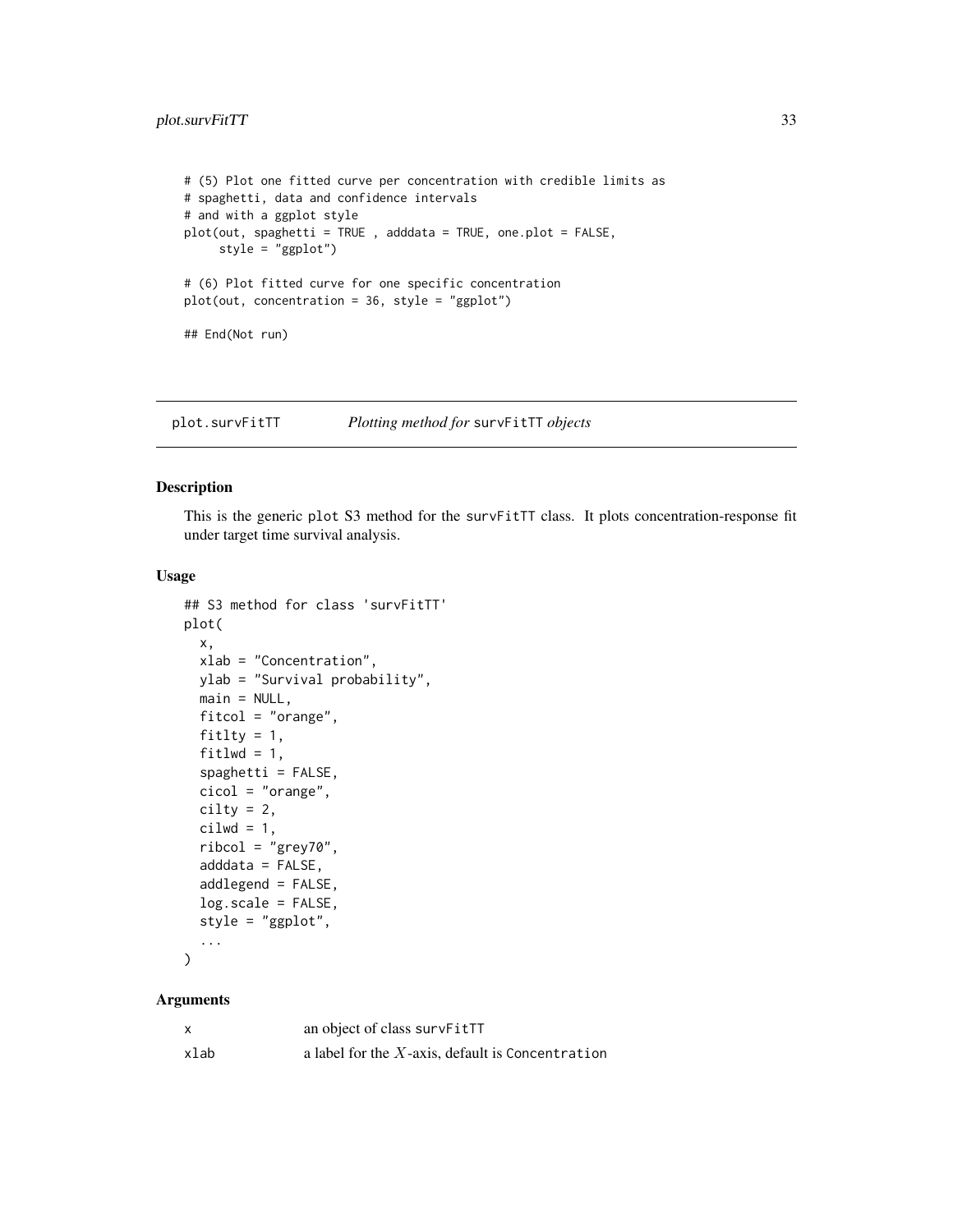| ylab      | a label for the $Y$ -axis, default is Survival probability                       |
|-----------|----------------------------------------------------------------------------------|
| main      | main title for the plot                                                          |
| fitcol    | color of the fitted curve                                                        |
| fitlty    | line type of the fitted curve                                                    |
| fitlwd    | width of the fitted curve                                                        |
| spaghetti | if TRUE, the credible interval is represented by multiple curves                 |
| cicol     | color of the 95 $%$ credible interval limits                                     |
| cilty     | line type for the 95 % credible interval limits                                  |
| cilwd     | width of the 95 $%$ credible interval limits                                     |
| ribcol    | color of the ribbon between lower and upper credible limits. Transparent if NULL |
| adddata   | if TRUE, adds the observed data with confidence intervals to the plot            |
| addlegend | if TRUE, adds a default legend to the plot                                       |
| log.scale | if TRUE, displays $X$ -axis in log-scale                                         |
| style     | graphical backend, can be 'generic' or 'ggplot'                                  |
| $\ddots$  | Further arguments to be passed to generic methods                                |
|           |                                                                                  |

# Details

The fitted curve represents the **estimated survival probability** at the target time as a function of the concentration of chemical compound; When adddata = TRUE the black dots depict the observed survival probability at each tested concentration. Note that since our model does not take inter-replicate variability into consideration, replicates are systematically pooled in this plot. The function plots both 95% credible intervals for the estimated survival probability (by default the grey area around the fitted curve) and 95% binomial confidence intervals for the observed survival probability (as black segments if adddata = TRUE). Both types of intervals are taken at the same level. Typically a good fit is expected to display a large overlap between the two intervals. If spaghetti = TRUE, the credible intervals are represented by two dotted lines limiting the credible band, and a spaghetti plot is added to this band. This spaghetti plot consists of the representation of simulated curves using parameter values sampled in the posterior distribution (10% of the MCMC chains are randomly taken for this sample).

# Note

When style = "[ggplot](#page-0-0)", the function calls function ggplot and returns an object of class ggplot.

```
# (1) Load the data
data(cadmium1)
# (2) Create an object of class "survData"
dat <- survData(cadmium1)
## Not run:
# (3) Run the survFitTT function with the log-logistic
```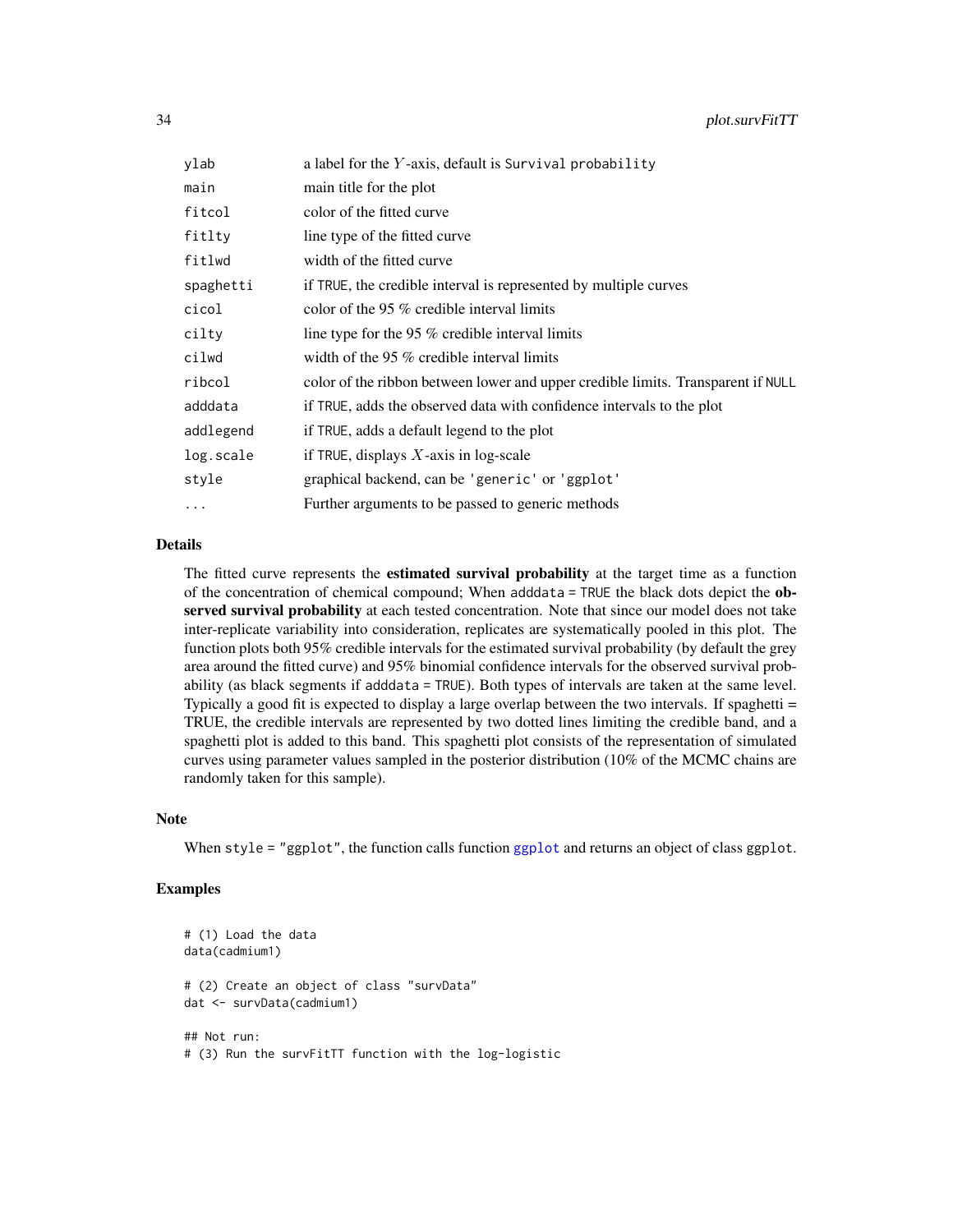# <span id="page-34-0"></span>plot.survFitVarExp 35

```
# binomial model
out <- survFitTT(dat, lcx = c(5, 10, 15, 20, 30, 50, 80),
                 quiet = TRUE)
# (4) Plot the fitted curve
plot(out, log.scale = TRUE, adddata = TRUE)
# (5) Plot the fitted curve with ggplot style
plot(out, xlab = expression("Concentration in" \sim mu\simg.L\{-1\}),
     fitcol = "blue", adddata = TRUE, cicol = "blue",
     style = "ggplot")
## End(Not run)
```
plot.survFitVarExp *Plotting method for* survFit *objects*

# Description

This is the generic plot S3 method for the survFit. It plots the fit obtained for each concentration profile in the original dataset.

# Usage

```
## S3 method for class 'survFitVarExp'
plot(
  x,
  xlab = "Time",ylab = "Survival probability",
 main = NULL,
  spaghetti = FALSE,
  one.plot = FALSE,
  adddata = TRUE,mcmc_size = NULL,
  scales = "fixed",
  addConfInt = TRUE,
  ...
)
```

| x    | An object of class survFit.                                 |
|------|-------------------------------------------------------------|
| xlab | A label for the $X$ -axis, by default Time.                 |
| vlab | A label for the $Y$ -axis, by default Survival probability. |
| main | A main title for the plot.                                  |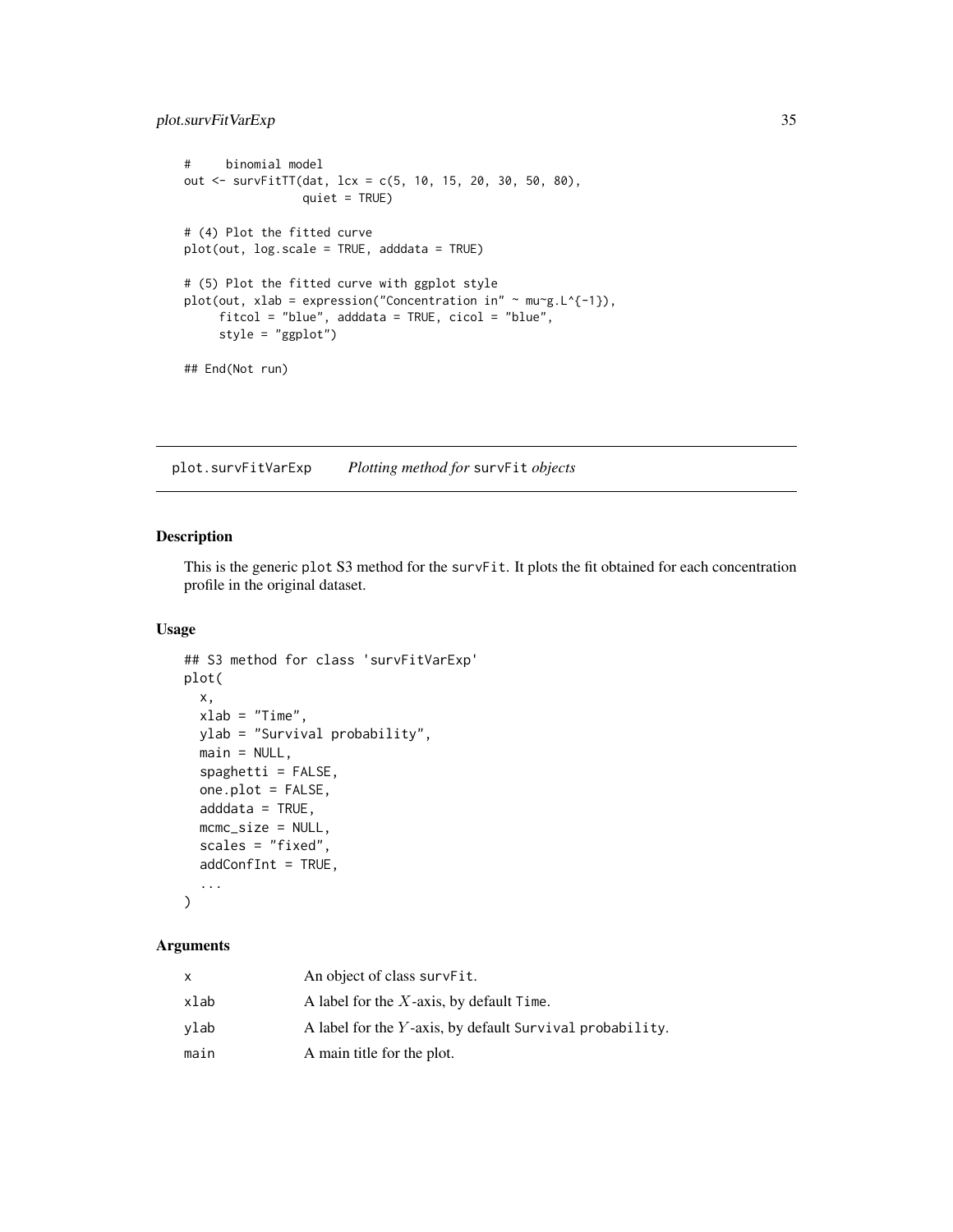| spaghetti           | if TRUE, draws a set of survival curves using parameters drawn from the posterior<br>distribution                                                                                                                                                                                 |
|---------------------|-----------------------------------------------------------------------------------------------------------------------------------------------------------------------------------------------------------------------------------------------------------------------------------|
| one.plot            | if TRUE, draws all the estimated curves in one plot instead of one plot per con-<br>centration.                                                                                                                                                                                   |
| adddata             | if TRUE, adds the observed data to the plot.                                                                                                                                                                                                                                      |
| $m$ c $m$ c $si$ ze | A numerical value refering by default to the size of the mcmc in object survFit.<br>This option is specific to survFitVarExp objects for which computing time may<br>be long, mome_size can be used to reduce the number of mome samples in order<br>to speed up the computation. |
| scales              | Shape the scale of axis. Default is "fixed", but can be "free", or free in only<br>one dimension "free_x", "free_y". (See ggplot2 documentation for more<br>details.                                                                                                              |
| addConfInt          | If TRUE, add a 95% confidence interval on observed data from a binomial test                                                                                                                                                                                                      |
|                     | Further arguments to be passed to generic methods.                                                                                                                                                                                                                                |

# Details

The fitted curves represent the **estimated survival probability** as a function of time for each concentration profile. The black dots depict the **observed survival probability** at each time point. Note that since our model does not take inter-replicate variability into consideration, replicates are systematically pooled in this plot. The function plots both 95% binomial credible intervals for the estimated survival probability (by default the grey area around the fitted curve) and 95% binomial confidence intervals for the observed survival probability (as black segments if adddata = TRUE). Both types of intervals are taken at the same level. Typically a good fit is expected to display a large overlap between the two types of intervals. If spaghetti = TRUE, the credible intervals are represented by two dotted lines limiting the credible band, and a spaghetti plot is added to this band. This spaghetti plot consists of the representation of simulated curves using parameter values sampled in the posterior distribution (10% of the MCMC chains are randomly taken for this sample).

```
# (1) Load the survival data
data("propiconazole_pulse_exposure")
# (2) Create an object of class "survData"
dataset <- survData(propiconazole_pulse_exposure)
## Not run:
# (3) Run the survFit function
out <- survFit(dataset , model_type = "SD")
# (4) Summary look the estimated values (parameters)
summary(out)
# (5) Plot the fitted curve
plot(out, adddata = FALSE)
# (6) Plot the fitted curve with ggplot style and CI as spaghetti
```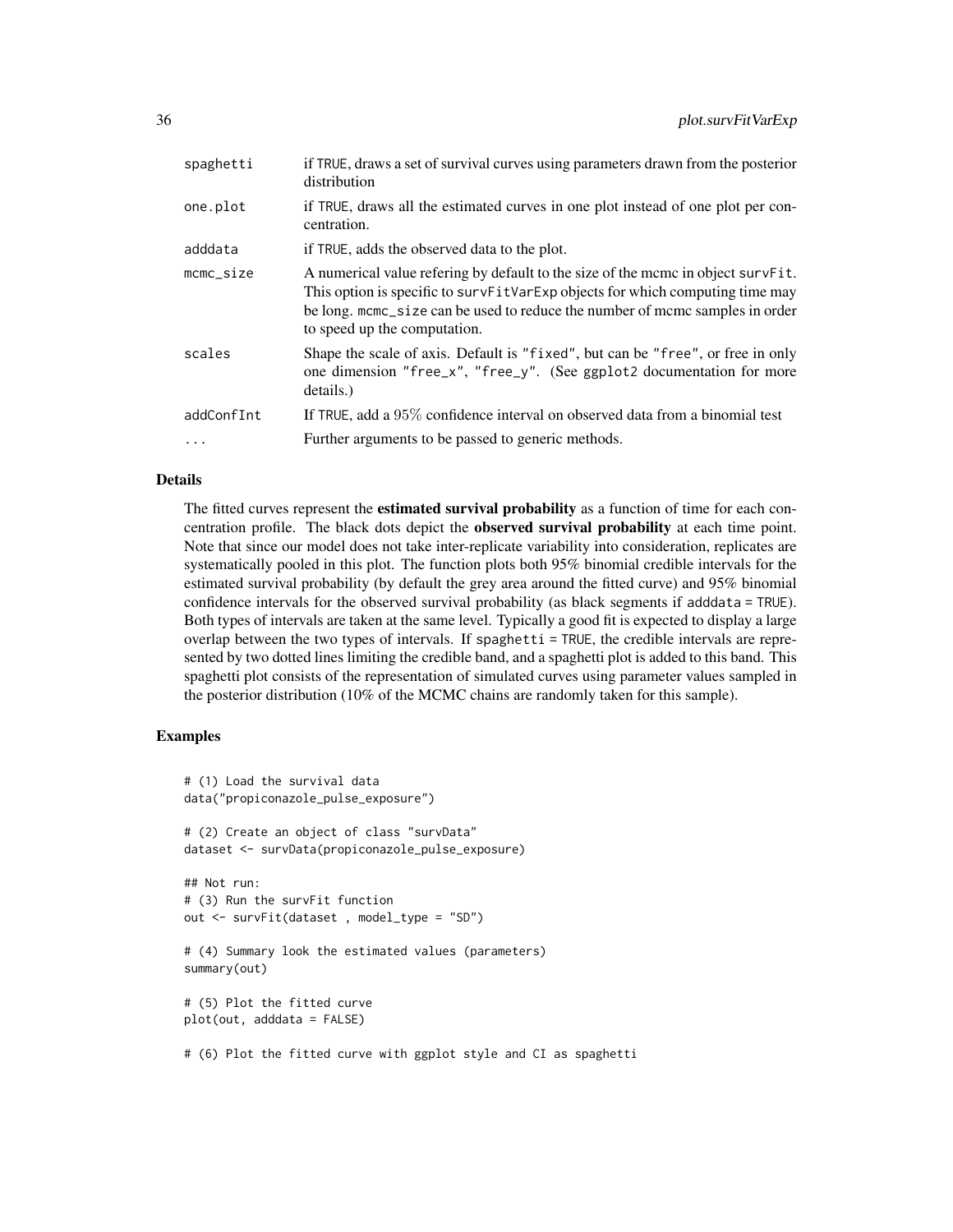# plotDoseResponse 37

```
plot(out, spaghetti = TRUE)
## End(Not run)
```
plotDoseResponse *Plot dose-response from raw data*

# Description

Plots the response of the effect as a function of the concentration at a given target time.

# Usage

plotDoseResponse(x, ...)

# Arguments

|          | an object used to select a method plotDoseRespons |
|----------|---------------------------------------------------|
| $\cdots$ | Further arguments to be passed to generic methods |

plotDoseResponse.reproData

*Plot dose-response from* reproData *objects*

## Description

This is the generic plotDoseResponse S3 method for the reproData class. It plots the number of offspring per individual-days as a function of concentration at a given target time.

### Usage

```
## S3 method for class 'reproData'
plotDoseResponse(
 x,
 xlab = "Concentration",
 ylab = "Nb of offspring per ind.day",
 main = NULL,ylim = NULL,
  target.time = NULL,
  style = "ggplot",
  log.scale = FALSE,
  remove.someLabels = FALSE,
  axis = TRUE,addlegend = TRUE,
  ...
)
```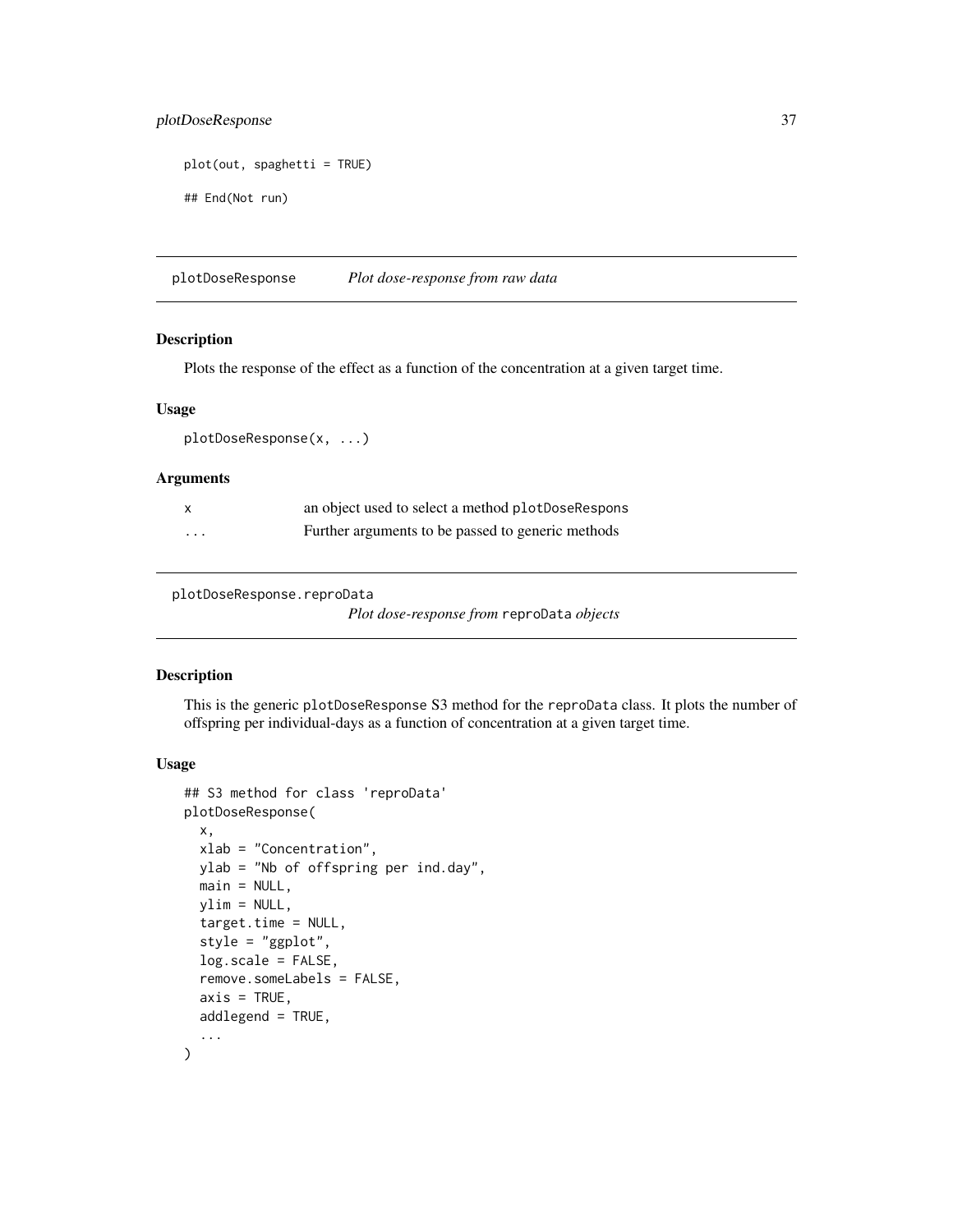## **Arguments**

| x                 | an object of class reproData                                               |  |
|-------------------|----------------------------------------------------------------------------|--|
| xlab              | a label for the $X$ -axis, by default Concentration                        |  |
| ylab              | a label for the Y-axis, by default Nb of offspring per ind. day            |  |
| main              | main title for the plot                                                    |  |
| ylim              | $Y$ -axis limits                                                           |  |
| target.time       | a numeric value corresponding to some observed time points in data         |  |
| style             | graphical backend, can be 'ggplot' or 'generic'                            |  |
| log.scale         | if TRUE, displays $X$ -axis in log-scale                                   |  |
| remove.someLabels |                                                                            |  |
|                   | if TRUE, removes 75% of X-axis labels in 'ggplot' style to avoid the label |  |
|                   | overlap                                                                    |  |
| axis              | if TRUE displays ticks and label axis                                      |  |
| addlegend         | if TRUE, adds a default legend to the plot                                 |  |
| .                 | Further arguments to be passed to generic methods                          |  |
|                   |                                                                            |  |

# Details

The function plots the observed values of the reproduction rate (number of reproduction outputs per individual-day) at a given time point as a function of concentration. The 95 % Poisson confidence interval is added to each reproduction rate. It is calculated using function pois. exact from package epitools. As replicates are not pooled in this plot, overlapped points are shifted on the x-axis to help the visualization of replicates.

## Note

When style = "generic", the function calls the generic function [plot](#page-0-0) When style = "[ggplot](#page-0-0)", the function return an object of class ggplot, see function ggplot

## See Also

[pois.exact](#page-0-0)

### Examples

```
# (1) Load the data
data(zinc)
```
# (2) Create an object of class 'reproData' zinc\_rpr <- reproData(zinc)

```
# (3) Plot dose-response
plotDoseResponse(zinc_rpr)
```

```
# (4) Plot dose-response with a generic style
plotDoseResponse(zinc_rpr, style = "generic")
```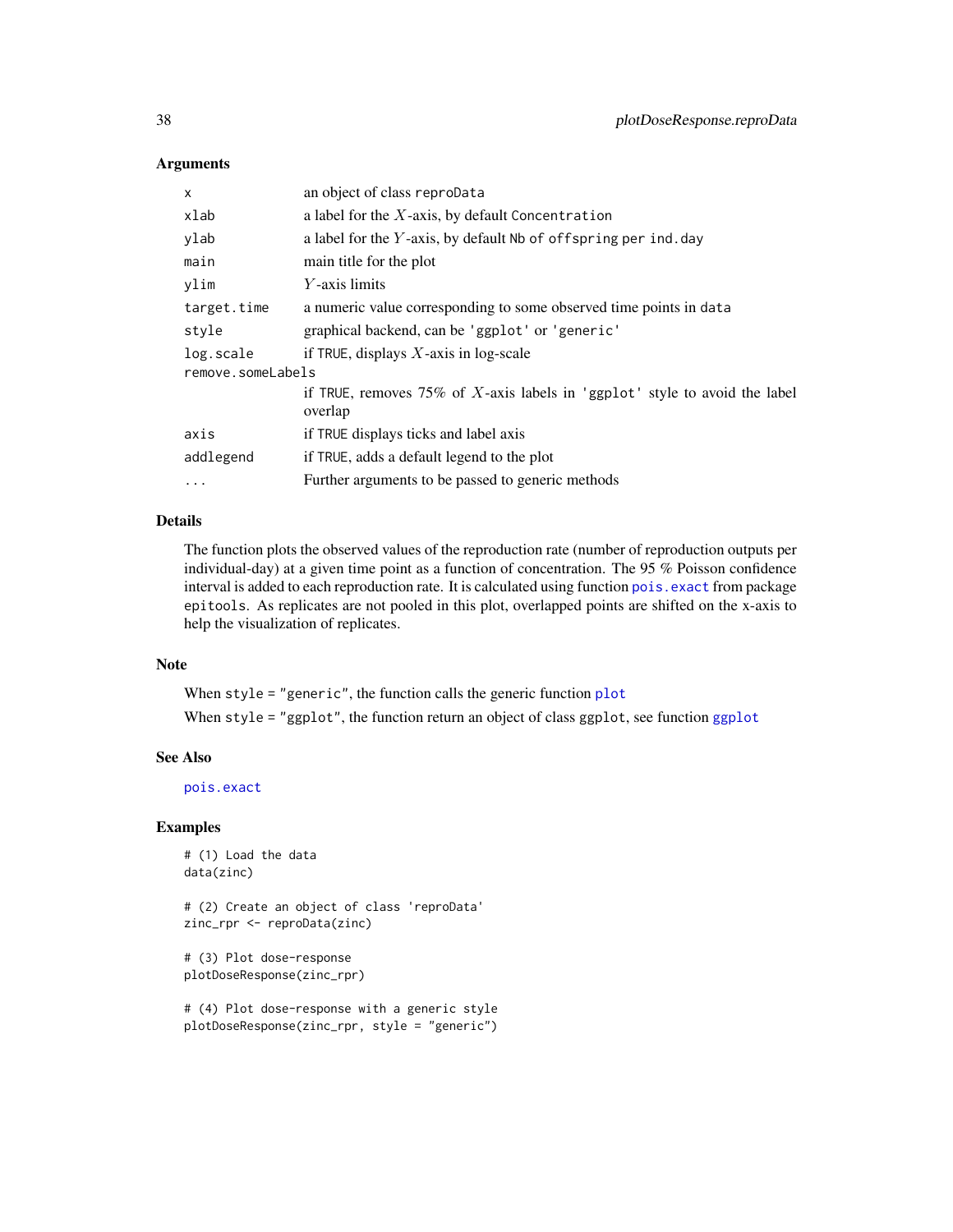plotDoseResponse.survDataCstExp

```
Plot dose-response from survData objects
```
### Description

This is the generic plotDoseResponse S3 method for the survData class. It plots the survival probability as a function of concentration at a given target time.

## Usage

```
## S3 method for class 'survDataCstExp'
plotDoseResponse(
  x,
  xlab = "Concentration",
 ylab = "Survival probability",
 main = NULL,target.time = NULL,
  style = "ggplot",
  log.scale = FALSE,
  remove.someLabels = FALSE,
  addlegend = TRUE,
  ...
\mathcal{L}
```
## Arguments

| X                 | an object of class survData                                                           |
|-------------------|---------------------------------------------------------------------------------------|
| xlab              | a label for the $X$ -axis, by default Concentration                                   |
| ylab              | a label for the $Y$ -axis, by default Survival probability                            |
| main              | main title for the plot                                                               |
| target.time       | a numeric value corresponding to some observed time in data                           |
| style             | graphical backend, can be 'ggplot' or 'generic'                                       |
| log.scale         | if TRUE, displays $X$ -axis in log-scale                                              |
| remove.someLabels |                                                                                       |
|                   | if TRUE, removes 75% of X-axis labels in 'ggplot' style to avoid the label<br>overlap |
| addlegend         | if TRUE, adds a default legend to the plot                                            |
| .                 | Further arguments to be passed to generic methods                                     |
|                   |                                                                                       |

## Details

The function plots the observed values of the survival probability at a given time point as a function of concentration. The 95 % binomial confidence interval is added to each survival probability. It is calculated using function [binom.test](#page-0-0) from package stats. Replicates are systematically pooled in this plot.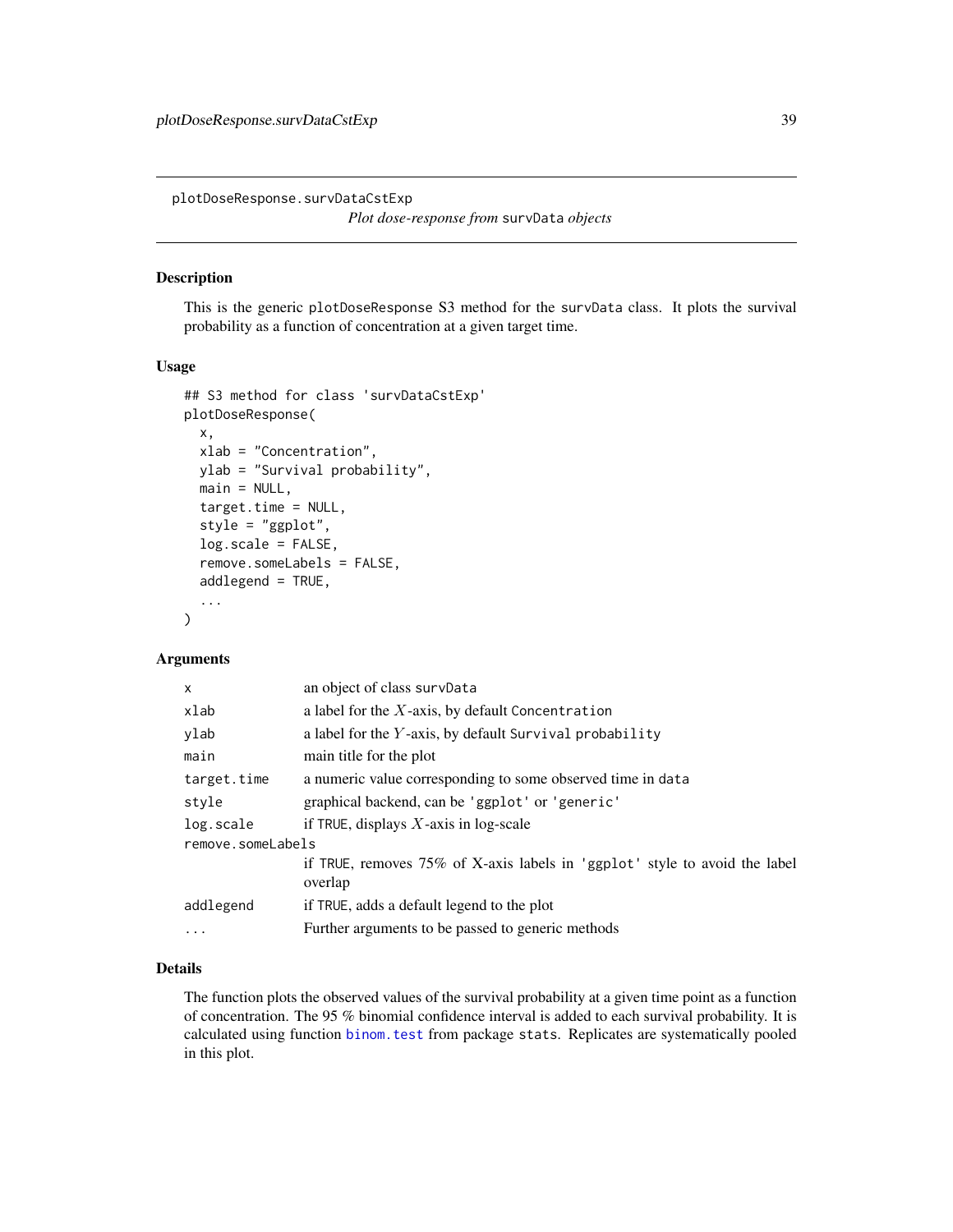# Note

```
When style = "generic", the function calls the generic function plot
```
When style = "ggplot", the function return an object of class ggplot, see function [ggplot](#page-0-0)

### See Also

[binom.test](#page-0-0)

# Examples

```
library(ggplot2)
# (1) Load the data
data(zinc)
# (2) Create an object of class 'survData'
zinc <- survData(zinc)
# (3) Plot dose-response
plotDoseResponse(zinc)
# (4) Plot dose-respo nse with a generic style
plotDoseResponse(zinc, style = "generic")
```
plot\_prior\_post *Generic method to plot priors and posteriors.*

## Description

Plot priors and posteriors of a survFit object

# Usage

```
plot_prior_post(x, ...)
```
# Arguments

|          | an object used to select a method plot_prior_post |
|----------|---------------------------------------------------|
| $\cdots$ | Further arguments to be passed to generic methods |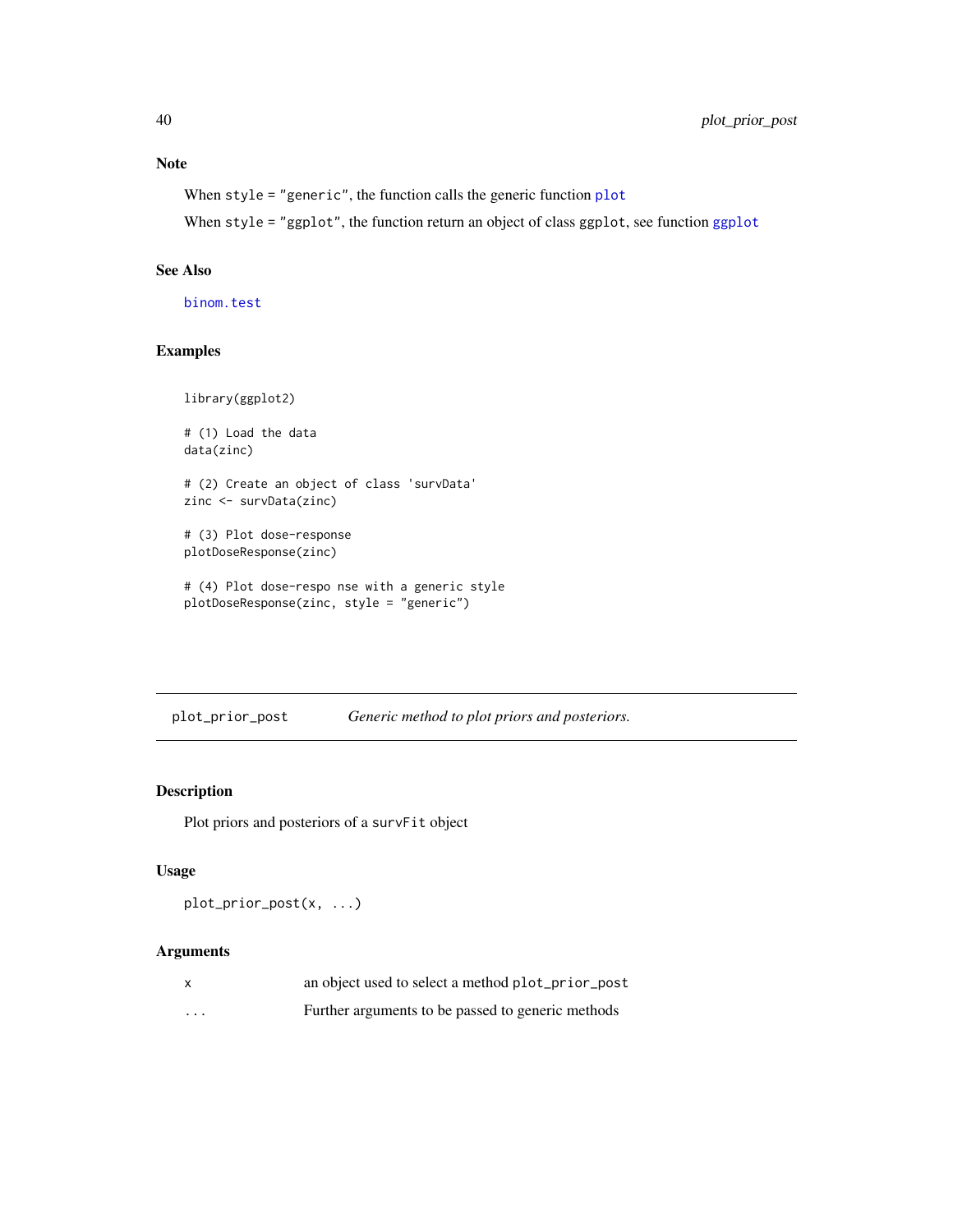plot\_prior\_post.survFit

*Plot posteriors vs priors*

# Description

Plot posteriors vs priors of a survFit object

### Usage

```
## S3 method for class 'survFit'
plot\_prior\_post(x, size\_sample = 1000, EFSA_name = FALSE, ...)
```
# Arguments

| $\mathsf{x}$ | an object of class surve it used to select a method plot_prior_post                                           |
|--------------|---------------------------------------------------------------------------------------------------------------|
| size_sample  | Size of the random generation of the distribution. Default is 1e3.                                            |
| EFSA_name    | If TRUE, replace the current terminology by the one used in the recent EFSA<br>PPR Scientific Opinion (2018). |
| $\cdots$     | Further arguments to be passed to generic methods                                                             |

## References

EFSA PPR Scientific Opinion (2018) *Scientific Opinion on the state of the art of Toxicokinetic/Toxicodynamic (TKTD) effect models for regulatory risk assessment of pesticides for aquatic organisms* [https:](https://www.efsa.europa.eu/en/efsajournal/pub/5377) [//www.efsa.europa.eu/en/efsajournal/pub/5377](https://www.efsa.europa.eu/en/efsajournal/pub/5377)

ppc *Posterior predictive check plot*

# Description

Plots posterior predictive check for reproFitTT, survFitTT, survFitTKTD, survFitCstExp and survFitVarExp objects.

# Usage

 $ppc(x, \ldots)$ 

### Arguments

|          | an object used to select a method ppc             |
|----------|---------------------------------------------------|
| $\cdots$ | Further arguments to be passed to generic methods |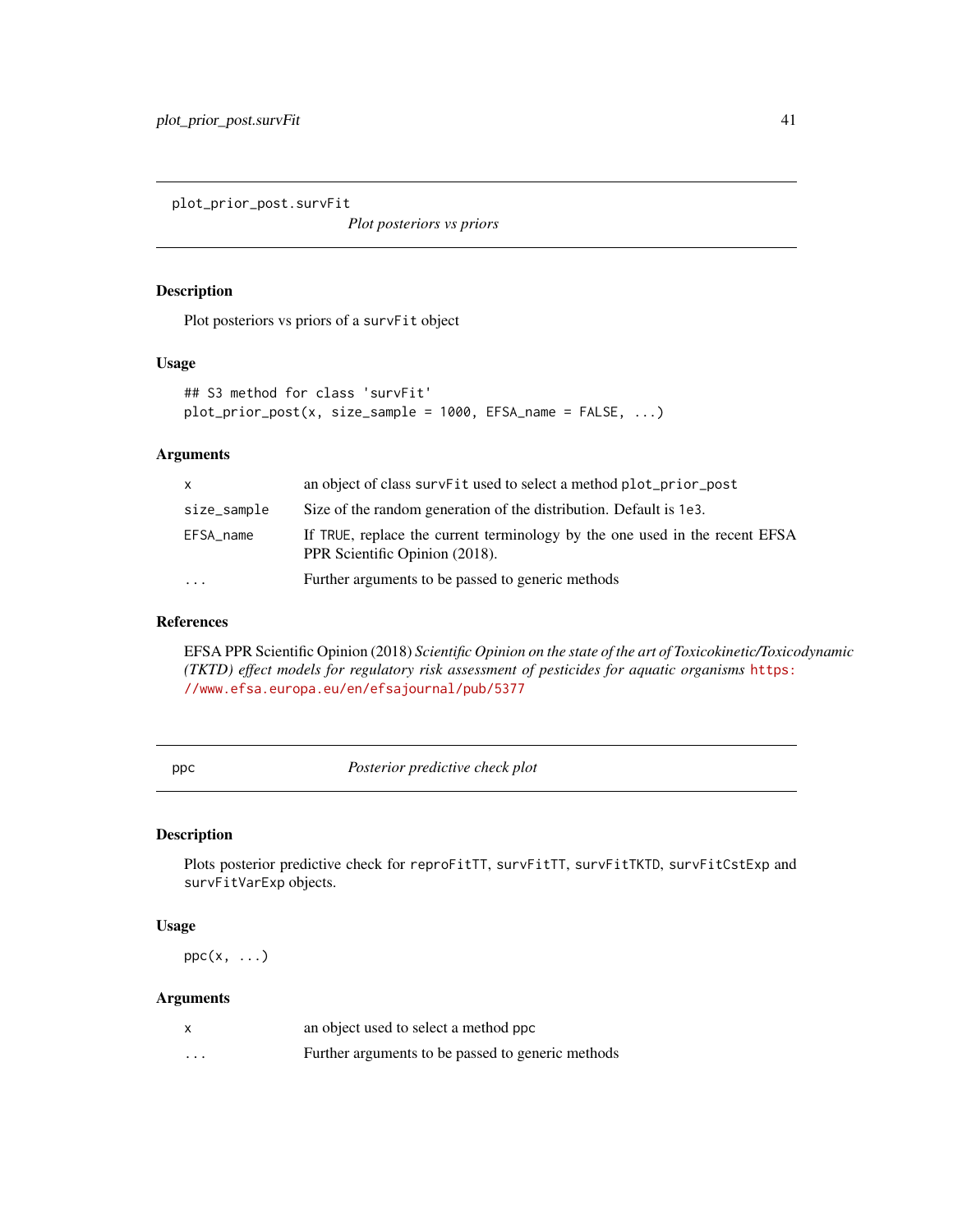# Details

Depending on the class of the object x see their links. for class reproFitTT: [ppc.reproFitTT](#page-41-0) ; for class survFitTT: [ppc.survFitTT](#page-45-0) ; for class survFitTKTD: [ppc.survFitTKTD](#page-44-0) ; for class survFitCstExp: [ppc.survFitCstExp](#page-42-0) and for class survFitVarExp: [ppc.survFitVarExp.](#page-46-0)

<span id="page-41-0"></span>ppc.reproFitTT *Posterior predictive check plot for* reproFitTT *objects*

# **Description**

This is the generic ppc S3 method for the reproFitTT class. It plots the predicted values with 95% credible intervals versus the observed values.

### Usage

```
## S3 method for class 'reproFitTT'
ppc(
  x,
  style = "ggplot",
  xlab = "Observed Cumul. Nbr. of offspring",
 ylab = "Predicted Cumul. Nbr. of offspring",
 main = NULL,...
)
```
#### Arguments

| An object of class reproFitTT<br>X                                            |  |
|-------------------------------------------------------------------------------|--|
| graphical backend, can be 'generic' or 'ggplot'<br>style                      |  |
| xlab<br>A label for the X-axis, by default Observed Cumul. Nbr. of offspring  |  |
| A label for the Y-axis, by default Predicted Cumul. Nbr. of offspring<br>ylab |  |
| main<br>main title for the plot                                               |  |
| Further arguments to be passed to generic methods<br>$\cdots$                 |  |

## Details

The coordinates of black points are the observed values of the cumulated number of reproduction outputs for a given concentration (X-scale) and the corresponding predicted values (Y-scale). 95% prediction intervals are added to each predicted value, colored in green if this interval contains the observed value and in red in the other case. As replicates are not pooled in this plot, overlapped points are shifted on the  $X$ -axis to help the visualization of replicates. The bisecting line (y = x) is added to the plot in order to see if each prediction interval contains each observed value. As replicates are shifted on the  $X$ -axis, this line may be represented by steps.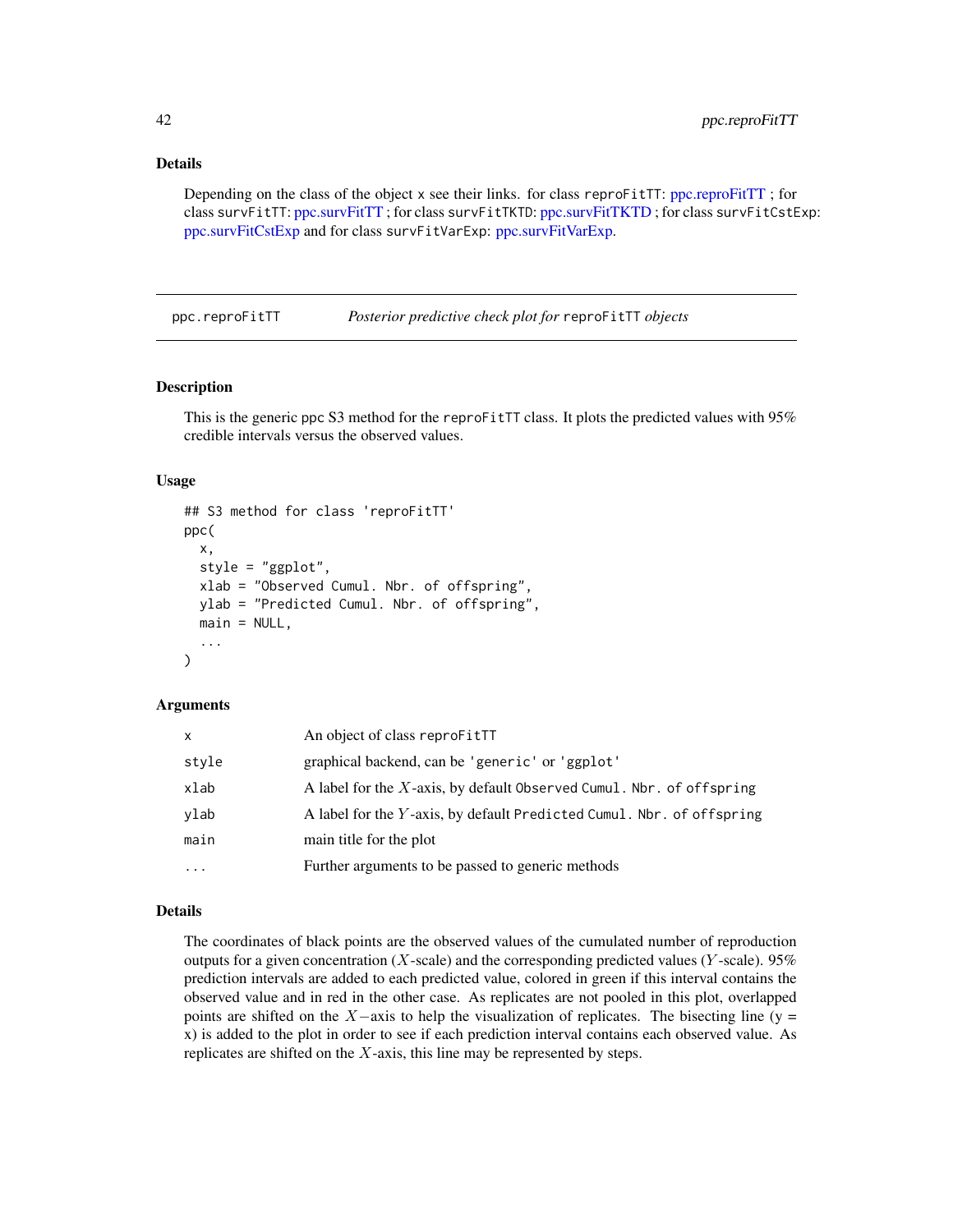# ppc.survFitCstExp 43

## Examples

```
# (1) Load the data
data(cadmium1)
# (2) Create an object of class "reproData"
dataset <- reproData(cadmium1)
## Not run:
# (3) Run the reproFitTT function with the log-logistic gamma-Poisson model
out <- reproFitTT(dataset, stoc.part = "gammapoisson",
ecx = c(5, 10, 15, 20, 30, 50, 80), quiet = TRUE)
# (4) Plot observed versus predicted values
ppc(out)
## End(Not run)
```
<span id="page-42-0"></span>ppc.survFitCstExp *Posterior predictive check plot for* survFitCstExp *objects*

### Description

This is the generic ppc S3 method for the survFitCstExp class. It plots the predicted values along with 95% credible intervals versus the observed values for survFit objects.

## Usage

```
## S3 method for class 'survFitCstExp'
ppc(x, style = "ggplot", main = NULL, ...)
```
### Arguments

| X     | An object of class survFitCstExp                  |
|-------|---------------------------------------------------|
| style | graphical backend, can be 'generic' or 'ggplot'   |
| main  | main title for the plot                           |
|       | Further arguments to be passed to generic methods |

### Details

The black points show the observed number of survivors (pooled replicates, on  $X$ -axis) against the corresponding predicted number (Y -axis). Predictions come along with 95% prediction intervals, which are depicted in green when they contain the observed value and in red otherwise. Samples with equal observed value are shifted on the X-axis. For that reason, the bisecting line ( $y = x$ ), is represented by steps when observed values are low. That way we ensure green intervals do intersect the bisecting line.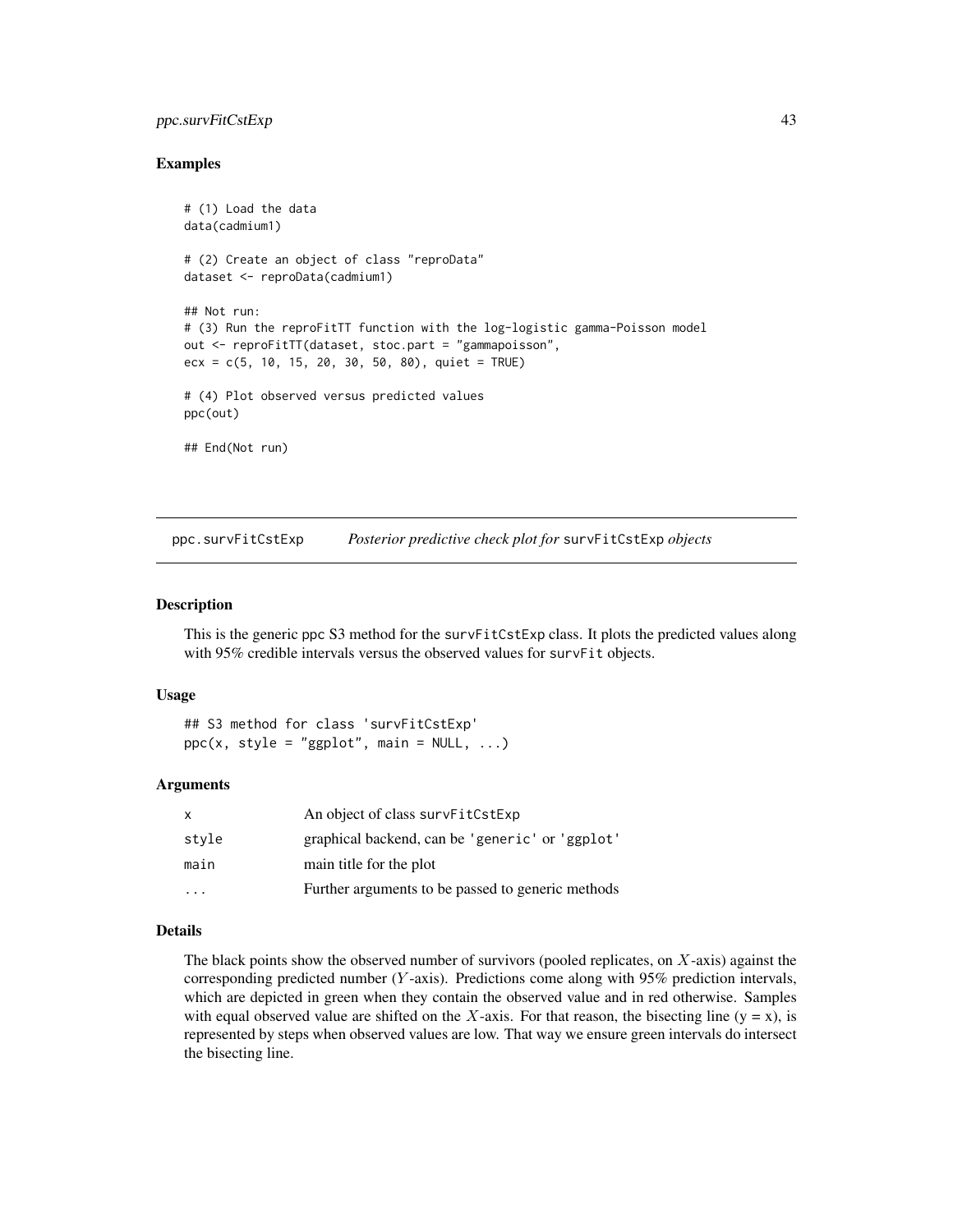# Examples

```
# (1) Load the data
data(propiconazole)
# (2) Create an object of class "survData"
dataset <- survData(propiconazole)
## Not run:
# (3) Run the survFitTKTD function with the TKTD model ('SD' or 'IT')
out <- survFit(dataset, model_type = "SD")
# (4) Plot observed versus predicted values
ppc(out)
## End(Not run)
```
ppc.survFitPredict\_Nsurv

*Posterior predictive check plot for* survFitPredict\_Nsurv *objects*

## Description

This is the generic ppc S3 method for the survFitPredict\_Nsurv class. It plots the predicted values along with 95% credible intervals versus the observed values for survFitPredict\_Nsurv objects.

# Usage

```
## S3 method for class 'survFitPredict_Nsurv'
ppc(
  x,
 xlab = "Observed nb of survivors",
 ylab = "Predicted nb of survivors",
 main = NULL,...
)
```
# Arguments

| x    | An object of class survFitPredict_Nsurv                         |
|------|-----------------------------------------------------------------|
| xlab | A label for the $X$ -axis, by default 0bserved nb of survivors. |
| vlab | A label for the Y-axis, by default Predicted nb of survivors.   |
| main | A main title for the plot.                                      |
| .    | Further arguments to be passed to generic methods               |
|      |                                                                 |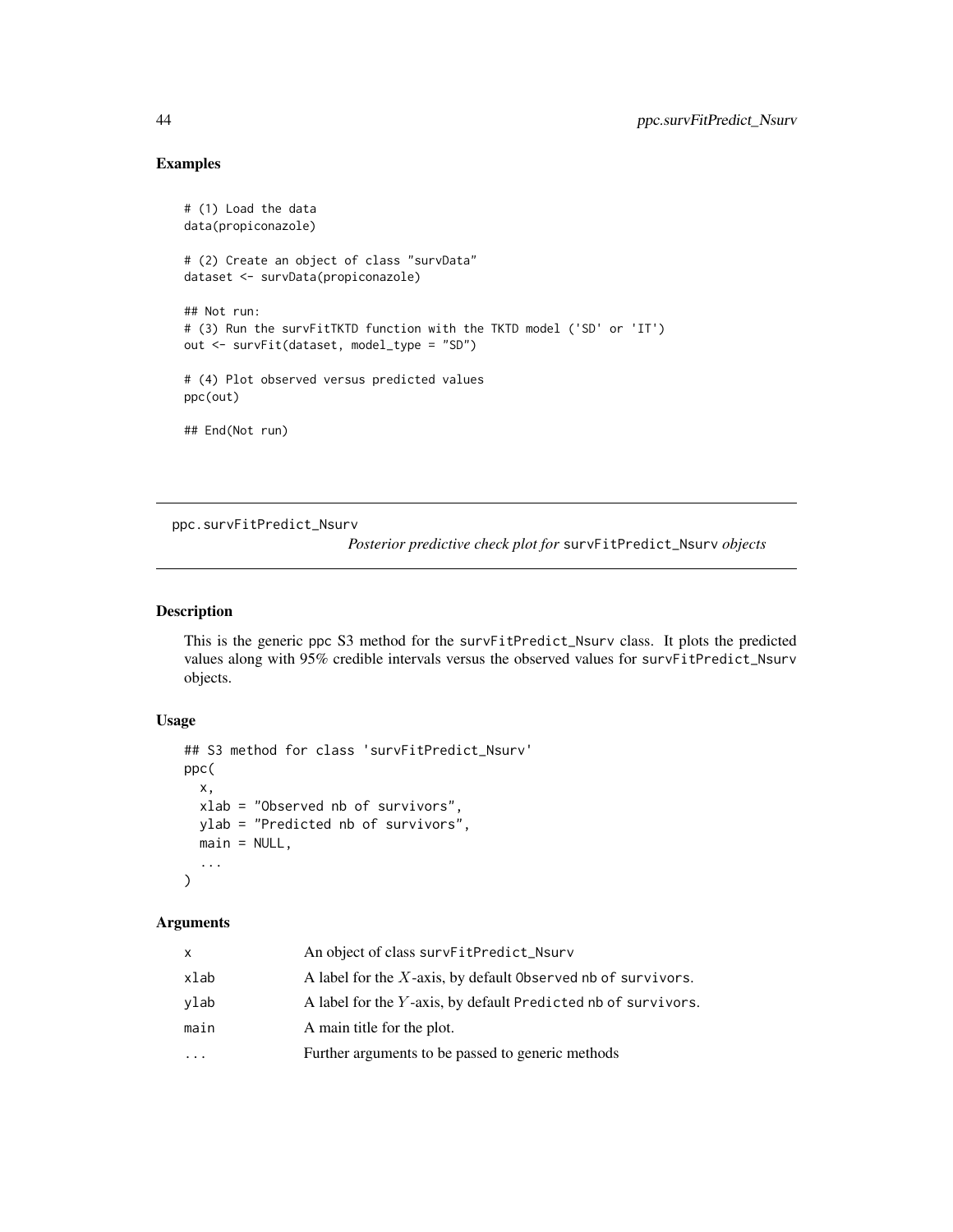# ppc.survFitTKTD 45

### Details

For survFitPredict\_Nsurv object, PPC is based on times series simulated for each replicate. In addition, the black points show the observed number of survivors (on  $X$ -axis) against the corresponding predicted number ( $Y$ -axis). Predictions come along with 95% prediction intervals, which are depicted in green when they contain the observed value and in red otherwise.

<span id="page-44-0"></span>ppc.survFitTKTD *Posterior predictive check plot for* survFitTKTD *objects*

## Description

This is the generic ppc S3 method for the survFitTKTD class. It plots the predicted values along with 95% credible intervals versus the observed values for survFitTKTD objects.

### Usage

## S3 method for class 'survFitTKTD'  $ppc(x, style = "ggplot", main = NULL, ...)$ 

## Arguments

| x                       | An object of class survFitTKTD                    |
|-------------------------|---------------------------------------------------|
| stvle                   | graphical backend, can be 'generic' or 'ggplot'   |
| main                    | main title for the plot                           |
| $\cdot$ $\cdot$ $\cdot$ | Further arguments to be passed to generic methods |

### Details

The black points show the observed number of survivors (pooled replicates, on  $X$ -axis) against the corresponding predicted number (Y -axis). Predictions come along with 95% prediction intervals, which are depicted in green when they contain the observed value and in red otherwise. Samples with equal observed value are shifted on the X-axis. For that reason, the bisecting line ( $y = x$ ), is represented by steps when observed values are low. That way we ensure green intervals do intersect the bisecting line.

```
# (1) Load the data
data(propiconazole)
# (2) Create an object of class "survData"
dat <- survData(propiconazole)
## Not run:
# (3) Run the survFitTKTD function with the TKTD model ('SD' only)
out <- survFitTKTD(dat)
```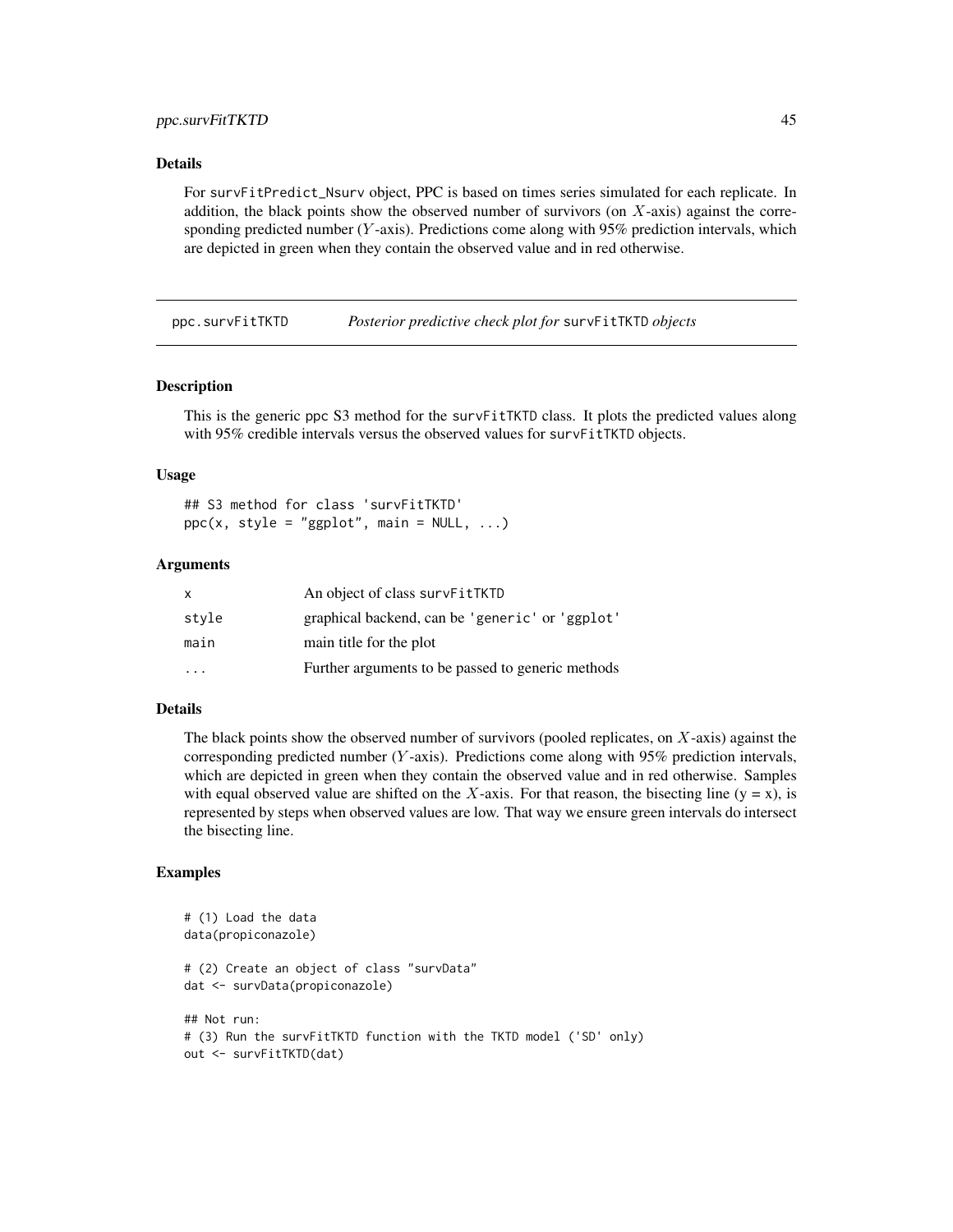# (4) Plot observed versus predicted values ppc(out) ## End(Not run)

<span id="page-45-0"></span>ppc.survFitTT *Posterior predictive check plot for* survFitTT *objects*

## Description

This is the generic ppc S3 method for the survFitTT class. It plots the predicted values with 95  $%$ credible intervals versus the observed values for survFitTT objects.

### Usage

## S3 method for class 'survFitTT'  $ppc(x, style = "ggplot", main = NULL, ...)$ 

# Arguments

| x                       | An object of class survFitTT                      |
|-------------------------|---------------------------------------------------|
| stvle                   | graphical backend, can be 'generic' or 'ggplot'   |
| main                    | main title for the plot                           |
| $\cdot$ $\cdot$ $\cdot$ | Further arguments to be passed to generic methods |

## Details

The coordinates of black points are the observed values of the number of survivors (pooled replicates) for a given concentration (X-axis) and the corresponding predicted values (Y-axis). 95% prediction intervals are added to each predicted value, colored in green if this interval contains the observed value and in red otherwise. The bisecting line  $(y = x)$  is added to the plot in order to see if each prediction interval contains each observed value. As replicates are shifted on the x-axis, this line is represented by steps.

```
# (1) Load the data
data(cadmium1)
# (2) Create an object of class "survData"
dat <- survData(cadmium1)
## Not run:
# (3) Run the survFitTT function with the log-logistic binomial model
out <- survFitTT(dat, lcx = c(5, 10, 15, 20, 30, 50, 80),
```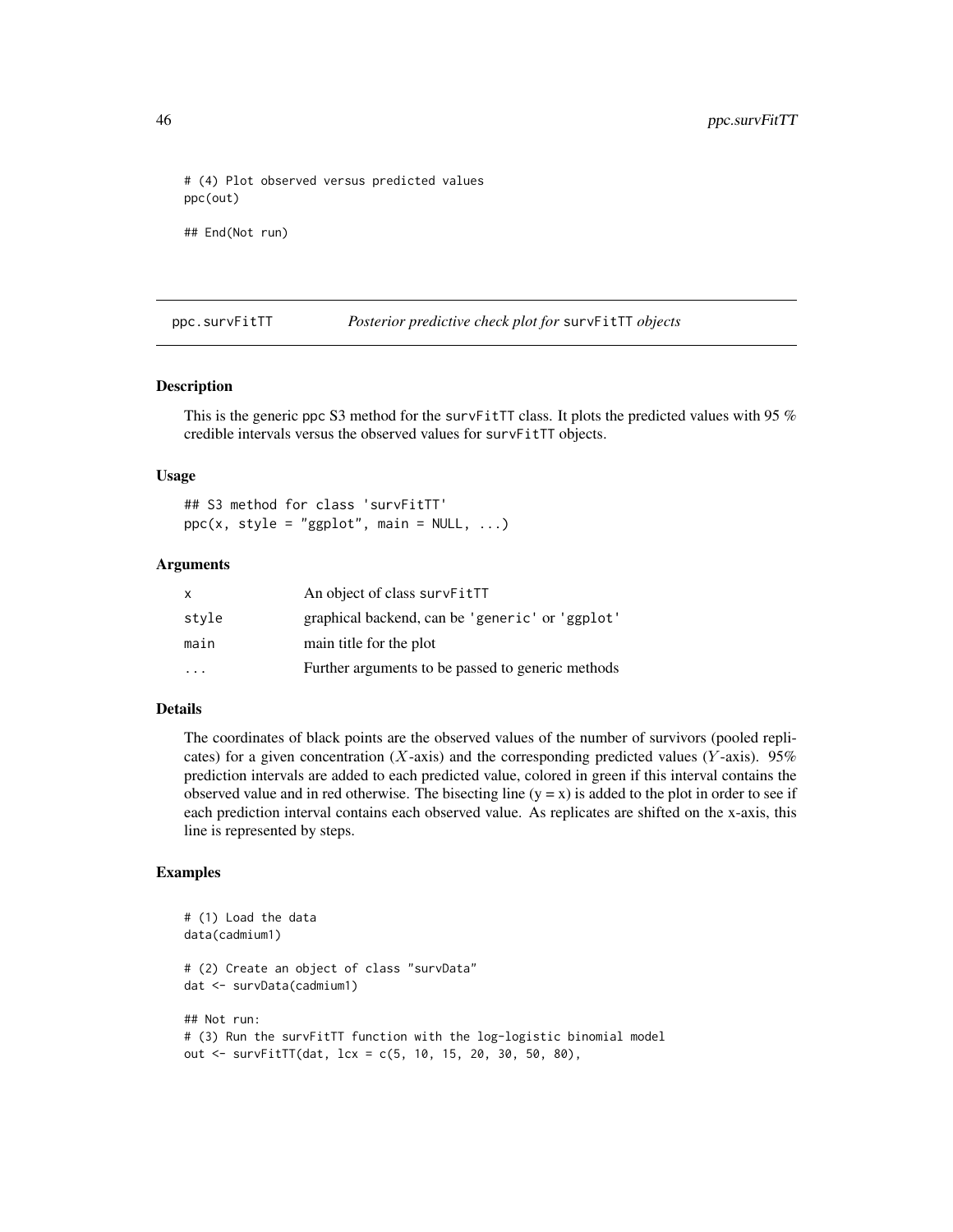# ppc.survFitVarExp 47

quiet = TRUE) # (4) Plot observed versus predicted values ppc(out) ## End(Not run)

<span id="page-46-0"></span>ppc.survFitVarExp *Posterior predictive check plot for* survFitVarExp *objects*

### Description

This is the generic ppc S3 method for the survFitVarExp class. It plots the predicted values along with 95% credible intervals versus the observed values for survFit objects.

# Usage

```
## S3 method for class 'survFitVarExp'
ppc(
 x,
 xlab = "Observed nb of survivors",
 ylab = "Predicted nb of survivors",
 main = NULL,
  ...
)
```
### Arguments

| $\mathsf{x}$ | An object of class survFitVarExp                                |
|--------------|-----------------------------------------------------------------|
| xlab         | A label for the $X$ -axis, by default 0bserved nb of survivors. |
| ylab         | A label for the Y-axis, by default Predicted nb of survivors.   |
| main         | A main title for the plot.                                      |
|              | Further arguments to be passed to generic methods               |

# Details

The black points show the observed number of survivors (on  $X$ -axis) against the corresponding predicted number (Y-axis). Predictions come along with 95% prediction intervals, which are depicted in green when they contain the observed value and in red otherwise.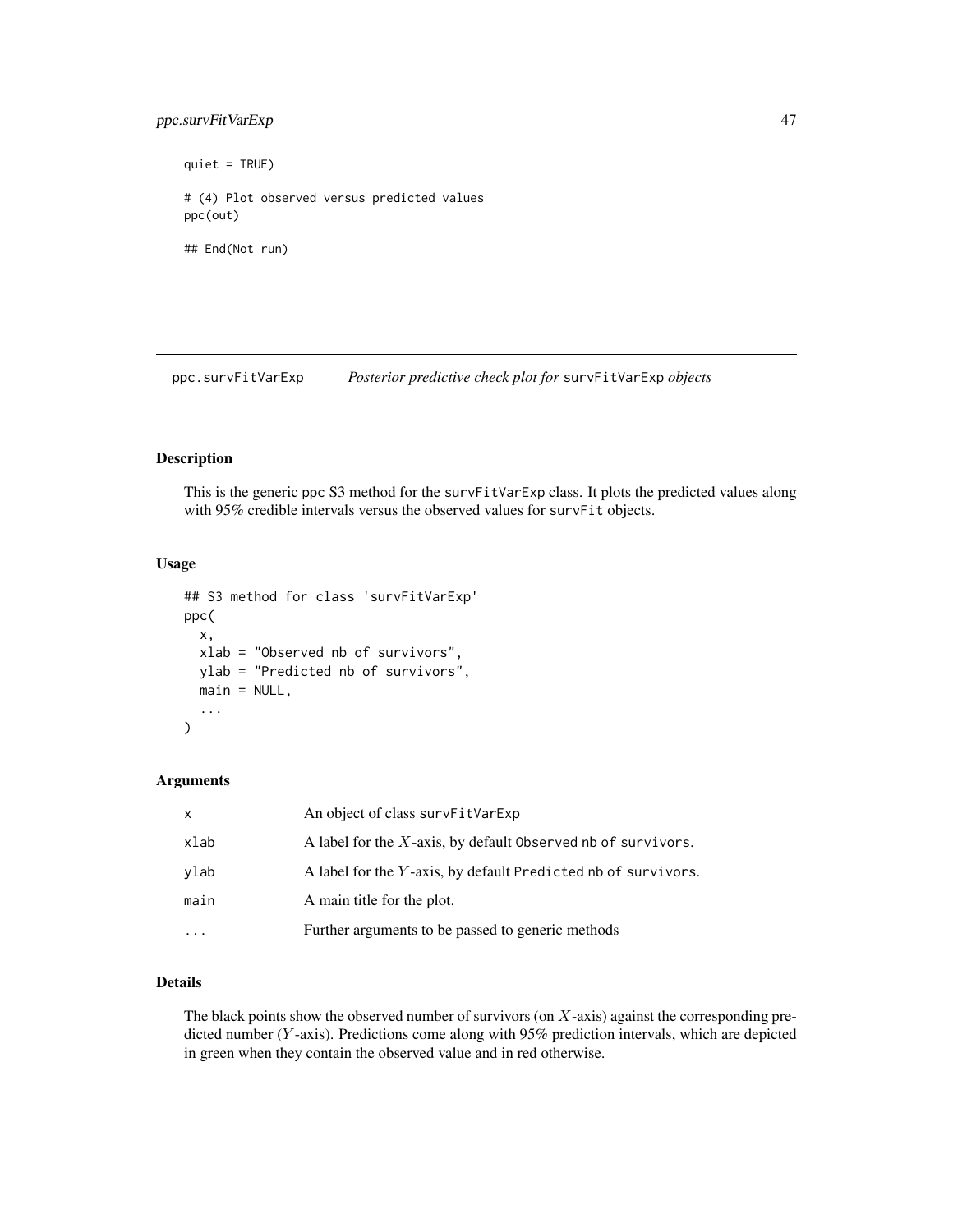# Examples

```
# (1) Load the data
data(propiconazole_pulse_exposure)
# (2) Create an object of class "survData"
dat <- survData(propiconazole_pulse_exposure)
## Not run:
# (3) Run the survFitTKTD function with the TKTD model ('SD' or 'IT')
out <- survFit(dat, model_type = "SD")
# (4) Plot observed versus predicted values
ppc(out)
## End(Not run)
```
predict.survFit *Predict method for* survFit *objects*

# Description

This is the generic predict S3 method for the survFit class. It provides simulation for "SD" or "IT" models under constant or time-variable exposure.

### Usage

```
## S3 method for class 'survFit'
predict(
  object,
  data_predict = NULL,
  spaghetti = FALSE,
 mcmc_size = NULL,
 hb_value = TRUE,
  ratio_no.NA = 0.95,
 hb_valueFORCED = NA,
  ...
)
```
### Arguments

| object       | An object of class survFit                                                                                                                                     |
|--------------|----------------------------------------------------------------------------------------------------------------------------------------------------------------|
| data_predict | A dataframe with three columns time, conc and replicate used for prediction.<br>If NULL, prediction is based on x object of class survers it used for fitting. |
| spaghetti    | If TRUE, return a set of survival curves using parameters drawn from the posterior<br>distribution.                                                            |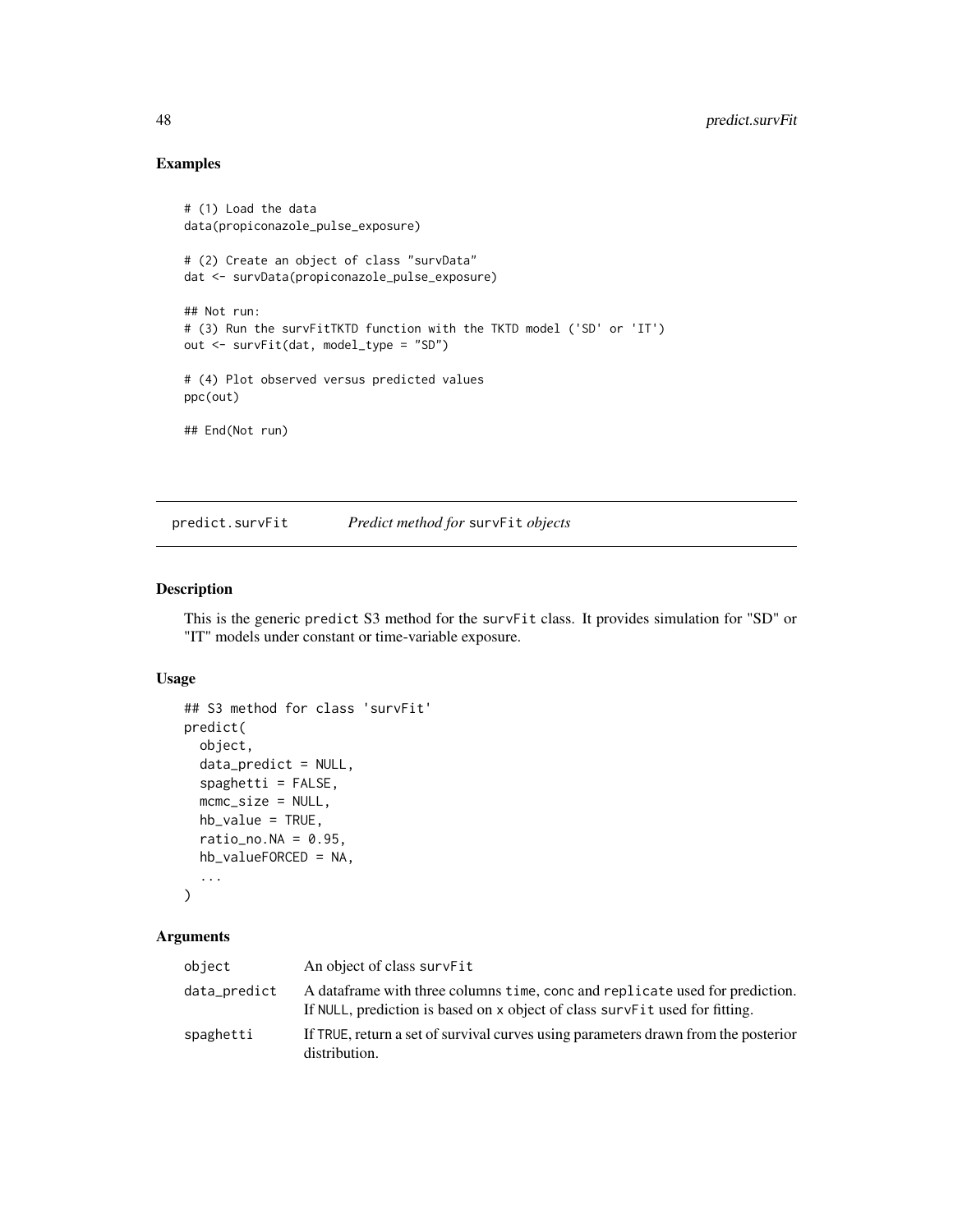# predict\_Nsurv 49

| mcmc_size   | Can be used to reduce the number of mcmc samples in order to speed up the<br>computation.                                                  |
|-------------|--------------------------------------------------------------------------------------------------------------------------------------------|
| hb_value    | If TRUE, the background mortality hb is taken into account from the posterior. If<br>FALSE, parameter hb is set to 0. The default is TRUE. |
| ratio_no.NA | A numeric between 0 and 1 standing for the proportion of non-NA values re-<br>quired to compute quantile. The default is 0.95.             |
|             | hb_valueFORCED If hb_value is FALSE, it fix hb.                                                                                            |
| $\cdots$    | Further arguments to be passed to generic methods                                                                                          |

## Examples

```
# (1) Load the survival data
data("propiconazole_pulse_exposure")
# (2) Create an object of class "survData"
dataset <- survData(propiconazole_pulse_exposure)
## Not run:
# (3) Run the survFit function
out <- survFit(dataset , model_type = "SD")
# (4) Create a new data table for prediction
data_4prediction \leq data.frame(time = 1:10,
                                conc = c(0, 5, 30, 30, 0, 0, 5, 30, 15, 0),
                                replicate= rep("predict", 10))
# (5) Predict on a new dataset
predict_out <- predict(object = out, data_predict = data_4prediction, spaghetti = TRUE)
## End(Not run)
```
predict\_Nsurv Predict\_Nsurv *method for* survFit *objects*

## Description

It provides the simulated number of survivors for "SD" or "IT" models under constant or timevariable exposure.

## Usage

predict\_Nsurv(object, ...)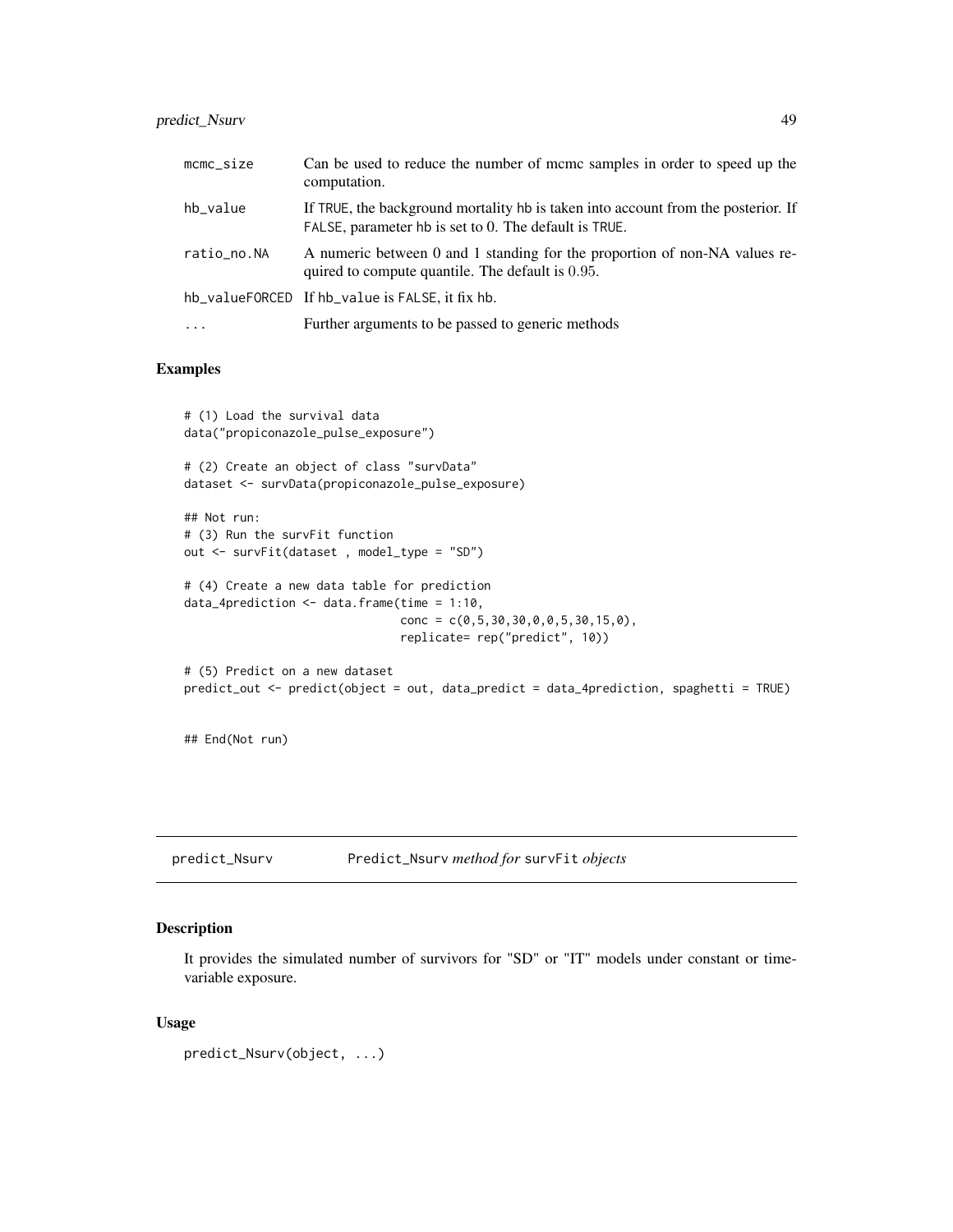# Arguments

| object                  | an object used to select a method                 |
|-------------------------|---------------------------------------------------|
| $\cdot$ $\cdot$ $\cdot$ | Further arguments to be passed to generic methods |

predict\_Nsurv.survFit Predict\_Nsurv *method for* survFit *objects*

# Description

It provides the simulated number of survivors for "SD" or "IT" models under constant or timevariable exposure.

# Usage

```
## S3 method for class 'survFit'
predict_Nsurv(
 object,
  data_predict = NULL,
  spaghetti = FALSE,
 mcmc_size = NULL,
 hb_value = TRUE,
 hb_valueFORCED = NA,
  ...
)
```
# Arguments

| object              | An object of class survFit                                                                                                                                              |
|---------------------|-------------------------------------------------------------------------------------------------------------------------------------------------------------------------|
| data_predict        | A data frame with four columns time, conc, replicate, and Nsurv used for<br>prediction. If NULL, prediction is based on an object of class survFit used for<br>fitting. |
| spaghetti           | If TRUE, return a set of survival curves using parameters drawn from the posterior<br>distribution.                                                                     |
| $m$ c $m$ c $si$ ze | Can be used to reduce the number of mcmc samples in order to speed up the<br>computation.                                                                               |
| hb_value            | If TRUE, the background mortality hb is taken into account from the posterior. If<br>FALSE, parameter hb is set to 0. The default is TRUE.                              |
|                     | hb_valueFORCED If hb_value is FALSE, it fix hb.                                                                                                                         |
| $\cdots$            | Further arguments to be passed to generic methods                                                                                                                       |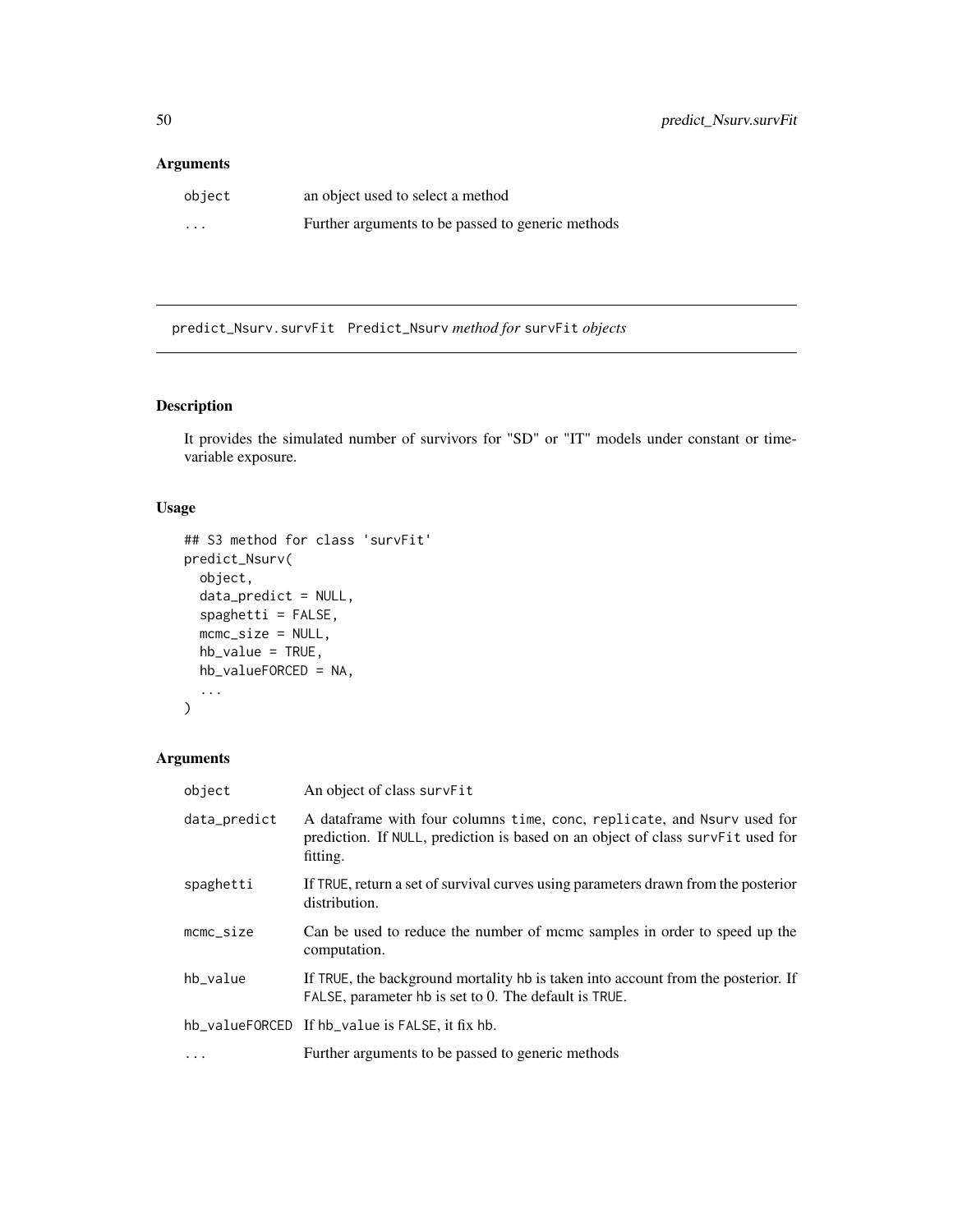## Value

The function returns an object of class survFitPredict\_Nsurv, which is a list with the two following data.frame:

- df\_quantile A data.frame with 10 columns, time, conc, replicate, Nsurv (observed number of survivors) and other columns with median and 95% credible interval of the number of survivors computed with 2 different way refers as check and valid: Nsurv\_q50\_check, Nsurv\_qinf95\_check, Nsurv\_qsup95\_check, Nsurv\_q50\_valid, Nsurv\_qinf95\_valid, Nsurv\_qsup95\_valid. The \_check refers to the number of survivors at time  $t$  predicted using the observed number of survivors at time  $t - 1$ , while the \_valid refers to the number of survivors predicted at time t based on the predicted number of survivors at time  $t - 1$ .
- df\_spaghetti NULL if arguement spaghetti = FALSE. With spaghetti = TRUE, it returns a dataframe with all simulations based on MCMC parameters from a survFit object.

# Examples

```
# (1) Load the survival data
data("propiconazole_pulse_exposure")
# (2) Create an object of class "survData"
dataset <- survData(propiconazole_pulse_exposure)
## Not run:
# (3) Run the survFit function
out <- survFit(dataset , model_type = "SD")
# (4) Create a new data table for prediction
data_4prediction <- data.frame(time = 1:10,
                               conc = c(0, 5, 30, 30, 0, 0, 5, 30, 15, 0),
                                replicate= rep("predict", 10),
                               Nsurv = c(20,20,17,16,15,15,15,14,13,12))
# (5) Predict Nsurv on a new data set
predict_out <- predict_Nsurv(object = out, data_predict = data_4prediction, spaghetti = TRUE)
```
## End(Not run)

predict\_Nsurv\_check *Checking goodness-of-fit method for* survFitPredict *and* survFitPredict\_Nsurv *objects*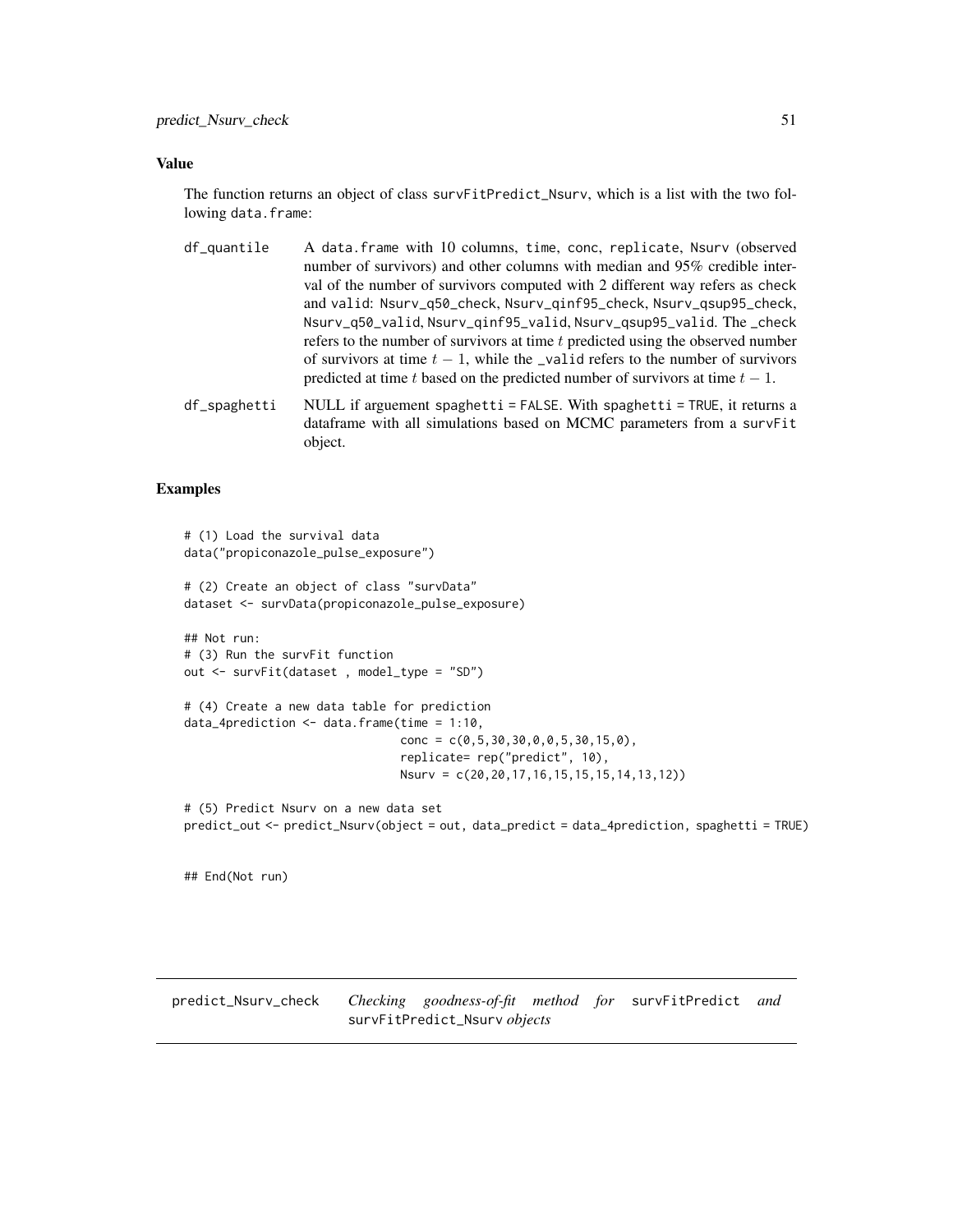## Description

It returns measures of goodness-of-fit for predictions.

# Usage

```
predict_Nsurv_check(object, ...)
```
## Arguments

| object                  | an object used to select a method predict_Nsurv_check |
|-------------------------|-------------------------------------------------------|
| $\cdot$ $\cdot$ $\cdot$ | Further arguments to be passed to generic methods     |

predict\_Nsurv\_check.survFitPredict\_Nsurv *Compute criteria to check model performance*

# Description

Provide various criteria for assessment of the model performance: (i) percentage of observation within the 95% credible interval of the Posterior Prediction Check (PPC), the Normalised Root Mean Square Error (NRMSE) and the Survival Probability Prediction Error (SPPE) as reccommended by the recent Scientific Opinion from EFSA (2018).

## Usage

## S3 method for class 'survFitPredict\_Nsurv' predict\_Nsurv\_check(object, ...)

## Arguments

| object   | an object of class survFitPredict_Nsurv           |
|----------|---------------------------------------------------|
| $\cdots$ | Further arguments to be passed to generic methods |

#### Value

The function return a list with three items:

| PPC        | The criterion, in percent, compares the predicted median numbers of survivors     |
|------------|-----------------------------------------------------------------------------------|
|            | associated to their uncertainty limits with the observed numbers of survivors.    |
|            | Based on experience, PPC resulting in less than $50\%$ of the observations within |
|            | the uncertainty limits indicate poor model performance. A fit of $100\%$ may hide |
|            | too large uncertainties of prediction (so covering all data).                     |
| PPC_global | percentage of PPC for the whole data set by gathering replicates.                 |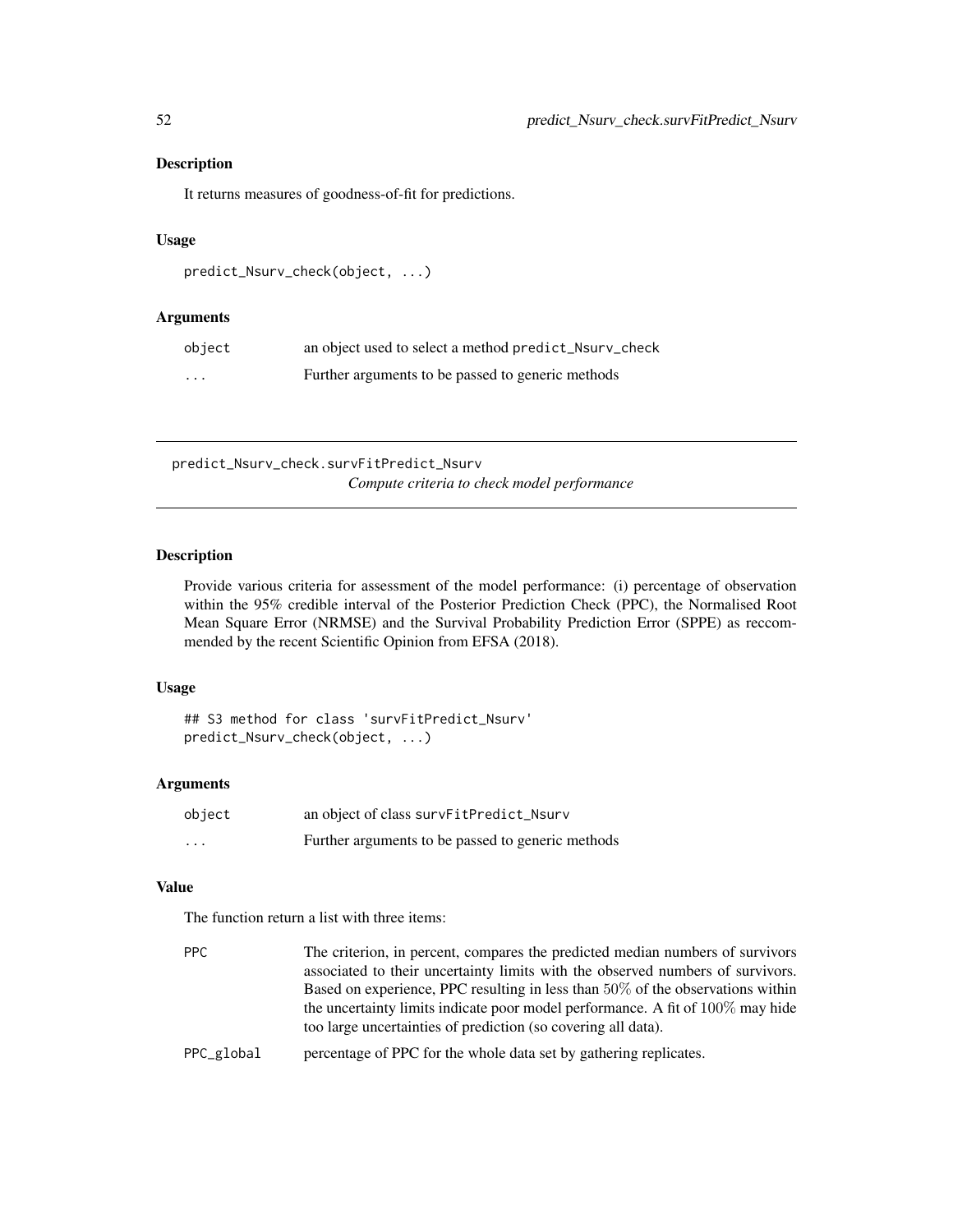| <b>NRMSE</b> | The criterion, in percent, is based on the classical root-mean-square error (RMSE),<br>used to aggregate the magnitudes of the errors in predictions for various time-<br>points into a single measure of predictive power. In order to provide a criterion<br>expressed as a percentage, NRMSE is the normalised RMSE by the mean of the<br>observations. |
|--------------|------------------------------------------------------------------------------------------------------------------------------------------------------------------------------------------------------------------------------------------------------------------------------------------------------------------------------------------------------------|
| NRMSE_global | NRMSE for the whole data set by gathering replicates.                                                                                                                                                                                                                                                                                                      |
| <b>SPPE</b>  | The SPPE indicator, in percent, is negative (between 0 and $-100\%$ ) for an un-<br>derestimation of effects, and positive (between $0$ and $100$ ) for an overestimation<br>of effects. An SPPE value of 0 means an exact prediction of the observed sur-<br>vival probability at the end of the exposure profile.                                        |

@references EFSA PPR Scientific Opinion (2018) *Scientific Opinion on the state of the art of Toxicokinetic/Toxicodynamic (TKTD) effect models for regulatory risk assessment of pesticides for aquatic organisms* <https://www.efsa.europa.eu/en/efsajournal/pub/5377>

predict\_Nsurv\_ode *Predict method for* survFit *objects*

# Description

This is a method to replace function predict\_Nsurv used on survFit object when computing issues happen. predict\_nsurv\_ode uses the deSolve library to improve robustness. However, time to compute may be longer.

## Usage

```
predict_Nsurv_ode(
  object,
  data_predict,
  spaghetti,
 mcmc_size,
 hb_value,
  interpolate_length,
  interpolate_method,
  hb_valueFORCED,
```
...  $\mathcal{L}$ 

## Arguments

| object       | An object of class survert.                                                                                                                                    |
|--------------|----------------------------------------------------------------------------------------------------------------------------------------------------------------|
| data_predict | A data frame with three columns time, conc and replicate used for prediction.<br>If NULL, prediction is based on x object of class surve Fit used for fitting. |
| spaghetti    | If TRUE, return a set of survival curves using parameters drawn from the posterior<br>distribution.                                                            |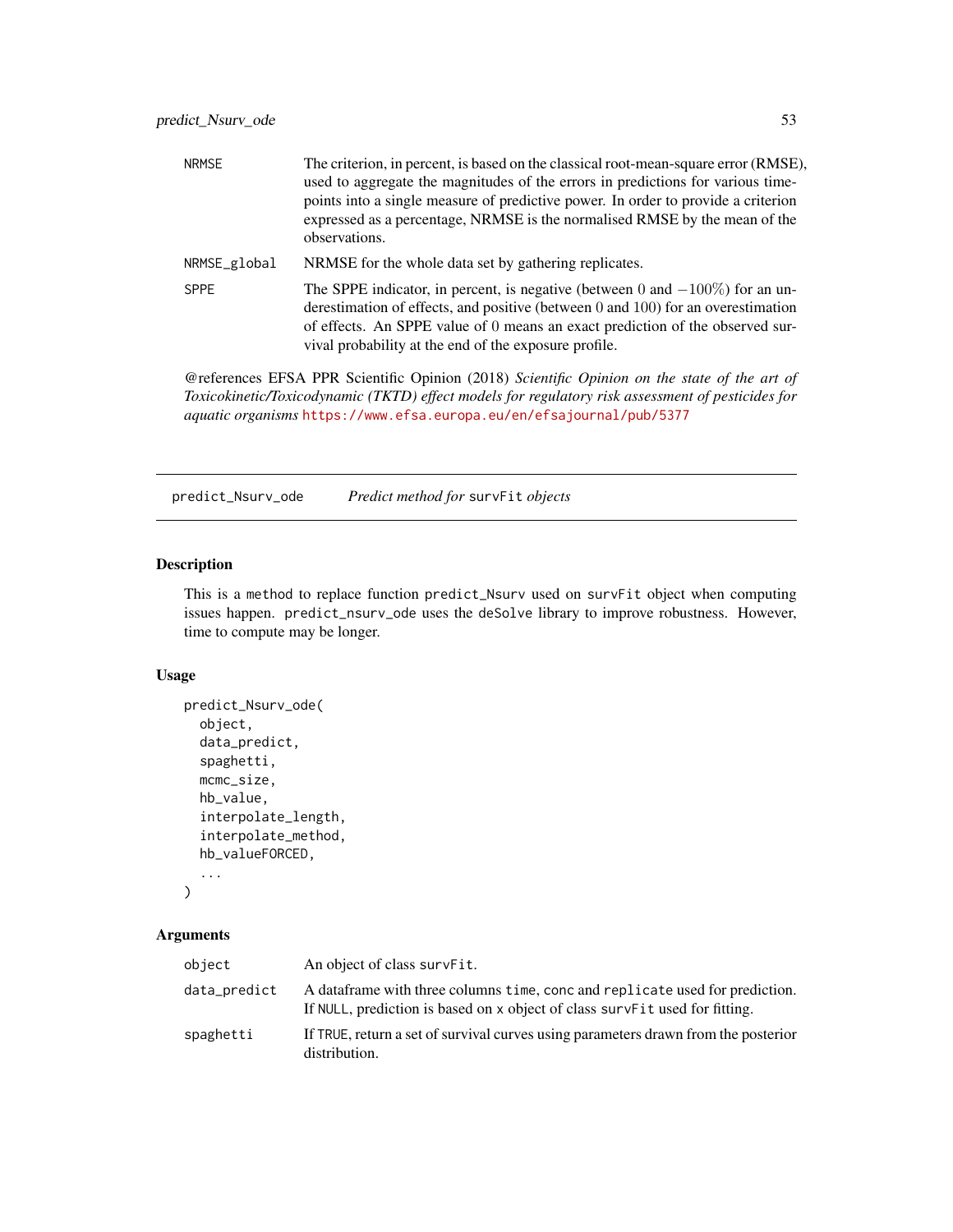| $m$ c $m$ c $si$ ze | Can be used to reduce the number of mome samples in order to speed up the<br>computation. mcmc_size is the number of selected iterations for one chain.<br>Default is 1000. If all MCMC is wanted, set argument to NULL. |
|---------------------|--------------------------------------------------------------------------------------------------------------------------------------------------------------------------------------------------------------------------|
| hb_value            | If TRUE, the background mortality hb is taken into account from the posterior. If<br>FALSE, parameter hb is set to 0. The default is TRUE.                                                                               |
| interpolate_length  |                                                                                                                                                                                                                          |
|                     | Length of the time sequence for which output is wanted.                                                                                                                                                                  |
| interpolate_method  |                                                                                                                                                                                                                          |
|                     | The interpolation method for concentration. See package desolve for details.<br>Default is linear.                                                                                                                       |
|                     | hb_valueFORCED If hb_value is FALSE, it fix hb.                                                                                                                                                                          |
|                     | Further arguments to be passed to generic methods                                                                                                                                                                        |
|                     |                                                                                                                                                                                                                          |

predict\_ode *Predict method for* survFit *objects*

# Description

This is a method to replace function predict used on survFit object when computing issues happen. predict\_ode uses the deSolve library to improve robustness. However, time to compute may be longer.

# Usage

predict\_ode(object, ...)

## Arguments

| object   | an object used to select a method ppc             |
|----------|---------------------------------------------------|
| $\cdots$ | Further arguments to be passed to generic methods |

predict\_ode.survFit *Predict method for* survFit *objects*

# Description

This is the generic predict S3 method for the survFit class. It provides predicted survival rate for "SD" or "IT" models under constant or time-variable exposure.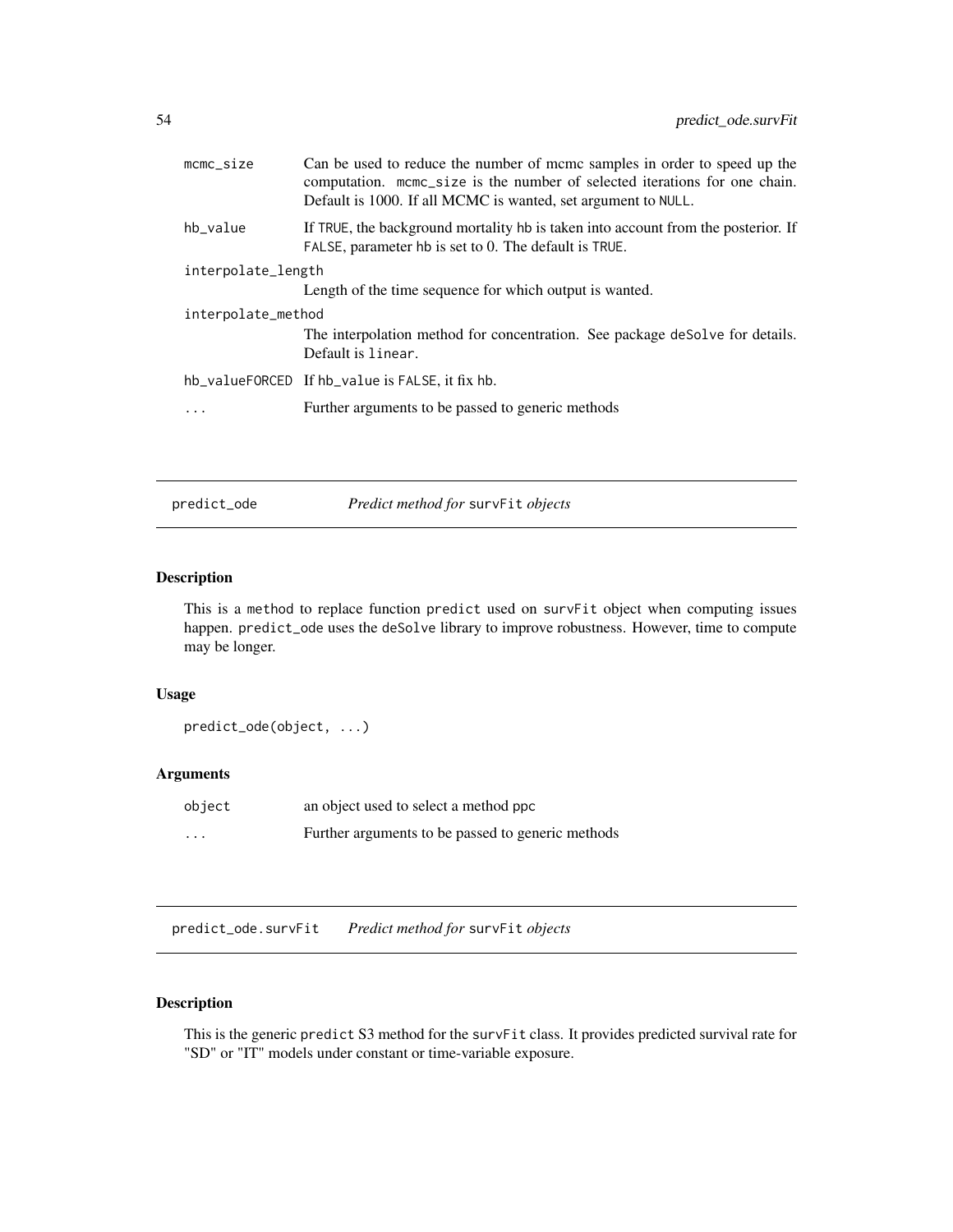# predict\_ode.survFit 55

# Usage

```
## S3 method for class 'survFit'
predict_ode(
  object,
  data_predict = NULL,
  spaghetti = FALSE,
 mcmc_size = 1000,
 hb_value = TRUE,interpolate_length = 100,
  interpolate_method = "linear",
 hb_valueFORCED = NA,
  ...
\mathcal{L}
```
# Arguments

| object              | An object of class survFit.                                                                                                                                                                                              |  |
|---------------------|--------------------------------------------------------------------------------------------------------------------------------------------------------------------------------------------------------------------------|--|
| data_predict        | A dataframe with three columns time, conc and replicate used for prediction.<br>If NULL, prediction is based on x object of class survFit used for fitting.                                                              |  |
| spaghetti           | If TRUE, return a set of survival curves using parameters drawn from the posterior<br>distribution.                                                                                                                      |  |
| $m$ c $m$ c $si$ ze | Can be used to reduce the number of mcmc samples in order to speed up the<br>computation. mcmc_size is the number of selected iterations for one chain.<br>Default is 1000. If all MCMC is wanted, set argument to NULL. |  |
| hb_value            | If TRUE, the background mortality hb is taken into account from the posterior. If<br>FALSE, parameter hb is set to a fixed value. The default is TRUE.                                                                   |  |
| interpolate_length  |                                                                                                                                                                                                                          |  |
|                     | Length of the time sequence for which output is wanted.                                                                                                                                                                  |  |
| interpolate_method  |                                                                                                                                                                                                                          |  |
|                     | The interpolation method for concentration. See package deSolve for details.<br>Default is linear.                                                                                                                       |  |
|                     | hb_valueFORCED If hb_value is FALSE, it fix hb.                                                                                                                                                                          |  |
| .                   | Further arguments to be passed to generic methods                                                                                                                                                                        |  |

```
# (1) Load the survival data
data("propiconazole_pulse_exposure")
# (2) Create an object of class "survData"
dataset <- survData(propiconazole_pulse_exposure)
## Not run:
# (3) Run the survFit function
out <- survFit(dataset , model_type = "SD")
```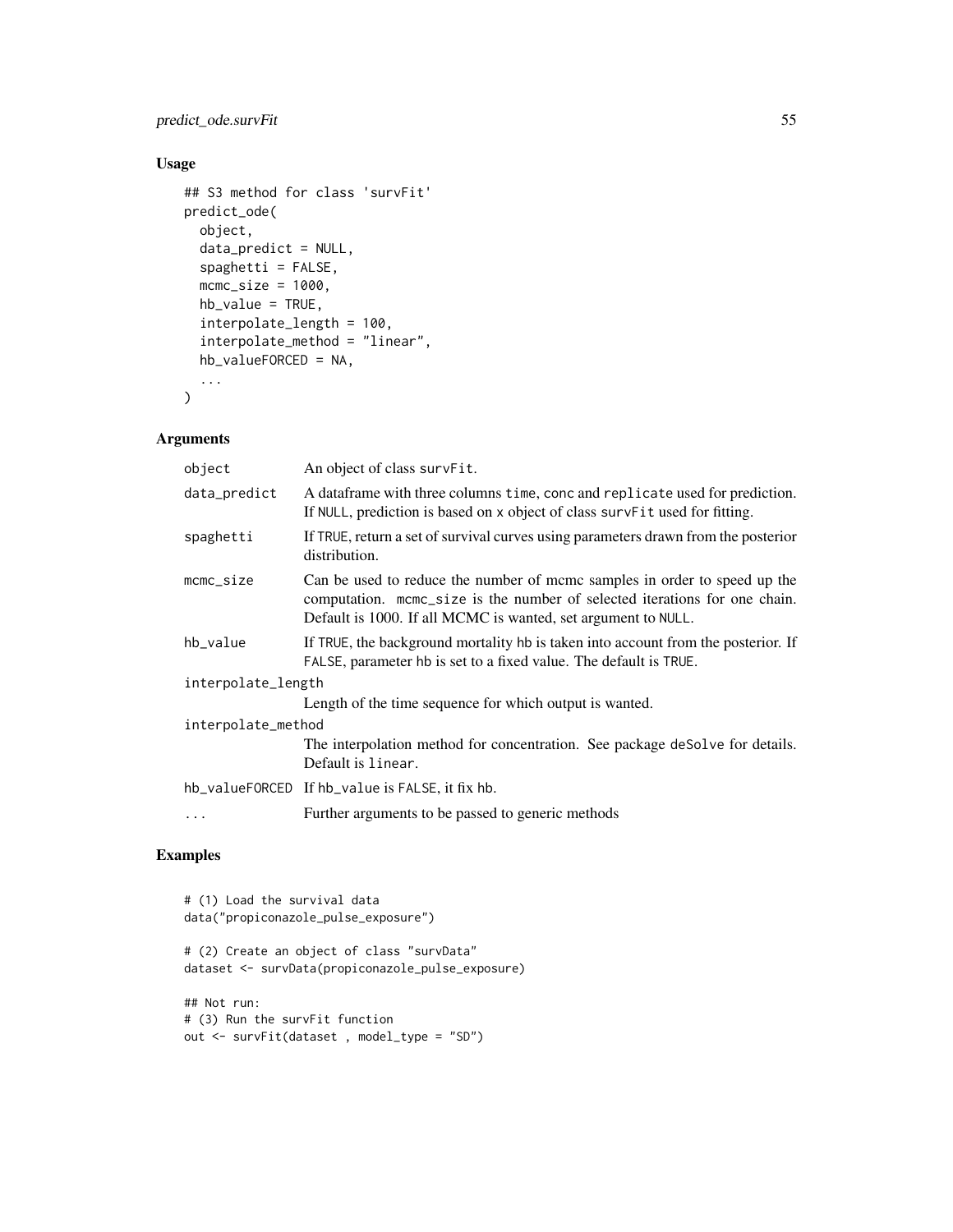```
# (4) Create a new data table for prediction
data_4prediction <- data.frame(time = 1:10,
                                conc = c(0, 5, 30, 30, 0, 0, 5, 30, 15, 0),
                                replicate= rep("predict", 10))
# (5) Predict on a new data set
predict_out <- predict_ode(object = out, data_predict = data_4prediction,
                           mcmc_size = 1000, spaghetti = TRUE)
```
## End(Not run)

print.reproFitTT *Print of* reproFitTT *object*

## Description

This is the generic print S3 method for the reproFitTT class. It prints the underlying JAGS model and some information on the Bayesian inference procedure.

## Usage

## S3 method for class 'reproFitTT'  $print(x, \ldots)$ 

## Arguments

|   | An object of class reproFitTT                     |
|---|---------------------------------------------------|
| . | Further arguments to be passed to generic methods |

```
# (1) Load the data
data(cadmium1)
# (2) Create an object of class 'reproData'
cadmium1 <- reproData(cadmium1)
## Not run:
# (3) Run the reproFitTT function with the log-logistic
# model
out <- reproFitTT(cadmium1, ecx = c(5, 10, 15, 20, 30, 50, 80),
quiet = TRUE)
# (4) Print the reproFitTT object
print(out)
## End(Not run)
```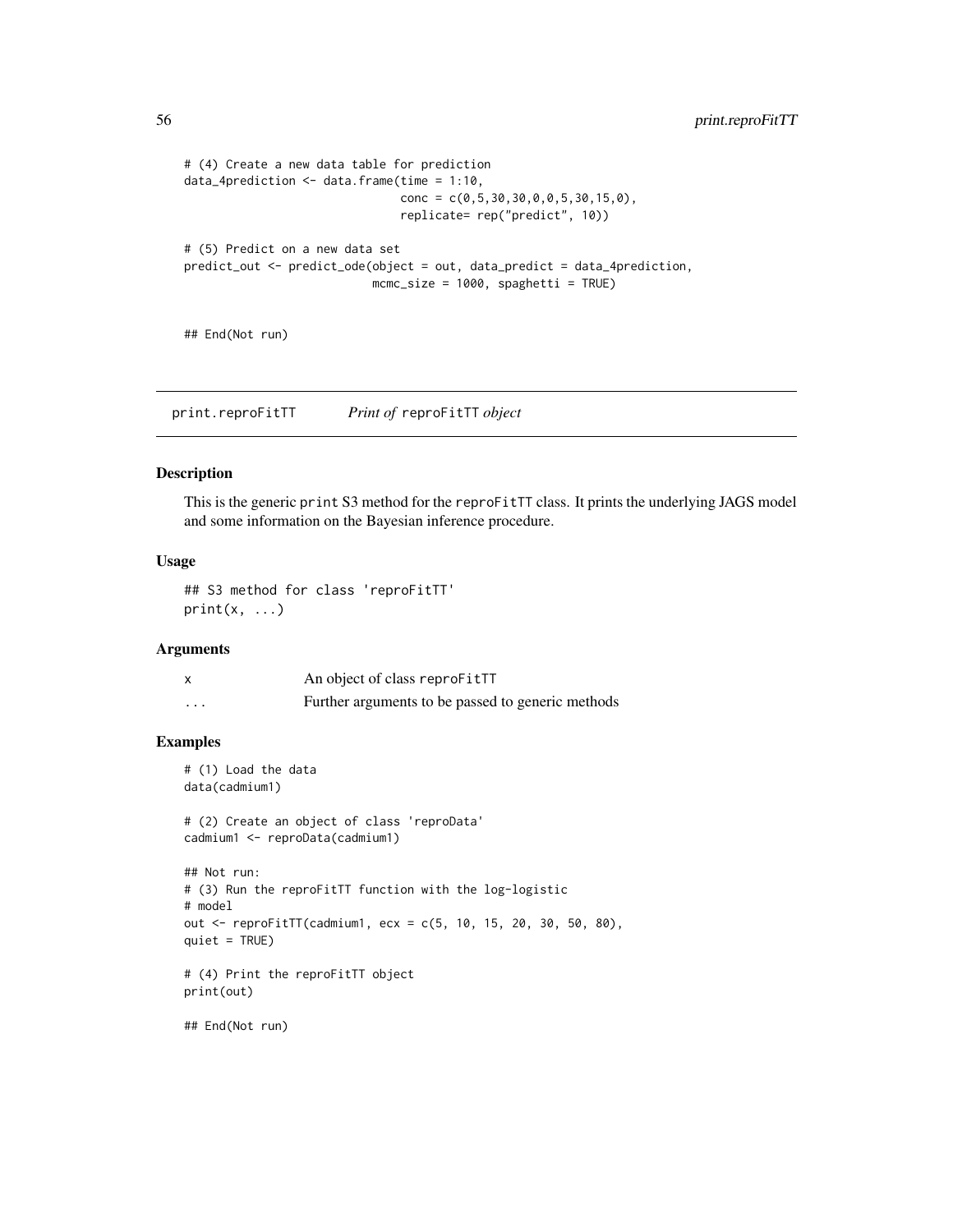print.survFitCstExp *Print of* survFit *object*

#### Description

This is the generic print S3 method for the survFitCstExp class. It prints the underlying JAGS model and some information on the Bayesian inference procedure.

## Usage

```
## S3 method for class 'survFitCstExp'
print(x, \ldots)
```
# Arguments

|   | An object of class survFitCstExp                   |
|---|----------------------------------------------------|
| . | Further arguments to be passed to generic methods. |

## Examples

# (1) Load the data data(propiconazole)

# (2) Create an object of class 'survData' dat <- survData(propiconazole)

## Not run: # (3) Run the survFit function with TKTD model 'SD' or 'IT' out <- survFit(dat, quiet = TRUE, model\_type="SD")

# (4) Print the survFit object print(out)

## End(Not run)

print.survFitTKTD *Print of* survFitTKTD *object*

### Description

This is the generic print S3 method for the survFitTKTD class. It prints the underlying JAGS model and some information on the Bayesian inference procedure.

#### Usage

## S3 method for class 'survFitTKTD'  $print(x, \ldots)$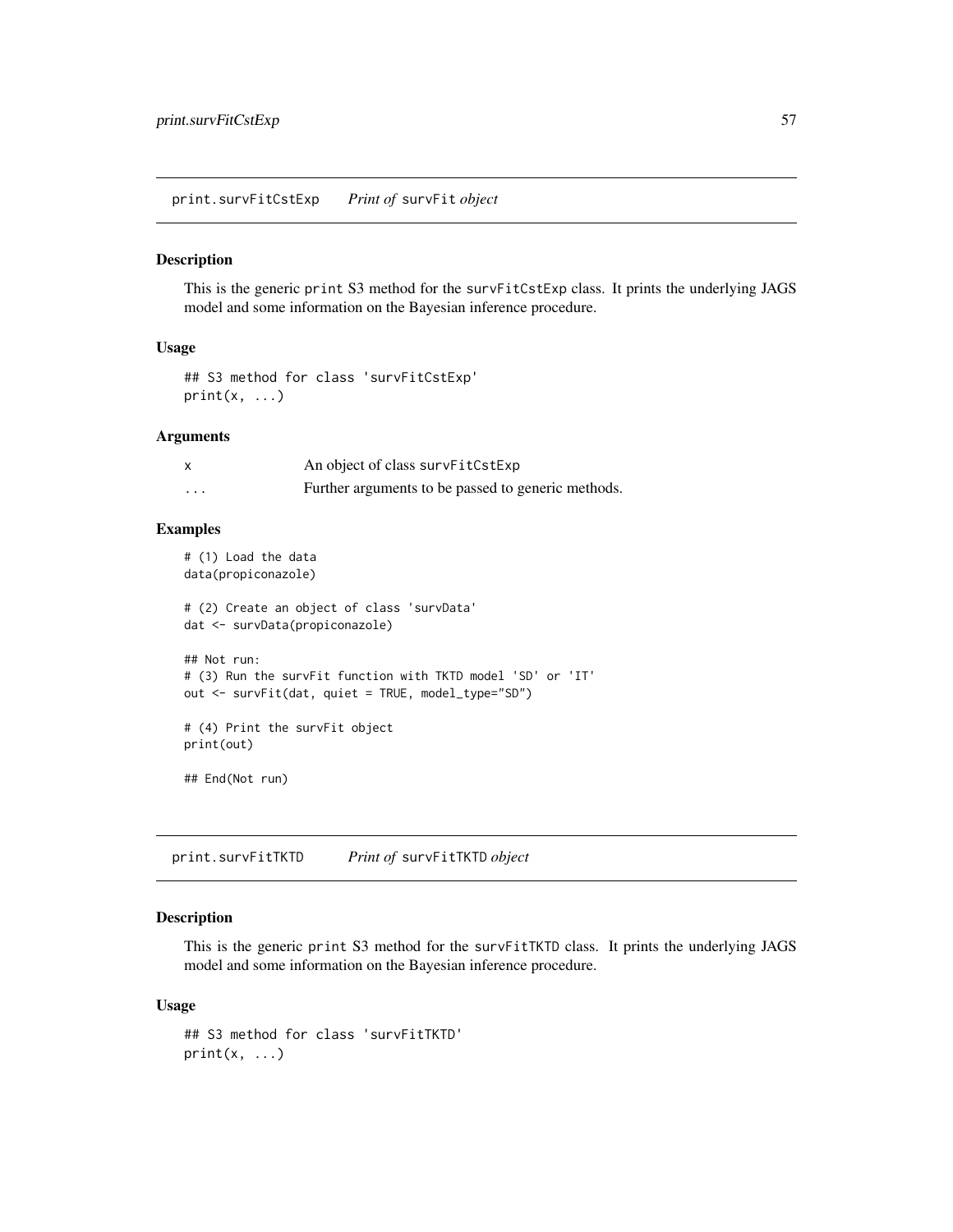## Arguments

| $\boldsymbol{\mathsf{x}}$ | An object of class survFitTKTD                     |
|---------------------------|----------------------------------------------------|
| $\cdots$                  | Further arguments to be passed to generic methods. |

## Examples

# (1) Load the data data(propiconazole)

# (2) Create an object of class 'survData' dat <- survData(propiconazole)

## Not run: # (3) Run the survFitTKTD function out <- survFitTKTD(dat, quiet = TRUE) # (4) Print the survFitTKTD object

print(out)

## End(Not run)

print.survFitTT *Print of* survFitTT *object*

# Description

This is the generic print S3 method for the survFitTT class. It prints the underlying JAGS model and some information on the Bayesian inference procedure.

## Usage

```
## S3 method for class 'survFitTT'
print(x, \ldots)
```
## Arguments

|   | An object of class survFitTT                      |
|---|---------------------------------------------------|
| . | Further arguments to be passed to generic methods |

## Examples

```
# (1) Load the data
data(cadmium1)
# (2) Create an object of class 'survData'
```
cadmium1 <- survData(cadmium1)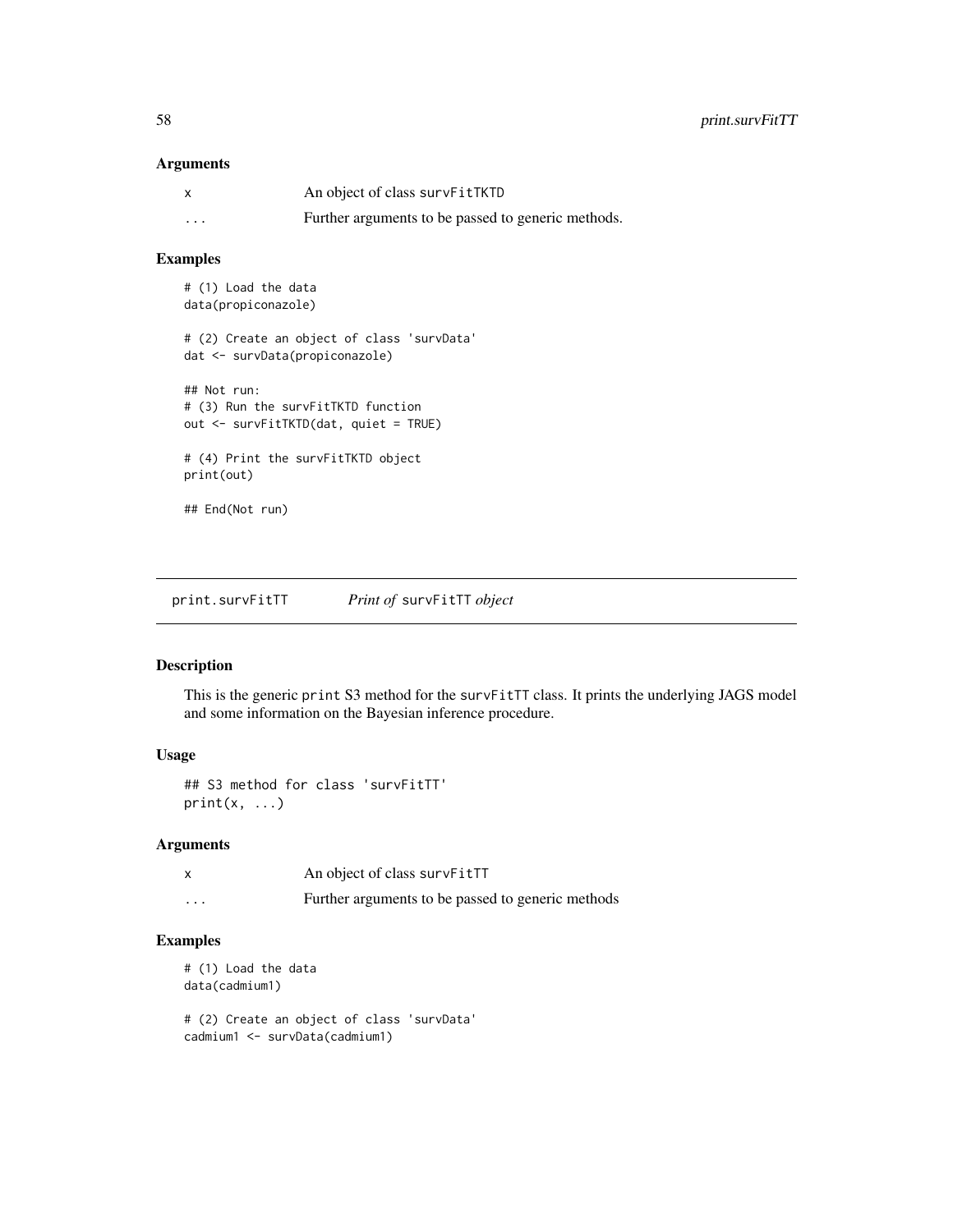# print.survFitVarExp 59

```
## Not run:
# (3) Run the survFitTT function with the log-logistic
# binomial model
out <- survFitTT(cadmium1, lcx = c(5, 10, 15, 20, 30, 50, 80),
                 quiet = TRUE)
# (4) Print the survFitTT object
print(out)
## End(Not run)
```
print.survFitVarExp *Print of* survFitVarExp *object*

## Description

This is the generic print S3 method for the survFitVarExp class. It prints the underlying JAGS model and some information on the Bayesian inference procedure.

## Usage

```
## S3 method for class 'survFitVarExp'
print(x, \ldots)
```
## Arguments

|          | An object of class survFitVarExp                   |
|----------|----------------------------------------------------|
| $\cdots$ | Further arguments to be passed to generic methods. |

# Examples

```
# (1) Load the data
data(propiconazole_pulse_exposure)
```
# (2) Create a survData object dataset <- survData(propiconazole\_pulse\_exposure)

```
## Not run:
# (3) Run the survFit function with TKTD model 'SD' or 'IT'
out <- survFit(dataset, model_type="SD")
```

```
# (4) Print the survFit object
print(out)
```
## End(Not run)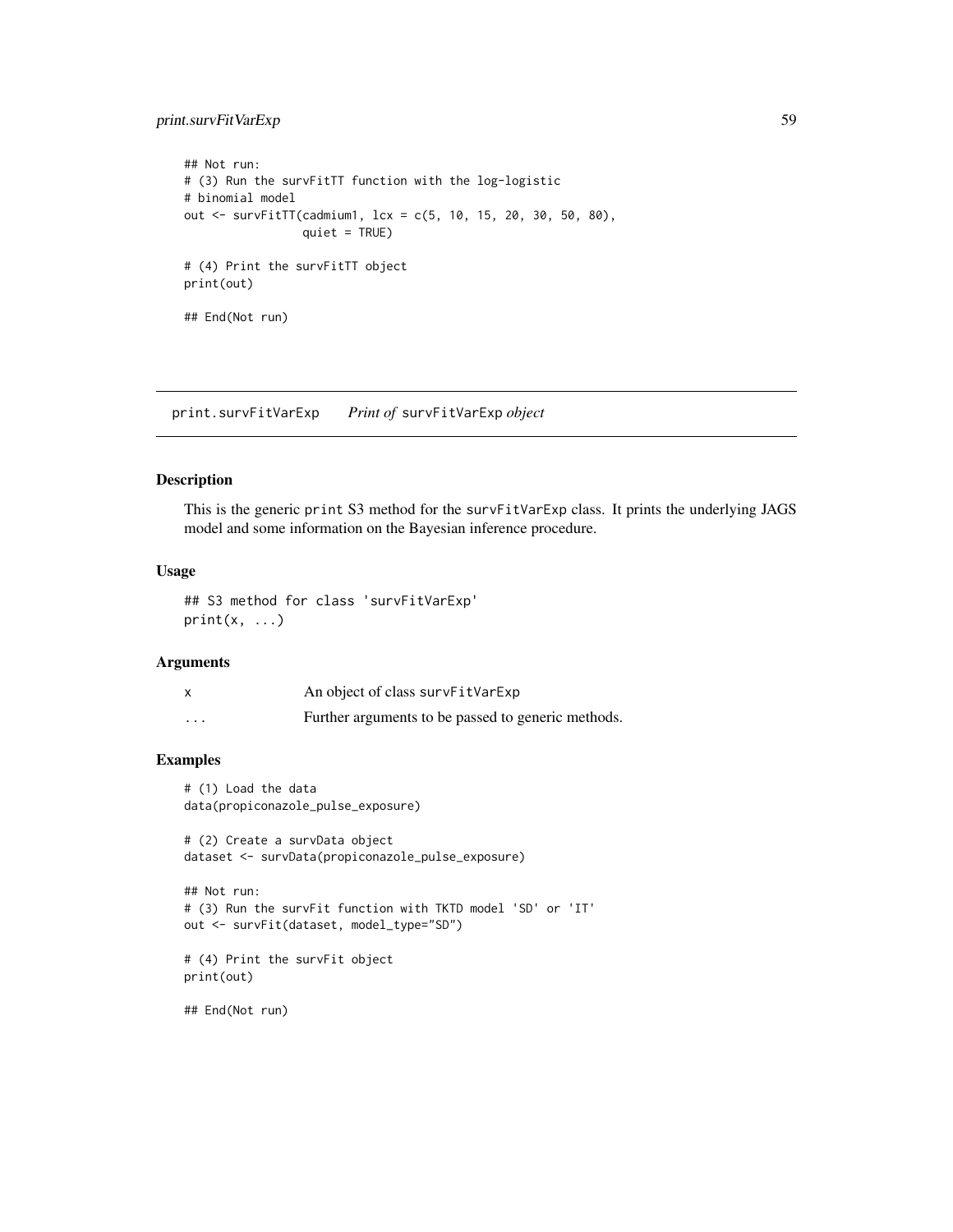priors\_distribution *Density distribution of priors.*

### Description

Return a data. frame with prior density distributions of parameters used in object.

## Usage

```
priors_distribution(object, ...)
```
## **Arguments**

| object   | An object used to select a method                 |
|----------|---------------------------------------------------|
| $\cdots$ | Further arguments to be passed to generic methods |

# Details

When the object is of class survFit, see [priors\\_distribution.survFit](#page-59-0)

```
priors_distribution.survFit
```
*Density distribution of priors from a* survFit *object.*

## Description

Return a data. frame with priors distribution of parameters used in object.

# Usage

```
## S3 method for class 'survFit'
priors_distribution(object, size_sample = 1000, EFSA_name = FALSE, ...)
```
## Arguments

| object      | An object of class survFit.                                                                                   |
|-------------|---------------------------------------------------------------------------------------------------------------|
| size_sample | Size of the random generation of the distribution. Default is 1e3.                                            |
| EFSA_name   | If TRUE, replace the current terminology by the one used in the recent EFSA<br>PPR Scientific Opinion (2018). |
| $\cdots$    | Further arguments to be passed to generic methods.                                                            |

# References

EFSA PPR Scientific Opinion (2018) *Scientific Opinion on the state of the art of Toxicokinetic/Toxicodynamic (TKTD) effect models for regulatory risk assessment of pesticides for aquatic organisms* [https:](https://www.efsa.europa.eu/en/efsajournal/pub/5377) [//www.efsa.europa.eu/en/efsajournal/pub/5377](https://www.efsa.europa.eu/en/efsajournal/pub/5377).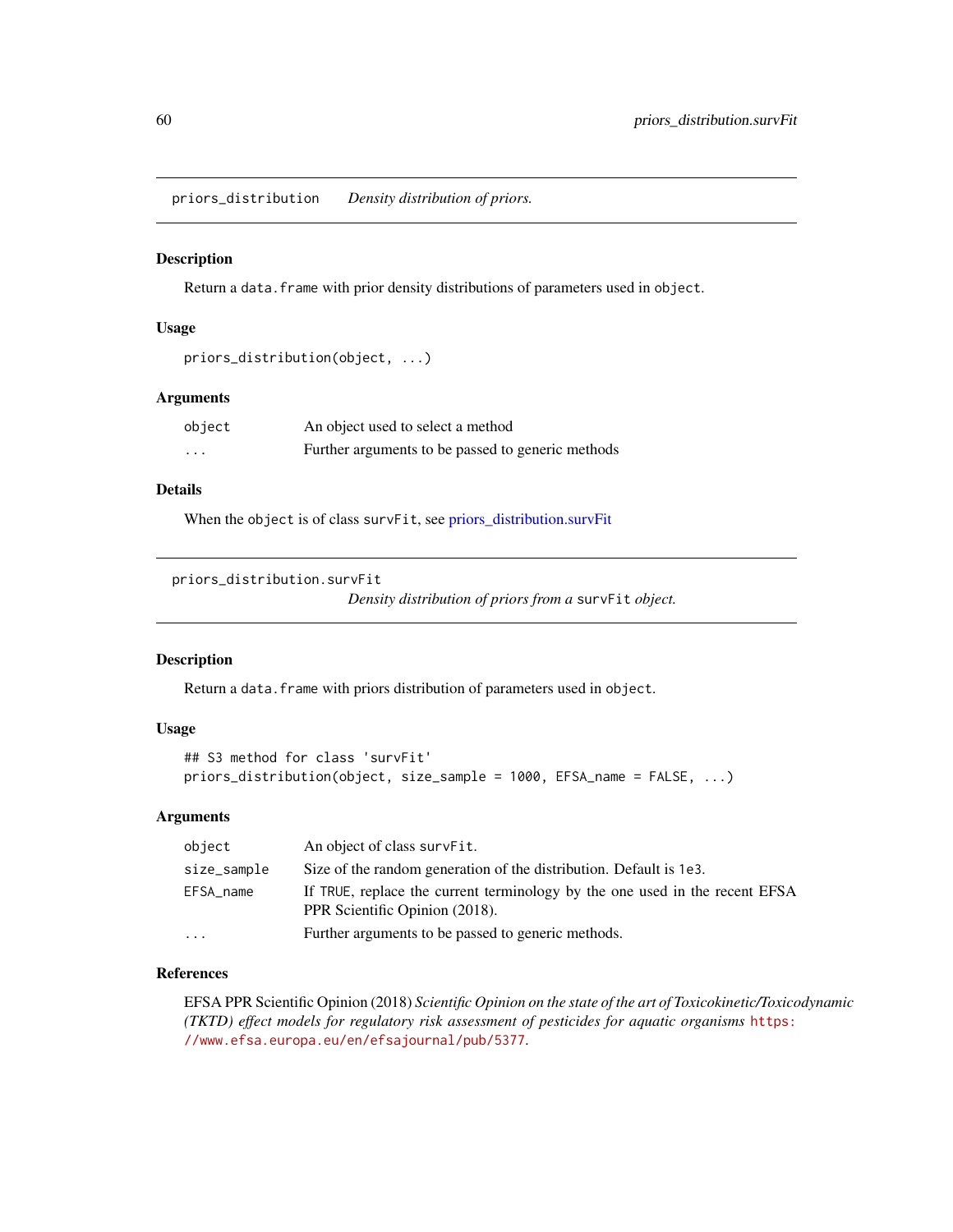# Description

Create a list of scalars giving priors to use in Bayesian inference.

## Usage

```
priors_survData(x, model_type = NULL)
```
# Arguments

| X          | An object of class survData    |
|------------|--------------------------------|
| model_type | TKTD model type ('SD' or 'IT') |

## Value

A list for parameterization of priors for Bayesian inference with JAGS.

### Examples

```
# (1) Load the data
data(cadmium1)
# (2) Create a survData object
dat <- survData(cadmium1)
# (3) Create priors for SD model_type
priors_survData(dat, model_type = "SD")
# (4) Create priors for IT model_type
priors_survData(dat, model_type = "IT")
```

| propiconazole | Survival data set for Gammarus pulex exposed to propiconazole dur- |
|---------------|--------------------------------------------------------------------|
|               | <i>ing four days</i>                                               |

## Description

Survival data set of chronic laboratory toxicity tests with *Gammarus pulex* freshwater invertebrate exposed to eight concentrations of one fungicide (propiconazole) during four days. Eight concentrations were tested with two replicates of 10 organisms per concentration. Survival is monitored at five time points.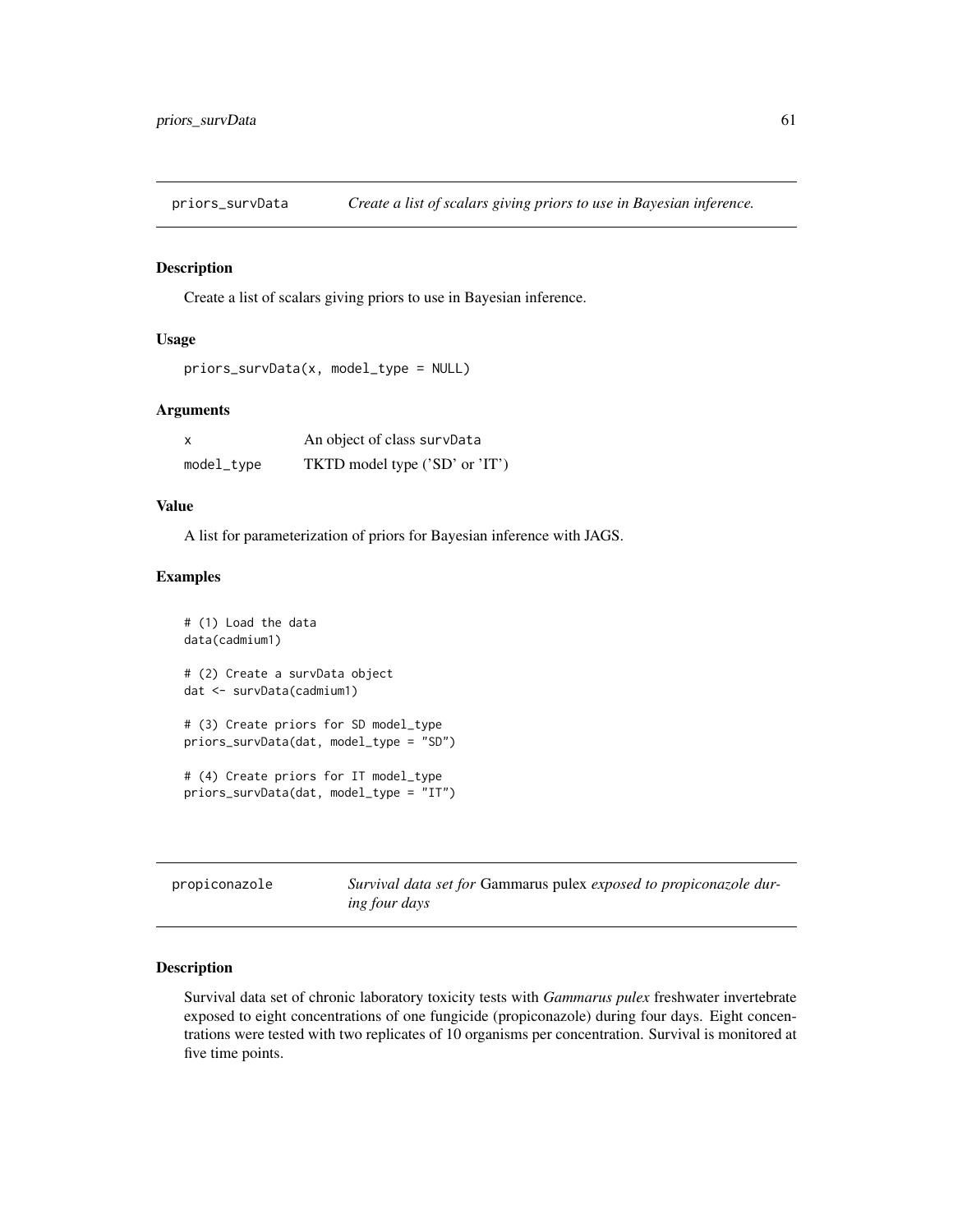#### Usage

data(propiconazole)

## Format

A dataframe with 75 observations on the following four variables:

- replicate A vector of class factor with the replicate code (SC for the control and A1 to G2 for other profiles).
- conc A vector of class numeric with propiconazole concentrations in  $\mu mol.L^{-1}$ .
- time A vector of class integer with the time points (in days from the beginning of the experiment  $t=0$ ).
- Nsurv A vector of class integer with the number of alive individuals at each time point for each concentration and each replicate.

## References

Nyman, A.-M., Schirmer, K., Ashauer, R., (2012) Toxicokinetic-toxicodynamic modelling of survival of *Gammarus pulex* in multiple pulse exposures to propiconazole: model assumptions, calibration data requirements and predictive power, *Ecotoxicology*, (21), 1828-1840.

propiconazole\_pulse\_exposure

*Survival data set for* Gammarus pulex *exposed to propiconazole during 10 days with time-variable exposure concentration (non-standard pulsed toxicity experiments)*

## Description

Survival data set of laboratory toxicity tests with *Gammarus pulex* freshwater invertebrates exposed to several profiles of concentrations (time-variable concentration for each time series) of one fungicide (propiconazole) during 10 days.

#### Usage

data(propiconazole\_pulse\_exposure)

#### Format

A data frame with 74 observations on the following four variables:

replicate A vector of class factor with the replicate code (varControl, varA, varB and varC).

- conc A vector of class numeric with propiconazole concentrations in  $\mu mol.L^{-1}$ .
- time A vector of class integer with the time points (in days from the beginning of the experiment  $t = 0$ ).
- Nsurv A vector of class integer with the number of alive individuals at each time point for each concentration and each replicate.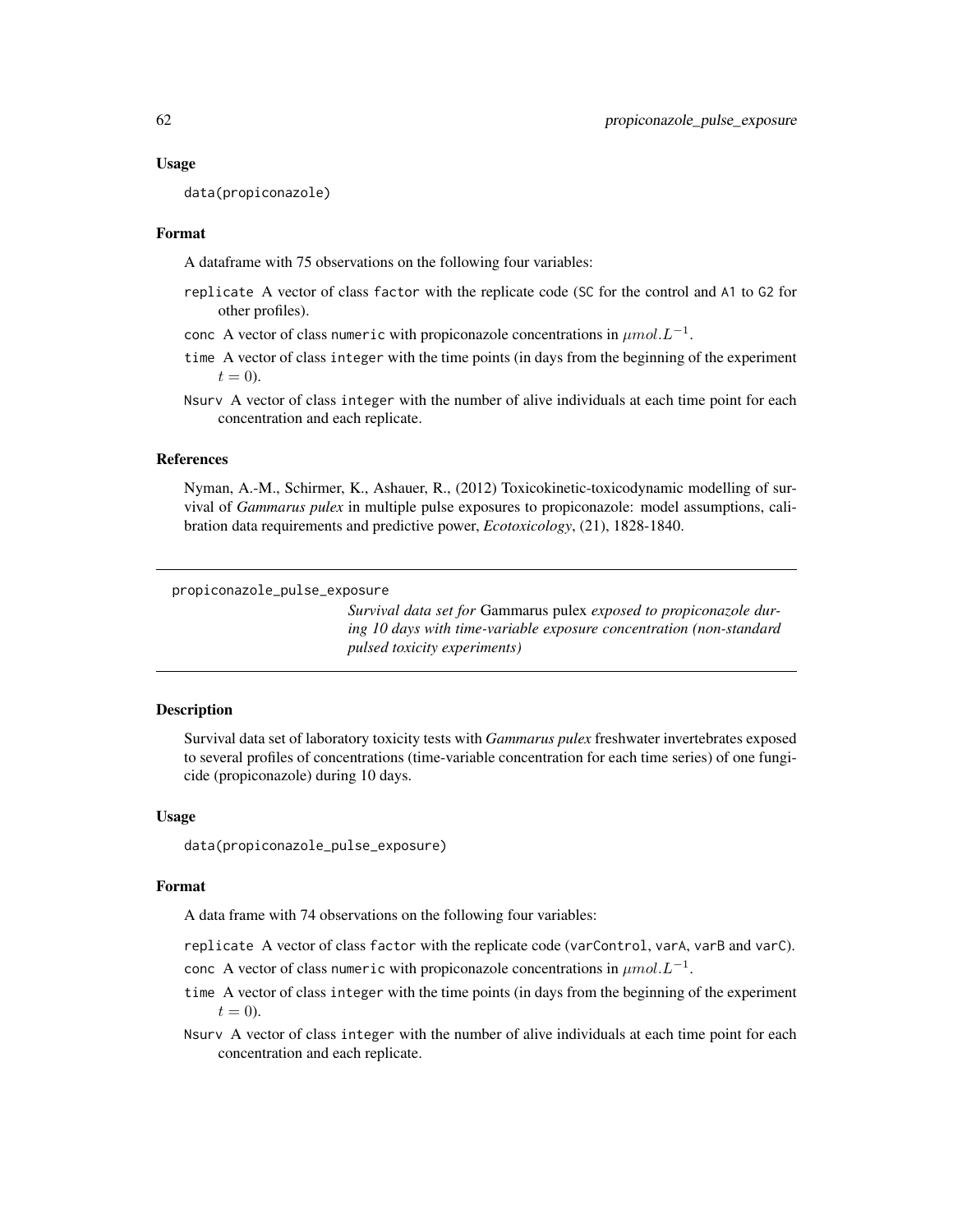### References

Nyman, A.-M., Schirmer, K., Ashauer, R., (2012) Toxicokinetic-toxicodynamic modelling of survival of *Gammarus pulex* in multiple pulse exposures to propiconazole: model assumptions, calibration data requirements and predictive power, *Ecotoxicology*, (21), 1828-1840.

propiconazole\_split *Survival data set for* Gammarus pulex *exposed to propiconazole during four days*

### Description

Survival data set of chronic laboratory toxicity tests with *Gammarus pulex* freshwater invertebrate exposed to eight concentrations of one fungicide (propiconazole) during four days. Eight concentrations were tested with two replicates of 10 organisms per concentration. Survival is monitored at five time points.

## Usage

```
data(propiconazole_split)
```
## Format

A dataframe with 75 observations on the following four variables:

- replicate A vector of class factor with the replicate code (SC for the control and A1 to G2 for other profiles).
- conc A vector of class numeric with propiconazole concentrations in  $\mu mol.L^{-1}$ .
- time A vector of class integer with the time points (in days from the beginning of the experiment  $t = 0$ ).
- Nsurv A vector of class integer with the number of alive individuals at each time point for each concentration and each replicate.

#### References

Nyman, A.-M., Schirmer, K., Ashauer, R., (2012) Toxicokinetic-toxicodynamic modelling of survival of *Gammarus pulex* in multiple pulse exposures to propiconazole: model assumptions, calibration data requirements and predictive power, *Ecotoxicology*, (21), 1828-1840.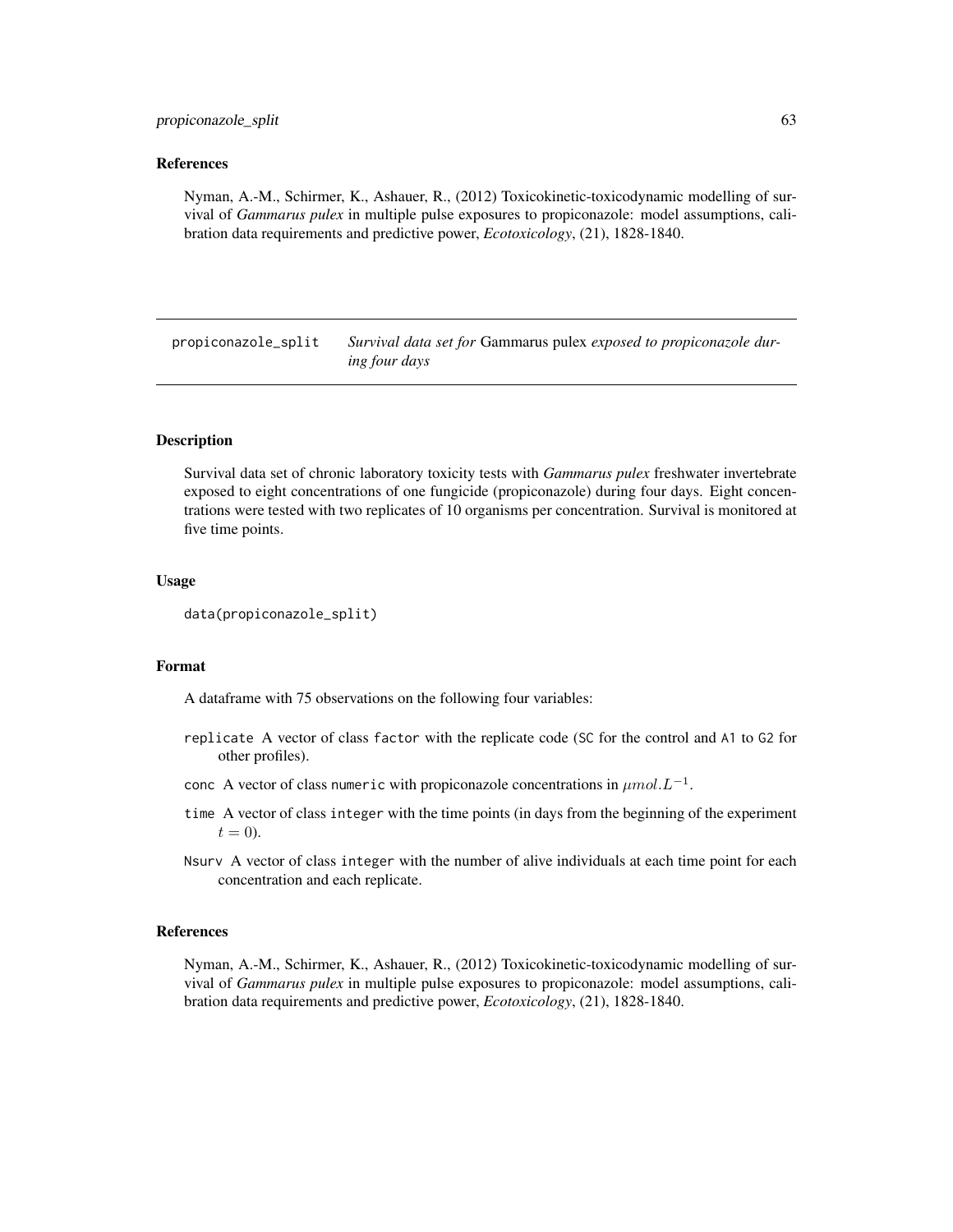<span id="page-63-0"></span>

# Description

This function creates a reproData object from experimental data provided as a data.frame. The resulting object can then be used for plotting and model fitting. The reproData class is a sub-class of survData, meaning that all functions and method available for survival analysis can be used with reproData objects.

### Usage

reproData(x)

#### Arguments

x a dataframe as expected by survData containing one additional Nrepro column of class integer with positive values only. This column should provide the number of offspring produced since the last observation.

### Details

The x argument contains the experimental data, and should have the same structure than the argument of survData, plus a single additional column providing the total number of offspring observed since the last time point. The function fails if  $x$  does not meet the expected requirements. Please run [reproDataCheck](#page-64-0) to ensure x is well-formed.

Note that experimental data with time-variable exposure are not supported.

## Value

An object of class reproData.

```
# (1) Load reproduction dataset
data(cadmium1)
# (2) Create an object of class "reproData"
dat <- reproData(cadmium1)
class(dat)
```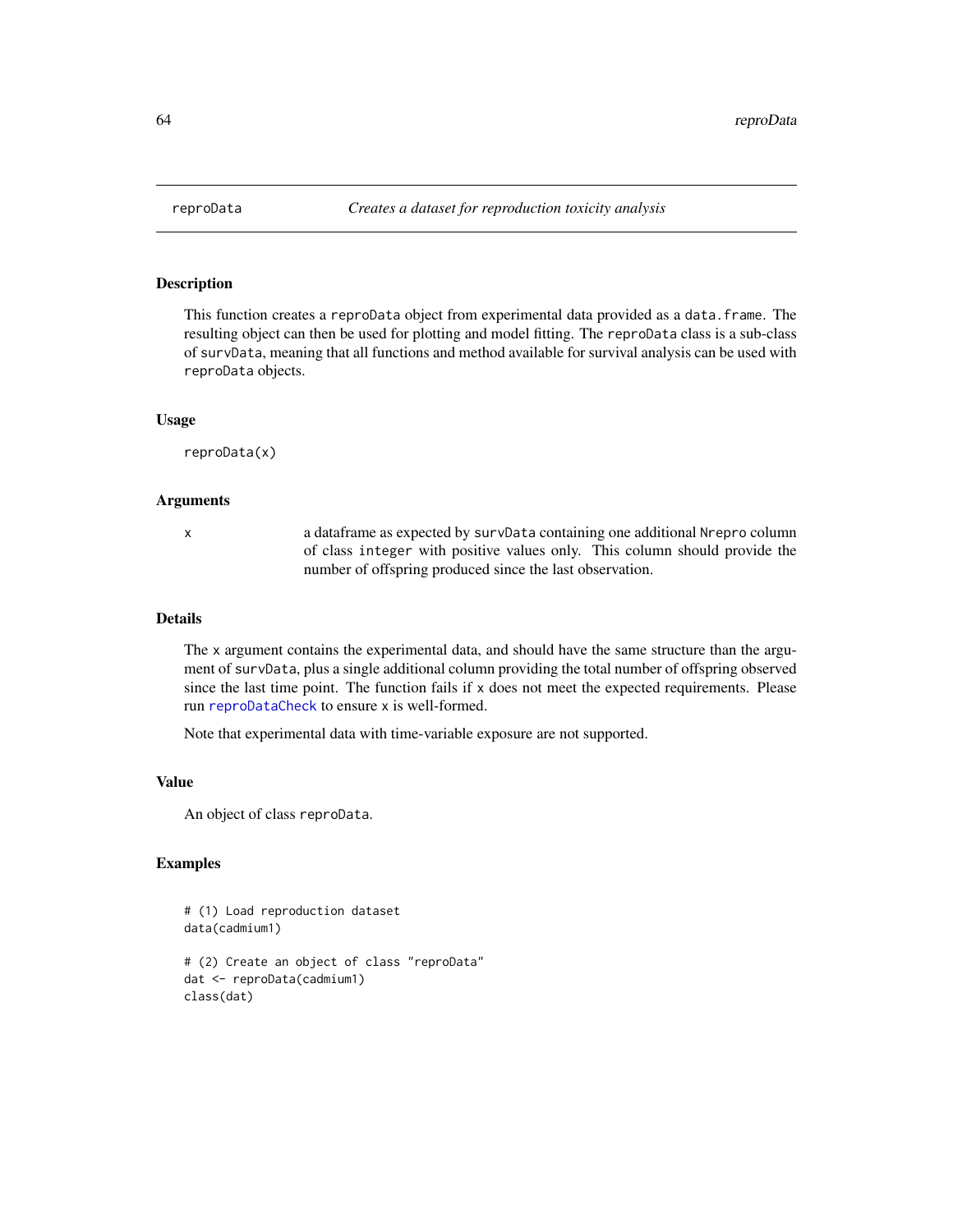<span id="page-64-0"></span>reproDataCheck *Checks if an object can be used to perform reproduction toxicity data analysis*

### Description

The reproDataCheck function can be used to check if an object containing data from a reproduction toxicity assay meets the expectations of the function [reproData](#page-63-0).

## Usage

reproDataCheck(data, diagnosis.plot = TRUE)

#### Arguments

data any object

diagnosis.plot if TRUE, produces a diagnosis plot

## Details

Since in morse' reproduction data sets are a special case of survival data sets, reproDataCheck performs the same verifications than [survDataCheck](#page-75-0) plus additional ones that are specific to reproduction data.

# Value

The function returns a data.frame similar to the one returned by [survDataCheck](#page-75-0), except that it may contain the following additional error ids:

- NreproInteger: column Nrepro contains values of class other than integer
- Nrepro0T0: Nrepro is not 0 at time 0 for each concentration and each replicate
- Nsurvt0Nreprotp1P: at a given time  $T$ , the number of alive individuals is null and the number of collected offspring is not null for the same replicate and the same concentration at time  $T+1$

#### **Note**

If an error of type dataframeExpected or missingColumn is detected, the function reproDataCheck is stopped. When no error is detected the reproDataCheck function returns an empty dataframe.

## See Also

[reproData](#page-63-0)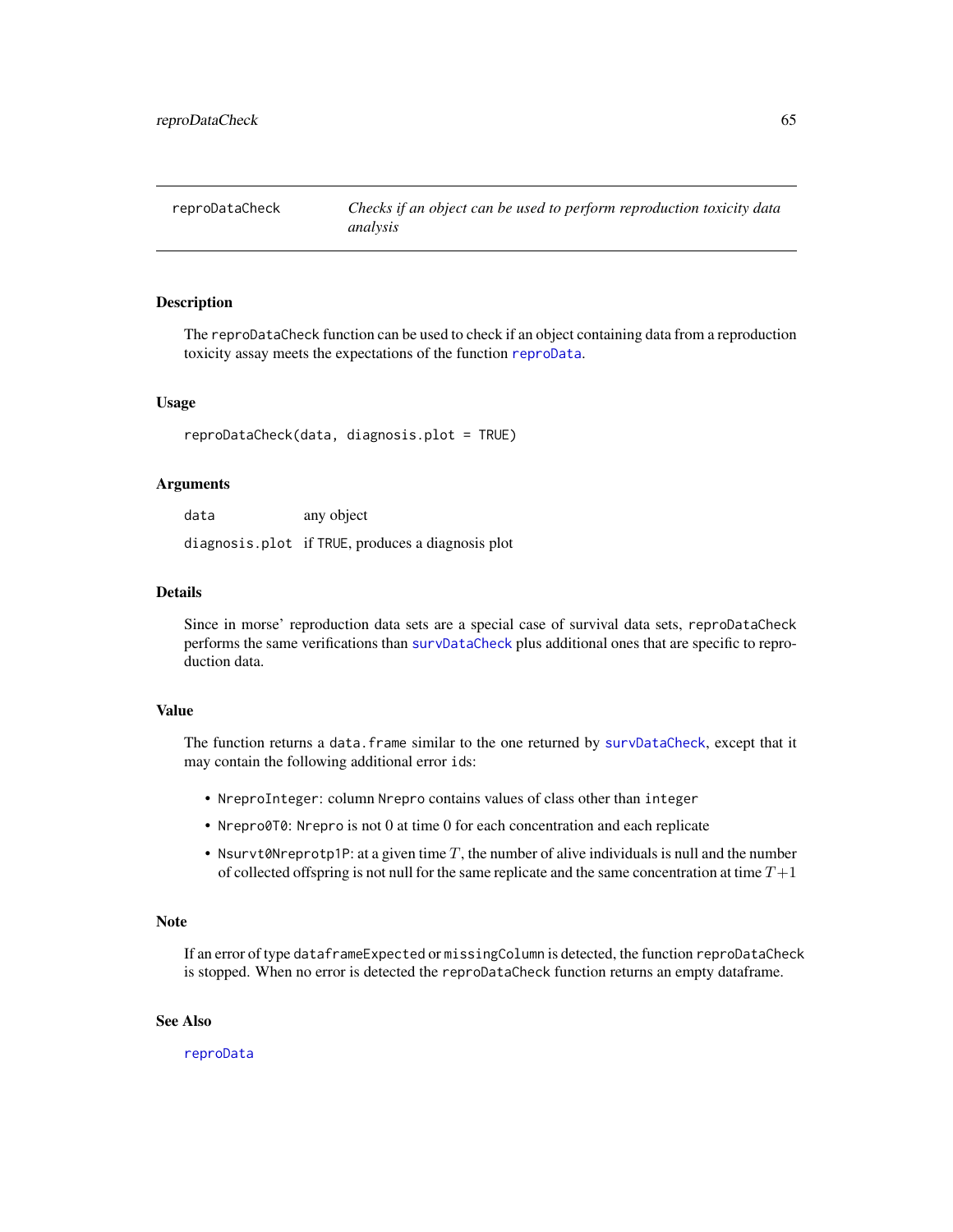# Examples

```
# Run the check data function
data(copper)
reproDataCheck(copper)
# Now we insert an error in the data set, by setting a non-zero number of
# offspring at some time, although there is no surviving individual in the
# replicate from the previous time point.
copper[148, "Nrepro"] <- as.integer(1)
reproDataCheck(copper)
```

| reproFitTT | Fits a Bayesian concentration-effect model for target-time reproduc- |
|------------|----------------------------------------------------------------------|
|            | <i>tion analysis</i>                                                 |

# Description

This function estimates the parameters of a concentration-effect model for target-time reproduction analysis using Bayesian inference. In this model the endpoint is the cumulated number of reproduction outputs over time, with potential mortality all along the experiment.

# Usage

```
reproFitTT(
  data,
  stoc.part = "bestfit",
 target.time = NULL,
 ecx = c(5, 10, 20, 50),
 n.chains = 3,
  quiet = FALSE)
```
# Arguments

| data        | an object of class reproData                                                                       |
|-------------|----------------------------------------------------------------------------------------------------|
| stoc.part   | stochastic part of the model. Possible values are "bestfit", "poisson" and<br>"gammapoisson"       |
| target.time | defines the target time point at which to analyse the reprodata. By default the<br>last time point |
| ecx         | desired values of x (in percent) for which to compute $EC_x$                                       |
| n.chains    | number of MCMC chains. The minimum required number of chains is 2                                  |
| quiet       | if TRUE, does not print messages and progress bars from JAGS                                       |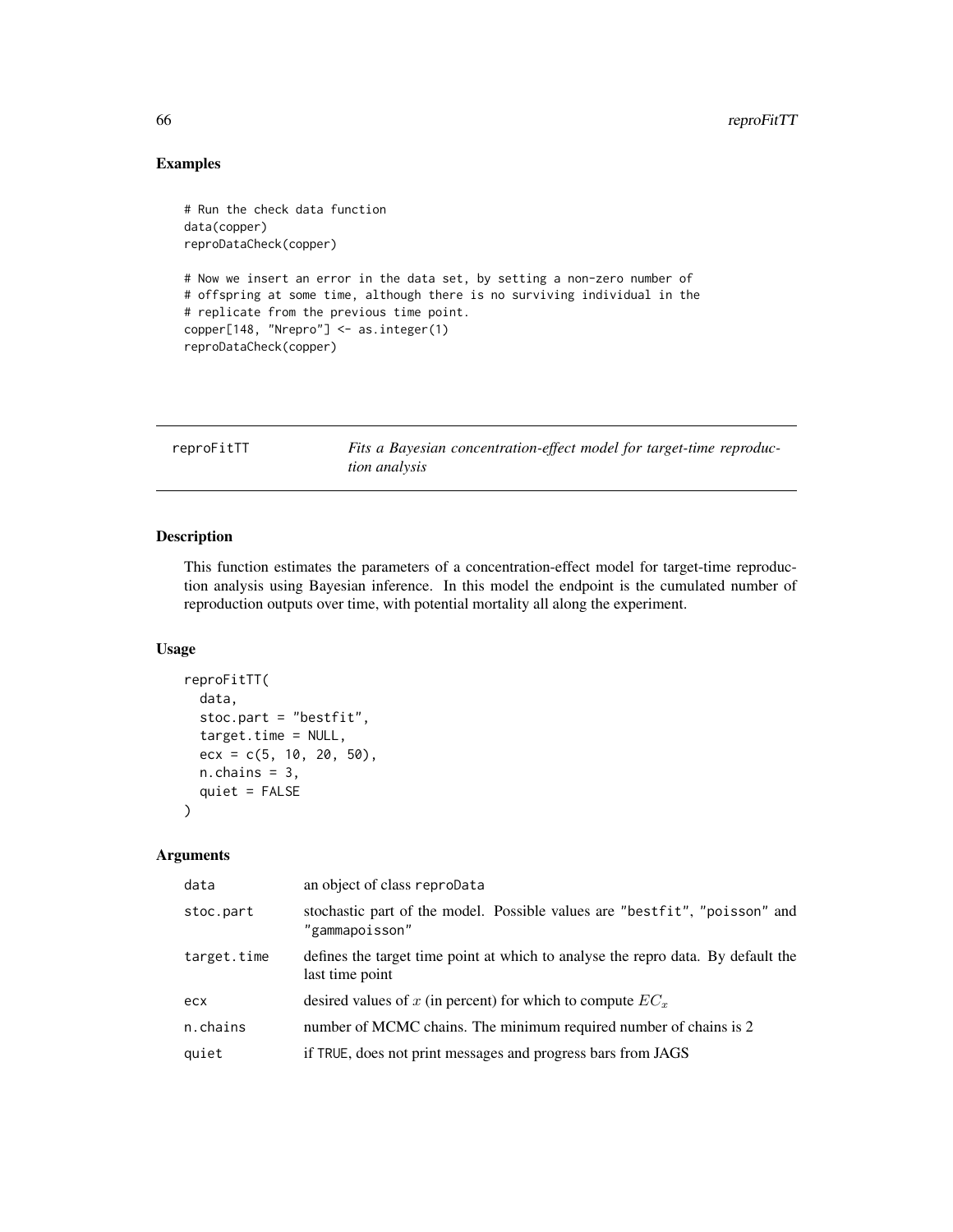## reproFitTT 67

## Details

Because some individuals may die during the observation period, the reproduction rate alone is not sufficient to account for the observed number of offspring at a given time point. In addition, we need the time individuals have stayed alive during this observation period. The reproFitTT function estimates the number of individual-days in an experiment between its start and the target time. This covariable is then used to estimate a relation between the chemical compound concentration and the reproduction rate *per individual-day*.

The reproFitTT function fits two models, one where inter-individual variability is neglected ("Poisson" model) and one where it is taken into account ("gamma-Poisson" model). When setting stoc.part to "bestfit", a model comparison procedure is used to choose between both. More details are presented in the vignette accompanying the package.

# Value

The function returns an object of class reproFitTT which is a list of the following objects:

| DIC              | DIC value of the selected model                                                                                        |
|------------------|------------------------------------------------------------------------------------------------------------------------|
| estim.ECx        | a table of the estimated 5, 10, 20 and 50 % effective concentrations (by default)<br>and their 95 % credible intervals |
| estim.par        | a table of the estimated parameters as medians and 95 % credible intervals                                             |
| mcmc             | an object of class mcmc. List with the posterior distribution                                                          |
| model            | a JAGS model object                                                                                                    |
| warnings         | a data.frame with warning messages                                                                                     |
| model.label      | a character string, "P" if the Poisson model is used, "GP" if the gamma-Poisson<br>is used                             |
| parameters       | a list of the parameter names used in the model                                                                        |
| n.chains         | an integer value corresponding to the number of chains used for the MCMC<br>computation                                |
| n.iter           | a list of two indices indicating the beginning and the end of monitored iterations                                     |
| n.thin           | a numerical value corresponding to the thinning interval                                                               |
| jags.data        | a list of the data passed to the jags model                                                                            |
| transformed.data |                                                                                                                        |
|                  | the survData object passed to the function                                                                             |
| dataTT           | the dataset with which the parameters are estimated                                                                    |

```
# (1) Load the data
data(cadmium1)
# (2) Create an object of class "reproData"
dataset <- reproData(cadmium1)
## Not run:
```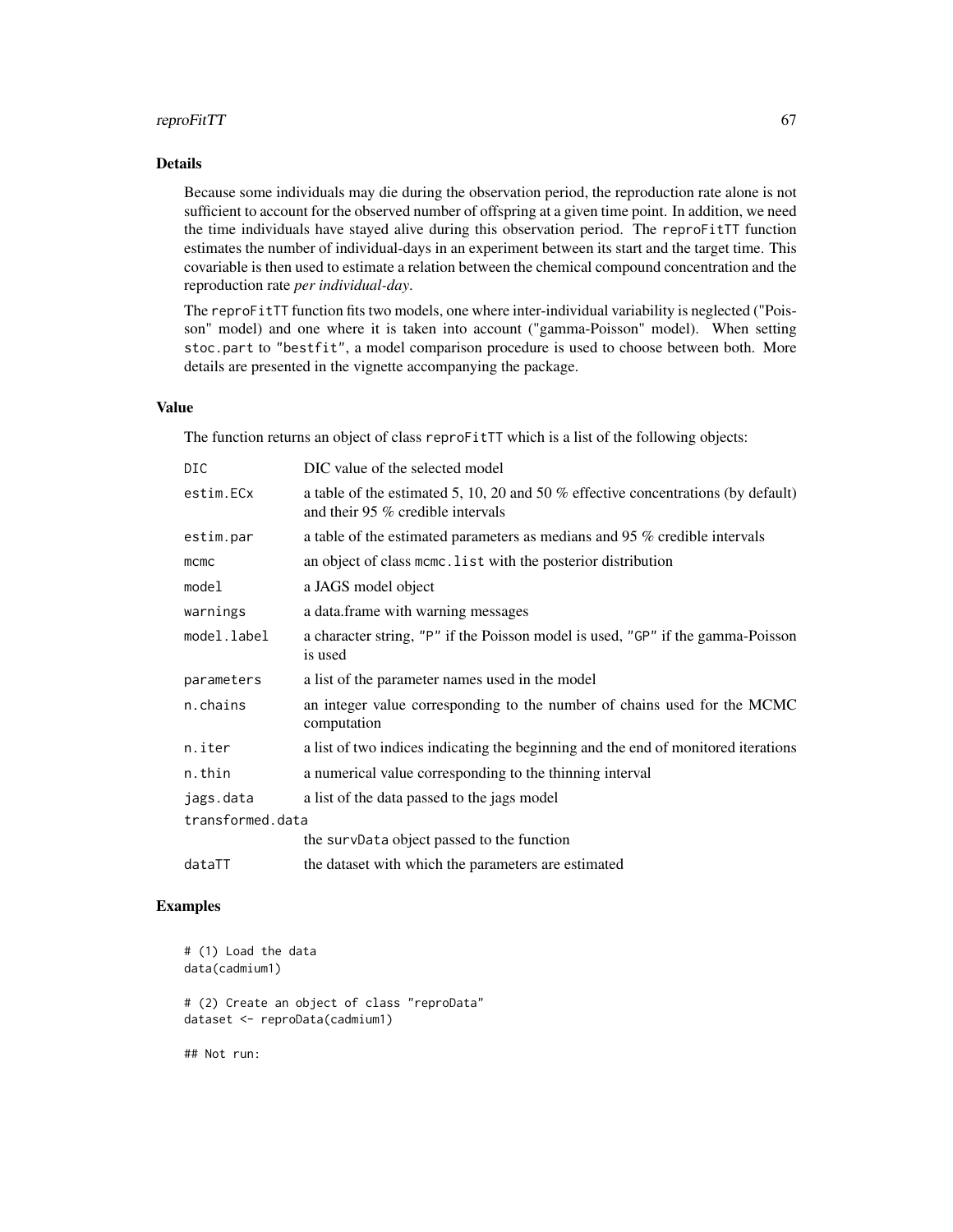```
# (3) Run the reproFitTT function with the log-logistic gamma-Poisson model
out <- reproFitTT(dataset, stoc.part = "gammapoisson",
                  exc = c(5, 10, 15, 20, 30, 50, 80), quiet = TRUE)
```
## End(Not run)

summary.reproData *Summary of* reproData *object*

#### Description

This is the generic summary S3 method for the reproData class. It provides information about the structure of the data set and the experimental design.

### Usage

## S3 method for class 'reproData' summary(object, quiet = FALSE, ...)

### Arguments

| object                  | an object of class reproData                      |
|-------------------------|---------------------------------------------------|
| quiet                   | if TRUE, does not print                           |
| $\cdot$ $\cdot$ $\cdot$ | Further arguments to be passed to generic methods |

# Value

The function returns a list with the same information than [summary.survDataCstExp](#page-69-0) plus an additional one:

NboffTimeConc nb of offspring for all concentrations and time points

```
# (1) Load the data
data(cadmium1)
# (2) Create a reproData object
cadmium1 <- reproData(cadmium1)
# (3) Summarize the data set
summary(cadmium1)
```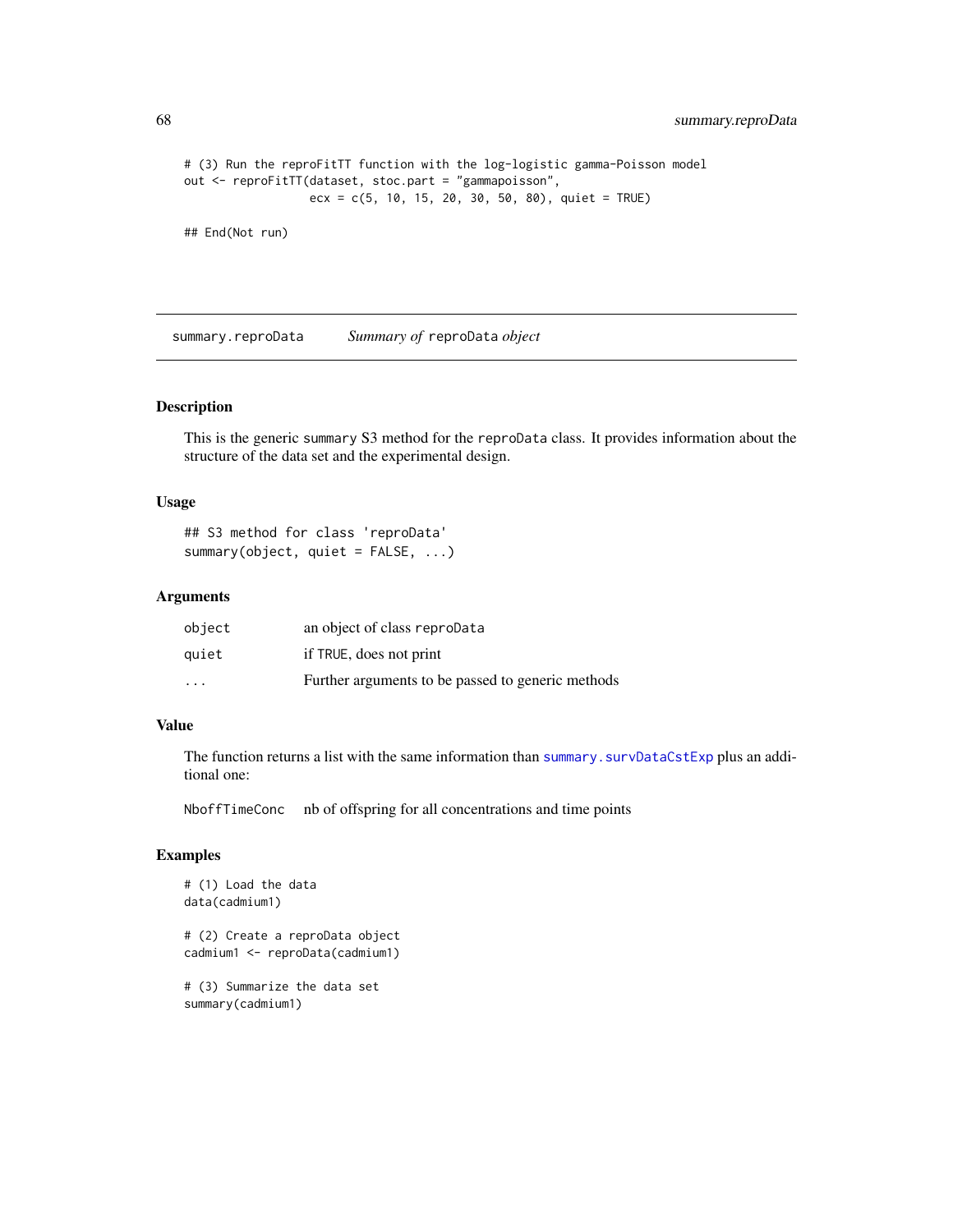### Description

This is the generic summary S3 method for the reproFitTT class. It shows the quantiles of priors and posteriors on parameters and the quantiles of the posterior on the ECx estimates.

## Usage

```
## S3 method for class 'reproFitTT'
summary(object, quiet = FALSE, ...)
```
## Arguments

| object                  | an object of class reproFitTT                     |
|-------------------------|---------------------------------------------------|
| auiet                   | when TRUE, does not print                         |
| $\cdot$ $\cdot$ $\cdot$ | Further arguments to be passed to generic methods |

# Value

The function returns a list with the following information:

| Opriors     | quantiles of the model priors          |
|-------------|----------------------------------------|
| Oposteriors | quantiles of the model posteriors      |
| <b>QECx</b> | quantiles of EC <sub>x</sub> estimates |

```
# (1) Load the data
data(cadmium1)
# (2) Create a reproData object
cadmium1 <- reproData(cadmium1)
## Not run:
# (3) Run the reproFitTT function with the log-logistic
# model
out <- reproFitTT(cadmium1, ecx = c(5, 10, 15, 20, 30, 50, 80),
quiet = TRUE)
# (4) summarize the reproFitTT object
summary(out)
## End(Not run)
```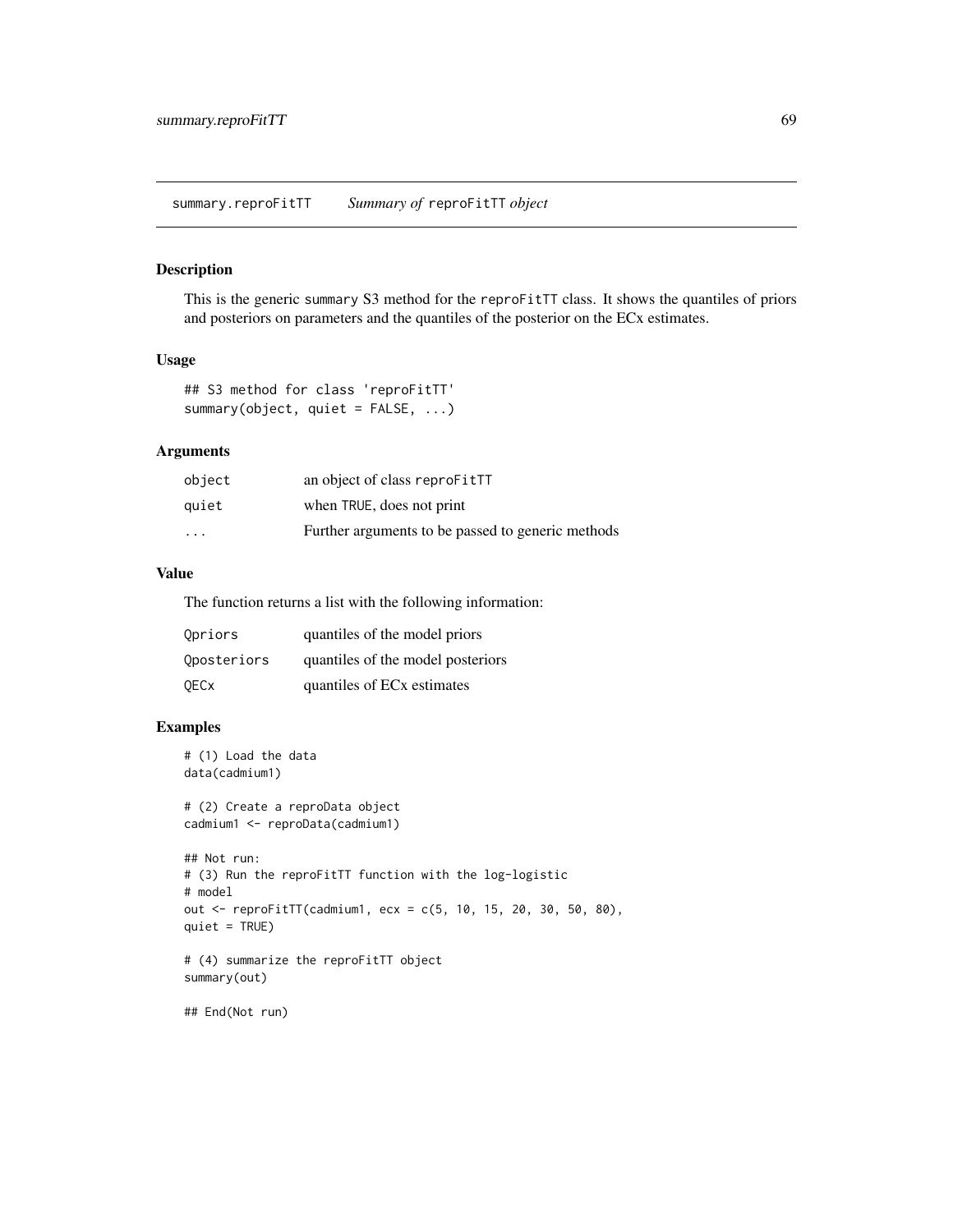<span id="page-69-0"></span>summary.survDataCstExp

*Summary of* survDataCstExp *object*

# Description

The generic summary S3 method for the survDataCstExp class provides information about the structure of the data set and the experimental design.

# Usage

## S3 method for class 'survDataCstExp' summary(object, quiet = FALSE, ...)

# Arguments

| object                  | an object of class survDataCstExp                 |
|-------------------------|---------------------------------------------------|
| quiet                   | when TRUE, does not print                         |
| $\cdot$ $\cdot$ $\cdot$ | Further arguments to be passed to generic methods |

### Value

The function returns a list with the following information:

NbrepTimeConc nb of replicates for all concentrations and time points

NbsurvTimeConc nb of survivors. for all concentrations and time points

```
# (1) Load the data
data(cadmium1)
# (2) Create a survDataCstExp object
dat <- survData(cadmium1)
# (3) Summarize the data set
summary(dat)
```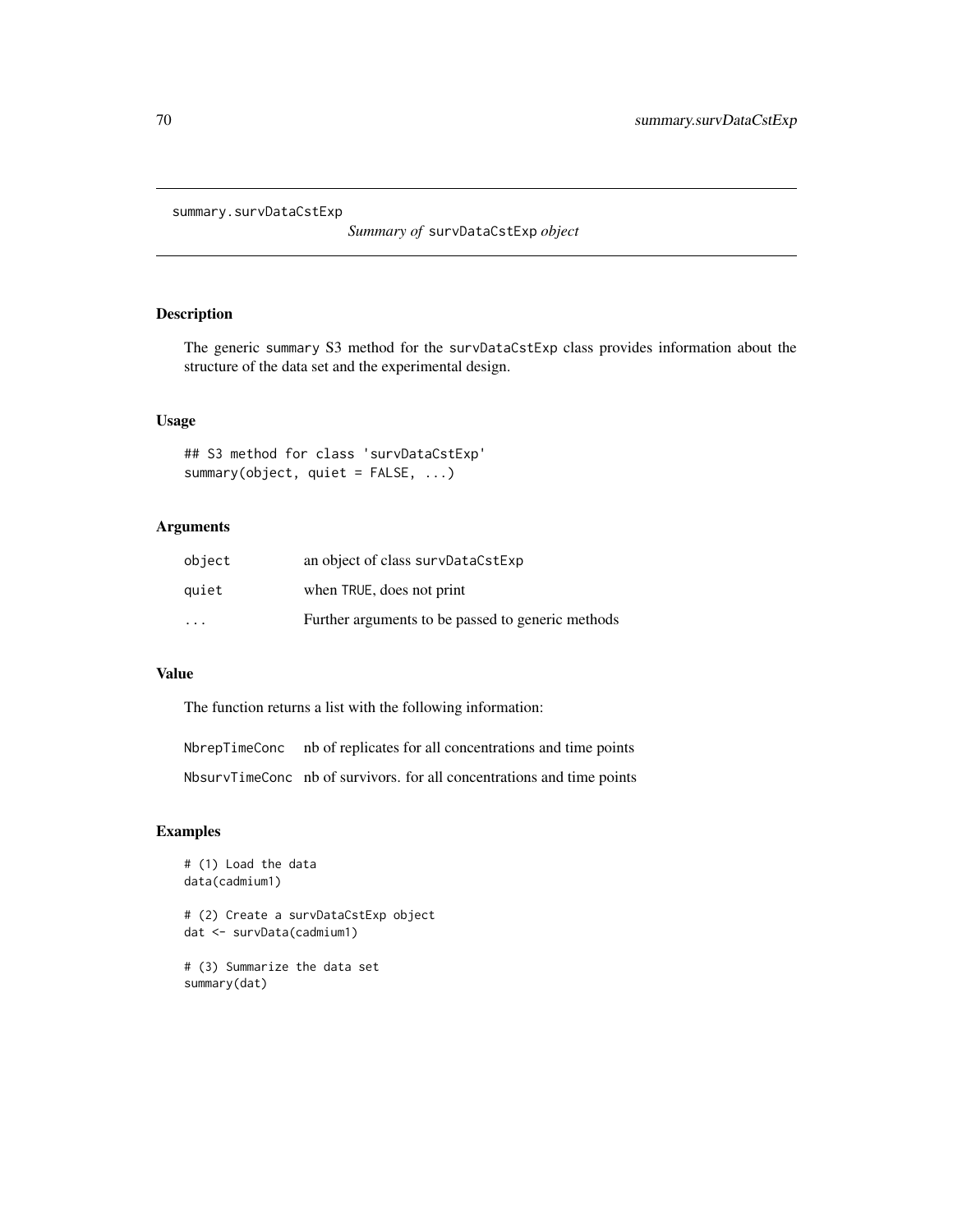summary.survDataVarExp

*Summary of* survDataVarExp *object*

# Description

The generic summary S3 method for the survDataVarExp class provides information about the structure of the data set and the experimental design.

# Usage

## S3 method for class 'survDataVarExp' summary(object, quiet = FALSE, ...)

# Arguments

| object                  | an object of class survDataVarExp                 |
|-------------------------|---------------------------------------------------|
| quiet                   | when TRUE, does not print                         |
| $\cdot$ $\cdot$ $\cdot$ | Further arguments to be passed to generic methods |

# Value

The function returns a list with the following information:

| OccRepTime    | Occurence of replicates for all time points         |
|---------------|-----------------------------------------------------|
| NbsurvTimeRep | nb of survivors, for all replicates and time points |
| ConcTimeRep   | Concentration for all replicates and time points    |

```
# (1) Load the data
data(propiconazole_pulse_exposure)
```

```
# (2) Create a survDataVarExp object
out <- survData(propiconazole_pulse_exposure)
```

```
# (3) Summarize the data set
summary(out)
```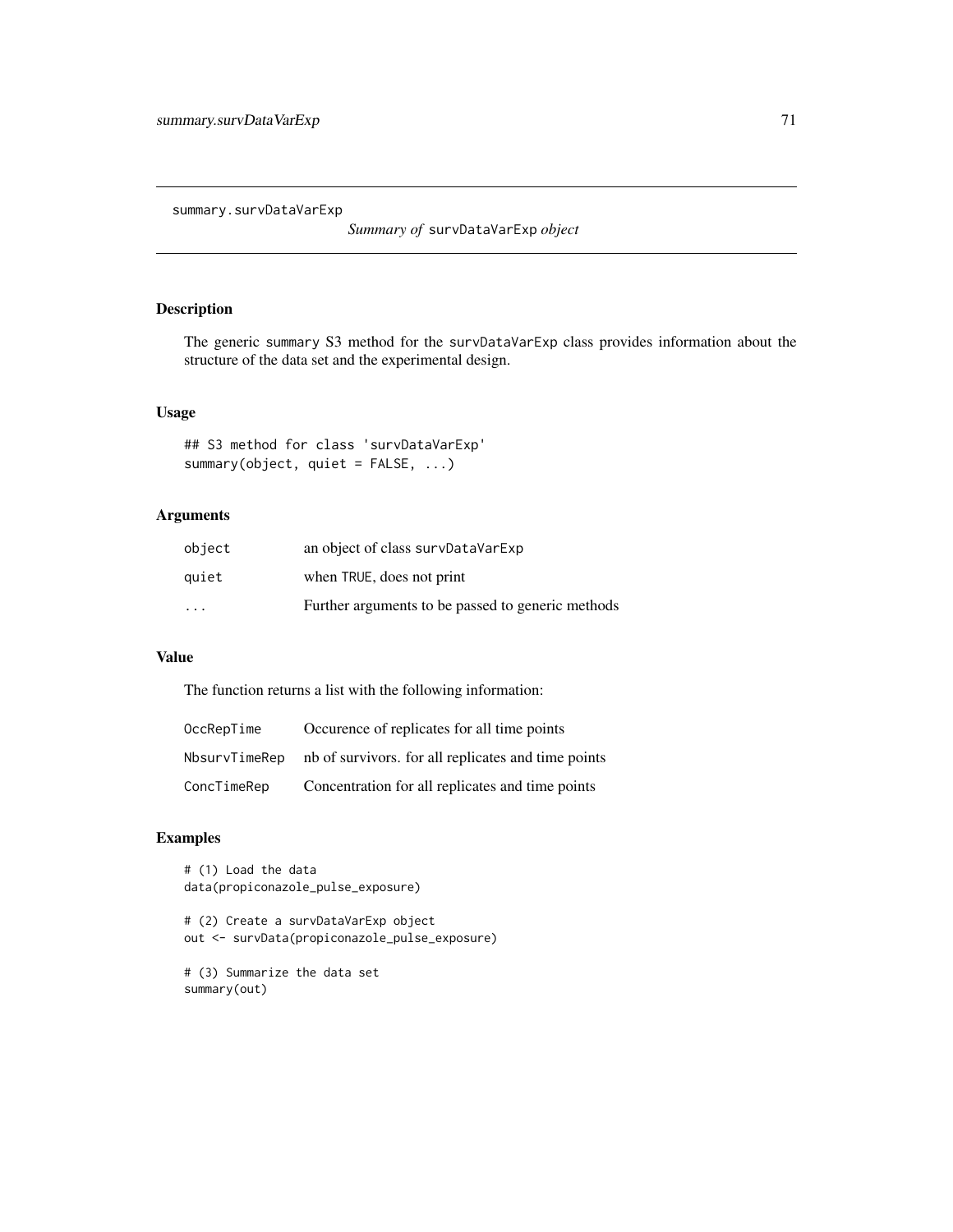summary.survFit *Summary of* survFit *object*

## Description

This is the generic summary S3 method for the survFit class. It shows the quantiles of priors and posteriors on parameters.

#### Usage

```
## S3 method for class 'survFit'
summary(object, quiet = FALSE, EFSA_name = FALSE, ...)
```
## Arguments

| object    | An object of class survFit.                                                                             |
|-----------|---------------------------------------------------------------------------------------------------------|
| quiet     | When TRUE, does not print.                                                                              |
| EFSA_name | If TRUE, the current terminology by the one used in the recent EFSA PPR Sci-<br>entific Opinion (2018). |
| $\ddotsc$ | Further arguments to be passed to generic methods.                                                      |

## Value

The function returns a list with the following information:

| Opriors     | quantiles of the model priors     |
|-------------|-----------------------------------|
| Qposteriors | quantiles of the model posteriors |

### References

EFSA PPR Scientific Opinion (2018) *Scientific Opinion on the state of the art of Toxicokinetic/Toxicodynamic (TKTD) effect models for regulatory risk assessment of pesticides for aquatic organisms* [https:](https://www.efsa.europa.eu/en/efsajournal/pub/5377) [//www.efsa.europa.eu/en/efsajournal/pub/5377](https://www.efsa.europa.eu/en/efsajournal/pub/5377).

```
# (1) Load the data
data(propiconazole)
# (2) Create a survData object
dat <- survData(propiconazole)
## Not run:
# (3) Run the survFit function
out <- survFit(dat, model_type = "SD")
# (4) summarize the survFit object
summary(out)
```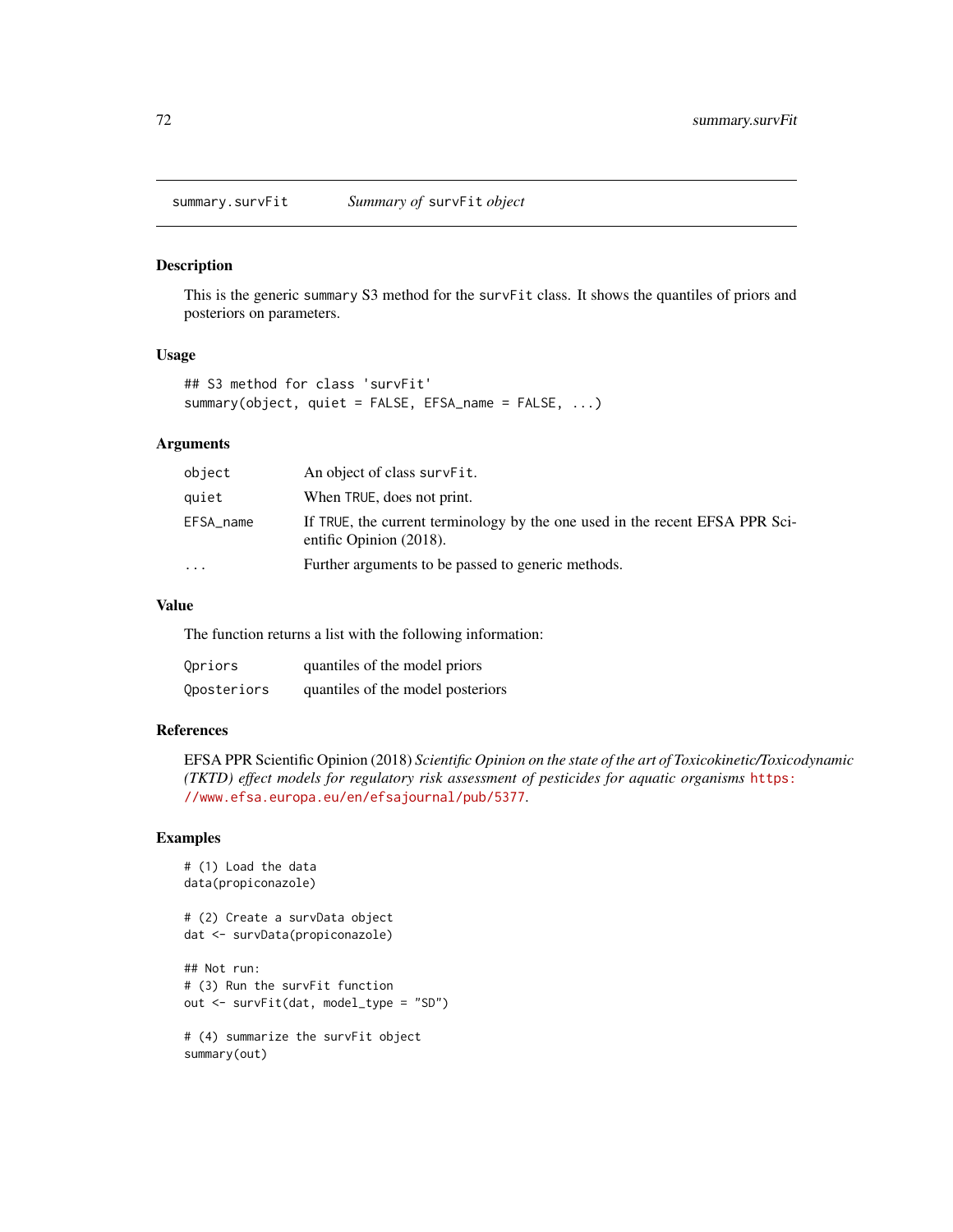<span id="page-72-0"></span>## End(Not run)

summary.survFitTKTD *Summary of* survFitTKTD *object*

# Description

This is the generic summary S3 methode for the survFitTKTD class. It shows the quantiles of priors and posteriors on parameters.

# Usage

## S3 method for class 'survFitTKTD' summary(object, quiet = FALSE, ...)

#### Arguments

| object                  | an object of class survFitTKTD                     |
|-------------------------|----------------------------------------------------|
| quiet                   | when TRUE, does not print                          |
| $\cdot$ $\cdot$ $\cdot$ | Further arguments to be passed to generic methods. |

#### Value

The function returns a list with the following information:

| Qpriors     | quantiles of the model priors     |
|-------------|-----------------------------------|
| Qposteriors | quantiles of the model posteriors |

#### Examples

```
# (1) Load the data
data(propiconazole)
```
# (2) Create a survData object dat <- survData(propiconazole)

## Not run: # (3) Run the survFitTKTD function out <- survFitTKTD(dat)

# (4) summarize the survFitTKTD object summary(out)

## End(Not run)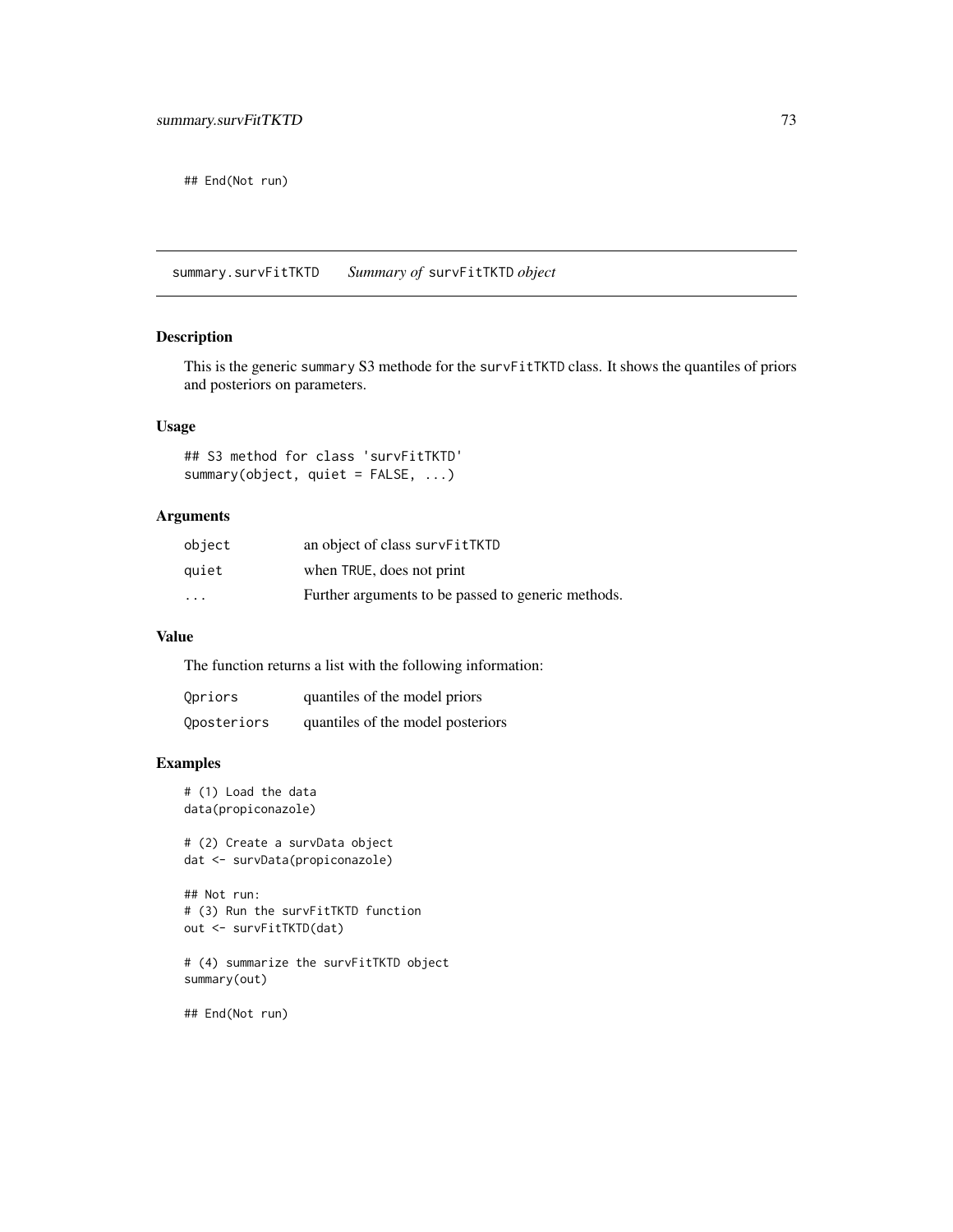<span id="page-73-0"></span>This is the generic summary S3 method for the survFitTT class. It shows the quantiles of priors and posteriors on parameters and the quantiles of the posteriors on the LCx estimates.

#### Usage

```
## S3 method for class 'survFitTT'
summary(object, quiet = FALSE, ...)
```
#### Arguments

| object                  | an object of class survFitTT                      |
|-------------------------|---------------------------------------------------|
| quiet                   | when TRUE, does not print                         |
| $\cdot$ $\cdot$ $\cdot$ | Further arguments to be passed to generic methods |

# Value

The function returns a list with the following information:

| Opriors     | quantiles of the model priors          |
|-------------|----------------------------------------|
| Oposteriors | quantiles of the model posteriors      |
| <b>OLCx</b> | quantiles of LC <sub>x</sub> estimates |

# Examples

```
# (1) Load the data
data(cadmium1)
# (2) Create a survData object
cadmium1 <- survData(cadmium1)
## Not run:
# (3) Run the survFitTT function with the log-logistic
# binomial model
out <- survFitTT(cadmium1, lcx = c(5, 10, 15, 20, 30, 50, 80),
                 quiet = TRUE)
# (4) summarize the survFitTT object
summary(out)
## End(Not run)
```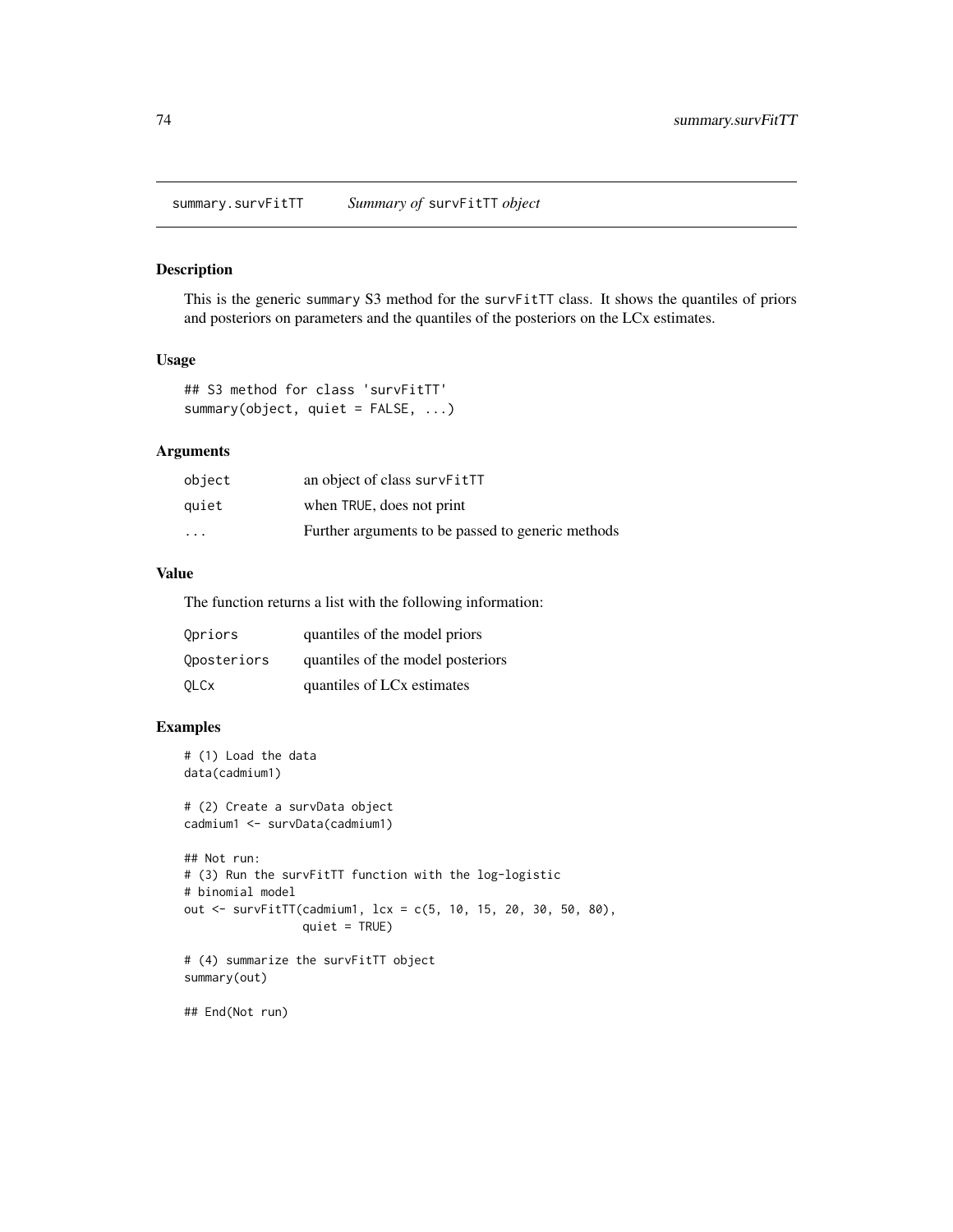<span id="page-74-1"></span><span id="page-74-0"></span>

This function creates a survData object from experimental data provided as a data.frame. The resulting object can then be used for plotting and model fitting. It can also be used to generate *individual-time* estimates.

#### Usage

survData(x)

#### Arguments

x a data.frame containing the following four columns:

- replicate: a vector of class integer or factor for replicate identification. A given replicate value should identify the same group of individuals followed in time
- conc: a vector of class numeric with tested concentrations (positive values, may contain NAs)
- time: a vector of class integer with time points, minimal value must be 0
- Nsurv: a vector of class integer providing the number of alive individuals at each time point for each concentration and each replicate (may contain NAs)

#### Details

Survival data sets can be under either constant or time-variable exposure profile. The resulting object, in addition to its survData class, inherits the class survDataCstExp or survDataVarExp respectively.

The x argument describes experimental results from a survival toxicity test. Each line of the data.frame corresponds to one experimental measurement, that is a number of alive individuals at a given concentration at a given time point and in a given replicate. Note that either the concentration or the number of alive individuals may be missing. The data set is inferred to be under constant exposure if the concentration is constant for each replicate and systematically available. The function survData fails if x does not meet the expected requirements. Please run [survDataCheck](#page-75-0) to ensure x is well-formed.

# Value

A dataframe of class survData.

#### See Also

[survDataCheck](#page-75-0)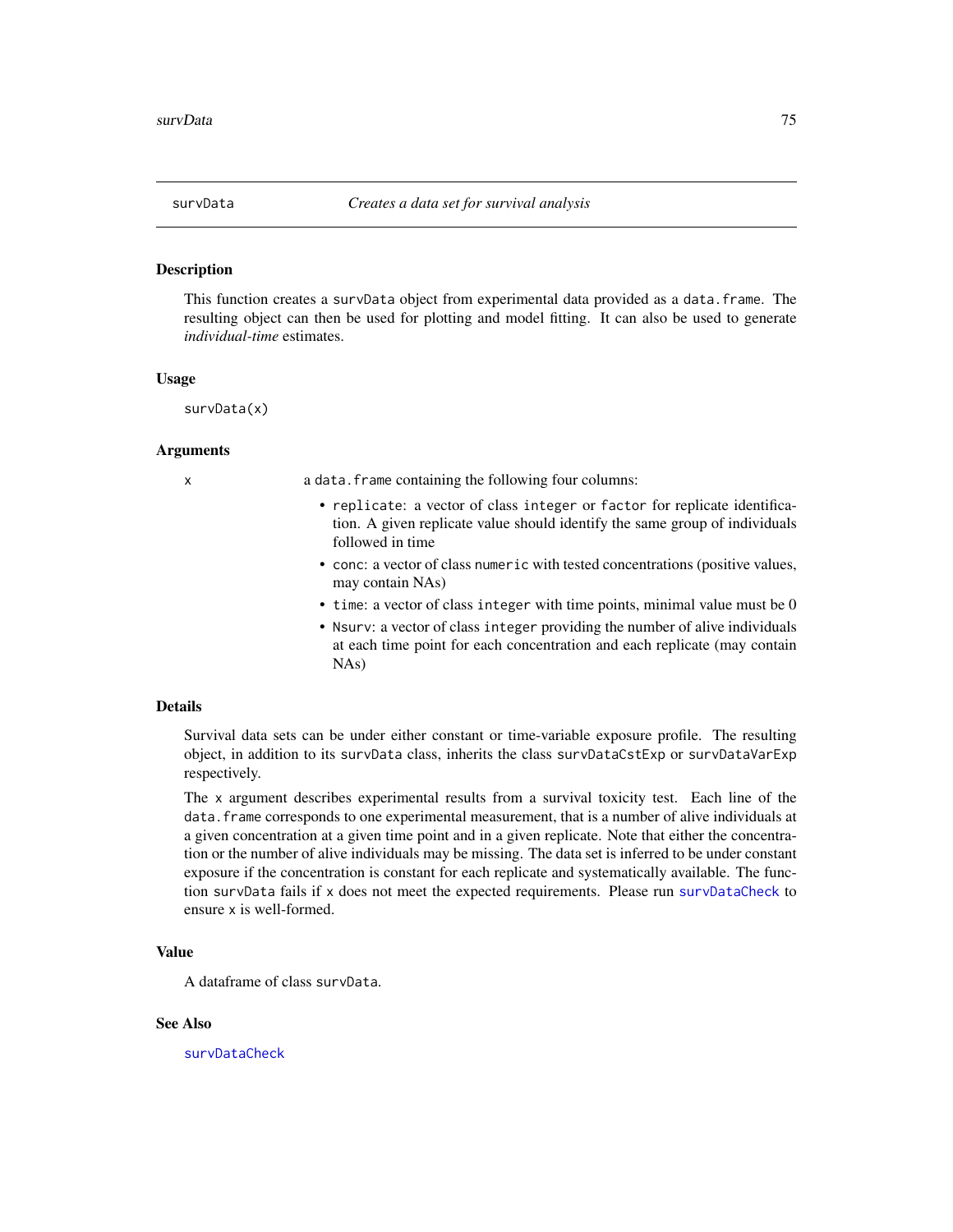# Examples

```
# (1) Load the survival data set
data(zinc)
# (2) Create an objet of class 'survData'
dat <- survData(zinc)
class(dat)
```
<span id="page-75-0"></span>survDataCheck *Checks if an object can be used to perform survival analysis*

# Description

The survDataCheck function can be used to check if an object containing survival data is formatted according to the expectations of the survData function.

# Usage

survDataCheck(data, diagnosis.plot = FALSE)

# Arguments

data any object diagnosis.plot if TRUE, the function may produce diagnosis plots

#### Value

The function returns a dataframe of class msgTable and data.frame with two columns: id and msg of character strings. When no error is detected the object is empty. Here is the list of possible error ids with their meaning:

| dataframeExpected | an object of class data. frame is expected                                  |
|-------------------|-----------------------------------------------------------------------------|
| missingColumn     | at least one expected column heading is missing                             |
| firstTime0        | the first time point for some (concentration, replicate) couples is not $0$ |
| concNumeric       | column conc contains a value of class other than numeric                    |
| timeNumeric       | column time contains a value of class other than numeric                    |
| NsurvInteger      | column Nsurv contains a value of class other than integer                   |
| tablePositive     | some data are negative                                                      |
| Nsurv0T0          | Nsurv is $0$ at time $0$ for some (concentration, replicate)                |
| duplicateID       | there are two identical (replicate, time) couples                           |
| NsurvIncrease     | Nsurv increases at some time point of some (concentration, replicate)       |
| maxTimeDiffer     | maximum time for concentration is lower than maximum time for survival      |

<span id="page-75-1"></span>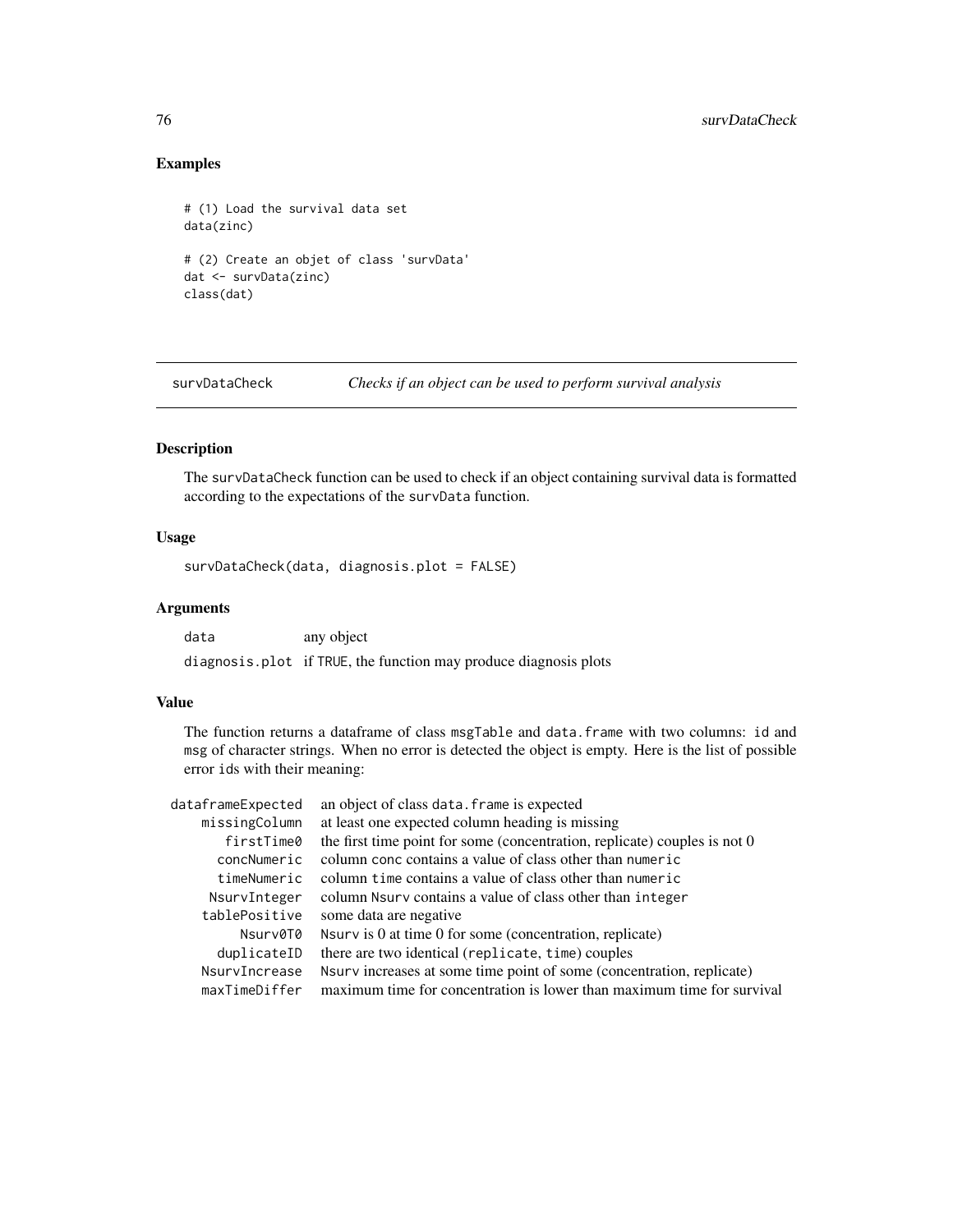# <span id="page-76-0"></span>survData\_join 77

# Note

If an error of type dataframeExpected or missingColumn is detected, the function survDataCheck is stopped before looking for other errors.

## See Also

#### [survData](#page-74-0)

# Examples

```
# Run the check data function
data(zinc)
survDataCheck(zinc)
# Now we insert an error in the dataset, by artificially increasing the
# number of survivors at a given time point, in such a way that the number
# of indivuals increases in the corresponding replicate
zinc[25, "Nsurv"] <- as.integer(20)
survDataCheck(zinc, diagnosis.plot = TRUE)
```

|  | survData_join |  |
|--|---------------|--|
|--|---------------|--|

Data\_join *Joins a concentration with a survival data set into an argument for 'survData' when the concentration varies over time*

#### Description

This function joins two data sets, one for exposure measurements, the other for survival measurements, into a single dataframe that can be used with the survData function.

# Usage

survData\_join(x, y)

#### Arguments

| x | a data. frame containing the following three columns:                                                                                                                                                                                                                      |
|---|----------------------------------------------------------------------------------------------------------------------------------------------------------------------------------------------------------------------------------------------------------------------------|
|   | • replicate: a vector of class integer or factor for replicate identification<br>• time: a vector of class integer with time points, min value must be 0                                                                                                                   |
|   | • Nsurv: a vector of class integer providing the number of alive individuals<br>at some or all time points for each replicate                                                                                                                                              |
| у | a data. frame containing the following three columns:                                                                                                                                                                                                                      |
|   | • replicate: a vector of class integer or factor for replicate identification<br>• time: a vector of class integer with time points, min value must be 0<br>• conc: a vector of class numeric providing the concentration at some or all<br>time points for each replicate |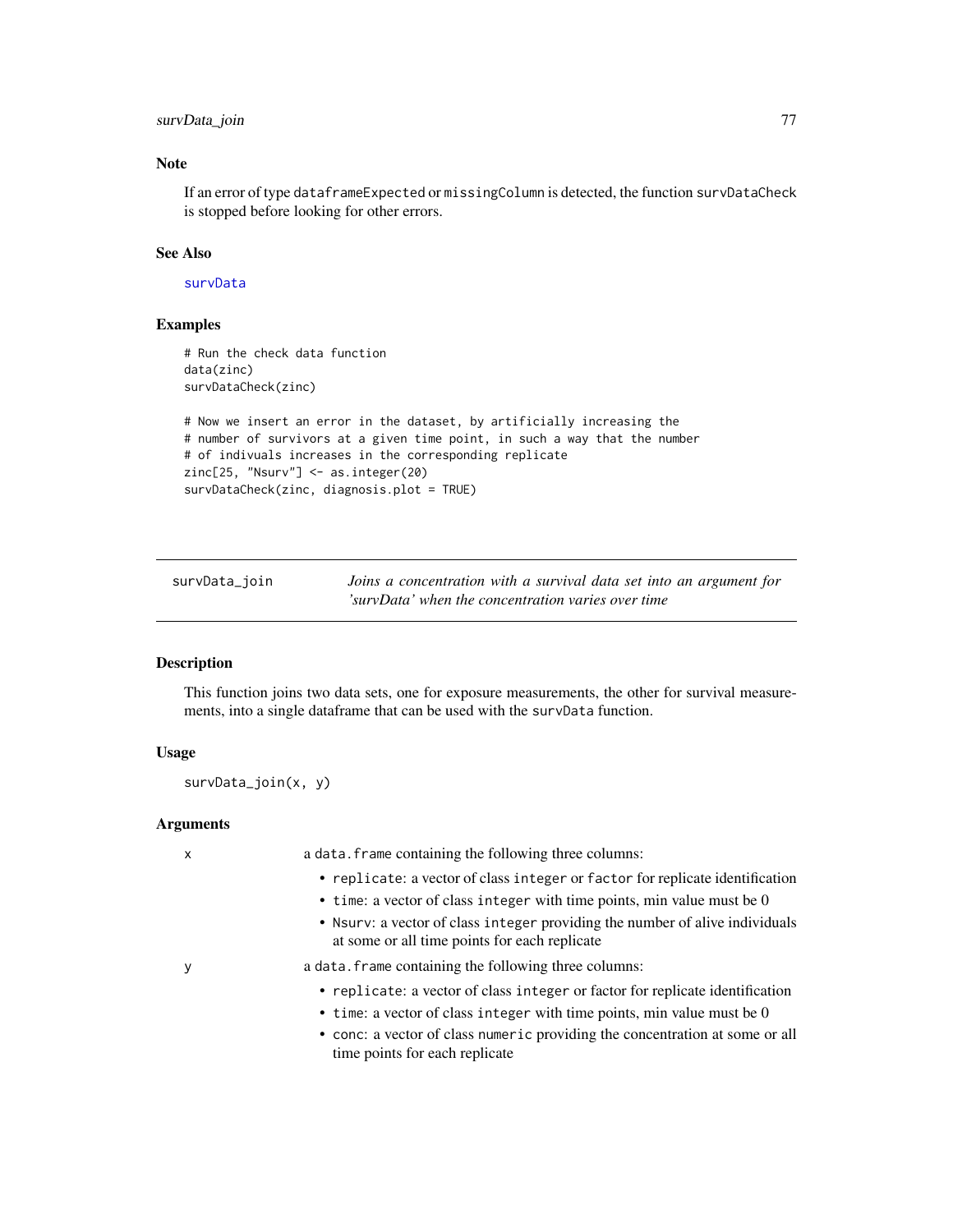# <span id="page-77-0"></span>Value

a dataframe suitable for 'survData'

#### Examples

```
# (1) Load the two survival data sets
data(propiconazole_pulse_exposure)
exposure <- propiconazole_pulse_exposure[,c("replicate", "time", "conc")]
survival <- propiconazole_pulse_exposure[,c("replicate", "time", "Nsurv")]
# (2) Create an objet of class 'survData'
dat_join <- survData(survData_join(exposure, survival))
class(dat_join)
```
survFit *Fits a TKTD model for survival analysis using Bayesian inference*

#### Description

This function estimates the parameters of a TKTD model ('SD' or 'IT') for survival analysis using Bayesian inference. In this model, the survival rate of individuals is modeled as a function of the chemical compound concentration with a mechanistic description of the effects on survival over time.

# Usage

```
survFit(
  data,
 model_type,
 quiet,
 n.chains,
 n.adapt,
 n.iter,
 n.warmup,
  thin.interval,
  limit.sampling,
  dic.compute,
  dic.type,
 hb_value,
 hb_valueFIXED,
  ...
)
```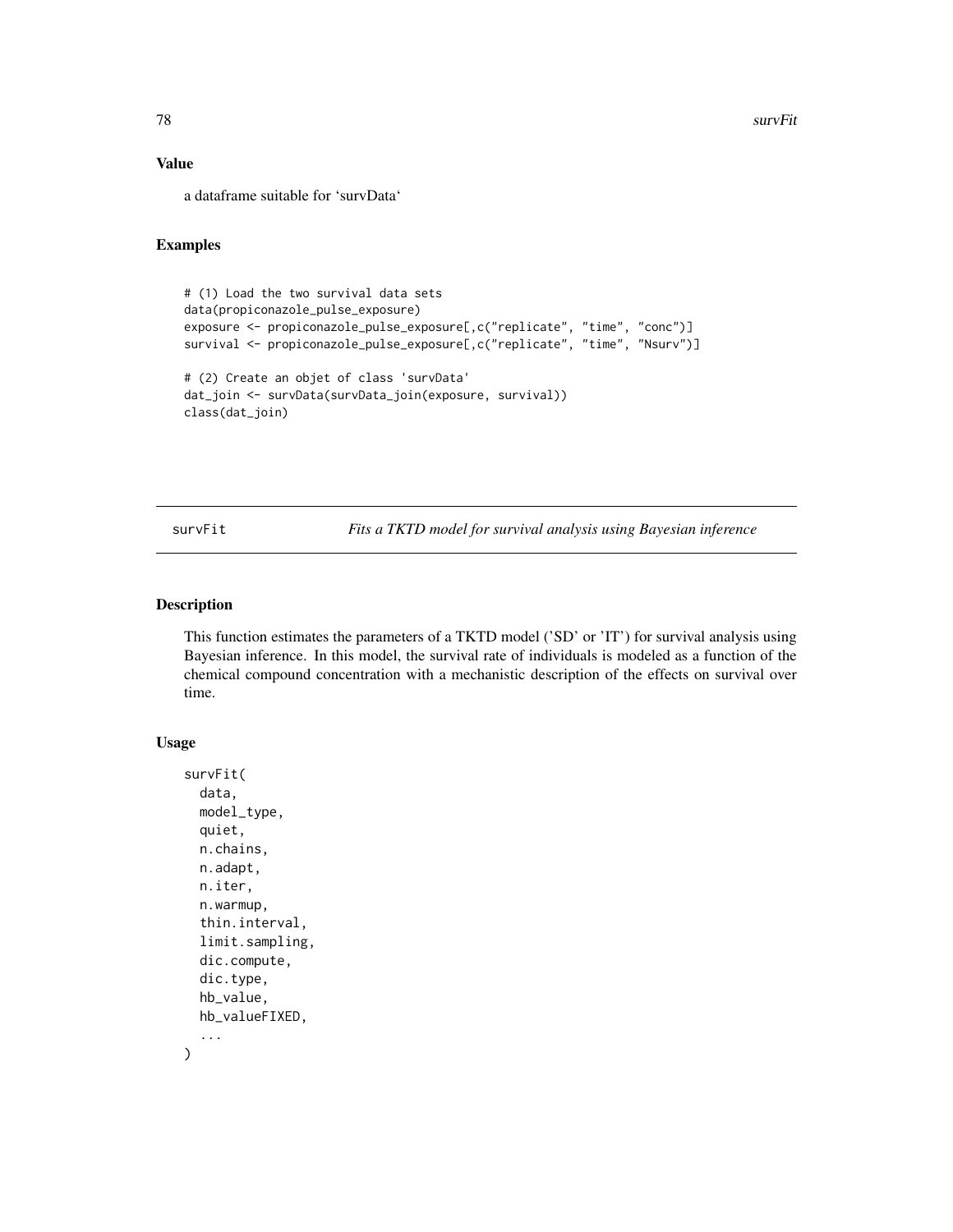#### <span id="page-78-0"></span>survFit 79

# Arguments

| data           | an object used to select a method 'survFit'                                                                                                                  |
|----------------|--------------------------------------------------------------------------------------------------------------------------------------------------------------|
| model_type     | can be "SD" or "IT" to choose between "Stochastic Death" or "Individual Tol-<br>erance" models (resp.). See the modeling vignette for details.               |
| quiet          | If FALSE, prints logs and progress bar from JAGS.                                                                                                            |
| n.chains       | A positive integer specifying the number of MCMC chains. The minimum re-<br>quired number of chains is 2.                                                    |
| n.adapt        | A positive integer specifying the number of iterations for adaptation. If n. adapt<br>$= 0$ then no adaptation takes place.                                  |
| n.iter         | A positive integer specifying the number of iterations to monitor for each chain.                                                                            |
| n.warmup       | A positive integer specifying the number of warmup (aka burnin) iterations per<br>chain.                                                                     |
| thin.interval  | A positive integer specifying the period to monitor.                                                                                                         |
| limit.sampling | if FALSE (default is TRUE), there is no limit to the number of iterations in MCMC<br>imposed by the raftery.diag test.                                       |
| dic.compute    | if TRUE (default is FALSE), it generates penalized deviance samples to compute<br>the Deviance Information Criterion (DIC) with the rjags package            |
| dic.type       | type of penalty to use. A string identifying the type of penalty: pD or popt (see<br>function dic. samples)                                                  |
| hb_value       | If TRUE, the background mortality hb is taken into account. If FALSE, parameter<br>hb is set to a fixed value defined by hb_valueFIXED. The default is TRUE. |
| hb_valueFIXED  | If hb_value is FALSE, the argument hb_valueFIXED provides the values of pa-<br>rameter hb. Default is 0.                                                     |
| $\cdots$       | Further arguments to be passed to generic methods                                                                                                            |

# Details

The function survFit return the parameter estimates of Toxicokinetic-toxicodynamic (TKTD) models SD for 'Stochastic Death' or IT fo 'Individual Tolerance'. TKTD models, and particularly the General Unified Threshold model of Survival (GUTS), provide a consistent process-based framework to analyse both time and concentration dependent datasets. In GUTS-SD, all organisms are assumed to have the same internal concentration threshold (denoted  $z$ ), and, once exceeded, the instantaneous probability to die increases linearly with the internal concentration. In GUTS-IT, the threshold concentration is distributed among all the organisms, and once exceeded in one individual, this individual dies immediately.

When class of object is survDataCstExp, see [survFit.survDataCstExp](#page-79-0); and for a survDataVarExp, see [survFit.survDataVarExp.](#page-82-0)

# Examples

# (1) Load the survival data data(propiconazole)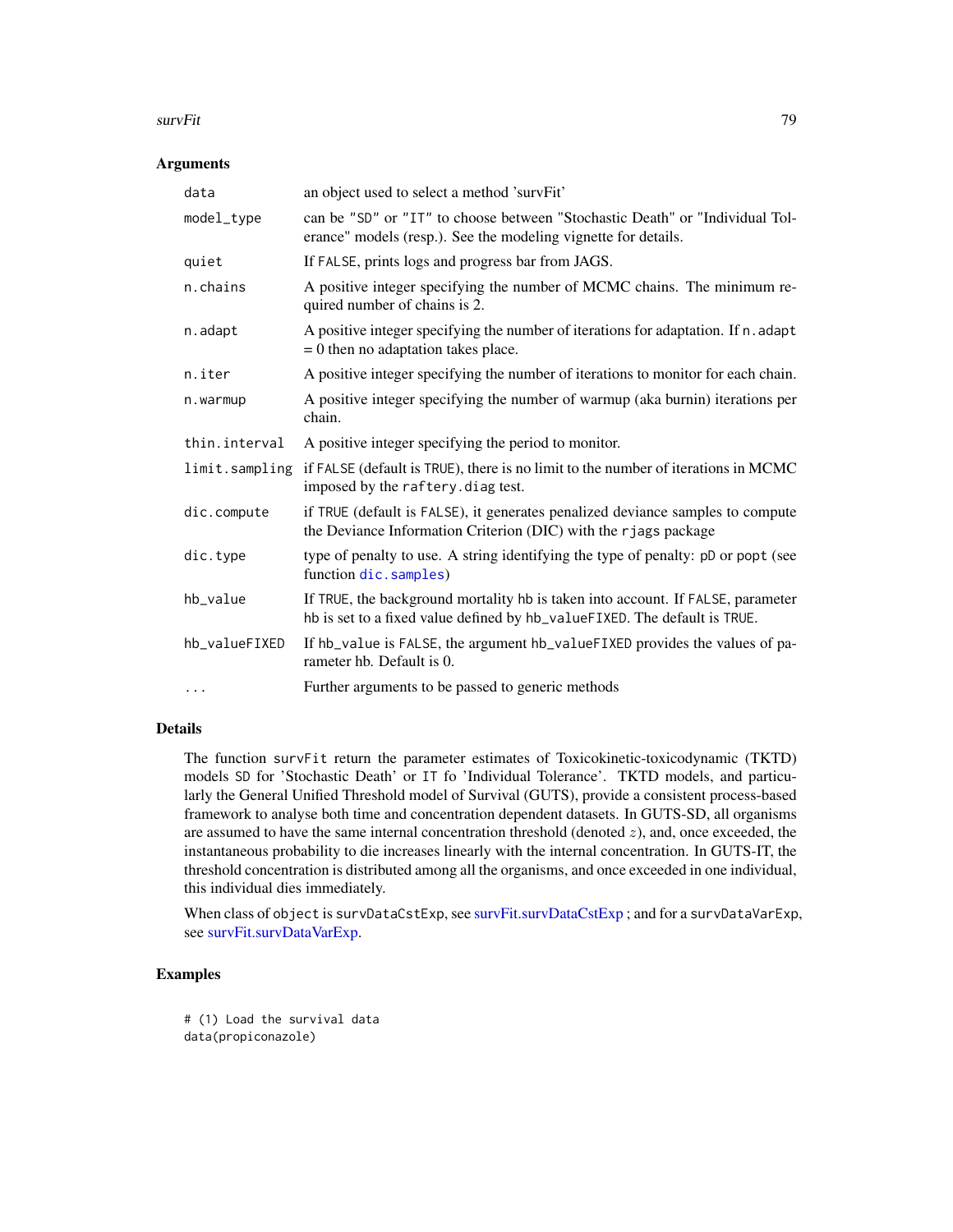```
# (2) Create an object of class "survData"
dataset <- survData(propiconazole)
## Not run:
# (3) Run the survFit function with TKTD model 'SD' or 'IT'
out <- survFit(dataset , model_type = "SD")
# (4) Summarize look the estimated parameters
summary(out)
# (5) Plot the fitted curve
plot(out, adddata = TRUE)
# (6) Plot the fitted curve with ggplot style and CI as spaghetti
plot(out, spaghetti = TRUE , adddata = TRUE)
## End(Not run)
# When the data set include variable exposure profile, time for inference is longer
# (1) Load the survival data with variable exposure profile
data("propiconazole_pulse_exposure")
# (2) Create an object of class "survData"
dataset <- survData(propiconazole_pulse_exposure)
## Not run:
# (3) Run the survFit function with TKTD model 'SD' or 'IT'
out <- survFit(dataset , model_type = "SD")
# (4) Summarize look the estimated parameters
summary(out)
# (5) Plot the fitted curve
plot(out, adddata = FALSE)
# (6) Plot the fitted curve with ggplot style and CI as spaghetti
plot(out, spaghetti = TRUE)
```
## End(Not run)

<span id="page-79-0"></span>survFit.survDataCstExp

*Fits a TKTD model for survival analysis using Bayesian inference for* survDataCstExp *object*

<span id="page-79-1"></span>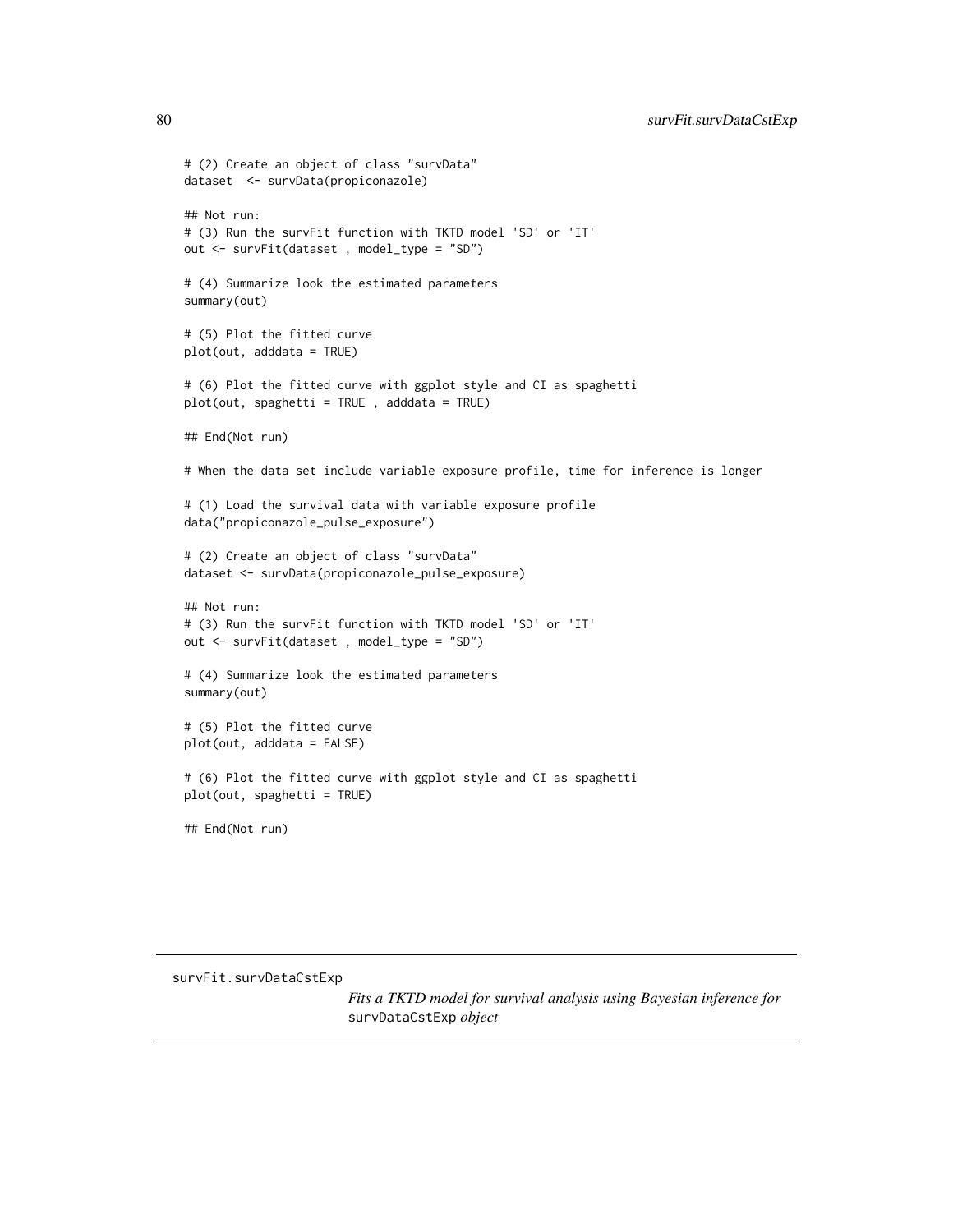<span id="page-80-0"></span>This function estimates the parameters of a TKTD model ('SD' or 'IT') for survival analysis using Bayesian inference. In this model, the survival rate of individuals is modeled as a function of the chemical compound concentration with a mechanistic description of the effects on survival over time.

#### Usage

```
## S3 method for class 'survDataCstExp'
survFit(
 data,
 model_type = NULL,
 quiet = FALSE,
 n.chains = 3,
 n.addapt = 3000,n.iter = NULL,
 n.warmup = NULL,
  thin.interval = NULL,
  limit.sampling = TRUE,
 dic.compute = FALSE,
  dic.type = "pD",hb_value = TRUE,
 hb_valueFIXED = NA,
  ...
)
```
#### Arguments

| data           | An object of class survDataCstExp.                                                                                                                |
|----------------|---------------------------------------------------------------------------------------------------------------------------------------------------|
| model_type     | can be "SD" or "IT" to choose between "Stochastic Death" or "Individual Tol-<br>erance" models.                                                   |
| quiet          | If FALSE, prints logs and progress bar from JAGS.                                                                                                 |
| n.chains       | A positive integer specifying the number of MCMC chains. The minimum re-<br>quired number of chains is 2.                                         |
| n.adapt        | A positive integer specifying the number of iterations for adaptation. If n. adapt<br>$= 0$ then no adaptation takes place.                       |
| n.iter         | A positive integer specifying the number of iterations to monitor for each chain.                                                                 |
| n.warmup       | A positive integer specifying the number of warmup (aka burnin) iterations per<br>chain.                                                          |
| thin.interval  | A positive integer specifying the period to monitor.                                                                                              |
| limit.sampling | If FALSE (default is TRUE), there is no limit to the number of iterations in MCMC<br>imposed by the raftery. diag test.                           |
| dic.compute    | if TRUE (default is FALSE), it generates penalized deviance samples to compute<br>the Deviance Information Criterion (DIC) with the rjags package |
| dic.type       | type of penalty to use. A string identifying the type of penalty: pD or popt (see<br>function dic.samples)                                        |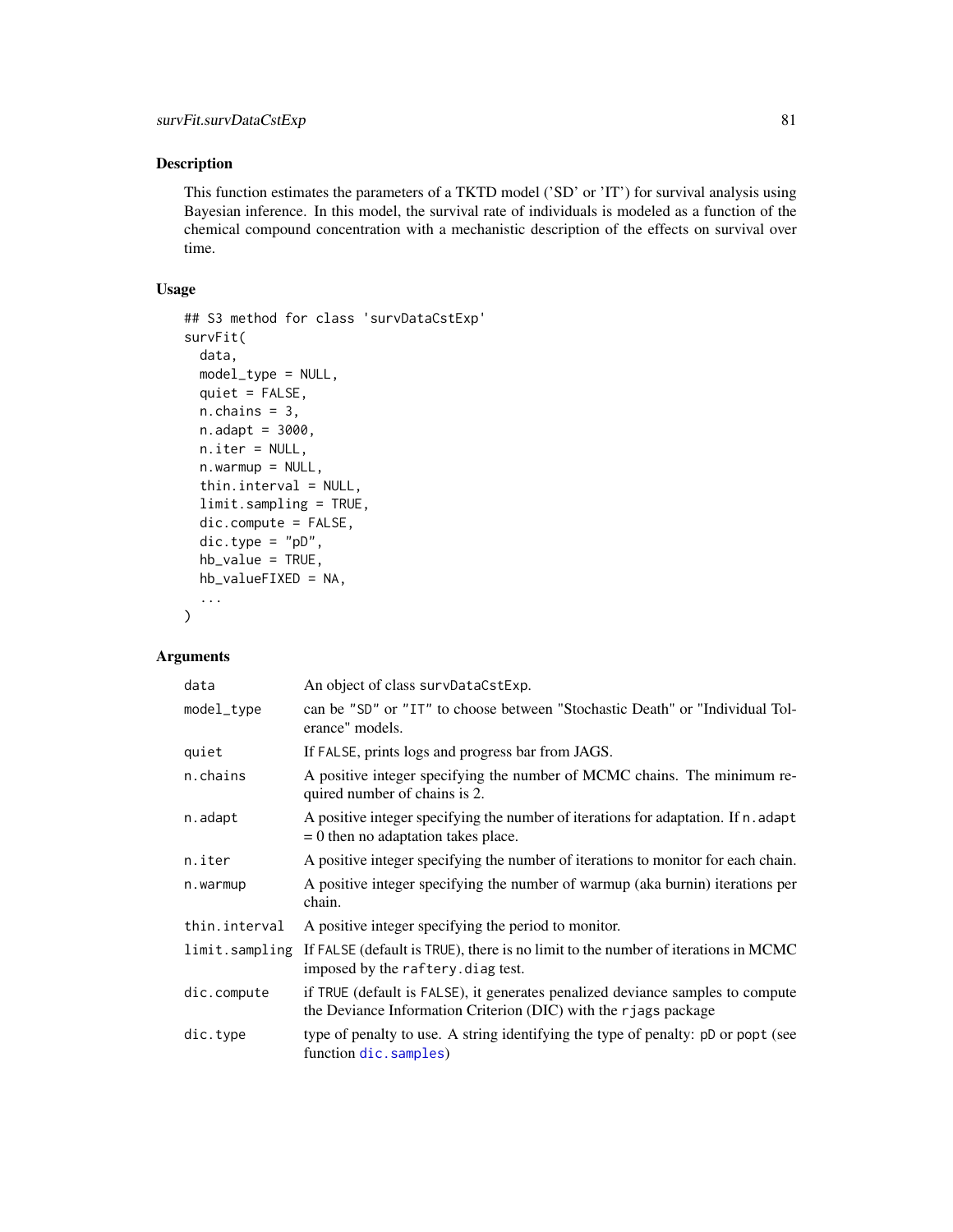| hb value                | If TRUE, the background mortality hb is taken into account. If FALSE, parameter<br>hb is set to 0. The default is TRUE.                      |
|-------------------------|----------------------------------------------------------------------------------------------------------------------------------------------|
| hb valueFIXED           | If hb_value is FALSE, then hb_valueFiXED is the value to fix hb. If hb_value<br>is FALSE and $hb$ -value FiXED is NA, then hb is fixed to 0. |
| $\cdot$ $\cdot$ $\cdot$ | Further arguments to be passed to generic methods                                                                                            |

# Details

The function survFit return the parameter estimates of Toxicokinetic-toxicodynamic (TKTD) models SD for 'Stochastic Death' or IT fo 'Individual Tolerance'. TKTD models, and particularly the General Unified Threshold model of Survival (GUTS), provide a consistent process-based framework to analyse both time and concentration dependent datasets. In GUTS-SD, all organisms are assumed to have the same internal concentration threshold (denoted  $z$ ), and, once exceeded, the instantaneous probability to die increases linearly with the internal concentration. In GUTS-IT, the threshold concentration is distributed among all the organisms, and once exceeded in one individual, this individual dies immediately.

#### Value

The function returns an object of class survFitCstExp, which is a list with the following information:

| estim.par   | a table of the estimated parameters as medians and 95% credible intervals                         |
|-------------|---------------------------------------------------------------------------------------------------|
| mcmc        | an object of class mcmc. List with the posterior distribution                                     |
| model       | a JAGS model object                                                                               |
| dic         | return the Deviance Information Criterion (DIC) if dic. compute is TRUE                           |
| warnings    | a table with warning messages                                                                     |
| parameters  | a list of parameter names used in the model                                                       |
| n.chains    | an integer value corresponding to the number of chains used for the MCMC<br>computation           |
| $mcmC$ Info | a table with the number of iterations, chains, adaptation, warmup and the thin-<br>ning interval. |
| jags.data   | a list of the data passed to the JAGS model                                                       |
| model_type  | the type of TKTD model used: SD or IT                                                             |

#### References

Jager, T., Albert, C., Preuss, T. G. and Ashauer, R. (2011) General unified threshold model of survival-a toxicokinetic-toxicodynamic framework for ecotoxicology, *Environmental Science and Technology*, 45, 2529-2540. 303-314.

# Examples

# (1) Load the survival data data(propiconazole)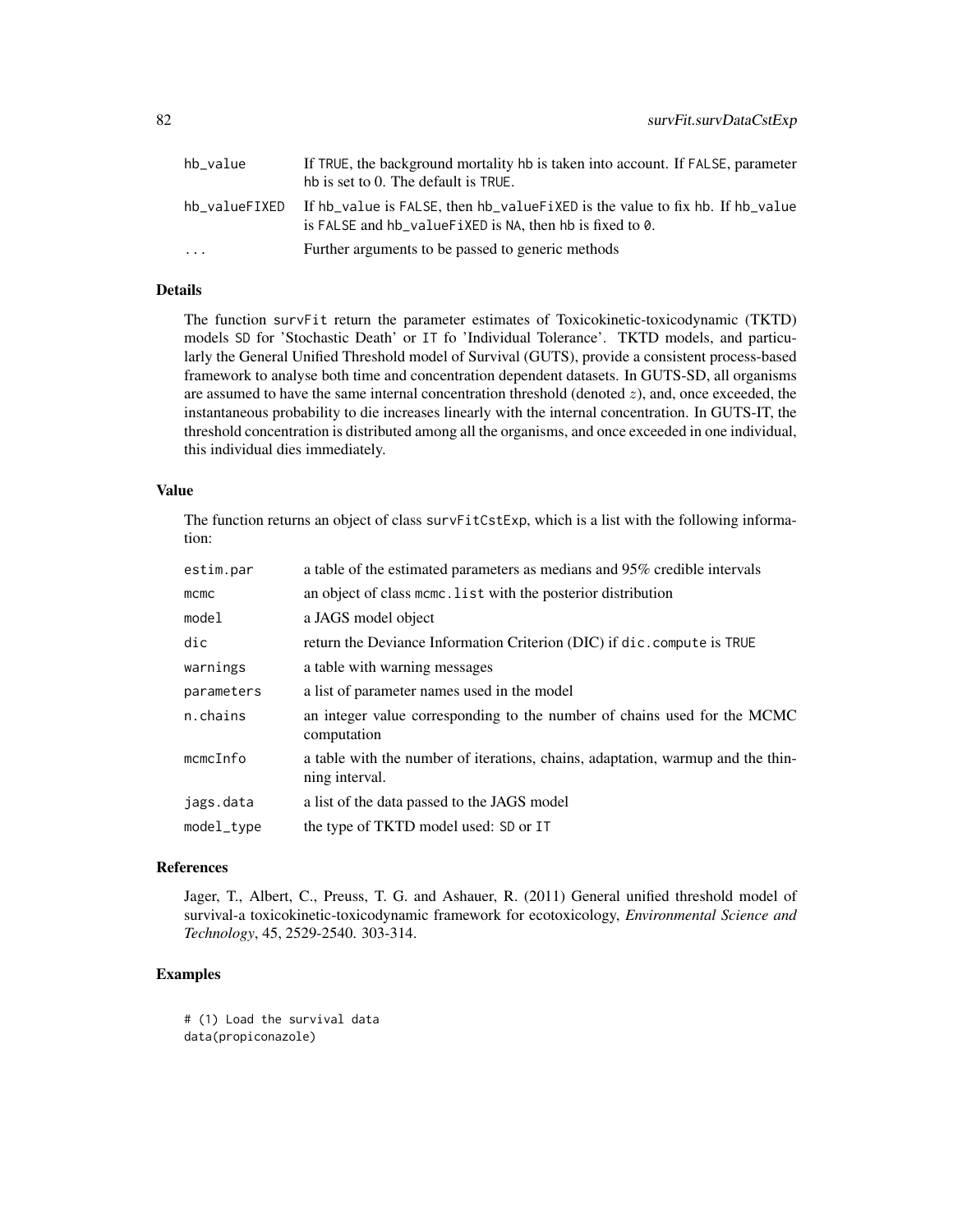```
# (2) Create an object of class "survData"
dataset <- survData(propiconazole)
## Not run:
# (3) Run the survFit function with TKTD model 'SD' or 'IT'
out <- survFit(dataset , model_type = "SD")
# (4) Summarize look the estimated parameters
summary(out)
# (5) Plot the fitted curve
plot(out, adddata = TRUE)
# (6) Plot the fitted curve with ggplot style and CI as spaghetti
plot(out, spaghetti = TRUE , adddata = TRUE)
## End(Not run)
```
<span id="page-82-0"></span>survFit.survDataVarExp

*Fits a TKTD model for survival analysis using Bayesian inference for* survDataVarExp *object*

#### Description

This function estimates the parameters of a TKTD ('SD' or 'IT') model for survival analysis using Bayesian inference. In this model, the survival rate of individuals is modeled as a function of the chemical compound concentration with a mechanistic description of the effects on survival over time.

#### Usage

```
## S3 method for class 'survDataVarExp'
survFit(
  data,
 model_type = NULL,quiet = FALSE,n.chains = 3,
 n.addapt = 1000,n.iter = NULL,
  n.warmup = NULL,thin.interval = NULL,
  limit.sampling = TRUE,
  dic.compute = FALSE,
  dic.type = "pD",hb_value = TRUE,
  hb_valueFIXED = NA,
```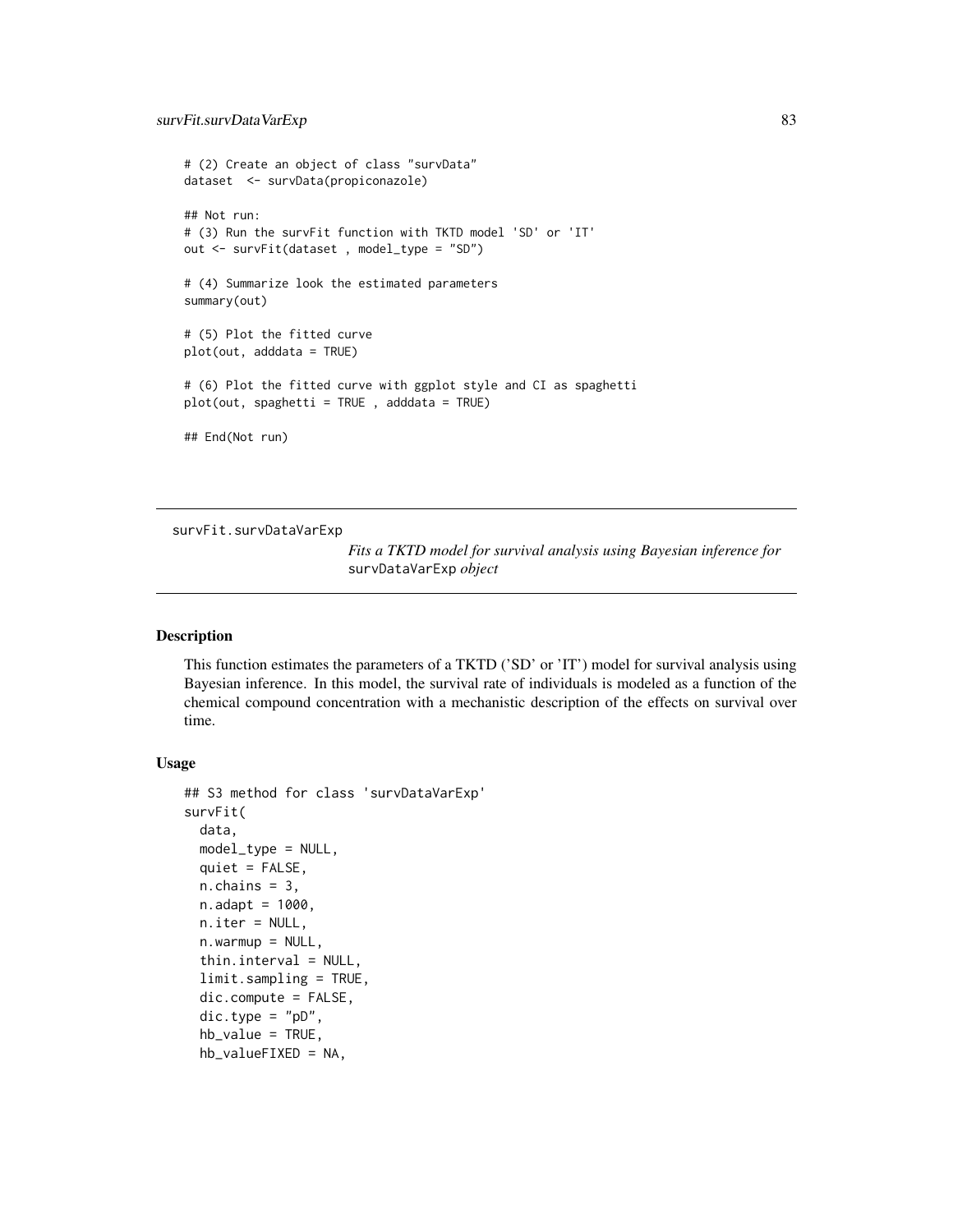```
extend_time = 100,
  ...
)
```
# Arguments

| data          | An object of class survDataVarExp.                                                                                                                |
|---------------|---------------------------------------------------------------------------------------------------------------------------------------------------|
| model_type    | can be "SD" or "IT" to choose between "Stochastic Death" or "Individual Tol-<br>erance" models (resp.). See the modeling vignette for details.    |
| quiet         | If FALSE, prints logs and progress bar from JAGS.                                                                                                 |
| n.chains      | A positive integer specifying the number of MCMC chains. The minimum re-<br>quired number of chains is 2.                                         |
| n.adapt       | A positive integer specifying the number of iterations for adaptation. If n. adapt<br>$= 0$ then no adaptation takes place.                       |
| n.iter        | A positive integer specifying the number of iterations to monitor for each chain.                                                                 |
| n.warmup      | A positive integer specifying the number of warmup (aka burnin) iterations per<br>chain.                                                          |
| thin.interval | A positive integer specifying the period to monitor.                                                                                              |
|               | limit.sampling if FALSE (default is TRUE), there is no limit to the number of iterations in MCMC<br>imposed by the raftery. diag test.            |
| dic.compute   | if TRUE (default is FALSE), it generates penalized deviance samples to compute<br>the Deviance Information Criterion (DIC) with the rjags package |
| dic.type      | type of penalty to use. A string identifying the type of penalty: pD or popt (see<br>function dic.samples)                                        |
| hb_value      | If TRUE, the background mortality hb is taken into account. If FALSE, parameter<br>hb is set to 0. The default is TRUE.                           |
| hb_valueFIXED | If hb_value is FALSE, then hb_valueFiXED is the value to fix hb. If hb_value<br>is FALSE and hb_valueFiXED is NA, then hb is fixed to 0.          |
| extend_time   | Number of for each replicate used for linear interpolation (comprise between<br>time to compute and fitting accuracy)                             |
| $\cdots$      | Further arguments to be passed to generic methods                                                                                                 |

#### Details

The function survFit return the parameter estimates of Toxicokinetic-toxicodynamic (TKTD) models SD for 'Stochastic Death' or IT fo 'Individual Tolerance'. TKTD models, and particularly the General Unified Threshold model of Survival (GUTS), provide a consistent process-based framework to analyse both time and concentration dependent datasets. In GUTS-SD, all organisms are assumed to have the same internal concentration threshold (denoted  $z$ ), and, once exceeded, the instantaneous probability to die increases linearly with the internal concentration. In GUTS-IT, the threshold concentration is distributed among all the organisms, and once exceeded in one individual, this individual dies immediately.

<span id="page-83-0"></span>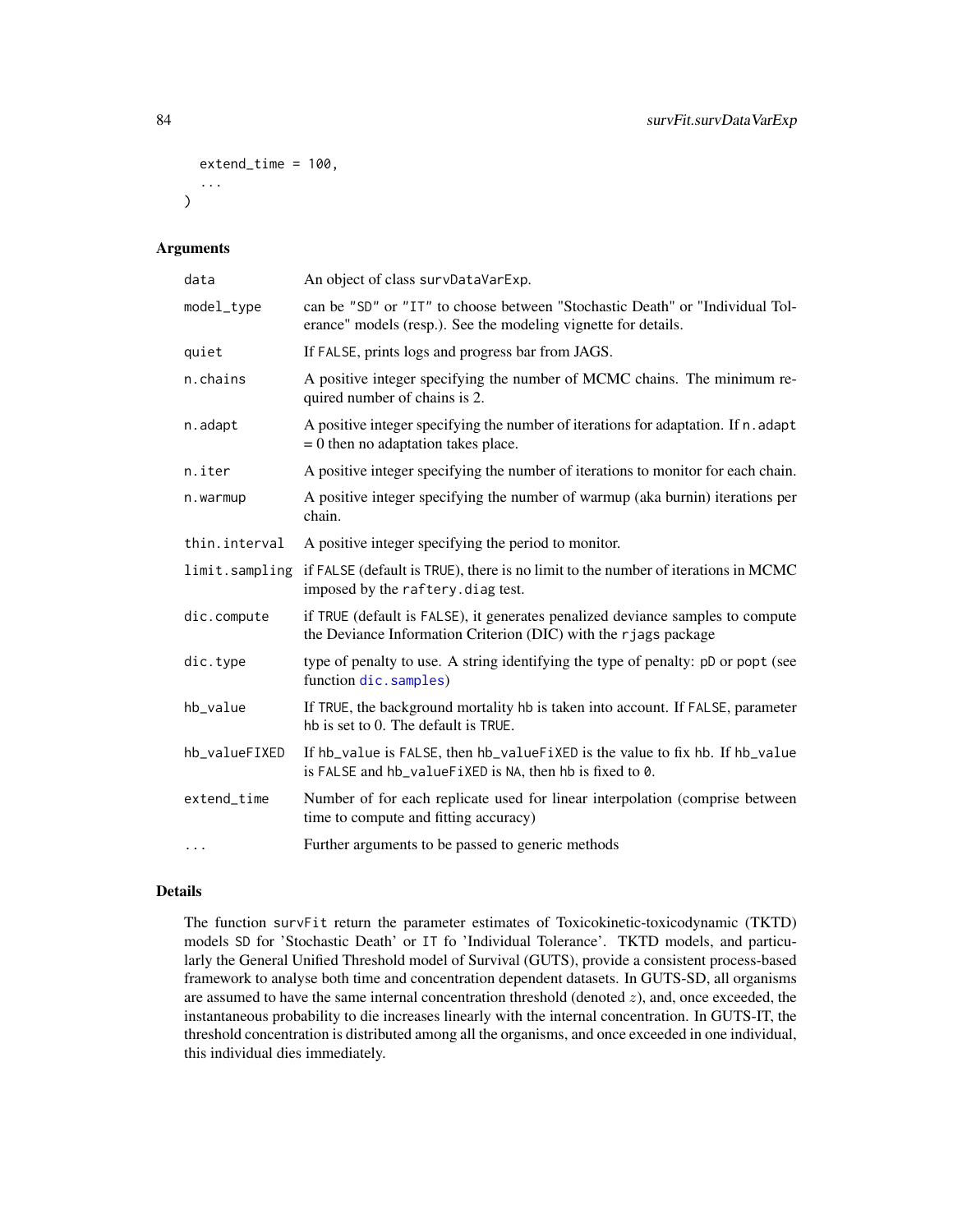#### Value

The function returns an object of class survFitVarExp, which is a list with the following information:

| estim.par   | a table of the estimated parameters as medians and 95% credible intervals                        |
|-------------|--------------------------------------------------------------------------------------------------|
| $m$ cmc     | an object of class mcmc. List with the posterior distribution                                    |
| model       | a JAGS model object                                                                              |
| dic         | return the Deviance Information Criterion (DIC) if dic. compute is TRUE                          |
| warnings    | a table with warning messages                                                                    |
| parameters  | a list of parameter names used in the model                                                      |
| n.chains    | an integer value corresponding to the number of chains used for the MCMC<br>computation          |
| $mcmC$ Info | a table with the number of iterations, chains, adaptation, warmup and the thin-<br>ning interval |
| jags.data   | a list of the data passed to the JAGS model                                                      |
| model_type  | the type of TKTD model used: SD or IT                                                            |
|             |                                                                                                  |

# References

Jager, T., Albert, C., Preuss, T. G. and Ashauer, R. (2011) General unified threshold model of survival-a toxicokinetic-toxicodynamic framework for ecotoxicology, *Environmental Science and Technology*, 45, 2529-2540. 303-314.

# Examples

```
# (1) Load the survival data
data("propiconazole_pulse_exposure")
# (2) Create an object of class "survData"
dataset <- survData(propiconazole_pulse_exposure)
## Not run:
# (3) Run the survFit function with TKTD model 'SD' or 'IT'
out <- survFit(dataset , model_type = "SD")
# (4) Summarize look the estimated parameters
summary(out)
# (5) Plot the fitted curve
plot(out, adddata = FALSE)
# (6) Plot the fitted curve with ggplot style and CI as spaghetti
plot(out, spaghetti = TRUE)
## End(Not run)
```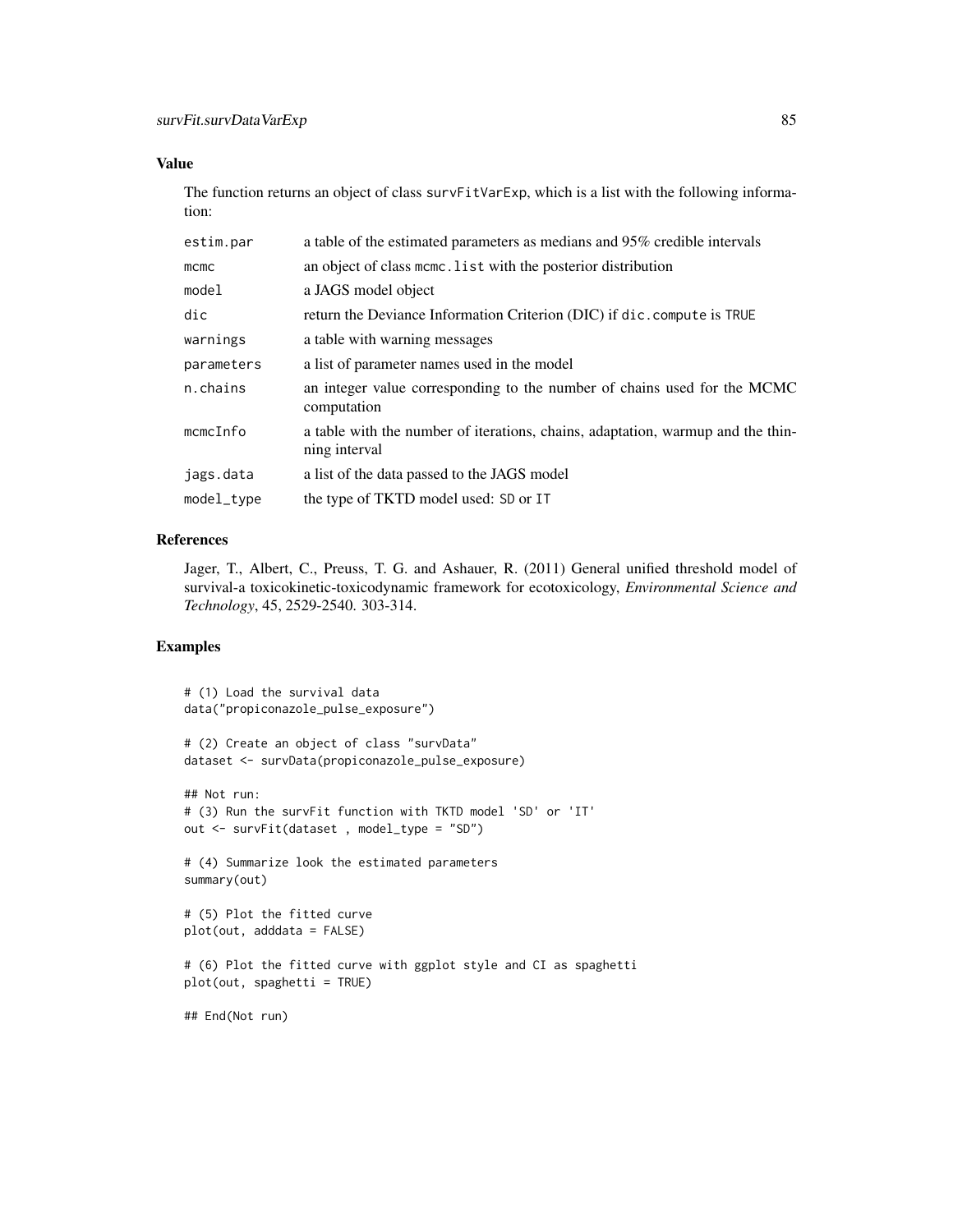<span id="page-85-0"></span>

This function estimates the parameters of a TKTD model for survival analysis using Bayesian inference. In this model, the survival rate of individuals is modeled as a function of the chemical compound concentration with a mechanistic description of the effects on survival over time.

#### Usage

survFitTKTD(data, n.chains = 3, quiet = FALSE)

# Arguments

| data     | An object of class survData.                                       |
|----------|--------------------------------------------------------------------|
| n.chains | Number of MCMC chains. The minimum required number of chains is 2. |
| quiet    | If FALSE, prints logs and progress bar from JAGS.                  |

# Value

The function returns an object of class survFitTKTD, which is a list with the following information:

| estim.par  | a table of the estimated parameters as medians and 95% credible intervals               |
|------------|-----------------------------------------------------------------------------------------|
| $m$ cmc    | an object of class mcmc. List with the posterior distribution                           |
| warnings   | a table with warning messages                                                           |
| model      | a JAGS model object                                                                     |
| parameters | a list of parameter names used in the model                                             |
| n.chains   | an integer value corresponding to the number of chains used for the MCMC<br>computation |
| n.iter     | a list of two indices indicating the beginning and the end of monitored iterations      |
| n.thin     | a numerical value corresponding to the thinning interval                                |
| jags.data  | a list of data passed to the JAGS model                                                 |

# References

Bedaux, J., Kooijman, SALM (1994) Statistical analysis of toxicity tests, based on hazard modeling, *Environmental and Ecological Statistics*, 1, 303-314.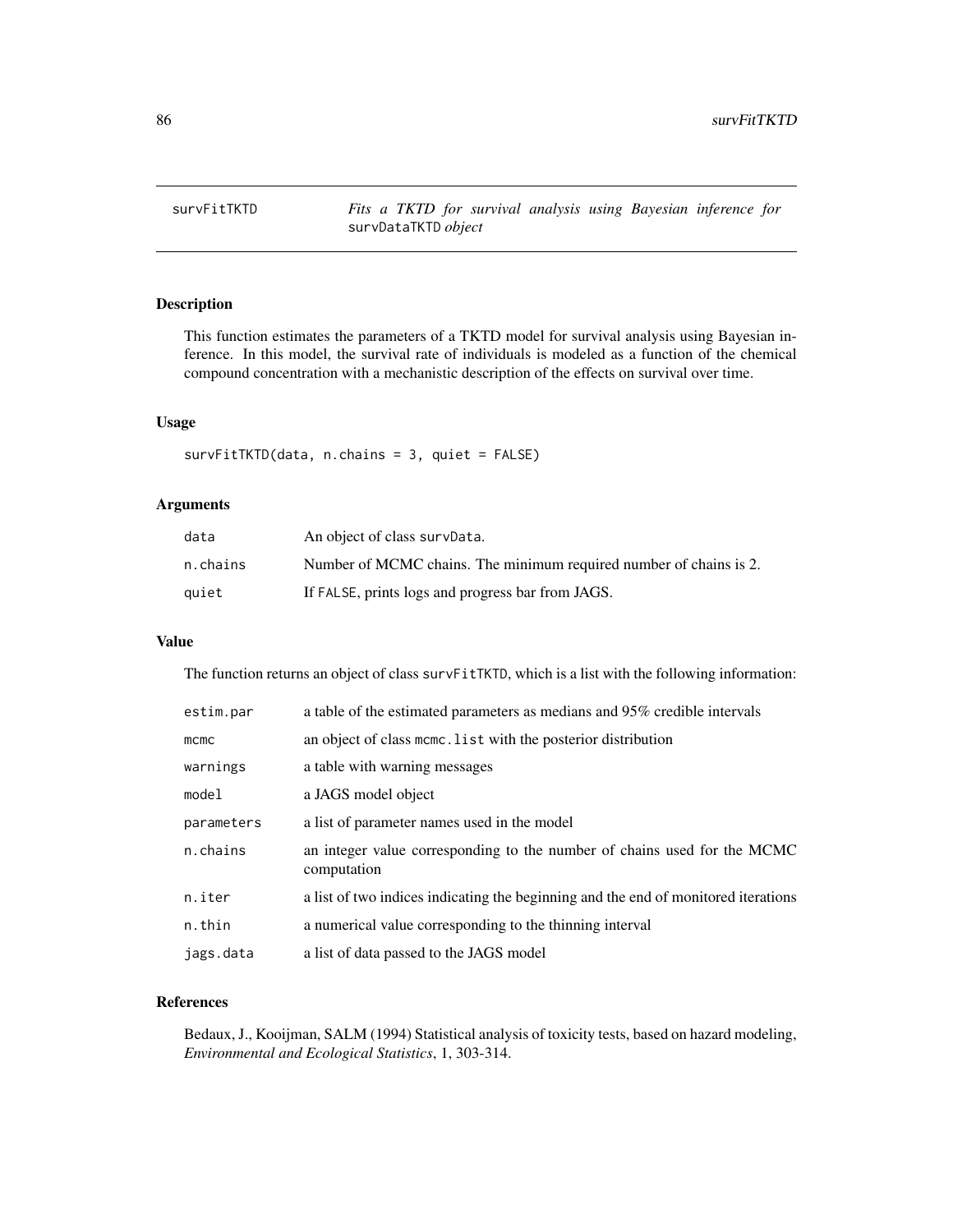#### <span id="page-86-0"></span>survFitTT 87 and 87 and 87 and 87 and 87 and 87 and 87 and 87 and 87 and 87 and 87 and 87 and 87 and 87 and 87

# Examples

```
# (1) Load the survival data
data(propiconazole)
# (2) Create an object of class "survData"
dataset <- survData(propiconazole)
## Not run:
# (3) Run the survFitTKTD function
out <- survFitTKTD(dataset)
# (4) Summarize look the estimated parameters
summary(out)
# (5) Plot the fitted curve
plot(out, adddata = TRUE)
# (6) Plot the fitted curve with ggplot style and CI as spaghetti
plot(out, spaghetti = TRUE , adddata = TRUE,
     style = "ggplot")
## End(Not run)
```

| survFitTT | Fits a Bayesian concentration-response model for target-time survival |
|-----------|-----------------------------------------------------------------------|
|           | analysis                                                              |

# Description

Fits a Bayesian concentration-response model for target-time survival analysis

# Usage

survFitTT(data, ...)

# Arguments

| data                    | an object used to select a method 'survFitTT'     |
|-------------------------|---------------------------------------------------|
| $\cdot$ $\cdot$ $\cdot$ | Further arguments to be passed to generic methods |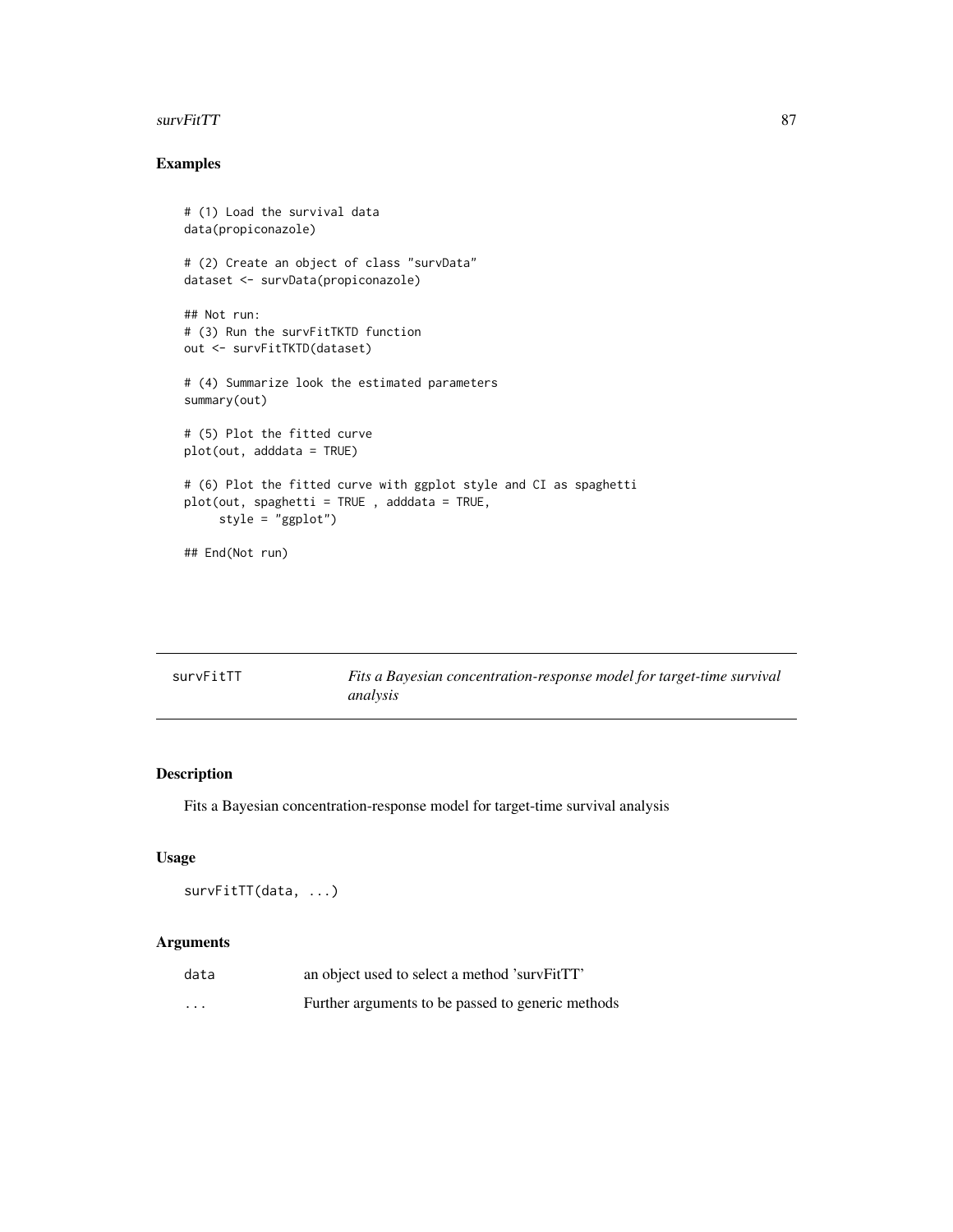```
survFitTT.survDataCstExp
```
*Fits a Bayesian concentration-response model for target-time survival analysis*

# Description

This function estimates the parameters of an concentration-response model for target-time survival analysis using Bayesian inference. In this model, the survival rate of individuals at a given time point (called target time) is modeled as a function of the chemical compound concentration. The actual number of surviving individuals is then modeled as a stochastic function of the survival rate. Details of the model are presented in the vignette accompanying the package.

#### Usage

```
## S3 method for class 'survDataCstExp'
survFitTT(
  data,
  target.time = NULL,
  lcx = c(5, 10, 20, 50),n.chains = 3,
  quiet = FALSE,
  ...
)
```
#### Arguments

| data        | an object of class survData                                                                                                                             |
|-------------|---------------------------------------------------------------------------------------------------------------------------------------------------------|
| target.time | the chosen endpoint to evaluate the effect of the chemical compound concentra-<br>tion, by default the last time point available for all concentrations |
| lcx         | desired values of x (in percent) for which to compute $LC_x$ .                                                                                          |
| n.chains    | number of MCMC chains, the minimum required number of chains is 2                                                                                       |
| quiet       | if TRUE, does not print messages and progress bars from JAGS                                                                                            |
| $\cdots$    | Further arguments to be passed to generic methods                                                                                                       |

# Details

The function returns parameter estimates of the concentration-response model and estimates of the so-called  $LC_x$ , that is the concentration of chemical compound required to get an  $(1 - x/100)$ survival rate.

# Value

The function returns an object of class surv $F$ itT, which is a list with the following information:

estim. LCx a table of the estimated  $LC_x$  along with their 95% credible intervals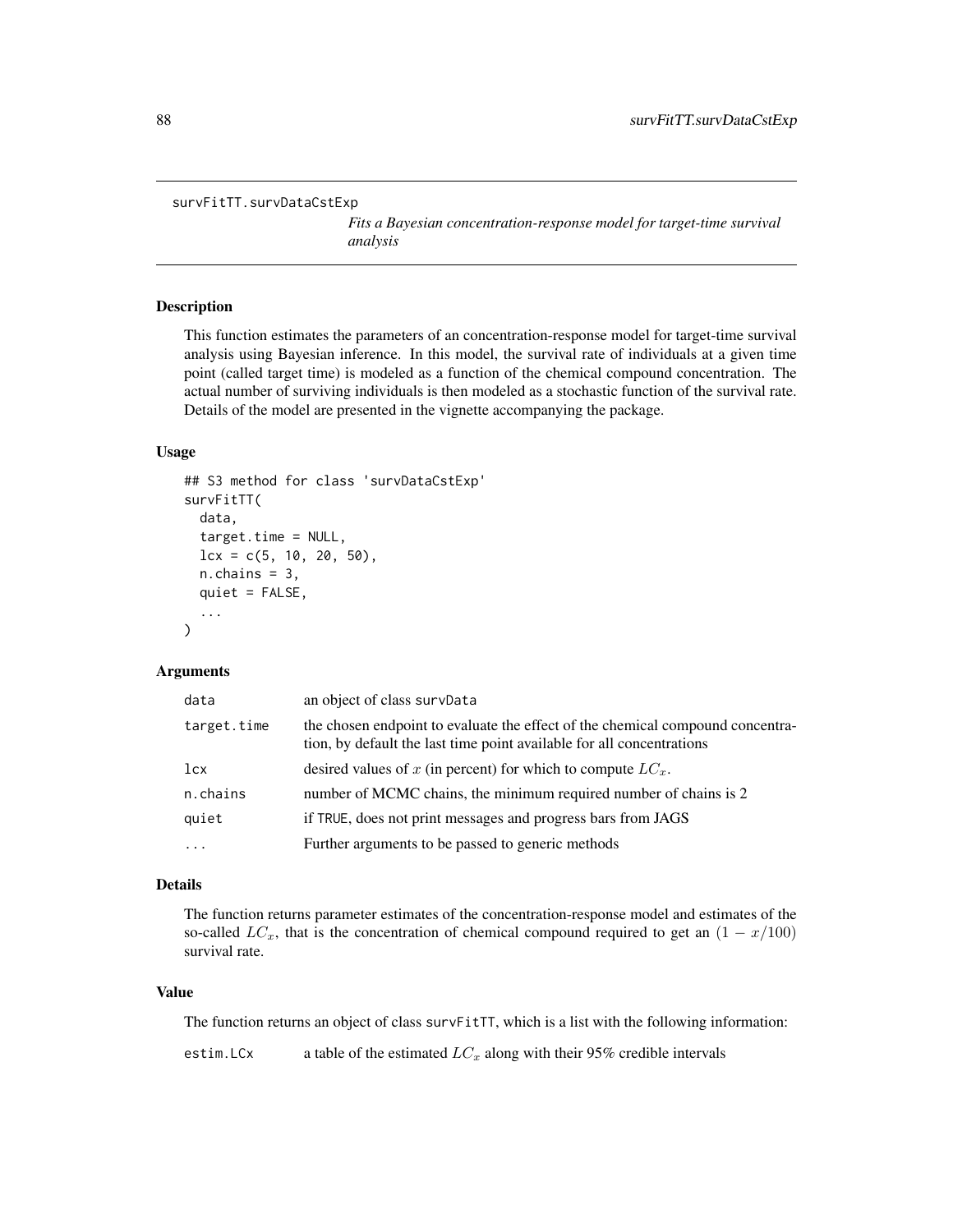<span id="page-88-0"></span>zinc 89

| estim.par        | a table of the estimated parameters (medians) and 95% credible intervals                |  |
|------------------|-----------------------------------------------------------------------------------------|--|
| det.part         | the name of the deterministic part of the used model                                    |  |
| $m$ cmc          | an object of class mcmc. List with the posterior distribution                           |  |
| warnings         | a table with warning messages                                                           |  |
| model            | a JAGS model object                                                                     |  |
| parameters       | a list of parameter names used in the model                                             |  |
| n.chains         | an integer value corresponding to the number of chains used for the MCMC<br>computation |  |
| n.iter           | a list of two indices indicating the beginning and the end of monitored iterations      |  |
| n.thin           | a numerical value corresponding to the thinning interval                                |  |
| jags.data        | a list of the data passed to the JAGS model                                             |  |
| transformed.data |                                                                                         |  |
|                  | the survData object passed to the function                                              |  |
| dataTT           | the dataset with which the parameters are estimated                                     |  |

# Examples

```
# (1) Load the data
data(cadmium1)
# (2) Create an object of class "survData"
dat <- survData(cadmium1)
## Not run:
# (3) Run the survFitTT function with the log-logistic
# binomial model
out <- survFitTT(dat, lcx = c(5, 10, 15, 20, 30, 50, 80),
                 quiet = TRUE)
```
## End(Not run)

zinc *Reproduction and survival data sets for* Daphnia magna *exposed to zinc during 21 days*

# Description

Reproduction and survival data sets of a chronic laboratory toxicity tests with *Daphnia magna* freshwater invertebrate exposed to four concentrations of zinc during 21 days. Four concentrations were tested with three replicates per concentration. Each replicate contained 20 organisms. Reproduction and survival were monitored at 15 time points.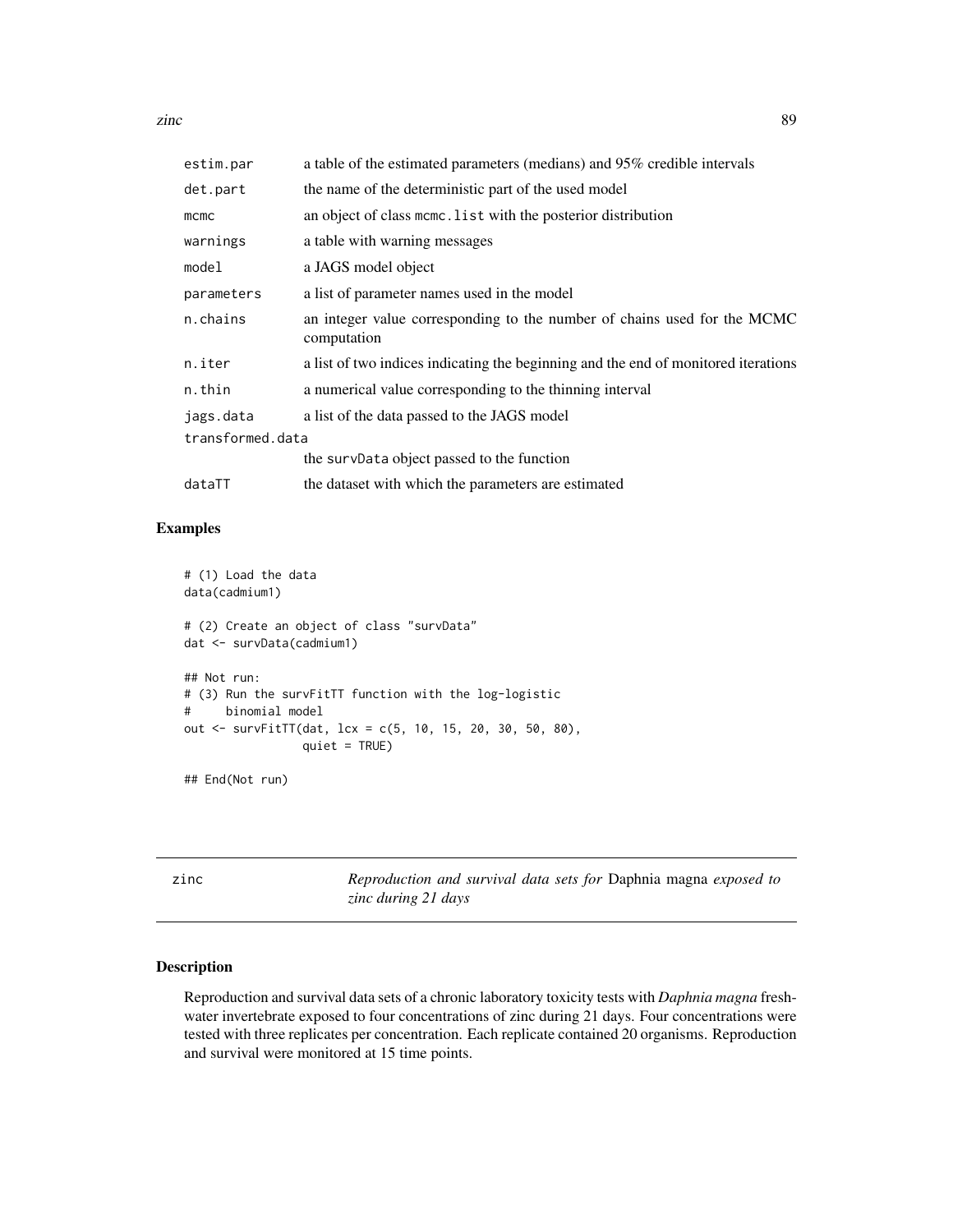#### Usage

data(zinc)

# Format

A data frame with 180 observations on the following five variables:

- replicate A vector of class numeric with the replicate code (1 to 12).
- conc A vector of class numeric with zinc concentrations in  $mg.L^{-1}$ .
- time A vector of class integer with the time points (in days from the beginning of the experiment  $t = 0$ ).
- Nsurv A vector of class integer with the number of alive individuals at each time point for each concentration and each replicate.
- Nrepro A vector of class integer with the number of offspring at each time point for each concentration and each replicate.

## References

Billoir, E.,Delignette-Muller, M.L., Pery, A.R.R. and Charles S. (2008) A Bayesian Approach to Analyzing Ecotoxicological Data, *Environmental Science & Technology*, 42 (23), 8978-8984.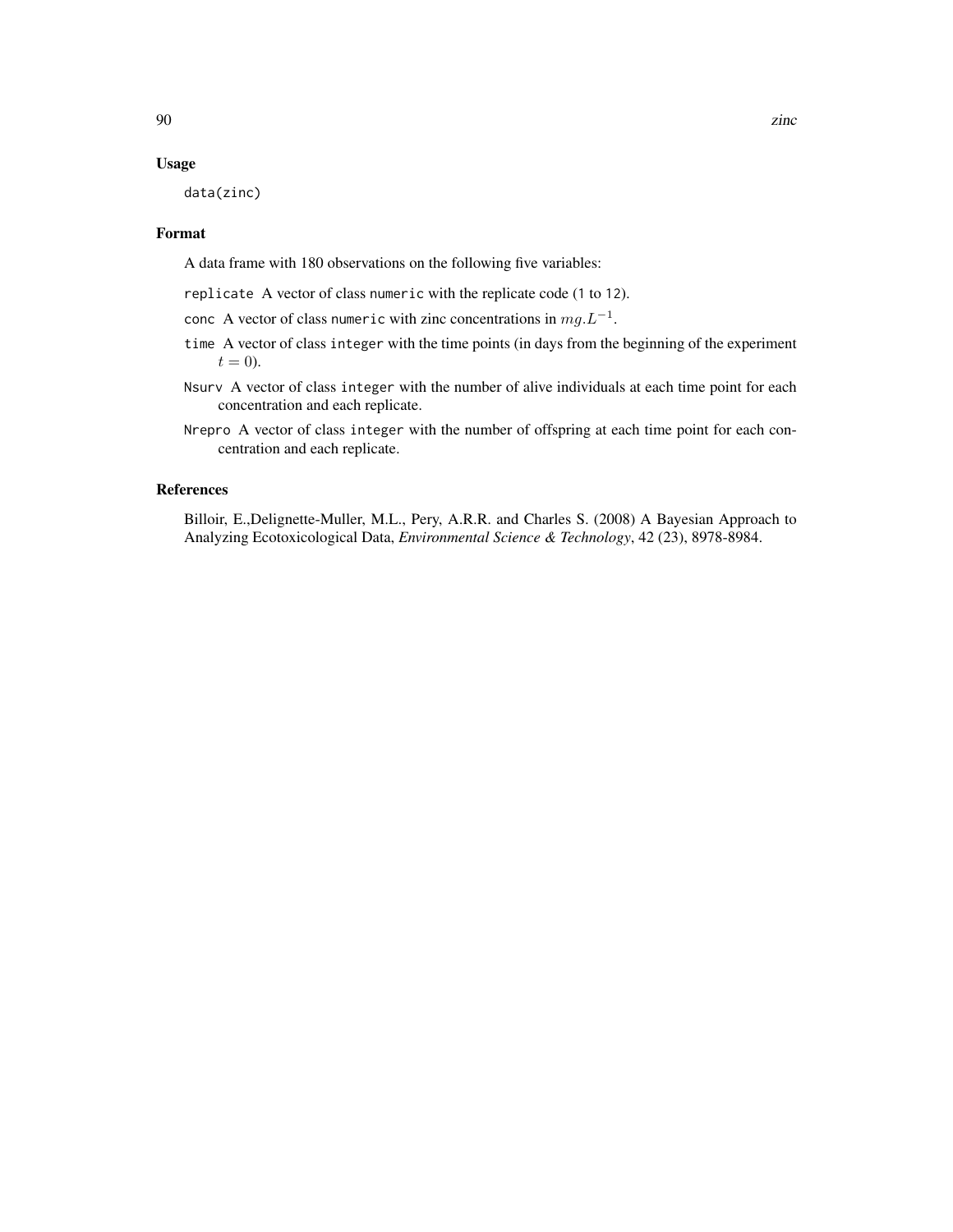# Index

∗ check reproDataCheck, [65](#page-64-0) ∗ data cadmium1, [6](#page-5-0) cadmium2, [6](#page-5-0) chlordan, [7](#page-6-0) copper, [8](#page-7-0) dichromate, [9](#page-8-0) propiconazole, [61](#page-60-0) propiconazole\_pulse\_exposure, [62](#page-61-0) propiconazole\_split, [63](#page-62-0) zinc, [89](#page-88-0) ∗ estimation reproFitTT, [66](#page-65-0) survFit.survDataCstExp, [80](#page-79-1) survFit.survDataVarExp, [83](#page-82-1) survFitTKTD, [86](#page-85-0) survFitTT.survDataCstExp, [88](#page-87-0) ∗ plot plot.LCx, [19](#page-18-0) plot.MFx, [20](#page-19-0) plot.reproData, [22](#page-21-0) plot.reproFitTT, [23](#page-22-0) plot.survDataCstExp, [25](#page-24-0) plot.survDataVarExp, [26](#page-25-0) plot.survFitCstExp, [27](#page-26-0) plot.survFitPredict, [28](#page-27-0) plot.survFitPredict\_Nsurv, [30](#page-29-0) plot.survFitTKTD, [31](#page-30-0) plot.survFitTT, [33](#page-32-0) plot.survFitVarExp, [35](#page-34-0) plotDoseResponse.reproData, [37](#page-36-0) plotDoseResponse.survDataCstExp, [39](#page-38-0) ∗ print print.reproFitTT, [56](#page-55-0) print.survFitCstExp, [57](#page-56-0) print.survFitTKTD, [57](#page-56-0)

print.survFitTT, [58](#page-57-0)

print.survFitVarExp, [59](#page-58-0) ∗ set cadmium1, [6](#page-5-0) cadmium2, [6](#page-5-0) chlordan, [7](#page-6-0) copper, [8](#page-7-0) dichromate, [9](#page-8-0) propiconazole, [61](#page-60-0) propiconazole\_pulse\_exposure, [62](#page-61-0) propiconazole\_split, [63](#page-62-0) zinc, [89](#page-88-0) ∗ summary summary.reproData, [68](#page-67-0) summary.reproFitTT, [69](#page-68-0) summary.survDataCstExp, [70](#page-69-0) summary.survDataVarExp, [71](#page-70-0) summary.survFit, [72](#page-71-0) summary.survFitTKTD, [73](#page-72-0) summary.survFitTT, [74](#page-73-0) ∗ transformation reproData, [64](#page-63-0) survData, [75](#page-74-1) binom.test, *[39,](#page-38-0) [40](#page-39-0)* cadmium1, [6](#page-5-0) cadmium2, [6](#page-5-0) chlordan, [7](#page-6-0) copper, [8](#page-7-0) dic.samples, *[79](#page-78-0)*, *[81](#page-80-0)*, *[84](#page-83-0)* dichromate, [9](#page-8-0) ggplot, *[23,](#page-22-0) [24](#page-23-0)*, *[26,](#page-25-0) [27](#page-26-0)*, *[34](#page-33-0)*, *[38](#page-37-0)*, *[40](#page-39-0)* ggplot2, *[5](#page-4-0)* is\_exposure\_constant, [10](#page-9-0) LCx, [10](#page-9-0) LCx.survFit, *[11](#page-10-0)*, [11](#page-10-0)